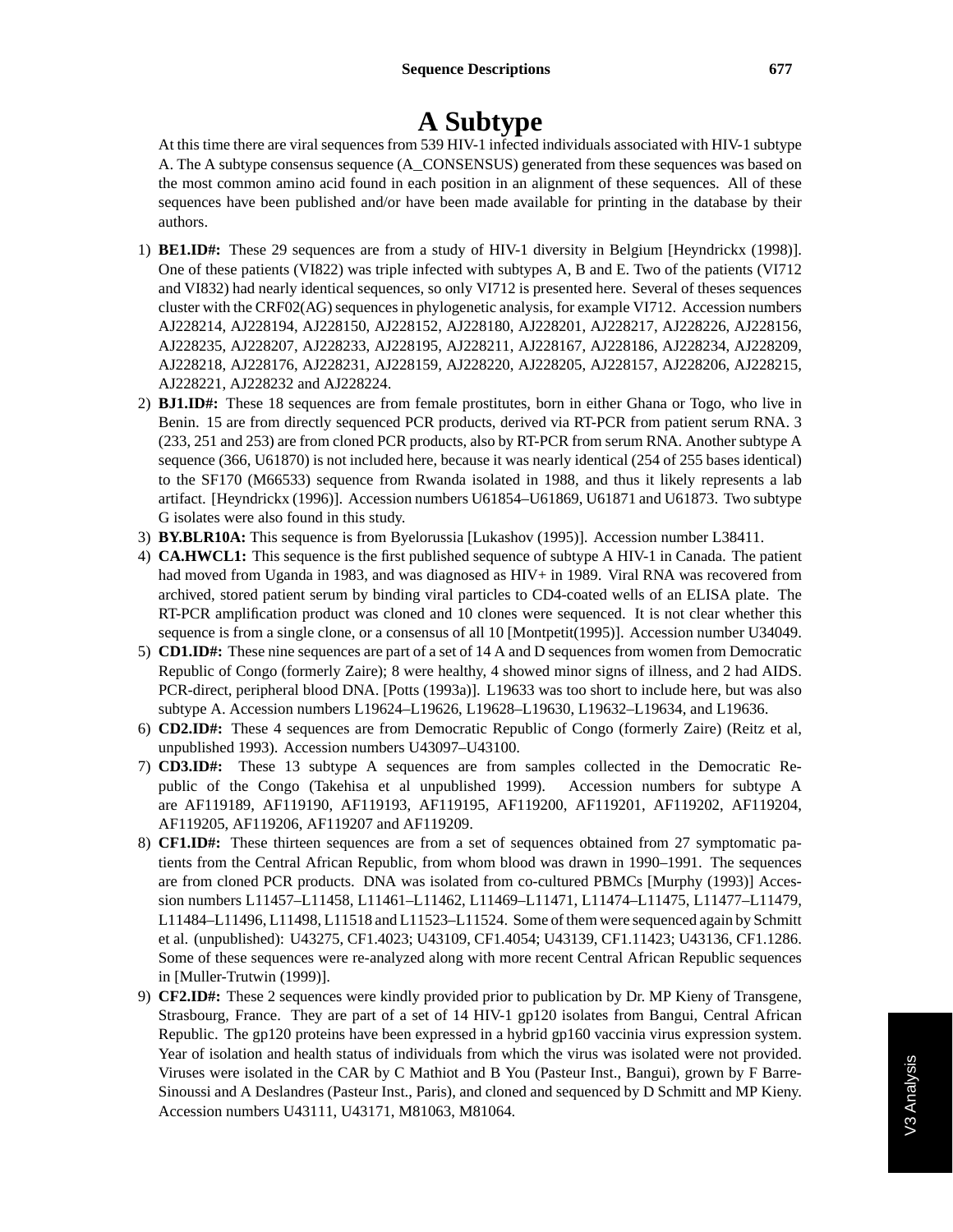- 10) **CF3.ID#:** These 25 sequences are from a set of sequences obtained from patients from the Central African Republic [Muller-Trutwin (1999)]. Accession numbers AF067735–AF067751, AF067756–AF067758 and AF067762–AF067765.
- 11) **CG1.ID#:** These 7 sequences are from 1988 and 1992 samples collected in Brazzaville and Pointe Noire, Congo [Candotti (1991), Candotti (1999)]. All patients were adults with AIDS at the time of sampling. Subtypes A, D, F, G and recombinants (CRF01 and CRF02) were identified in this study. Accession numbers for the subtype A samples are AF082307–AF082308, AF082310, AF082312, AF082314– AF082315 and AF082319. Gag sequences are also available for some of the samples, with accession numbers M73472–M73480.
- 12) **CI1.ID#:** These six sequences are from six different AIDS patients suffering from pulmonary tuberculosis at the Pneumology Hospital of Cocody, Abidjan, Ivory Coast. In this study sequences came from coculture (on donor PBMCs) supernatant viral RNA, proviral DNA from each patients' PBMCs after coculture with donor PBMCs, and proviral DNA directly from uncultured PBMCs. PCR or RT-PCR was used to amplify the env V3 region, and 4-7 cloned PCR products were sequenced. A total of 66 sequences from the six patients were published. All 66 were subtype A, and intrapatient sequences were more similar than interpatient sequences [Audoly (1996)]. Accession numbers U59559–U59624.
- 13) **CI2.ID#:** These 3 sequences are from a set of 13 isolates from individuals from Abidjan, Cote d'Ivoire. CI-14 and CI-20 were symptomatic, and the others were asymptomatic. CI-14, CI-45 and CI-47 were serologically dually reactive for HIV-1 and HIV-2. The C2V3 region is part of a 900 bp sequence. Samples were collected between May 1990 and Sept. 1991. Virus was cultured with donor PBMCs, nested PCR amplified, 3–4 clones were sequenced, and the one of those clones is presented here. [Janssens (1994a)]. Several of these sequences which were previously classified as subtype A, have been reclassified as CRF02(AG) based on more recent phylogenetic analyses. Accession numbers X72037– X72039, X72043–X72056, X72052–X72054 and X72062–X72065.
- 14) **CI3.ID#:** These 21 sequences are from Abidjan, Ivory Coast. Subtypes A, D and G were found for Ivory Coast patients in this set [Ellenberger (1999)]. Ugandan sequences of subtype A were also part of this set. Accession numbers AF000449, AF000450, AF000452, AF000453, AF000454–AF000457, AF000459, AF000461, AF000462, AF000464–AF000467, AF000470–AF000475 and AF000493.
- 15) **CM.CMR61:** CMR61 is one of two A group sequences from a 23 year old female sex worker from Cameroon who was found to be triple-infected with subtypes A and D, as well as O group HIV-1 [Takehisa (1997b)]. The other subtype A sequence from the same patient is labelled as CMR709 and is from a separate blood sample. Accession numbers U58148, U58150. Entries labeled as CMR709 (AF055728, AF055730) and CMR1000 (AF097692, AF097697) are 97% identical to CMR61.
- 16) **CM1.ID#:** These sequences are 10 of 17 sequences from a very diverse set of isolates from Yaounde and Douala, Cameroon. The sequences were derived from asymptomatic (CA7, CA11, CA15, CA17, CA18, and CA21) and symptomatic (CA2, CA6, CA19 and CA22) individuals. Virus was isolated by culture with donor PBMCs, and nested PCR amplified. A single clone was sequenced representing each HIV-1 isolate [Nkengasong (1994)]. The other six sequences were subtypes B, E, F, H and AGU-recombinant. Accession numbers for the subtype A sequences: X80440, X80442, X80444–X80447, X80449, X80450, X80453, X80454.
- 17) **CM3.ID#:** These 15 sequences are all from Cameroon (Takehisa et al, unpublished 1997). Accession numbers U69992–U69996, U70000, U70002–U70008, U70010 and U70014. Several of these sequences, for example U70002 and U70008 are most likely CRF02(AG) circulating recombinant forms.
- 18) **CM4.ID#:** These 17 subtype A sequences are from 1994-1995 samples from 211 Cameroonian AIDS patients [Takehisa (1998)]. Of the 43 HIV patients sequenced, 17 were subtype A, 1 was subtype B, 2 were subtype C, 1 was subtype G. Several of these subtype A sequences cluster with the CRF02(AG) IBNG-like sequences in phylogenetic analysis, but they are left here in subtype A, because it is not clear if they are truly AG recombinant. Accession numbers for subtype A are AF023064–AF023071 and AF023073–AF023081.
- 19) **CM5.ID#:** These 5 subtype A sequences are from samples collected in 1995 from 53 northern Cameroonian Muslim AIDS patients [Mboudjeka (1999)]. Of the 16 HIV patients sequenced, 5 were subtype A, 6 were CRF02(AG) IbNG-like, 2 were subtype D, 1 was subtype G and 2 were subtype H. Accession numbers for subtype A are AF028319, AF028324, AF028327, AF028328 and AF028332.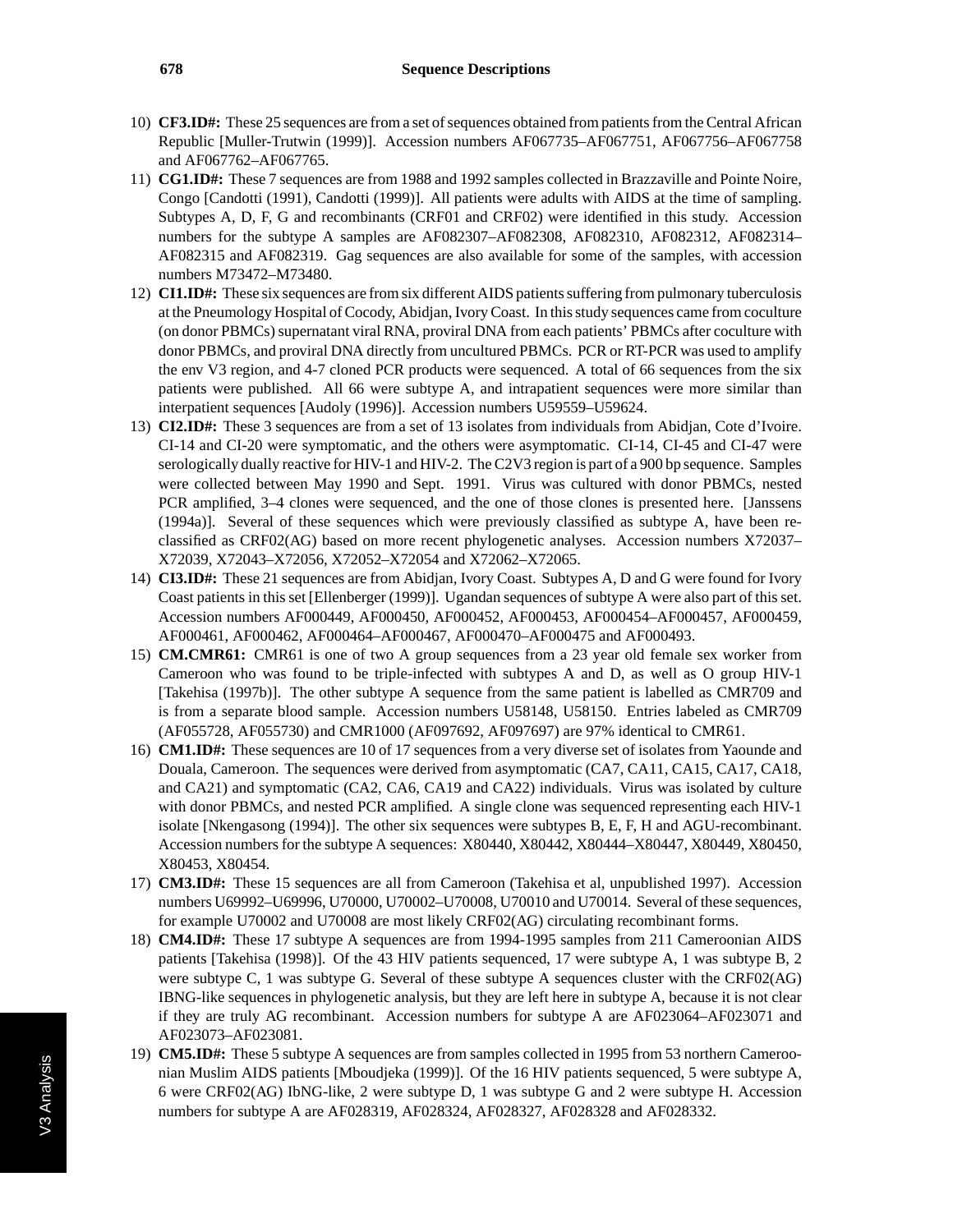- 20) **CU1.ID#:** This sequence is from Cuba (Gomez unpublished 1997). Accession number Y14412. The other subtype A sequence in this study (93CU044, Y14418) was more than 99% identical to 92RW002 (U08794) and is therefor not included here.
- 21) **ET.TP95001:** This study describes the distribution of HIV-1 subtypes in Ethiopia. HIV-1 RNA was collected from sera (from a majority of asymptomatic individuals) and RT-PRC amplified and sequnced directly. One subtype A and numerous subtype C sequences were found [Abebe (1997)]. Accession number U88756.
- 22) **FR.DIALM2:** This sequence is from France (Roques et al, unpublished 1998). Accession number AJ006747.
- 23) **FR1.ID#:** These 8 sequences are from members of the French military who are believed to have been infected while deployed outside of France (Djibouti, Guyana, and Central African Republic). Other sequences from this study were subtypes B, C, E, F, and unclassified [Lasky (1997)]. Accession numbers for subtype A were U58800–U58806 and U58778.
- 24) **FR2.ID#:** These 3 subtype A sequences are from a study that was done to access the reliability of heteroduplex mobility. 199 samples from patients originating from 26 countries and living in France were selected. 37 strains belonging to different subtypes were sequenced and results were found to be in concordance to HMA results [Loussert-Ajaka (1998)]. Accession numbers Z95441, Z95442, Z95447 and Z95448.
- 25) **FR3.RO:** This subtype A sequence is from a mother-infant transmission case in France [Pasquier (1998)]. Child RO was born via vaginal delivery and survived more than one year. Three other mohter-child pairs were infected with subtype B virus. Accession numbers AJ008753–AJ008773, AJ008835–AJ008856, AJ008963–AJ008985 and AJ009051–AJ009071.
- 26) **GA1.ID#:** These 4 sequences are from Gabon. Two (G41, G135) are from 1988-1989 samples from patients with AIDS living in Franceville Gabon. VI685 is from a 1992 sample of an AIDS patient from the Libreville General Hospital. VI1076 is from a 1993 sample of an AIDS patient from the Libreville General Hospital. LBV23 is from a 1988 sample from an asymptomatic individual sampled from the general population. Method of proviral DNA isolation was not described. DNA was PCR amplified and cloned. One clone per isolate was sequenced [Delaporte (1996)]. Accession numbers X90914, LBV23; X90915, G135; X90917, G41; X90924, VI685. See also subtypes C, D, F, A/G, CRF02\_AG and O sequences from this same study.
- 27) **GB1.ID#:** These 2 sequences are from British isolates [Douglas (1997)]. Accession numbers Y13717, Y13718.
- 28) **GH2.ID#:** These 8 sequences are from Ghana. Subtypes D, G and an A/G recombinant were also detected in this study [Takehisa (1997a)]. Pol gene sequence is available for GH9 (U67040). Accession numbers for subtype A are U67051–U67054, U75457–U75459.
- 29) **GH3.ID#:** These 13 sequences are from Ghana. Subtypes D and G were also detected in this study [Ishikawa (1996)]. Two additional subtype A sequences are not included here (GH14 U67689 and GH17 U67690) because they were greater than 98% identical to sequences reported by Takehisa et al [Takehisa (1997a)] and may be from the same patients, although labelled differently in the two studies (GH14 here 99% identical to GH15 by Takehisa; GH17 here 98.2% identical to GH16 by Takehisa). Accession numbers for subtype A are U67685–U67700.
- 30) **GH4.ID#:** These 24 sequences are from Ghana. Subtype G was also detected in this study [Bobkov (1998b)]. Many of these sequences seem to be related to the CRF02\_AG (IbNG) circulating recombinant form, which is subtype A in the V3 region. But because no gag or pol sequences were determined, these sequences will be considered to be subtype A, rather than A/G recombinant, until more sequence data is available. Accession numbers for subtype A are AJ225657–AJ225681.
- 31) **GH5.ID#:** These 21 sequences are from Ghana [Sagoe (1999)]. Many of these sequences seem to be related to the CRF02\_AG (IbNG) circulating recombinant form, which is subtype A in the V3 region. But because no gag or pol sequences were determined, these sequences will be considered to be subtype A, rather than A/G recombinant, until more sequence data is available. Accession numbers AF116875– AF116895.
- 32) **GR.GR48:** This sequence is from northern Greece. The sequence contained numerous frameshifting insertions, possibly due to sequencing errors, [Papa (1998)]. Accession number AJ224956.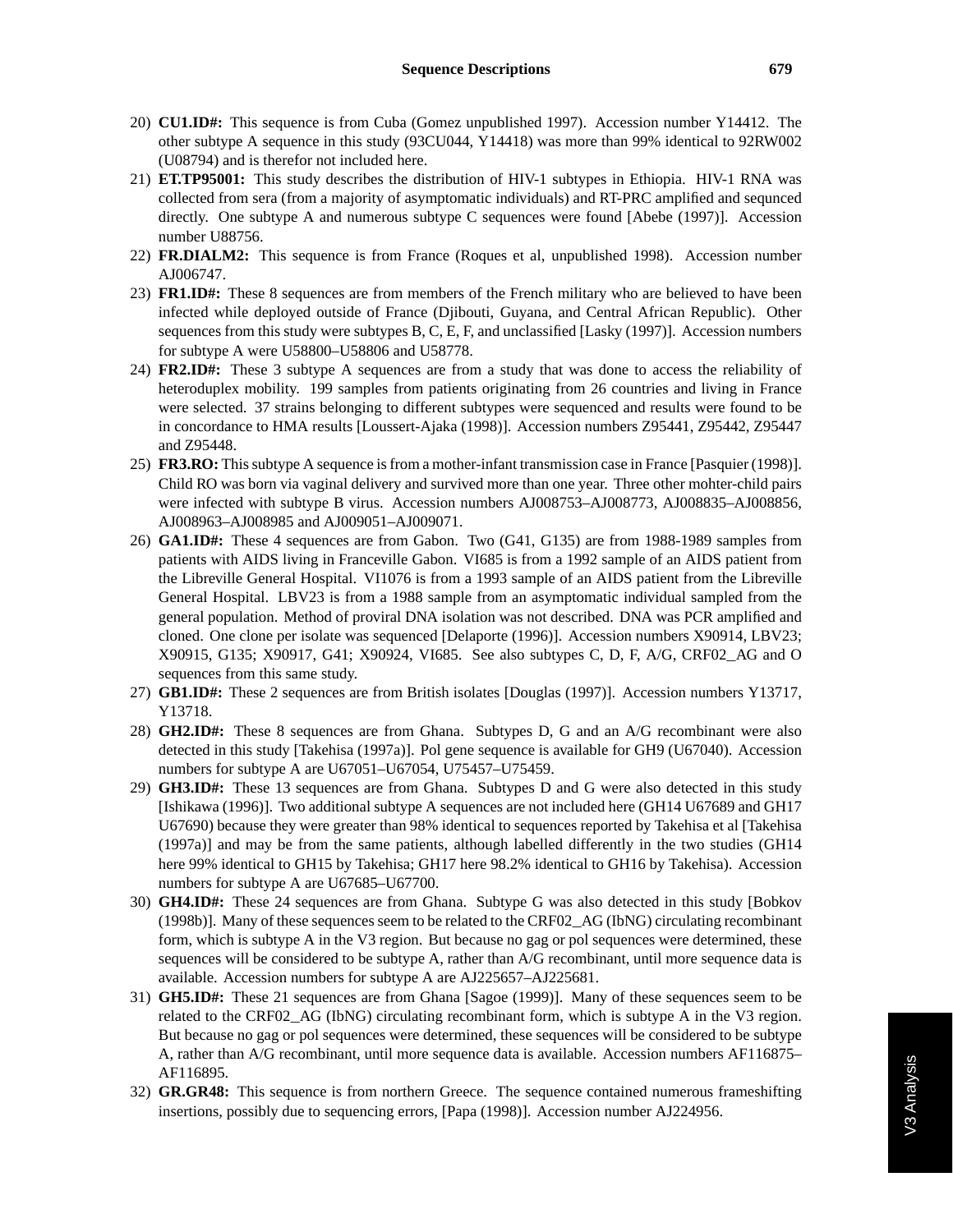- 33) **GR2.ID#:** These 5 sequences are from Greece [Nasioulas (1998)]. Accession numbers AF049296, AF049297, AF049320, AF049321, AF049322.
- 34) **IL.BC41:** This subtype A sequence is from Israel [Gehring (1997)]. Other subtypes found in Israel in this study were B, C, D, K and CRF02(AG). Accession number for the subtype A sequence is X94397.
- 35) **IN1.ID#:** These two entries are from 1992 dried blood spot samples from Vellore near Madras, in Tamil Nadu state in southern India. DNA was extracted from the blood spots and PCR amplified. The PCR products were directly sequenced. Samples came from previously identified HIV seropositive homosexual men. Other samples from the same region were all subtype C (see C\_IN4.#) [Cassol (1996)]. Accession numbers U53286 and U53291.
- 36) **IN2.GT6:** This sequence is from India. Seven other sequences from this publication were subtype C (see C\_IN5.ID#) [Tsuchie (1993)]. Accession number D13425.
- 37) **IN3.PTA:** This sequence is from India. Seven other sequences from this publication were subtype C (see C\_IN6.ID#), and two were of the B-prime Asian subclade of subtype B. [Maitra (1999)]. The sequence of this subtype A isolate is not included in the alignment, because it is greater than 98% identical to the A\_RW.SF170 lab strain of subtype A (M66533), and likely represents a lab artifact. Accession numbers AF101116 and AF101124.
- 38) **IN4.46152:** This sequence is from India. One other subtype A sequence from this set was not included here because it was very similar to this one (46149, AF148250) (Seth, P. et al, unpublished 1999). Other sequences in this set were subtypes B and C (see B\_IN3 and C\_IN7). Accession number AF148249.
- 39) **KE.K89:** This sequence is named "KENYA" in the GenBank entry, but is identified as K89 in the original manuscript. It is a Kenyan sequence from a set of HIV-1 viral isolates from Africa. Health status of the individual from which the virus was cultured was unspecified, and the year of viral isolation was probably between 1989–1992. Viruses were cultured with donor PBMCs for 2 to 3 weeks. Full length env (gp160) was amplified, cloned and sequenced. [Louwagie (1995)]. Accession number L22943. A gag gene sequence from the same isolate is found with accession number L11774.
- 40) **KE1.ID#:** These 6 sequences were derived from patients who were part of a May-June 1992 study of pregnant women from the Pumwani Maternity Hospital in Nairobi, Kenya. Viral RNA was concentrated from patient serum just prior to delivery, and the envelope C2-V3 region was amplified by RT-PCR. The PCR product was cloned and 20 clones from each patient were sequenced. Two other patients from this study had viral subtypes C and D. [Zachar (1996a)]. Accession numbers U32658, U33763, U33764, U33766, U33767 and U34905.
- 41) **KE2.ID#:** These 4 sequences are part of a set of 13 subtype A sequences are from Kenya. The other 9 subtype A sequences were too short to include here. Another 5 sequences from this set were found to be subtype D. The Q23 sequence is from a female recently infected with HIV-1, from Mombasa, Kenya. Blood was drawn on June 13, 1994 for the env region sequences [Poss (1997)] and in July 1993 for a sequence of the complete genome of Q23 (Poss unpublished 1998). Accession numbers AF004885- AF004891, AF03159-AF03161, AF004892, AF004895, AF004897-AF004899. Out of these 14 (13 A and 5 D), 12 were too short to be included (AF004885-AF004891).
- 42) **KE3.ID#:** Although there were no subtype A sequences submitted to the databases from this study, they found that the majority of HIV-1 found in Kenyan women were of subtype A. The women were patients who were part of a study of breastfeeding women from Nairobi, Kenya. Viral DNA was amplified from uncultured patient PBMC, and the envelope V1-V5 region was sequenced after cloning into M13 phage. Patients from this study had viral subtypes A 70%, C 7%, D 20%, G 0.3% and various recombinant forms 2.2% [Neilson (1999)].
- 43) **KE4.ID#:** These 20 sequences were derived from patients who were part of a 1990–1992 cohort study of maternal risk factors in mother to child transmission, including 22 pregnant women and an infant from Kenya. The C2V3 region was sequenced [Janssens (1994c)]. K976 (U12992) was listed as subtype unclassified in the paper, but seems to be subtype A in our analysis. Accession numbers for the subtype A sequences in this study: U12987–U13006.
- 44) **KE5.ID#:** These 21 subtype A sequences are from Kenya [Robbins (1999)]. The samples were collected in 1994 and 1995 from male truck drivers and female sex workers near Mombasa and Nairobi. Subtypes C and D were also found in this study. Accession numbers for the subtype A sequences in this study: AF103910, AF103911, AF103913–AF103915, AF103917, AF103918, AF103921–AF103924, AF103926, AF103928–AF103931, AF103934–AF103938.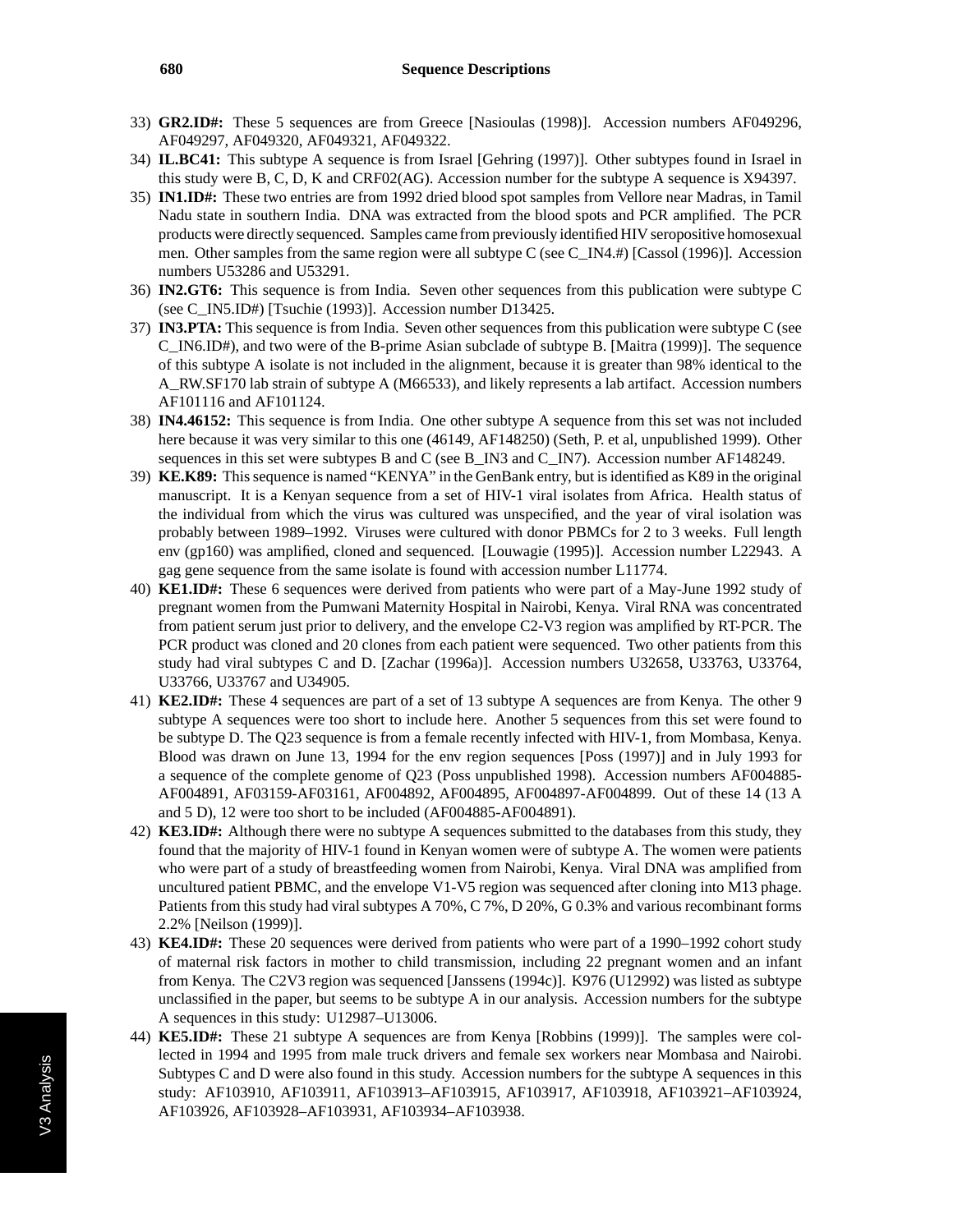- 45) **KR.ROK39:** This sequence is from South Korea [de Souza (1997)]. Like other non subtype B Korean sequences, this one is from a patient believed to have been infected while travelling outside Korea. The patient was a professional sailor who reported having heterosexual contacts in Africa. Accession number U60016.
- 46) **KR1.ID#:** These 3 sequences are from South Korea. Subtypes B, C and H were also reported, but the subtype H sequence (KR68) and one of the subtype A sequences (KR61) were not submitted to the databases [Kim (1999)]. Accession numbers for the entire set are Z92548–Z92668. Subtype A accession numbers are Z92584, Z92607, Z92608, Z92609, Z92645, Z92646.
- 47) **LB1.ID#:** These 10 subtype A sequences are from a study of 25 sequences from a study of multiple HIV-1 subtypes in Lebanon [Pieniazek (1998)]. Of the 26 samples, 25 were classified as HIV-1: 10 were subtype B, 10 were subtype A, 1 was subtype C, 1 was subtype D and 3 were recombinants or untyped. The other sample was classified as HIV-2 subtype B. Accession numbers AF025691, AF025693, AF025695, AF025699, AF025700, AF025703, AF025709, AF025710, AF025711 and AF025712 are HIV-1 subtype A.
- 48) **LT.LIT174:** This subtype A sequenceis from a study of HIV-1 in Lithuania. Subtypes A, B and ABrecombinants were found, [Liitsola (1998)]. Acccesion number AF082481. A gag sequence from this same isolate has accession number AF082448.
- 49) **ML.3665** This subtype A sequence is from a study that looks at the prevelance of different subtypes of HIV-1 and HIV-2 circulating in female sex workers in Bamako, the capital city of Mali [Peeters (1998)]. A total of 176 CSWs were tested and 81 were HIV infected. Of the 81, 63 were infected with HIV-1, 7 were infected with HIV-2 and 11 were dually infected with HIV-1 and HIV-2. HMA assays indicated that 80 percent of HIV-1 infections were with subtype A virus. Only the 9 viruses with ambiguous HMA results were sequenced. Out of these 9 sequences one was subtype A, one was subtype D and 7 were subtype G. Accession number Y14364.
- 50) **MQ1.ID#:** These 2 sequences are from Martinique [Ouka (1998)]. Accession numbers AF062009, AF062010.
- 51) **NG2.NG1935:** This sequence is from Nigeria [McCutchan (1999)]. Subtype G and recombinants were also found. Accession number AF069939.
- 52) **NL1.ID#:** These 13 sequences are from recent immigrants to The Netherlands from various countries. The first two letters of the ID# represent the two letter country code for the previous residence of the patient. The next two numerals represent the year of isolation. Viral RNA was prepared from patient serum and RT-PCR was used to amplify the V3 region of the env gene. The PCR products were directly sequenced [Lukashov (1996)]. Accession numbers L76877, GH902304; L76903, GH9401488; L76883, GH915200; L76913, GH9501283; L76893, GH929927; L76896, ZR9303337; L76870, RW890388; L76875, RW893568; L76905, TZ9401664; L76881, KE913514; L76891, UG928308; L76887, AO924646; L76889, TZ925825
- 53) **NL2.ID#:** These 6 sequences are from a study in which about 50,000 heterosexual individuals were tested for HIV-1 antibodies in Amsterdam between 1988 and 1996 [Lukashov (1998b)]. 170 individuals were found to be HIV-1 seropositive. Sequences for V3 region were obtained from serum samples of 90 of these individuals. All individuals were AIDS free at the time of sampling. 54 out of these were infected with subtype B virus and none of them originated from sub-saharan Africa. Individuals with non-B viruses originated or had a partner from HIV-endemic regions.
- 54) **RE1.ID#:** These 4 sequences are from Reunion Island [Brengel-Pesce (1999)]. Subtype B was also found. Accession numbers Y18590, Y18592–Y18594.
- 55) **RU1.ID#:** This sequence is from Russia (Bobkov et al, unpublished 1996). Accession number U33097.
- 56) **RU2.ID#:** These two sequences are from patients living in Kaliningrad, Russia, [Leitner (1996b)]. RU21 is a 40 year old male heterosexual, believed to have become infected in the Ivory Coast in 1988. RU24 is a 44 year old heterosexual male, believed to have become infected in Democratic Republic of Congo (formerly Zaire). Sequences were determined by direct sequencing of PCR product from uncultured PBMC proviral DNA. Although RU24 is listed in the publication as unclassified subtype, this sequence clusters in phylogenetic analyses with SAS (U43171) and BJ193 (U61859) which are classified as subtype A. Because of the A-outlier nature of the RU24 env sequence, the authors also sequenced the gag P17 region of this sample, and found that it fell with subtype A (sequence not submitted to the databases). RU21 is a more typical subtype A. Accession numbers U69656 and U69658.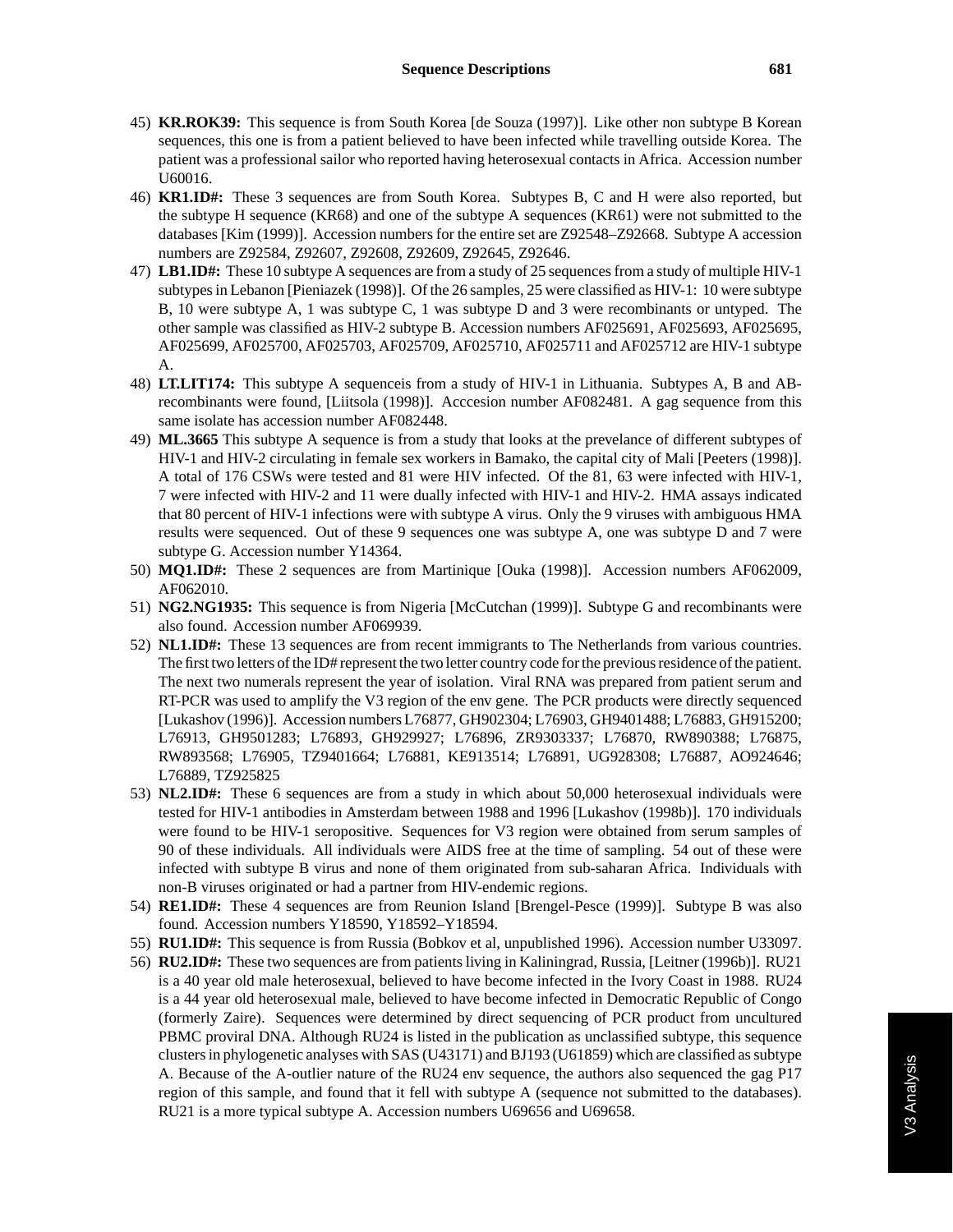- 57) **RU3.ID#:** These 9 highly related sequences are from a set of 41 sequences from 9 IV drug users living in the Krasnodar Kray, Perm', and Saratov regions of Russia. Uncultured PBMC DNA was PCR amplified and cloned and individual clones sequenced [Bobkov (1997a)]. Although the sequences are similar enough to each other to suggest direct epidemiological linkage, no such linkage, other than the fact that they are all IV drug users, is indicated. Sequences from IV drug users living in Ukraine were also nearly identical (see the UA entry). These blood samples were all collected in 1996. More recent studies of HIV infection among IV drug users in the former Soviet Union have shown that it is very likely that the heroin itself is infected with HIV-1 (subtype A in some cases, subtype A/B recombinant in Kalinigrad) during the processing of the drug [Bobkov (1997a)] and [Liitsola (1998)]. Gag p17-24 and Env V4-V5 were also sequenced. Accession numbers U93611, U93612, U93614, U93616, U93618, U93620, U93622, U93624, U93627, U93629, U93631, U93633, U93635, U93636, U93637, U93638, U93642, U93643, U93645, U93646–U93648, U93650, U93651, U93655–U93661. See also the A/B recombinant HIV-1 recently identified in Kaliningrad [Liitsola (1998)].
- 58) **RU4.ID#:** These three sequences are from Russia and are subtype A in both env and gag [Bobkov (1998a)]. Subtype B and A/B were also found, see the RU entries in the subtype B and unclassified subtype sections. Accession numbers for env are AF051493, AF051494, AF051498, AF051499, AF051500, AF051502, AF051503 and AF051504, and for gag are AF051503, AF051505, AF051506, AF051507. Three other subtype A and one subtype B sequences from the Ukraine were also part of this publication, as was another subtype A env (RU1282) for which a database entry was not created.
- 59) **RU5.ID#:** These 20 sequences are from Svetlogorsk, Belarus, and are subtype A [Lukashov (1998a)]. These sequences, along with the set described by [Bobkov (1997a)], clearly illustrate that the processing of heroin with HIV-infected human blood has resulted in an estimated 100,000 IV drug users becoming infected with a monophyletic strian of subtype A HIV-1. This situation is also observed in Kaliningrad, where a subtype A/B recombinant of HIV-1 was introduced into the drug supply. Accession numbers AF061584–AF061603.
- 60) **RW.SF1703:** This sequence is from Rwandan isolate sf170, a biologically active clone reported to be macrophage-tropic. [Cheng-Mayer (1988)]. See also U61870, AF101116 and AF101124, which are not reported to be from SF170, but are greater than 98% identical to it. From this same isolate; 537 bases of the 5' LTR are in M66534, 619 bases of nef are in M81729 and 508 bases of tat and rev are in M66535. For env, the Accession number is M66533.
- 61) **RW1.ID#:** These are six of seven sequences from asymptomatic individuals from Rwanda sampled in 1992. The seventh sequence (92RW009) has now been sequenced over the complete genome and found to be A/C recombinant. Thus it has been moved to the U\_RW section. Consensus, PCR-clones, cell-culture DNA and RNA. These sequences were provided by the WHO Global Programme on AIDS Vaccine Development Study. The complete set of C2V3 region WHO sequences can be found in the April supplement to the Human Retroviruses and AIDS 1993 database. Relevant papers are: [De Wolf (1994)]; [Osmanov (1994)]; [for HIV Isolation (1994)]. Accession numbers U08630–U08640, U08645, U08647– U08665, U08763–U08766, and U08793–U08794. One of these sequences may be mislabelled in the database; U08634 is labelled as patient 016, but is identical to sequences from patient 008. Sequences from samples 92RW020 and 92RW021 were greater than 98% identical to each other, so only 92RW021 is presented here. 92RW20 and 92RW021 have been reported to be NSI and use the CCR5 coreceptor [Dittmar (1997)]. Other sequences from 92RW021 with accessions U08641–U08644 and U08646 as well as 92RW023 U08719, are all significantly similar to the HXB2R lab strain of HIV-1 and are suspected of being contaminants. The entry with accession number Y14418 is reported to be from Cuba, but is more than 99% identcial to 92RW020.
- 62) **RW2.ID#:** These 6 sequences are from Rwanda (Saah, A. unpublished 1994). Many clones from each isolate were sequenced, only one of each is presented here. Accession numbers U23216–U23373.
- 63) **RW3.ID#:** Bex,F. et al. Unpublished. These five sequences are from Rwandan patients with AIDS. The sequencing was done by the EEC Centralized Facility for HIV genome characterization, Georg-Speyer-Haus, Frankfurt, Germany. The complete envelope gene for PVP1 is available from a clone obtained after short-term co-culture on donor PBMCs. Two other shorter sequences of PVP1 env direct from patient PBMCs are also available. Accession numbers L07082–L07091. L07088 and L07089 were withdrawn from the databases by the authors, who felt they may represent PCR artifacts.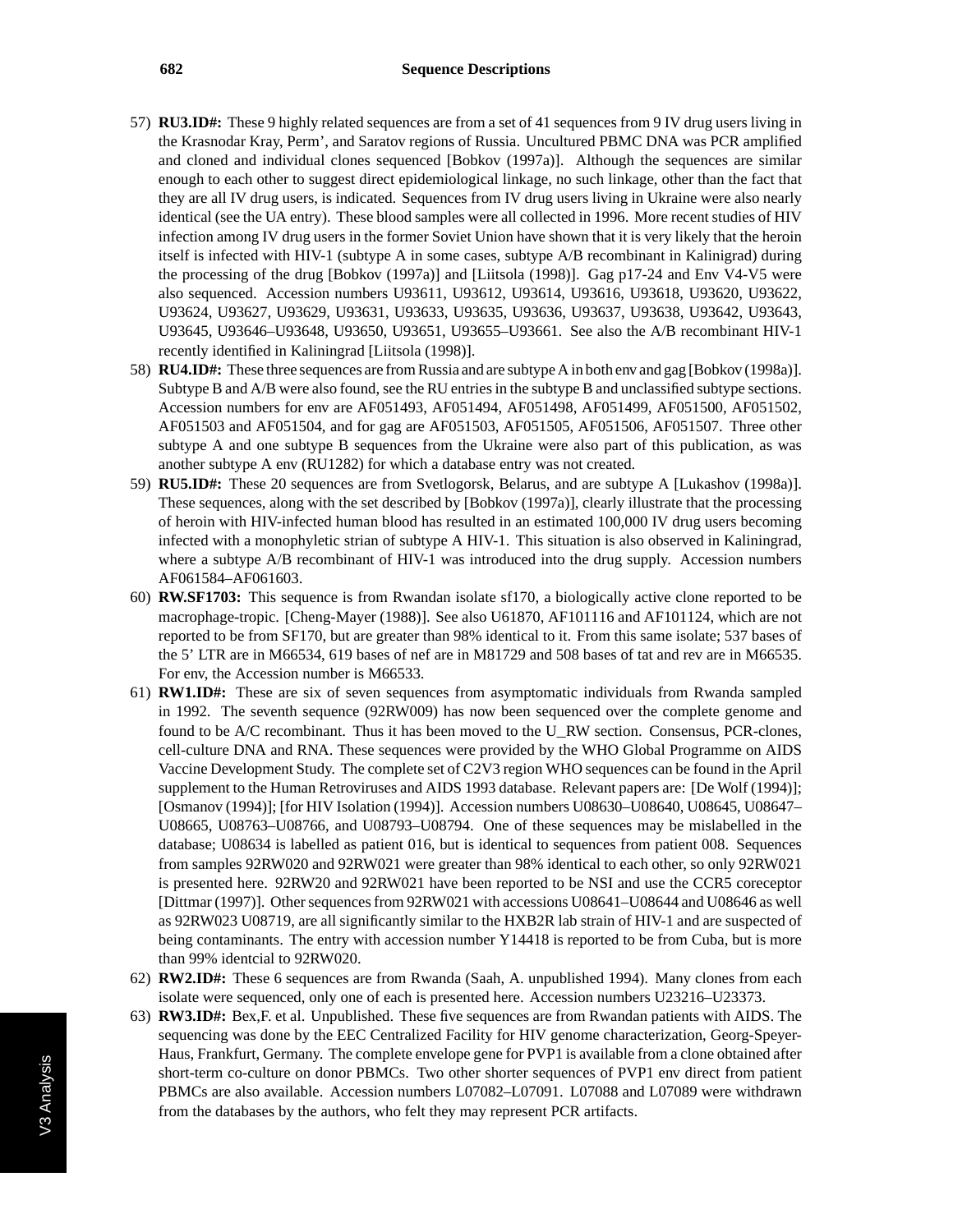- 64) **RW4.ID#:** These 10 sequences, are from 7 infants and 3 mothers in a study of mother-infant transmission in Rwanda [Kampinga (1997), Mulder-Kampinga (1993), Lepage (1996), Mulder-Kampinga (1995), Simonon (1994)]. Mother 566 was apparently infected with both subtype A and subtype C HIV-1, but the env regions from the child clones were all subtype A. See also C\_RW1.ID#. Accession numbers for child 566 are Z76160–Z76161, Z76167–Z76168, Z76169–Z76176, Z76233–Z76248, Z76262–Z76273, Z76708- Z76716 and Z76717–Z76724; mother 730, Z76353–Z76362; child 564, Z76074–Z76083; mother 226, Z76046; mother 538, Z76423–Z76462, Z76708–Z76716; child 538, Z76134–Z76143, Z76373–Z76382, Z76393–Z76412; child 074, Z75958; child 082, Z75998–Z76009, Z76650; child 081, Z75959–Z75968; child 618, Z76198–Z76207; mother 618, Z76218–Z76231; mother 439, Z76048–Z76057, Z76064– Z76068 and Z76070, Z75979-Z75988.
- 65) **SE.H4:** This sequence is from an infant, born in Sweden to a woman who was believed to have been infected sexually in Uganda [Contag (1997)]. HIV-1 isolation from the mothers was conducted during the three trimesters, a few days after deleivery and 6 months after parturition. The children were born between June 1989 and August 1992 and were followed by virus isolation at birth and at 3, 6, 12 and 18 months of age unless circumstances called for an extra sample. Breast-feeding was denied by all of the women described. See also B\_SE5.ID#, C\_SE2.ID#, D\_SE.H3 and AE\_SE.H1. Accession numbers U56274–U56283 and U56328.
- 66) **SE1.ID#:** These 24 sequences are from a study of 270 HIV-1 infected individuals living in Sweden [Alaeus (1997)]. 80 of these 270 were thought to have been infected in Africa, prior to moving to Sweden, or infected directly by someone who had just immigrated from Africa. Of these 80, 75 bloods samples were available from 33 men and 42 women, from 15 different African countries. The 24 subtype A sequences were from individuals who were thought to have been infected in Tanzania (SE8538 U76147), Uganda (SE6882 U76140, SE7172 U76118, SE7535 U76154, SE8891 U76160, SE8553 U76149, SE8889 U76170, SE7823 U76132, SE9572 U76182, SE7888 U76119, SE7889 U76143, SE7441 U76137, SE9281 U76175, SE7727 U76125, SE8735 U76159 and SE8131 U76121), Somalia (SE7253 U76165), Kenya (SE8566 U76186, SE8132 U76145, SE7531 U76141 and SE8876 U76168), Ivory Coast (SE7812 U76142), Mauritania (SE9562 U76181) and Mozambique (SE8551 U76151). Two individuals (SE7108 U76131 and SE7019 U76138) were epidemiologically linked to others (SE8566 and SE7531 respectively) and are not included in this alignment. A complete genome of SE8131 is available with accession number AF107771, and shows that this sequence is intersubtype A/D recombinant. SE8538 has been removed from this set, because the complete genome is now available with accession number AF069669 and included in the following set.
- 67) **SE2.ID#:** These 3 sequences are from Sweden [Carr (1999)]. Complete genomes were sequenced. Accession numbers AF069669–AF069673.
- 68) **SG1.ID#:** This sequence is from a study done on HIV-1 sequences from Singapore. Other sequences in this set were subtypes B, C and CRF01(AE), [Se-Thoe (1998)]. Accession number AF004240.
- 69) **SN1.ID#:** These 10 sequences are from a study done on individuals infected with non-B clade virus who were randomly obtained from a cohort of registered sex workers in Senegal West Africa [Cao (1997)]. PBMC were seperated, cryopreserved and shipped to USA for CTL studies. Of the 14 sequences evaluated 10 were subtype A, three were subtype G and 1 was subtype C. Accession numbers for the set are AF020819–AF020832.
- 70) **SN2.ID#:** These 9 subtype A sequences are from Senegal [Kanki (1999)]. Twenty-one other sequences which were subtype A in the V3 region were classified as CRF02(AG) circulating recombinant form, because they clustered with the Djbouti and Nigerian AG recombinats within subtype A. Subtypes C, D and G and another AG recombinant were also found in Senegal. Accession numbers for the subtype A sequences are AF085286, AF085287, AF085293, AF085294, AF085299, AF085309, AF085310, AF085319 and AF085326.
- 71) **TW1.ID#:** These 2 sequences are from Taiwan. Another sequence in the set was subtype A/G recombinant, clustering with subtype G in the Gag p24 region [Lee (1998)]. Patient A1 was a 38 year old male sailor who was found to be seropositive in 1989, and was believed to be infected via heterosexual contact. Patient A2 was a 59 year old woman identified as seropositive in 1995 and also infected heterosexually. Accession numbers AF020600 and AF020601. Gag p24 sequences are found with accession numbers AF020948, AF020950.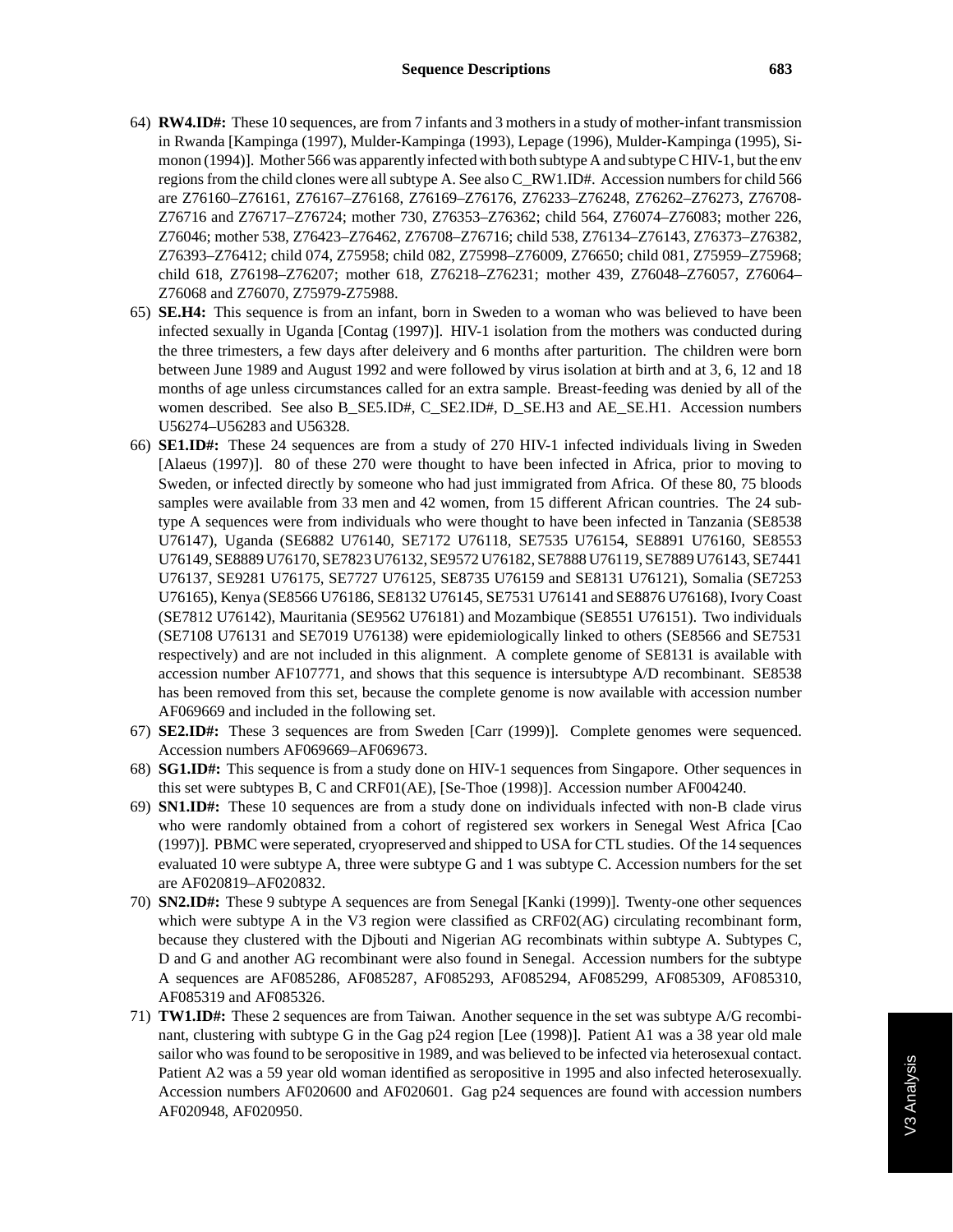- 72) **TZ1.ID#:** These 4 sequences are from a set of 15 Tanzanian samples from symptomatic individuals, using serum samples taken in 1988 to generate PCR clones from viral RNA for sequencing [Zwart (1993)]. The other 11 samples were subtypes C (1) and D (10). Accession numbers L01312–L01316, L01335–L01339.
- 73) **TZ3.ID#:** These 4 sequences are from the Mara region of rural northwest Tanzania [Robbins (1996)]. Subtype D was also found in this study. Accession numbers U61875–U61878.
- 74) **TZ4.ID#:** These 25 sequences are part of a set of 86 sequences from samples collected from symptomatic AIDS patients in December 1995 at Mbeya Referral Hospital in southwest Tanzania. Uncultured PBMC DNA was PCR amplifed and directly sequenced. Serotyping was also done on all samples to test the ability of serology to subtype these A, C, D and recombinant HIV-1 isolates [Hoelscher (1997), Hoelscher (1998)]. The sequences have not yet entered the databases (12-23-99).
- 75) **TZ5.ID#:** These sequences are from Dar es Salaam on the eastern coast of Tanzania [Renjifo (1999)]. Subtypes C and D and many independently-derived recombinants were also found in this study. Accession numbers for the entire set are AF038051–AF038121 and AF106332–AF106472. Accession numbers for sequences which are either subtype A in the V3 region and not sequenced in gag, or subtype A in both gag and env are AF038051–AF038060, AF038062–AF038066, AF106332–AF106341 and AF106343– AF106349.
- 76) **UA1.ID#:** These 17 sequences are from a study of molecular epidemiology of an HIV-1 subtype A subcluster among injection drug users in Southern Ukraine. Recently another IVDU epidemic in Kaliningrad was found to be caused by HIV-1 that is subtype A in gag and subtype B in env [Liitsola (1998)]. The subtype A gag region was closely related to the subtype A gag of HIV-1 from this Ukraine epidemic. Accession numbers AF025580–AF025596.
- 77) **UA2.ID#:** These three sequences are from Ukraine and are subtype A in both env and gag [Bobkov (1998a)], or were not sequenced in gag. Subtype B was also found in the Ukraine, see the UA entry in the subtype B section. Accession numbers for env are AF051510, AF051511, AF051517, AF051518, AF051421, AF051522 and for gag is AF051523.
- 78) **UA3.ID#:** These 3 highly related sequences are from a set of 41 sequences from 3 IV drug users living in the Donetsk (UA1127 and UA1132) and Mykolaiv (UA1165) regions of Ukraine. Uncultured PBMC DNA was PCR amplified and cloned and individual clones sequenced [Bobkov (1997a)]. Although the sequences are similar enough to each other to suggest direct epidemiological linkage, no such linkage, other than the fact that they are all IV drug users, is indicated. Sequences from IV drug users living in Russia were also nearly identical (see the RU entry). These blood samples were all collected in 1996. More recent studies of HIV infection among IV drug users in the former Soviet Union have shown that it is very likely that the heroin itself is infected with HIV-1 (subtype A in some cases, subtype A/B recombinant in others) during the processing of the drug [Bobkov (1998a), Liitsola (1998)]. Gag p17-24 and Env V4-V5 were also sequenced. Accession numbers U93665, U93676, U93679. See also the A/B recombinant HIV-1 recently identified in Kaliningrad [Liitsola (1998)].
- 79) **UA4.ID#:** These 4 subyype A sequences are from IV drug users in Odessa and Kiev, Ukraine (Nabatov et al. unpublished 1998). Accession numbers AF098953, AF100934, AF100935, AF100939.
- 80) **UA5.UA8:** This subtype A sequence is from Ukraine by Grebenjuk et al 1998. Accession number Y16080. Subtypes B and A/B recombinant were also found.
- 81) **UA6.ID#:** These 3 subtype A sequences are subtype A in env and subtype A in gag [Liitsola (1998)]. The env sequences for Ukranian isolates are found with accession numbers AF082483, AF082484 and AF082486. Gag genes from the Ukranian A subtype can be found with accession numbers AF082444 and AF082445.
- 82) **UG.1033:** This sequence is one of several sequences of blood and CSF samples taken from a Ugandan patient 1033, CDC class IV-A. [Keys (1993)]. Accession numbers Z23177, Z23182–Z23184, and Z23220–Z23223.
- 83) **UG.13655:** This sequence is from Uganda (Brooks et al, unpublished 1992). Accession number U04537.
- 84) **UG.92UG037:** This sequence is from a complete genome PCR amplified from proviral DNA. The patient was a 31 year old asymptomatic female from Entebe, Uganda [Gao (1996b)]. Accession number U51190. See also U09124, U09127, U15119, U08769, U08770, U08788–U08792.
- 85) **UG.964:** A single sequence used in a study of the impact of sequence variation on the distribution and seroreactivity of linear antigenic epitopes. The sequence was derived from PCR amplified DNA from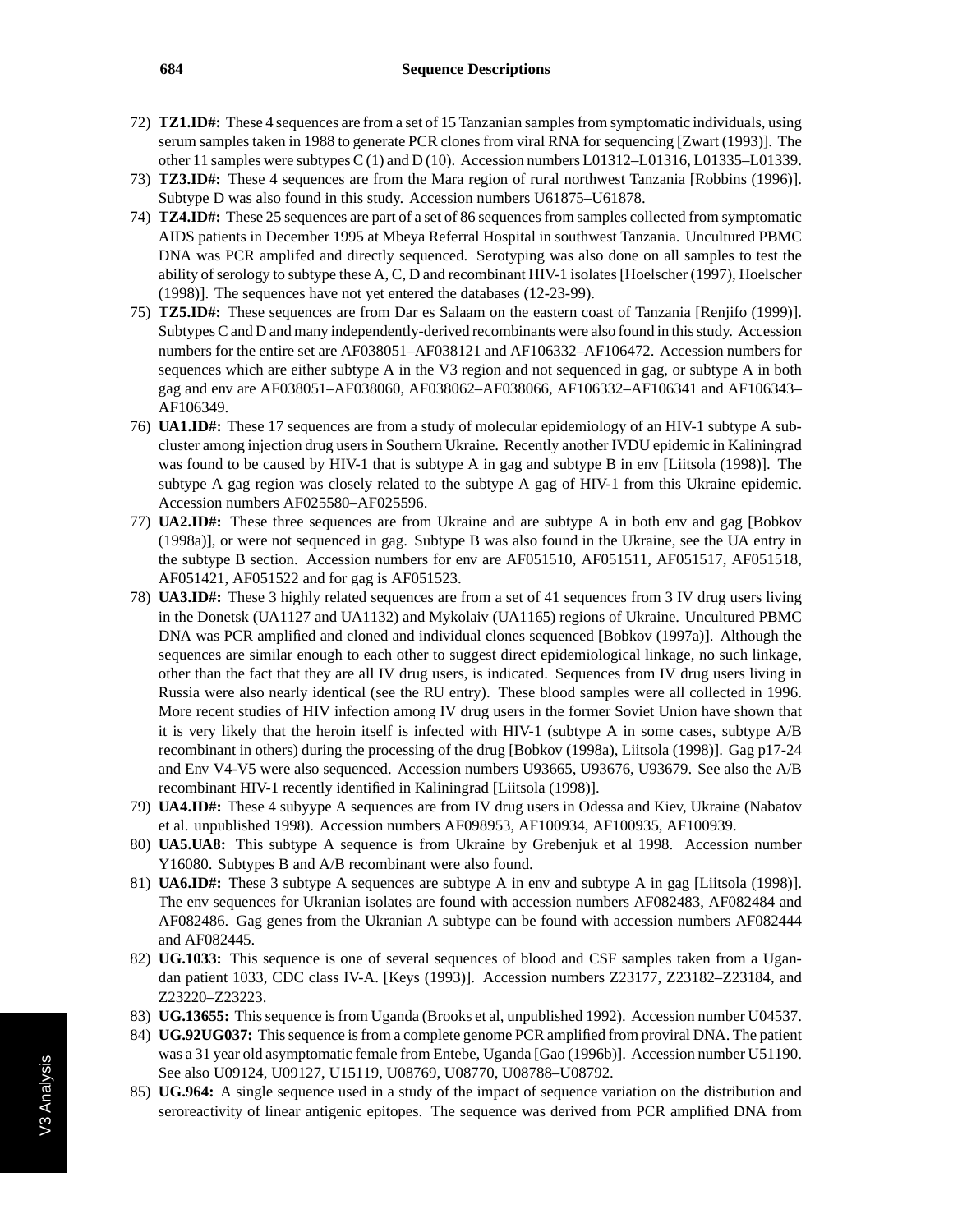peripheral blood leukocytes. The patient was an asymptomatic individual from Uganda [Pestano (1995)]. Accession number U11599. See also B\_US17.ID#, C\_UG1.45, and D\_UG7.ID#.

- 86) **UG.U455:** This sequence is from the 1985 Ugandan isolate U455; the complete genomic sequence is available [Oram (1990)]. The env ORF in this sequence is interrupted by an in-frame stop codon beyond the COOH end of the V5 region. Accession number M62320.
- 87) **UG.UG018:** A single sequence from Uganda [Buonaguro (1998)]. Accession numbers AF062521 and U44886.
- 88) **UG.UG06:** This sequence is from blood collected from the Mulago Teaching Hospital in Kampala, Uganda. Viral RNA was harvested after 10-14 days of coculture with donor PBMCs and reversetranscribed with AMV-RT. The env V3 region was pCR amplifed and cloned. This sequence is from an individual clone. [Atkin (1993), Pestano (1993)]. Accession number M98503.
- 89) **UG1.ID#:** These 2 sequences are from asymptomatic individuals from Uganda in 1992. Consensus, PCRclones, cell-culture DNA and RNA. These sequences were provided by the WHO Global Programme on AIDS Vaccine Development Study. The complete set of C2V3 region WHO sequences can be found in the April supplement to the Human Retroviruses and AIDS 1993 database. Relevant papers are: [De Wolf (1994)]; [Osmanov (1994)]; [for HIV Isolation (1994)]. Accession numbers L34667, U08666–U08669, U08767–U08770, U08788–U08792, U08795 and U09125. The 92UG037 sequence with accession numbers U08769–U08770 and U08788–U08792 has been previously described with accession numbers U51190, U09124, U09127 and U15119.
- 90) **UG2.ID#:** These 11 sequences are part of a set of sequences derived from 22 Ugandans who were attending an AIDS clinic, sampled in 1990. PCR-clones, peripheral blood DNA [Albert (1992)]. Accession numbers M98900, M98902–M98905, M98908–M98910, M98914–M98917, M98919, M98924–M98928, M98938–M98941, M98946–M98966, and M98976–M98978.
- 91) **UG4.ID#:** Two Ugandan sequences from a set of HIV-1 viral isolates from Africa. Health status of the individual from which the virus was cultured was unspecified, and the year of viral isolation was probably between 1989–1992. Viruses were cultured with donor PBMCs for 2 to 3 weeks. Full length env (gp160) was amplified, cloned and sequenced. [Louwagie (1995)]. Accession numbers L22957 and L22951.
- 92) **UG5.ID#:** These 8 sequences are from Gulu, northern Uganda. They are from direct sequence of PCR product amplified from uncultured PBMCs. Blood samples were drawn from 217 pregnant women attending a clinic in Gulu, northern Uganda. Ages ranged from 17 to 37 years. The 29 seropositive women (13.4% of the 217 tested) were all asymptomatic [Buonaguro (1995)]. Accession numbers U44878–U44880, U44882, U44883, U44885 and U44887. 94UG018 (U44886) has been previously described with accession number AF062521. Two subtype D sequences were also found in this study (see D\_UG8).
- 93) **UG6.ID#:** These 21 sequences are from Uganda [Ellenberger (1999)]. Subtypes A, D and G were found for Ivory Coast patients in this set. Ugandan sequences of subtype A were also part of this set. Accession numbers AF000496–AF000516
- 94) **ZA.ZA134:** This sequence is from a study of 72 seropositive women from South Africa [Moodley (1998)]. The mean age was 26 years. Patient 134 was asymptomatic. Data from this study shows the dramatic growth of HIV-1 subtype-C in this population in South Africa. See also C\_ZA3.ID# and B ZA.0117. Accession number AF053286.
- 95) **ZA1.ID#:** These 2 subtype A sequences are from South African sequences published in [Van Harmelen (1999)]. Accession numbers AF095829, AF095830. Subtypes B, C and D were also found in this study in South Africa.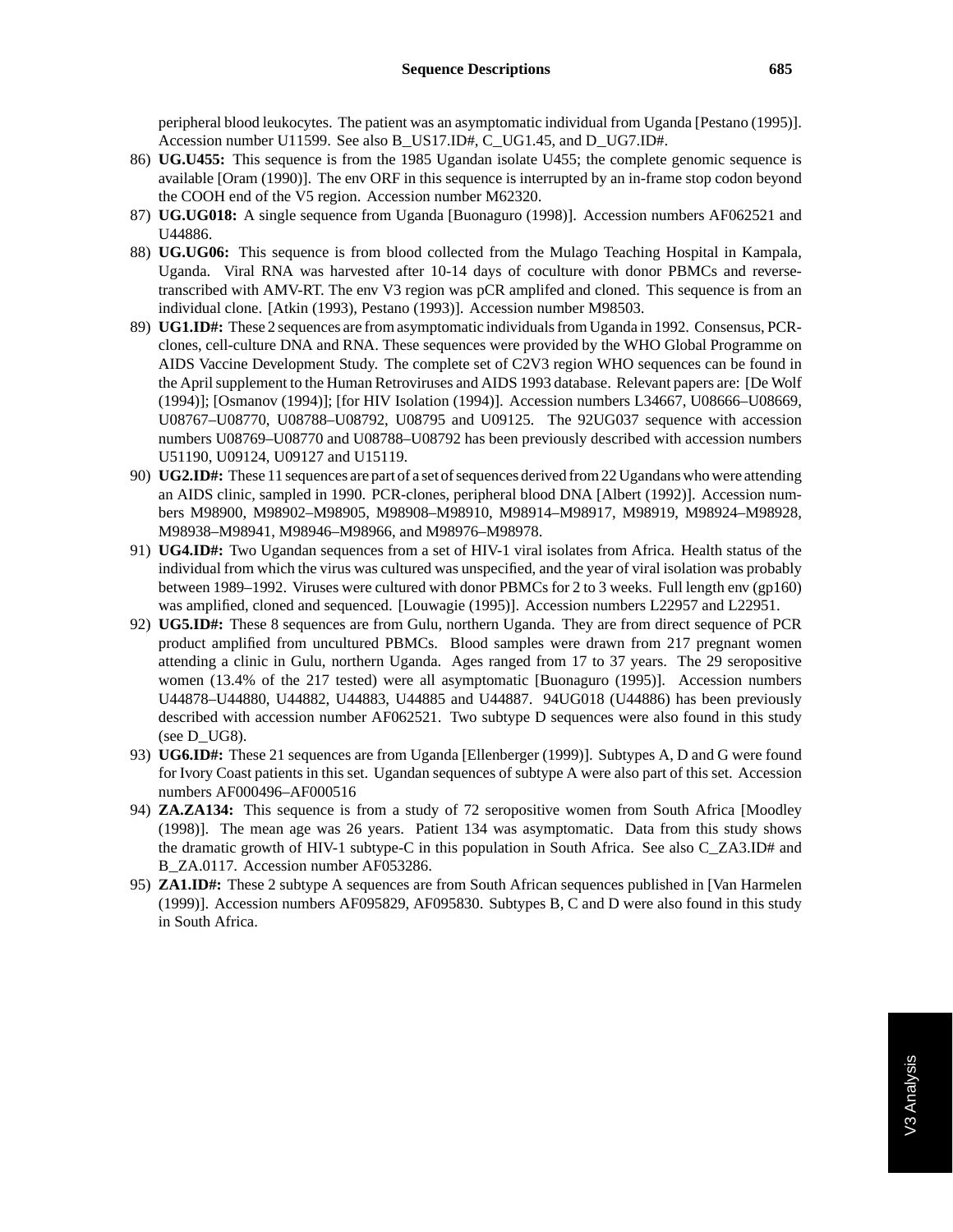## **B Subtype**

At this time we have included viral sequences from 1910  $\overline{H}V$ -1 infected individuals associated with HIV-1 subtype B. The B subtype consensus sequence (B\_CONSENSUS) generated from these sequences was based on the most common amino acid found in each position in an alignment of these sequences. Please note that none of the studies which have published sequences of only the V3 loop sequences are included here, as the DNA sequences were deemed too short for phylogenetic analyses. (For example, LaRosa G, et al., *Science* **249**:932–935 (1990) and Fouchier RAM, et al., *J. Virol.* **66**:3183–3187 (1992).)

- 1) **AR.21281:** This sequence is from direct sequencing of PCR product from uncultured PBMCs, from a 1993 sample from Buenos Aires, Argentina. The patient had AIDS and reported promiscuous heterosexual risk behavior. Two other samples taken from unrelated patients in 1993 were subtypes F and one was found to be a subtype B/F recombinant [Marquina (1996)]. Accession number U68525.
- 2) **AR1.ID#:** These 11 sequences are from Rosario, Argentina. A total of 24 patients from different risk groups visiting a clinic in Rosario were included in this study. Of the 14 sequences determined, 11 were found to belong to subtype B and 3 were found to belong to subtype F. DNA was extracted from whole blood and PCR amplified. PCR products were directly sequenced. Subtypes of all 24 patients were tested by HMA [Campodonico (1996)]. Accession numbers U37030, U37031 and U37034–U37042.
- 3) **AR2.ID#:** These 12 sequences are from Argentina. A total of 25 patients were included in this study. Of the 25 sequences determined, 12 were found to belong to subtype B and 12 were found to belong to subtype F1, and one was B/F recombinant [Fernandez-Medina (1999)]. Accession numbers AF155514, AF155515, AF155516, AF155518, AF155519, AF155520, AF155524, AF155525, AF155526, AF155531, AF155534 and AF155536.
- 4) **AU.979H** This sequence is a subtype B env sequence from Australia [Wang (1998)]. This paper discusses a patient infected with a rare HIV-1 strain with a cysteine at position 13 within the V3 loop and a GHI insertion on the NH2 side of the loop tip. Accession numbers AF052979–AF053001.
- 5) **AU1.ID#:** Put forth as evidence that coinfection by multiple HIV-1 strains can occur in vivo, these three sequences (UD12, UMR25, and UMR8) come from an Australian homosexual male who had been infected by more than one sexual partner, and harbored three distinct strains of HIV-1 subtype B. The authors also found recombinant sequences, not included here. The sequences were PCR amplified from plasma RNA and PBMC DNA. [Zhu (1995)]. Accession numbers U16372–U16388.
- 6) **AU2.C18CG:** This sequence is one of a group relating to an Australian blood donor infected with HIV-1 and six Australian recipients, all of whom remain symptom free with normal CD4 counts 10 to 14 years after infection [Deacon (1995)]. Samples from only the donor, D36 (U37271), and two patients, C18 (U37267, U37270) and C98 (U37268, U37269), appear to have been sequenced. These sequences have deletions in the nef gene and in the region of overlap of nef and the U3 region of LTR. The authors point to the importance of NEF or the U3 region of LTR in determining the pathogenicity of HIV-1 and suggest this strain of HIV-1 as a possible basis for a live attenuated vaccine. The complete genome of the virus from recipient C18 is in the entry with accession number U37270. Other complete genomes from this set are found with accession numbers AF042100–AF042106.
- 7) **AU3.ID#:** In this analysis of transmitting and non-transmitting mothers and the infants to whom the virus was transmitted, the authors claim that differences in variability of the env V3 loop crown octapeptide (HIGPGRAF in this clone) were significantly correlated with vertical transmission. Sequences were determined by PCR directly from uncultured PBMCs and cloned PCR products. Only seven of the sequences are presented here: from infants, and nontransmitting mothers from which at least 250 bp was sequenced. 1089, 1063, 961 and JW are the infants. Accession numbers for transmitting mothers and their infants are: U66627–U66633, U66638–U66645 and U66650–U66653. Accession numbers for nontransmitting or indeterminate mothers are: U66625, U66626, U66634–U66637, U66646–U66649 and U66654–U66660. Database entries for many of these sequences contain "nnn" in error, the paper shows these positions as deletions, not unknown sequence. Nef sequences from the LW-JW motherinfant pair of long-term survivors were published in [Wang (1997b), Wang (1997a), Saksena (1997)] with accession numbers U73339–U73369.
- 8) **AU4.ID#:** These 4 sequences are from Australia [Naif (1999)]. This study examined viral infection and replication kinetics in macrophages from different human hosts. Monocyte-derived macrophages were harvested from identical and non-identical HIV negative twins, as well as matched non-related control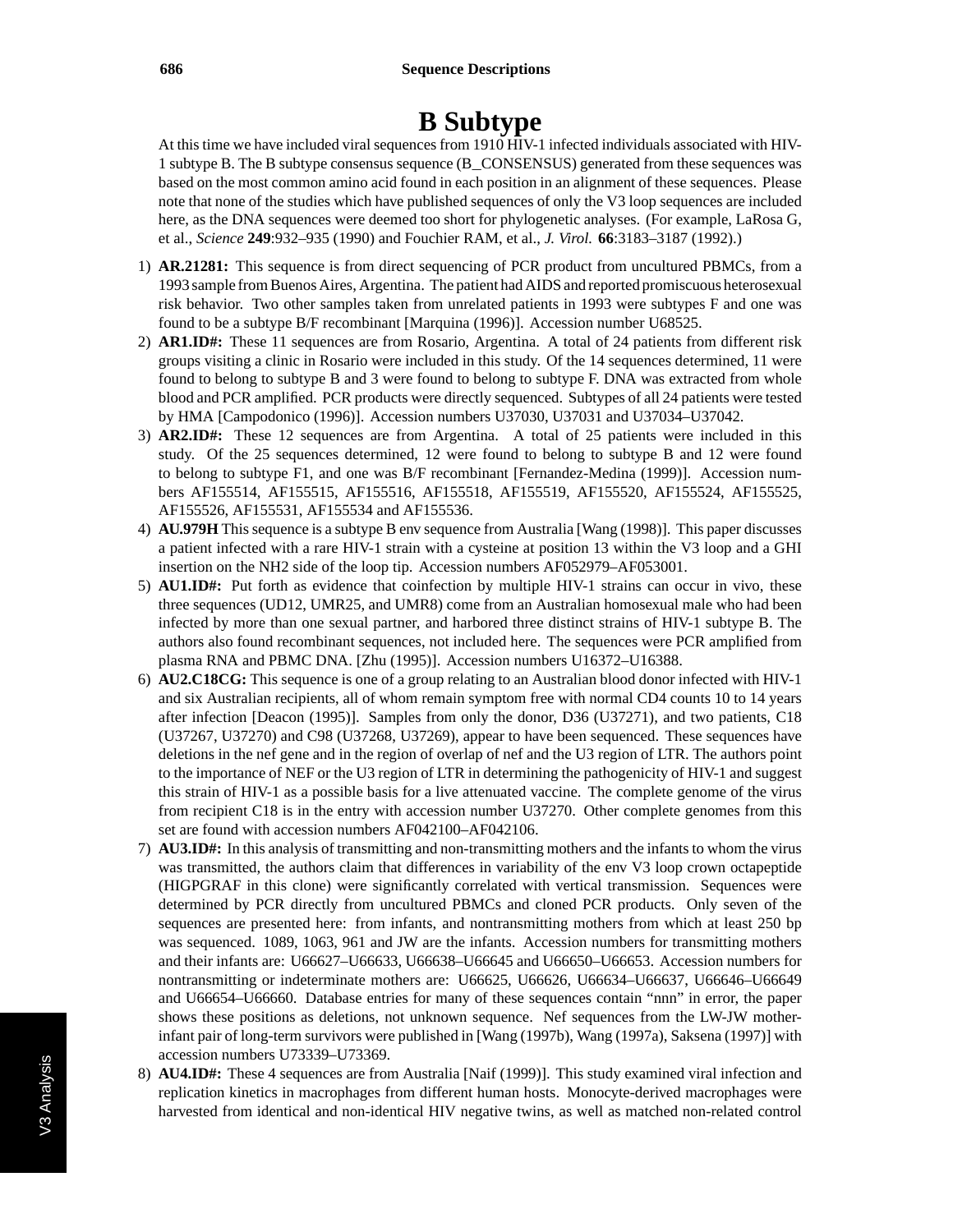blood donors. The infection and replication kinetics of different primary virus isolates, as well as the cell line adapted BAL molecular clone, were then tested on the different human cell lines. Sequences of viruses after passage on each of the cell lines were determined, but only one sequence from each of the four primary isolates is presented here. All four isolates came from AIDS patients classified as CDC stage IV with CD4+ T cell counts of less than 50. Accession numbers for the set are AF133342–AF133381. Vpr genes were also sequenced with accession numbers AF133382–AF133390.

- 9) **BB1.ID#:** These 3 sequences are from a study that was done on Barbados patients who tested negative for Leptospira infection, implicating other diseases [Roth (1997)]. After doing a survey, 10 HIV-1 positive patients originally hospitalized during 1990-1994 whose medical histories suggested HIV-1 illness at the time of Leptospira testing, were found to be HIV-1 infected with symptoms suggesting acute primary infection. Three of the 10 samples were successfully RT-PCR amplified from stored serum RNA. The LL6 PCR product was directly sequenced, the other two were cloned and sequenced. One sequence from each patient is included here. Accession numbers U80239, U80246 and U80247
- 10) **BE.SIMI84** One of two cloned env sequences from a patient with AIDS from Belgium. A vaccinia construct that expresses this gene was created to vaccinate the patient's uninfected brother with the goal of immune therapy by adoptive transfer of lymphocytes [Bex (1994)]. Accession number L07421.
- 11) **BE1.ID#:** These 38 sequences are from a study of HIV-1 diversity in Belgium [Heyndrickx (1998)]. One of these patients (822) was triple infected with subtypes A, B and E. Accession numbers AJ228190, AJ228166, AJ228189, AJ228155, AJ228151, AJ228161, AJ228141, AJ228170, AJ228184, AJ228145, AJ228162, AJ228164, AJ228187, AJ228171, AJ228178, AJ228202, AJ228188, AJ228181, AJ228149, AJ228153, AJ228177, AJ228172, AJ228147, AJ228174, AJ228168, AJ228160, AJ228146, AJ228173, AJ228223, AJ228192, AJ228154, AJ228179, AJ228144, AJ228140, AJ228143, AJ228191, AJ228158 and AJ228196.
- 12) **BO1.ID#:** These seven sequences are from Bolivia (Velarde-Dunois et al, unpublished 1998). Subtype F was also detected in this study. Accession numbers AF031945–AF031949, AF031951 and AF032901.
- 13) **BR.002:** This sequence is from entries with accession numbers L35489–L35493. These sequences were provided by the WHO Global Programme on AIDS Vaccine Development Study. Ranjbar,S. et al. Unpublished (1994).
- 14) **BR.BHGM19:** This sequence was generated from DNA derived from PBMC HIV-1 ELISA positive male of unknown health status. This sample was classified as subtype F by HMA method, but is subtype B by phylogenetic analysis. Barbosa, E.F. et al. Unpublished (1996). Accession number U46210.
- 15) **BR.BZ** This sequence is from an individual in a Brazilian HIV cohort study. PBMC DNA was PCR amplified in two sequential rounds, and six cloned PCR products were sequenced on both strands. A single clone containing an uninterrupted envelope open reading frame was reported. [da Costa (1995)]. Accession number U28336.
- 16) **BR1.ID#:** These 21 sequences represent the subtype B env sequences found among 22 Brazilian outpatients with varying degrees of disease progression. They are from cloned PCR products. PCR was performed on PBMC DNA [Potts (1993b)]. Accession numbers for 21 of the 56 clones are: L19225– L19236, L19240–L19246 and L20963. One other sequence was subtype F (L19237).
- 17) **BR2.ID#:** These 13 sequences are from individuals from Brazil. They are from cloned PCR products. Some of the clones were from cell-culture DNA, and some from cell-culture supernatant RNA. These sequences were provided by the WHO Global Programme on AIDS Vaccine Development Study. The complete set of C2V3 region WHO sequences can be found in the April supplement to the Human Retroviruses and AIDS 1993 database [De Wolf (1994), Osmanov (1994), for HIV Isolation (1994)]. Accession numbers U08670–U08714, U08771–U08778, U08780–U08782, U08792, U08796–U08800.
- 18) **BR3.ID#:** These 32 sequences came from the Brazilian cities Rio de Janeiro and Sao Paulo. The sequences that are very short, containing V3 loop fragments insufficient for phylogenetic analysis, are not included here (5 of the 26). The full set included 20 viral sequences of the B subtype, an F subtype and a B-F recombinant (see subtypes F and U). The year of isolation for the sequences ranged from 1990–1992 for Rio de Janeiro, and 1992 for Sao Paulo. The only two with CD4+ cells *<* 200 were RJ636 and RJ27. The CDC clinical class ranged from II-IV. DNA extracted from PBMCs of HIV infected individuals was amplified, and the PCR product was directly sequenced [Morgado (1994), Sabino (1994c), Sabino (1996)]. More recent unpublished sequences from the same isolates are also included here. Accession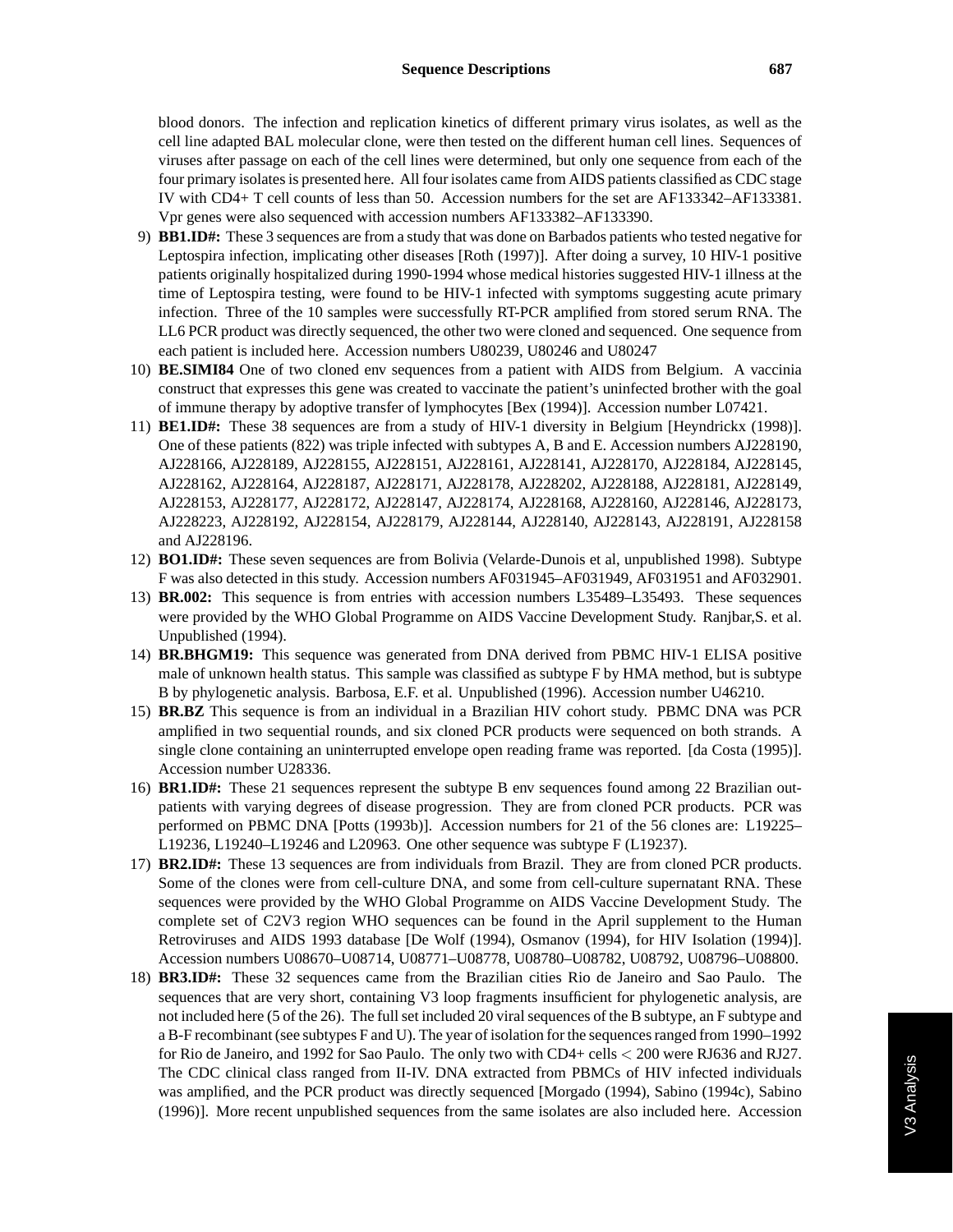numbers U00400–U00401, U00403, U00405, U00407–U00418, U00421, U00424–U00425, U00427, U08975, U31586, U31587 and U31589–U31591.

- 19) **BR4.ID#:** These 2 sequences are from seropositive Brazilian patients. Virus was cultured on donor PBMCs and proviral DNA was harvested from positive cultures. PCR was used to generate sequencing templates. [Louwagie (1994)]. Accession numbers L22087 and L22088. The gag gene sequences from these same isolates are also available in L11752 and L11754. See also F\_BR2.BZ-ID#.
- 20) **BR5.ID#:** These 10 sequences are from entries with accession numbers L19328–L19337 (Bandea, C. I. unpublished 1993).
- 21) **BR6.ID#:** These six sequences are from patients living in cities in Brazil (P3, Sao Paulo; P4, P6 and P7, Bahia; P8, Parana; P9, Rio de Janeiro) and sampled between 1987 and 1989. Sequences were determined from directly sequenced PCR products (except P6 which was a cloned PCR product), after coculture of patient PBMCs with donor PBMCs [Couto-Fernandez (1994)]. Accession numbers X78512–X78517.
- 22) **BR7.19b:** This subtype B sequence is from Brazil [Janini (1998)]. This study describes a case of horizontal (heterosexual) and subsequent vertical (mother to infant) transmission of 2 HIV-1 subtypes, B and C [Janini (1998)]. DNA sequence analysis of pol, gag and env genes confirmed the presence of subtypes B and C in 3 family members. Accession numbers for env, gag and pol genes of both subtypes are U83689–U83699. Subtype B env accessions are U83689, U83691 and U83693.
- 23) **BR8.ID#:** These 10 subtype B sequences are from a study of the prevalence of GWG in the V3 loop tip in Brazil [Covas (1998)]. PCR products were first screened for the Proline to Tryptophan variation via RFLP prior to sequencing. Overall prevalence of the GWG sequence as indicated by RFLP was 57% (43 of 75). The prevalence in females (72%) was higher than that in males (32%) and newborns (40%). Accession numbers U80824–U80833.
- 24) **BR9.ID#:** These 7 sequences are from Brazil (Couto-Fernandez, J.C. unpublished 1999). Subtype F1 was also found in this study. Accession numbers Y18752–Y18755, Y18757, Y18759 and Y18760.
- 25) **BR10.ID#:** These 4 sequences are from Brazil (Bongertz, V. et al, unpublished 1999). Accession numbers AF060953–AF060956
- 26) **BR11.ID#:** These 32 sequences are from study of asymptomatic blood donors in Rio de Janeiro Brazil [Tanuri (1999)]. One of the 42 sequences reported was subtype B in env and F1 in gag. Two were subtype F1 in env and B in gag. Six were subtype F1 in both env and gag. One was subtype D in env V3 and gag, but subtype B in the env gp41 region. Accesiion number for subtype B are AF033993–AF034002, AF034004, AF034005, AF034010, AF034012, AF034013, AF034015, AF034016, AF034018, AF034019, AF034021–AF034030 and AF034032–AF034034
- 27) **BR12.ID#:** These 5 sequences are from Brazil, Vincente, A.C.P. et al. Unpublished (1999). Accession numbers AF076313, AF076316, AF076318, AF076319, AF076322.
- 28) **BR13.ID#:** These 8 sequences are from Brazil, [Ramos (1999)]. Accession numbers AF113565, AF113569–AF113574 and AF113576.
- 29) **CA.CAN0:** This sequence is from the Canadian airline steward who was once thought to represent "patient zero", the person who brought HIV-1 subtype to the USA homosexual community. He had many sexual contacts both before and after developing Kaposi's sarcoma. Although he may have been the source of infection or "patient zero" for one subcluster of infections, he is not likely to have been the first or only person to import HIV-1 subtype B into north America. This sequence is from serum collected from this patient by the CDC in 1984. Accession number U43103.
- 30) **CA1.ID#:** These 19 sequences are from 19 different Vancouver, Canada homosexuals represented in 36 database entries by N. Michael et al. Accession numbers U52888–U52906, U53103–U53119. Patients A and B (U52888–U52904) were described in [Michael (1997)] as a normal-progressor rapid-progressor pair, with patient A being the rapid progressor. Only one patient A sequence (U52898) is presented here, because patient B sequences were closely related. The C patients were local controls, also homosexuals from Vancouver, who are not well described in the publication. Patient A sequences from U52901 and U52902 are greater than 99% identical to JR-CSF over their entire length, and U52904 has some regions of identity to JR-CSF and likely represent PCR-recombination artifacts. Another linked pair in this set included patients C108 and C118, of which only C108 is presented here. Patient A died of AIDS-related P. carinii pneumonia on October 6, 1995, almost exactly 10 months after experiencing symptoms of primary HIV infection. Patient A was homozygous for for an HLA-DR1 allele previously found to be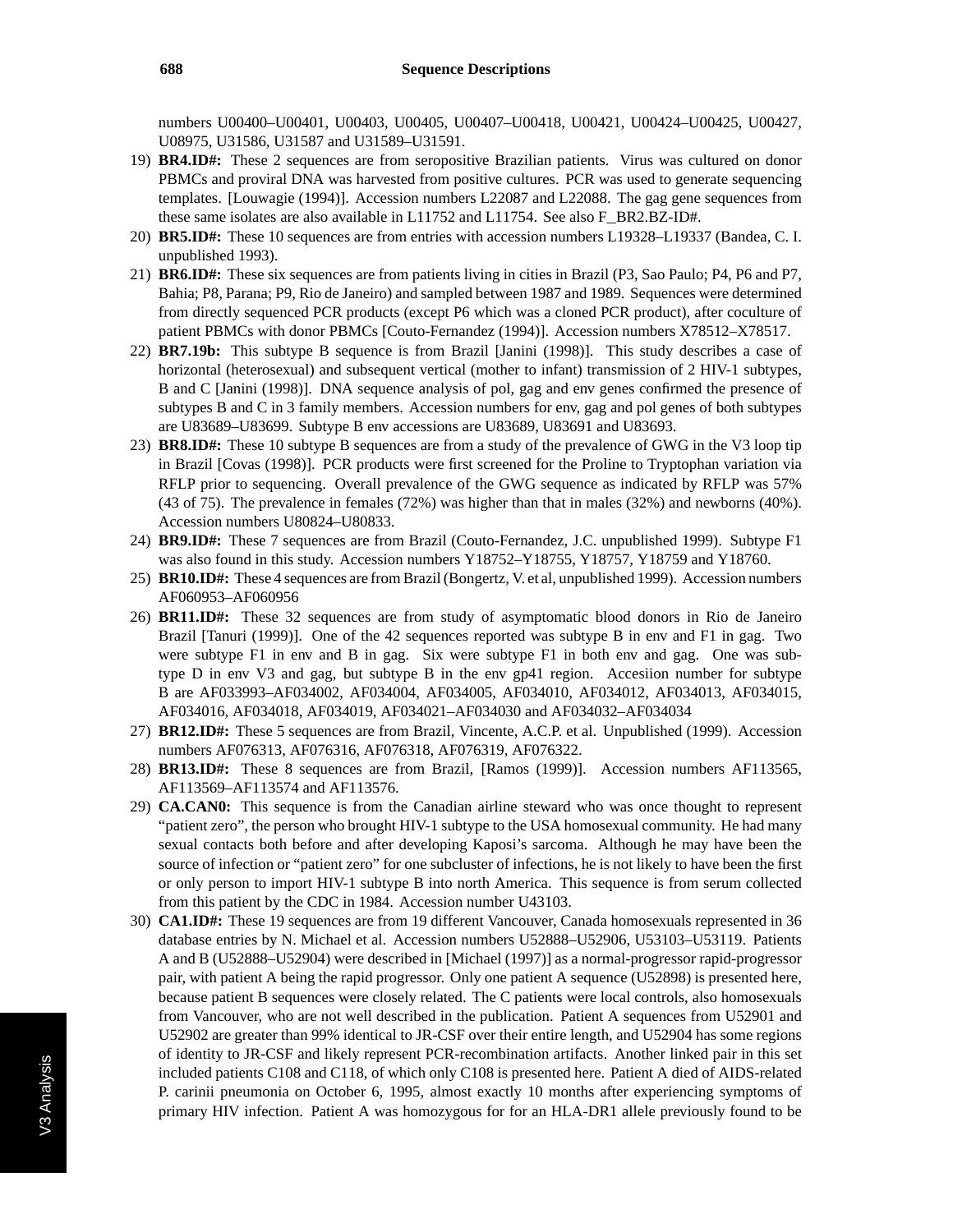assosiated with rapid progression. Patient A never seroconverted for HIV, despite high viral load and the ability to seroconvert for hepatitis B after vaccination in 1990.

- 31) **CA3.ID#:** These 84 subtype B sequences are all from Vancouver, British Columbia, Canada. Fifty of the 85 samples were from IV drug users enrolled in the Vancouver Injection Drug User Study. Thirtyseven were from homosexual men, some of which were enrolled in a long-term Vancouver study [Estable (1998)]. The IVDU sequences formed several rather tight phylogenetic clusters, indicating rapid spread of the virus among large numbers of people. It is not clear from the publication why the numbers of sequences and samples (84 vs  $85$  vs  $50 + 37$ ) do not quite add up. Patient 6V530 is one of the missing entries. Accession numbers AF058090–AF058173.
- 32) **CH1.ID#:** These 19 sequences came from 24 individuals living in Geneva, Switzerland who were recently infected at the time of blood drawing. Samples were collected between January 1988 and September 1993. Sequences were determined directly from PCR products of uncultured PBMC DNA or serum cDNA. All subjects were asymptomatic, 19 subjects had p24 antigen levels ranging from 5 to 6,357 pg/ml and 5 subjects had no detectable p24 antigen. Two subjects were epidemiologically linked (K11 and K16) so only one of those two is presented here. Two other individuals showed identical DNA sequences over the entire V3 region (K53 and K77) so only one of them is presented here. Three other individuals (K13, K42 and P4) had sequences nearly identical to the LAI (IIIB) laboratory strain of HIV. Although the authors are convinced that these are not contaminants, and that a IIIB-like strain of HIV is circulating in Geneva, they are not included in this alignment [Antonioli (1995)]. Accession numbers U10957–U10980.
- 33) **CI.CI-22:** A single B subtype sequence from a set of 13 isolates from individuals from Abidjan, Ivory Coast. CI-22 was symptomatic. The C2V3 region is part of a 900 bp fragment that was sequenced for each individual. Samples were collected between May 1990 and Sept. 1991. Virus was cultured with donor PBMCs, nested PCR amplified, 3 clones were sequenced, and one of the clones is presented here. [Janssens (1994a)]. Accession numbers X72040–X72042.
- 34) **CM.CA5:** A single B subtype sequence from a set of 17 sequences from a very diverse set of isolates from Yaounde and Douala, Cameroon. The sequences were derived from asymptomatic and symptomatic HIV infected individuals, specifically, patient CA-5 was asymptomatic. Virus was isolated by culture with donor PBMCs, and nested PCR amplified. A single clone was sequenced representing each HIV-1 isolate [Nkengasong (1994)]. Accession number X80452.
- 35) **CM.277** This sequence is from a 1994-1995 study of 211 Cameroonian AIDS patients [Takehisa (1998)]. Of the 43 HIV samples sequenced, 17 were subtype A, 1 was subtype B, 2 were subtype C, 1 was subtype G. Accession number AF023083. A pol gene sequence from this same isolate is found with accession number U69228.
- 36) **CM.909:** This sequence is from Cameroon (Roques et al, unpublished 1998). Accession number AJ006741.
- 37) **CN.1798:** This sequence is from a dried blood spot collected in 1992 from the spouse of an IV drug user in China. DNA was extracted from the blood spots and PCR amplified. The PCR products were directly sequenced. [Cassol (1996)]. Accession number U53316.
- 38) **CN.RL42:** This sequence is from a complete genome from an asymptomatic IV drug user in China [Graf (1998)]. Accession number U71182.
- 39) **CN1.ID#:** These 54 sequences are from the Yunnan Province, China (Shao, Y. and Wolf, H. unpublished 1995). Several of these sequences (U20009, U20012, U20013, U20018, U20023, U20024) are greater than 96% identical to the SF2 strain of HIV-1 (see B\_US.SF2) and are not included here. Accession numbers U20001–U20054.
- 40) **CN2.ID#:** These 12 sequences are from the Guangxi Province, China from blood samples collected in 1996 [Chen (1999)]. Subtypes C and CRF01(AE) were also identified in this study. Accession numbers AF080186–AF080191, AF080205, AF080206, AF080209–AF080212.
- 41) **CU.94CU053:** This sequence is from a bisexual male, most probably infected via heterosexual contact in 1992, in Cuba. Virus was isolated in 1994, 2 years after seroconversion, by cocultivation of patient PBMCs with donor PBMCs. This isolate exhibits a rapid/high, syncytium-inducing phenotype. [Gomez (1996)]. Accession number U48855.
- 42) **CU1.ID#:** These sequences are from Cuba (Gomez, C.E.G.R. unpublished 1997). Accession numbers Y14411, Y14413, Y14416, Y14417, Y14419, Y14421.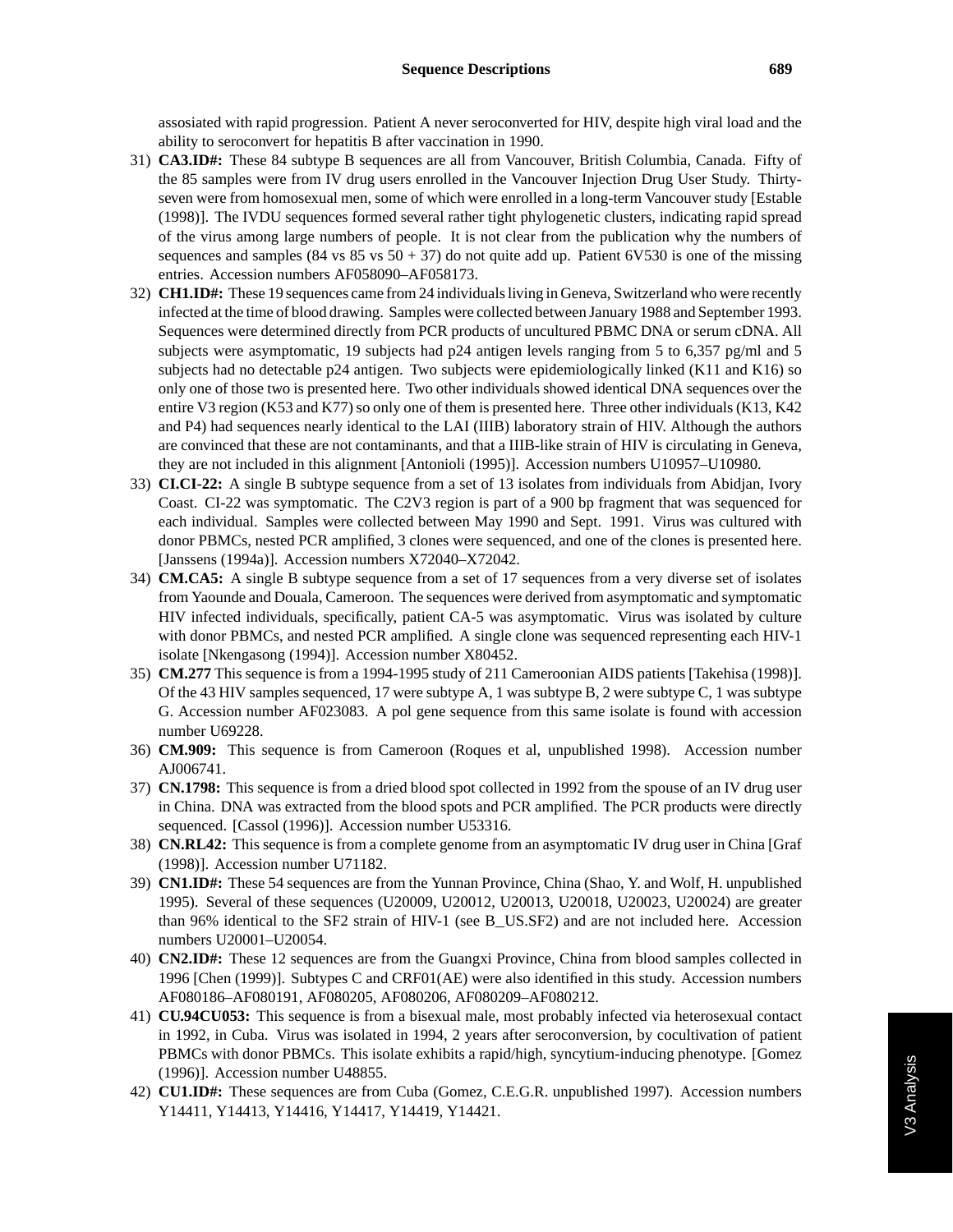- 43) **CY1.HO#:** These 15 sequences are from samples, like others in this study (see also subtypes A, C, F and CRF04\_cpx), which were collected in February 1994 from the AIDS clinic in Nicosia, Cyprus. PBMC DNA was PCR amplified and cloned. Individual clones were sequenced. Patient 04 was a 24 year old man, asymptomatic with a CD4 count of 516, who had lived abroad, and had been seropositive for at least 4 years. Patient 11 was a 29 year old homosexual man, symptomatic with a CD4 count of 277, and seropositive for at least 7 years. Patient 21 was a 38 year old bisexual man, asymptomatic with a CD4 count of 743, who was infected in Greece and seropositive for at least 4 years. Patient 25 was a 34 year old heterosexual man, asymptomatic with a CD4 count of 650, who had lived in the U.S. and was seropositive for at least 6 years. Patient 27 was a 20 year old homosexual man, asymptomatic with a CD4 count of 709, infected in Cyprus and seropositive for at least 2 years. Patient 28 was a 39 year old homosexual woman, asymptomatic with a CD4 count of 430, infected in Cyprus and seropositive for at least 1 year. Patient 29 was a 49 year old heterosexual man, asymptomatic with a CD4 count of 420, infected in Cyprus and seropositive for at least 2 years. Patient 39 was a 37 year old heterosexual man, asymptomatic with a CD4 count of 470, had lived in Greece and was seropositive for at least 5 years. Patient 40 was a 29 year old heterosexual woman, symptomatic with a CD4 count of 92, who had lived in the U.S. and was seropositive for at least 6 years. Patient 43 was a 36 year old homosexual man, symptomatic with a CD4 count of 396, who had lived in the U.K. and Greece and had been seropositive for at least 6 years. Patient 45 was a 32 year old heterosexual man, asymptomatic with a CD4 count of 453, who was infected in Cyprus and seropostitive for at least 1 year. Patient 46 was a 32 year old heterosexual man, whose partner had died of AIDS, asymptomatic with a CD4 count of 107, had lived in the U.K. and was seropositive for at least 4 years. Patient 48 was a 22 year old hemophiliac man, asymptomatic with a CD4 count of 276, who had been seropositive for at least 11 years. Patient 50 was 32 year old homosexual man, whose partner had AIDS, asymptomatic with a CD4 count of 315, who had been seropositive for at least 1 year. Accession numbers U28663, U28666 (04); U28664 (11); U28667–U28671 (21, 25, 27, 28, 29); U28675, U28676 (39, 40); U28678 (43); U28680–U28682 (45, 46, 48); U28684 (50).
- 44) **CZ.BTSPR:** This sequence is from a 32 year old homosexual man from Prague, Czech Republic. It was included as part of a study of HIV-1 sequences from the neighboring Slovak Republic. DNA from cocultured PBMCs was PCR amplified and the PCR product cloned. Eight clones were sequenced from each patient, although only one sequence is presented in the publication and in the database. It is not stated whether each single sequence is a consensus of the eight clones or a single clone. [Zachar (1996b)]. Accession number U53195.
- 45) **CZ1.ID#:** These 21 sequences are from the Czech Republic [Quinones-Mateu (1999)]. Accession numbers AF080133, AF080134 and AF080136–AF080154. See also CRF01\_AE one sequence.
- 46) **DE.D31:** This sequence is from isolate D31. [Kreutz (1992)]. It has never been well described, it is only shown as HIV1-D31 in figure 3 of the paper. The complete genome has been sequenced. Accession number U43096.
- 47) **DE.HAN:** This sequence is from an infectious clone from the German isolate DE.HAN-2 [Sauermann (1990)]. Isolate HAN2 was isolated from a 39 year old homosexual German patient with AIDS related complex in 1986. This patient died from complications of AIDS in 1987. HAN2 was highly cytopathic in T cell line MT-2 it was able to productively infect MT-4, H9 or Jurkat cell lines. Genomic DNA from infected MT-2 cells was used to prepare a lambda phage genomic library. Two full-length clones, HAN2/2 and HAN2/3 were purified. HAN2/3 was used for DNA sequencing. Accession number U43141.
- 48) **DE.Seroconv:** This sequence is one of several sequences from 7 hemophilia patients who all received the same lot of beta-propiolactone and UV-light inactivated clotting factor in Bonn or Goetingen, Germany, from November 1989 to March 1990. The virus and the patients have been extensively studied over time, since initial seroconversion. The sequences were from proviral DNA from cultured PBMCs, PCR amplified and cloned [Kasper (1994)]. Accession numbers S76444 and S76446.
- 49) **DE1.ID#:** These 7 sequences are from a Neurology thesis by I. Weber of Rostock, Germany. They are from blood and CSF specimens from 6 patients. For each of the patients, phylogenetic analysis showed that blood and CSF sequences were more similar to each other than to other database sequences. For one patient, one of the two CSF sequences (Z48786) was different enough from another blood and CSF pair (Z48782, Z48785) to be included here. Accession numbers Z48782 and Z48785-Z48793.
- 50) **DE2.ID#:** These 4 sequences are from a set containing 15 Dutch homosexuals, 19 Dutch intravenous drug users, 2 German homosexuals, 2 German intravenous drug users, 5 Scottish homosexuals and 6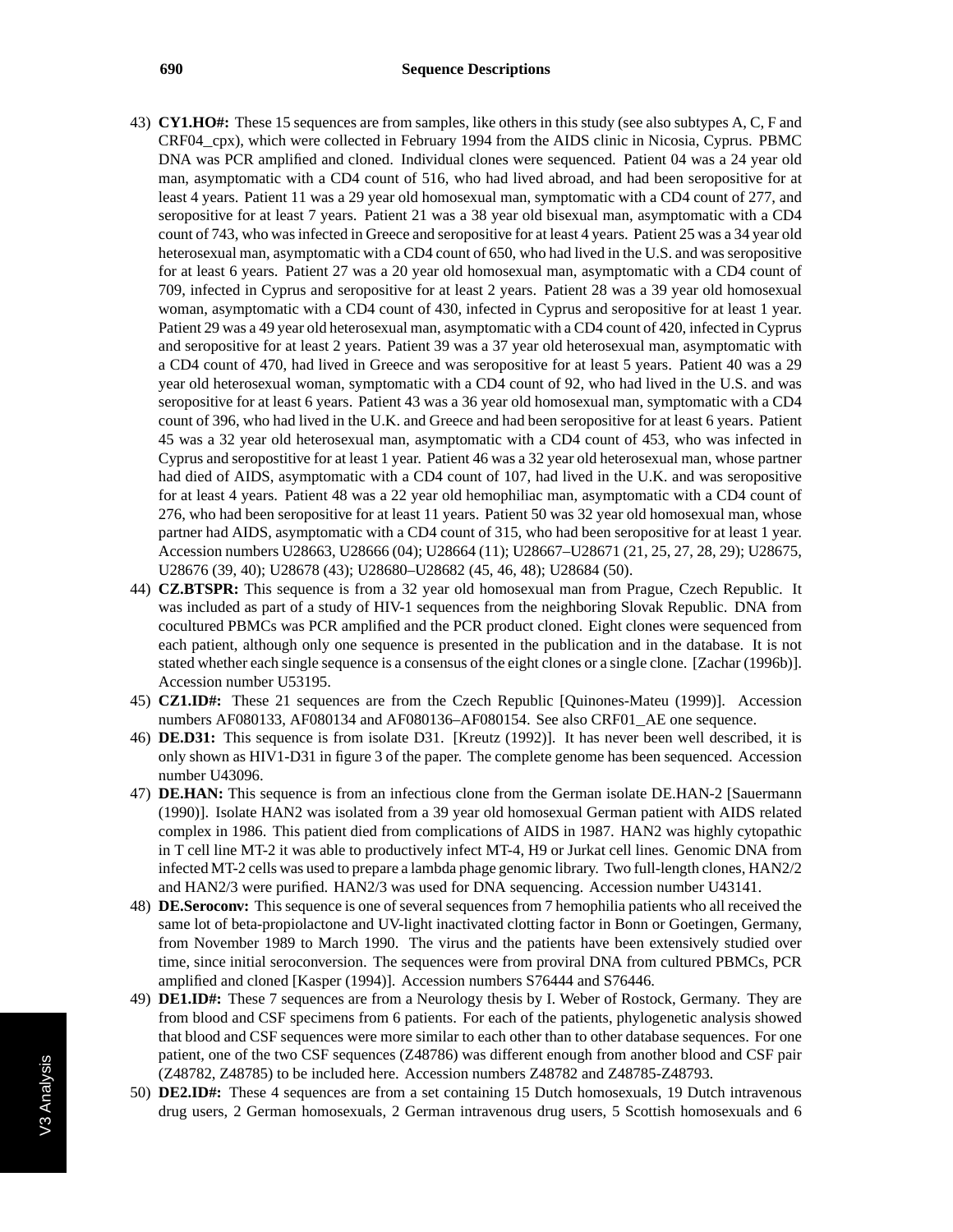Scottish intravenous drug users. The sequences were used in a study of HIV-1 vpr, vpu, and env V3 regions and how they vary between risk groups [Kuiken (1996b)]. Accession numbers Z68529, Z68530, Z68537 and Z68538.

- 51) **ES.S61:** This sequence is from a 1989 blood sample from a 4 year-old boy from Madrid, Spain with CDC stage P2CD2 disease. Virus was cocultured on PBMCs and MT-2 cells prior to sequencing. The SI/NSI pheonotype of this isolate on MT-2 cells was traced to a single amino acid change in the V3 loop [Sanchez-Palomino (1993)] and [Olivares (1997)]. Accession numbers L04604, L04605, L04606 and L05659. A complete genome has been sequenced with accession number AJ006287 [Neilson (1998)].
- 52) **ES1.ID#:** These 36 sequences are from 41 patients sampled in Madrid, Spain between 1985 and 1991. Proviral DNA was extracted from uncultured patient PBMCs and the C2V3 region was PCR amplified. The PCR products were directly sequenced. Two of the sequences reported in this set (D22-28 and D22-48) were 99.5% identical to the LAI (IIIB) lab strain of HIV-1 and are not included here. Three other groups of sequences had members that were greater than 98% identical to each other (R1, R2 and R3; THF13-2, THF12-24; S1, S4) and only one of each of them is presented here. [Quinones-Mateu (1996)]. Accession numbers U40533–U40552 and U45286–U45307.
- 53) **ES2.ID#:** These 21 sequences are from hemophilia patients sampled in Spain [Ortiz (1998)]. Accession numbers AF075722–AF075746.
- 54) **FR.FR70133:** This sequence is from France (Roques et al, unpublished 1998). Accession number AJ006748.
- 55) **FR.J91:** This sequence is from one of the JBB clones from the French patient Bru [Wain-Hobson (1991)] and [Guo (1991)]. Accession numbers X57449–X57459 and X57461.
- 56) **FR.LAI:** This sequence is from the French isolate LAI (formerly BRU) which is also referred to as IIIB [Wain-Hobson (1985)]. Also see: [Alizon (1986), Lukashov & Goudsmit(1995), Wain-Hobson (1991)]. Accession numbers K02013, L23090–L23101, X01762, L48380–L48399, M64178–M64223, M64406– M64415 and M64768–M64775. Other sequences which are of this type include: PV22, K02083; MFA, M33943 [Stevenson (1990)]; F12, Z11530; BH8, K02011; BH10, M15654; TH4, L31963; MCK1, D86068; PM213, D86069; LL13, U80242; H9, L42371; and HXB, AF033819, K03455, M38432 and M14100. The variation of the IIIB isolate in culture was studied by [Lockey (1996)], Accession numbers U54647, U54649, U54651, U54653, U54655, U54657, U54659, U54665, U54667, U54681, U54683, U54685 and U54689. The variation of IIIB/LAI in 9 years of infection in a chimpanzee has been studied by [Wei & Fultz(1998)], Accession numbers U56866–U56883 and U56888–U56899. The IIIB/LAI isolate of HIV-1 has also been extensively studied in cases such as the infected lab worker. See for example [Reitz Jr. (1994), Pincus (1994)] U12030–U12055. The tropism of isolates from the lab worker for primary PBMCs and failure to grow in T-cell lines was localized to the V3-loop by Lishan Su et al. [Su (1997)]. Recombinant virus pNL4-3, with envelope from LAI(BRU) and gag-pol from NY5 has also been studied: [Adachi (1986)] Accession numbers M19921, AF070521, AF003888 [Duensing (1995)], accession number L42371 and [Salminen (1995)] accession number U26942. Other database entries with IIIB-LAI sequences can be found in the patented sequences section of GenBank, in the cloning vector section, and in the primate section (for example U19867, A00647, A04321 and M18404).
- 57) **FR.PA14:** This subtype B sequence is from a case in France, where the parents of a 31 year old AIDS patient became HIV-infected despite having only casual contact with the patient. There were no needle sticks or other obvious routes of blood contact [Belec (1998)]. Accession numbers for the set are U87171– U87221, and AF092953–AF092961 inclduding V3 and V2-V4 region sequences.
- 58) **FR1.ID#:** These 4 sequences are from Toulouse, France. In this study, 4 mother-infant pairs were followed during pregnancy and after birth. The inter- and intra-patient sequence similarities of this set of 308 sequences has been controversial, because some infant sequences were identical to sequences from other mothers. For purposes of this V3 section, only one sequence from each of the 4 infants is presented here [Briant (1995), Korber (1995), Jr (1996)]. Database entries for all 308 sequences are found with accession numbers U24717-U24999 and U25001-U25025.
- 59) **FR2.ID#:** These 20 sequences are from members of the French military who are for the most part believed to have been infected while deployed outside of France (Chad, Djibouti, Gabon, Guyana, Mayotte and Cameroon). An additional sequence (FRMP040, U58787) was listed as subtype C in the paper, but clustered with subtype B in analysis done at the HIV Database and it has been listed as subtype unclassified until more information is available. Other sequences from this study were subtypes A, C,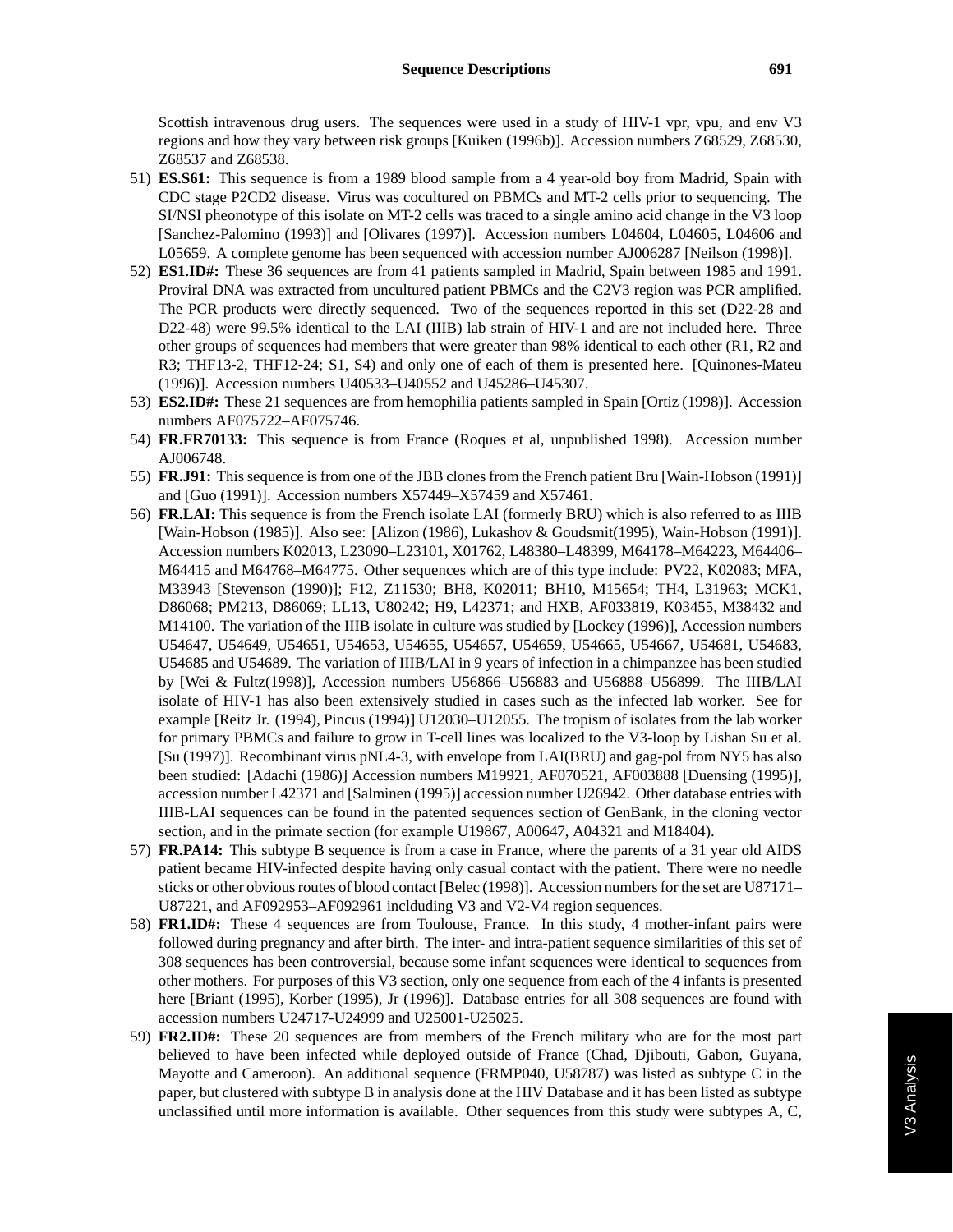E, F, and unclassified [Lasky (1997)]. Accession numbers for subtype B were U58808–U58826 and U58777.

- 60) **FR3.ID#:** These 11 sequences are from individuals from France with primary HIV-1 infection during the peak of viremia [Ataman-Onal (99)]. All of these are subtype B sequences. Two of the patients (160 and 384) showed significant phylogentic linkage, but 160 was infected in 1993 and 384 was infected in 1996 and the authors reported that they were not known to be epidemiologically linked. Thus all 11 sequences are reported here. Accession numbers AF041125–AF041135.
- 61) **FR4.ID#:** These 2 subtype B sequences are from a study that was done to access the reliability of heteroduplex mobility. 199 samples from patients originating from 26 countries and living in France were selected. 37 strains belonging to different subtypes were sequenced and results were found to be in concordance to HMA results [Loussert-Ajaka (1998)]. Accession numbers Z95455, Z95456 and Z95460. Z95455 and Z95456 were nearly identical to each other, so only Z95455 is presented here.
- 62) **FR6.ID#:** These 3 subtype B sequences are from mother-infant transmission cases in France [Pasquier (1998)]. Child CF was born by cesarean section and was HIV-infected and died of AIDS before one year of age. The other 2 subtype B infected infants AZ and BO were born via vaginal delivery and survived more than one year. A fourth mother-infant pair was infected with subtype A virus. Many of the sequences were partly mislabelled in the GenBank submissions. For example AJ009101 is described as "isolate MAZ, DNACBO11" and it is clear that the sequence is related to the BO pair and not the AZ pair. MAZ would be the code for mother AZ, and CBO would be the code for child BO. Accession numbers for subtype B samples are AJ008670–AJ008752, AJ008857–AJ008962, AJ008986–AJ009050 and AJ009072–AJ009113.
- 63) **GA.OYI:** This sequence is from the Gabonese isolate OYI (designated elsewhere as isolate 397), isolated from a healthy HIV-1 infected individual. GA.OYI appears to have been the first viral sequence from Africa that phylogenetically clustered with North American viruses [Huet (1989)]. Accession number M26727.
- 64) **GB.AIT:** This sequence is from an individual at the time of seroconversion. Proviral DNA was extracted from PBMCs from a patient who was viremic and had an equivocal HIV-1 antibody status, and the env V3 region was PCR amplified. The PCR products were cloned and the DNA sequence determined for 15 clones. These data showed that the V3 region contained only limited sequence heterogeneity with a major variant (shown here) accounting for 66% of the protein quasispecies present [Ait-Khaled & Emery(1993)]. Accession number S69598.
- 65) **GB.BM1** This sequence is from a study of person to person transmission [Wade (1998)]. Accession numbers AF050769–AF050892. Gag genes from these isolates have also been sequenced, see accession numbers AF014163, AF050911 and AF050913 for examples.
- 66) **GB.CAM1:** This sequence is from the British isolate CAM1. McIntosh A, and Karpas A, Thesis (1991), Cambridge University, England. Accession numbers D10112, D00917.
- 67) **GB.GB8** This subtype B sequnce is from a study in which entire env gene (gp160) of GB8, a British HIV-1 isolate, was cloned, sequenced and aligned with other reference strains [Vella (1995)]. Accession number Y13716.
- 68) **GB.Man** This sequence was PCR amplified from the 1959 "Manchester sailor" kidney tissue. The sequence of the complete genome is available and clusters with subtype B contemporary HIV-1 sequences [Zhu & Ho(1995)]. Using mitochondrial DNA analysis, the tissue was determined to not belong to the "Manchester sailor". Accession number U23487.
- 69) **GB.MB314:** This sequence is from a British isolate [Douglas (1997)]. This sequence was part of an analysis of the structure/function of HIV1, HIV-2/SIV-SMM and SIV-AGM env proteins. The study includes useful alignments of various subtypes of HIV-1, as well as HIV-1 env aligned to HIV-2 and SIV env proteins, color coded and with glycosylation sites annotated. Accession number Y13719.
- 70) **GB1.CPHL1:** This is a sequence from the British isolate 93–08020. It was referred to as 93–08020 in [Arnold (1995c)] and was isolated from the patient referred to as CPHL1 in [Arnold (1995a)]. CPHL1 is a surgeon and CPHL2 was a patient of his in 1986, approximately 7 years prior to sampling for this study. Because sequences from CPHL1 and CPHL2 are no more similar to each other than to sequences from the general population, transmission cannot be concluded, and both sequences are included in this alignment. Accession numbers U21100 (clone 1) and U23112–U23116 (clones 18, 19, 4, 43 and 7 respectively).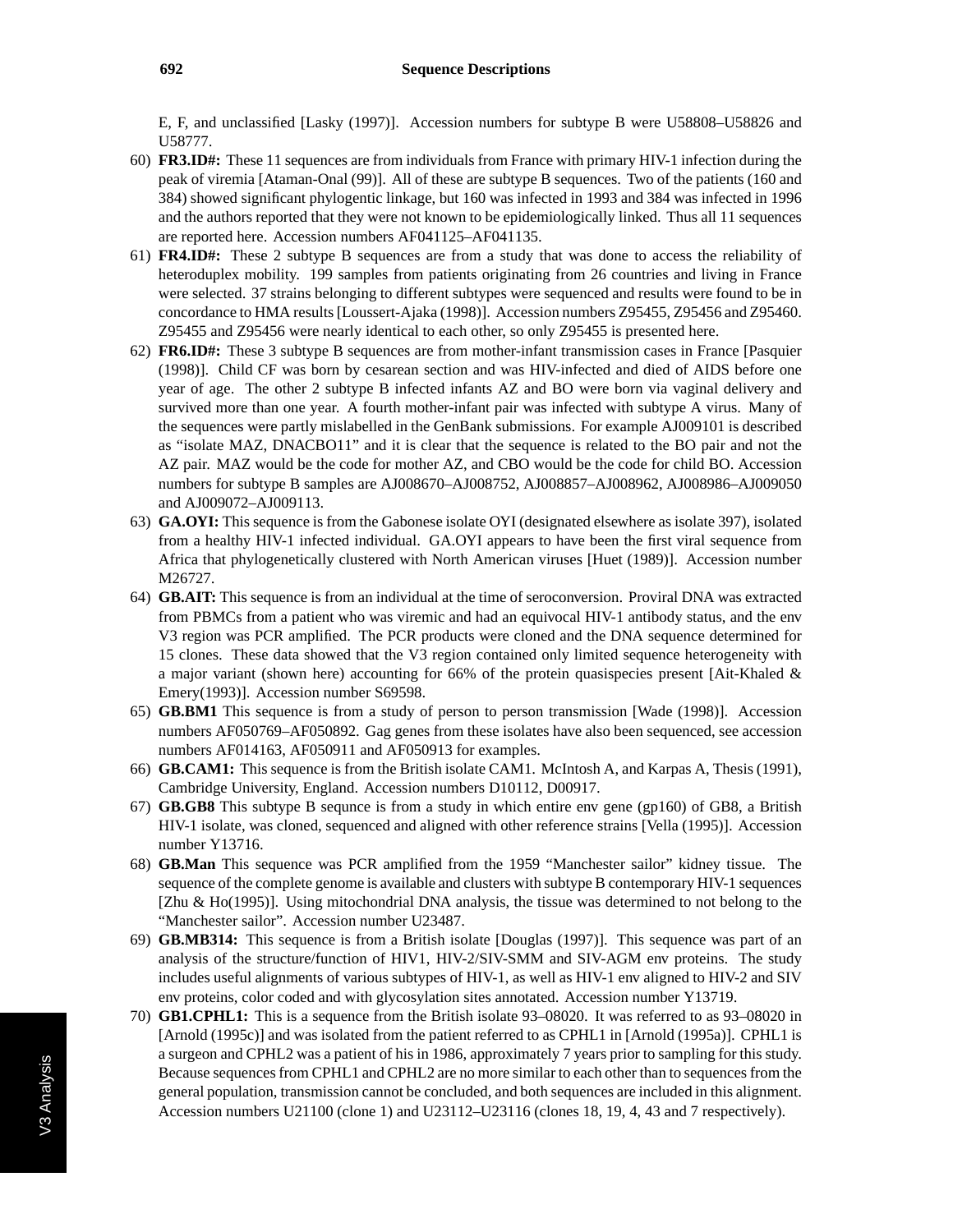- 71) **GB2.CPHL2:** This is a sequence from the British isolate 93–17305 [Arnold (1995c)]. It was isolated from the patient referred to as CPHL2 in [Arnold (1995a)]. Accession numbers U23117–U23120 (clones 11, 18, 25 and 3 respectively).
- 72) **GB3.ID#:** The CPHL7 sequence is a sequence from the British isolate 94–24612, clone 13 [Arnold (1995c)]. It was isolated from the patient referred to as CPHL7 in [Arnold (1995a)]. Accession number U23126. U23127 is a second clone from this same isolate. Sequences from three other patients epidemiologically linked to CPHL7 (CPHL6, accession numbers U23130–U23132; CPHL8, U23128–U23129; CPHL9, U23133–U23135) are not included in this alignment. The 4995 sequence is from entries with accession numbers U23136–U23138.
- 73) **GB4.ID#:** These eight sequences are from British isolates from St. Bartholomew's Hospital, London (M23470, M26864, M30156, M37677 and M37658) and Hammersmith Hospital, London (AC, JB and WB). Sequences were determined from cloned PCR products from PCR amplified DNA from either cocultured (M23470 and M26864) or uncultured (M30156, M37677, AC, JB and WB) patient PBMC proviral DNA [Douglas (1996)]. Complete envelope gp160 sequences were determined for at least one clone from each patient. Ugandan samples also sequenced in this report were subtypes D or D/A recombinant. Accession numbers for London samples were U36859–U36864, U36869, U36870, U36872–U36880 and U36882.
- 74) **GB5.ID#:** These 11 sequences are from Scotland. They are part of a set containing 15 Dutch homosexuals, 19 Dutch intravenous drug users, 2 German homosexuals, 2 German intravenous drug users, 5 Scottish homosexuals and six Scottish intravenous drug users, from which regions of vpr, vpu and env were sequenced. The authors found consistent differnces in the sequences between the homosexuals and IV drug users. Only 34 of the 47 patients' sequences are reported in the publication [Kuiken (1996b)]. See also B\_NL12 and B\_DE2 sets.
- 75) **GB6.ID#:** These 5 subtype B sequences were obtained from a study done on 15 individuals. Eleven of the specimens were from heterosexuals, two were from injecting drug users and one was from a homosexual. Two specimens were from one woman whose risk behavior was not known, and who seemed to be dually infected with subtype B and the CRF01(AE) circulating recombinant form. The specimens were collected in England from individuals whose history indicated that they had become infected in Southeast Asia, particularly Thailand [Belda (1998)]. Accession numbers for the sequence set including gag regions are AJ224176-AJ224200.
- 76) **GB7.ID#:** These 2 sequences are from soon after seroconversion. The study noted mutations in the env gene that contributed to coreceptor specificity [Lewis (1998)]. Accession numbers AJ007943–AJ007948.
- 77) **GB8.ID#:** A set of six sequences from a study of hemophiliacs from Scotland who were originally thought to have been infected by the same batch of factor VIII. (ScV12 is a sequence from a hemophiliac from the U.S., included as a control). All are consensus sequences of multiple direct PCR sequences obtained from limiting dilution of PBMCs. The Scottish hemophiliacs were infected in 1984 and the PBMCs were obtained for analysis in 1989. Although the samples were potentially related, they were deemed sufficiently divergent in this region for inclusion in this set [Simmonds (1990), Balfe (1990)]. Accession numbers M61327–M61346 and M61391–M61407. Database entries with accession numbers M84240–M84317 are more sequences from patient 82, taken over the period from 1984–1991. [Holmes (1992), Leigh Brown & Cleland(1996)]. Database entries with accession numbers L13488–L13497 are also from these patients [Zhang (1993)], as are U58393–U58465 [Cleland (1996), Ludlam (1985)]. Gag p17 genes from the same population were published in [Leigh Brown (1997)].
- 78) **GM.GM6:** A sequence from Gambia (Bobkov et al, unpublished 1996). Accession number U33101. See also Gambian sequences of subtypes C and J.
- 79) **GR1.ID#:** These 8 sequences are from northern Greece. The sequences contained numerous frameshifting insertions, possibly due to sequencing errors, [Papa (1998)]. Accession numbers AJ224948– AJ224955.
- 80) **GR2.ID#:** These 35 sequences are from Greece [Nasioulas (1998)]. Subtypes A, C and D were also noted in this study. Many of these sequences had frameshifting insertions and/or deletions, possibly due to sequencing errors. Accession numbers AF049290, AF049291, AF049293, AF049302–AF049319, AF049323–AF049326, AF094522–AF094530 and AF053613.
- 81) **HN1.ID#:** These 17 sequences are from Honduras [Blackard (1999)]. All sequences in this study were subtype B. Accession numbers AF096673–AF096689.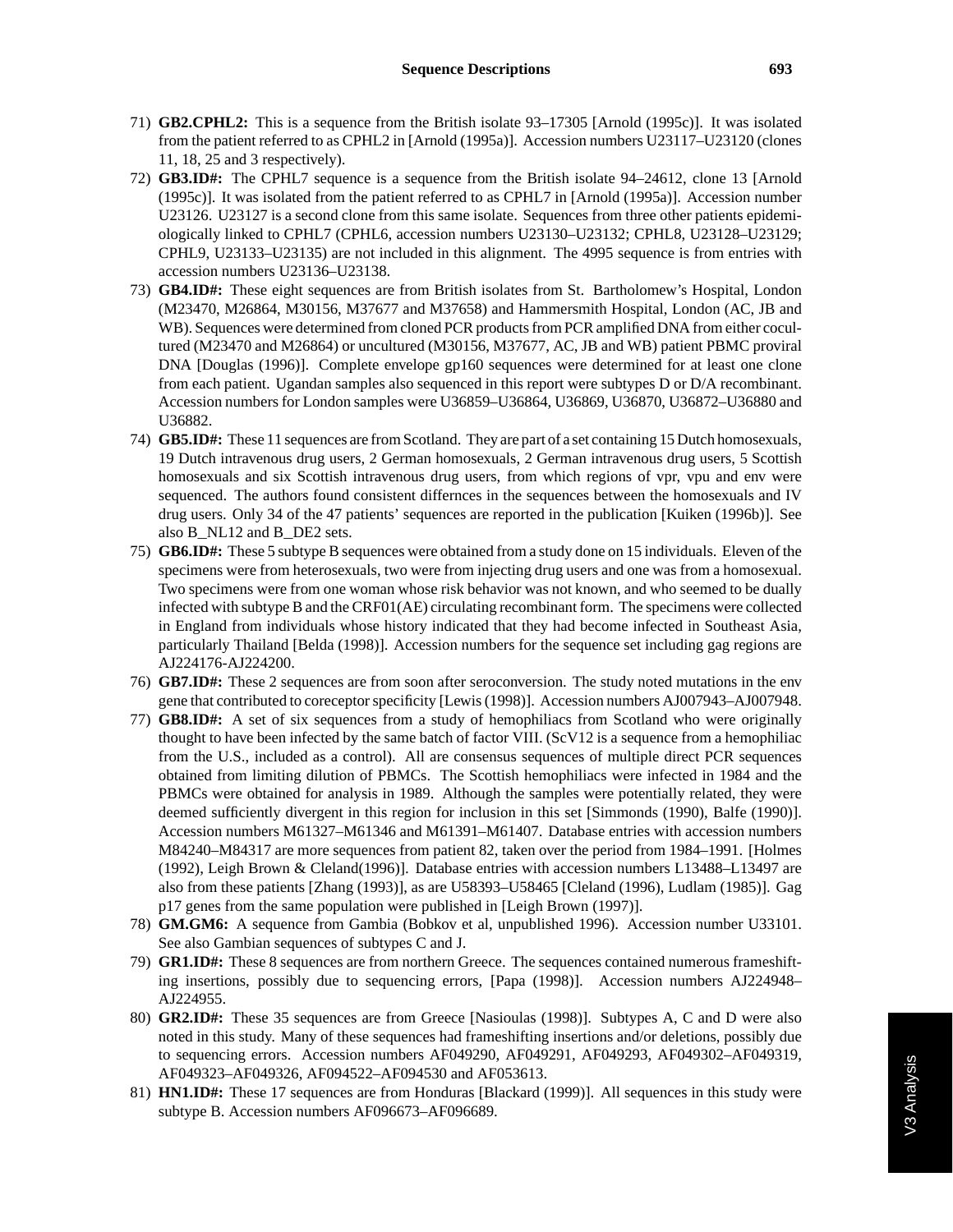- 82) **HT.H121:** This sequence is from Haiti (Kalish et al, unpublished 1998). Accession number U04535.
- 83) **HT1.ID#:** These seven sequences are from Haitians, and are part of a set of sequences generated as part of the DAIDS variation program in the laboratories of Dr. Beatrice Hahn at the University of Alabama, and Dr. Marcia Kalish at the Centers for Disease Control, Atlanta, GA. Except for D2HA590, the full gp160 was sequenced from clones derived from expanded culture stocks. D2HA590 is a direct sequence from PCR amplified DNA from expanded culture. The sequence ID numbers are abbreviated, for example D2HA590 can be read as DAIDS sequence (D), isolated in 1992 (2), Haitian (HA), patient 301590 (590). Full length env for some of these have been expressed [Gao (1996a)]. Accession numbers: U08441–U08447, U04900. Both U08441 and U08442 are sequences from patient HT1.D1HA651 and are identical over the region of interest. Accession numbers for additional clones derived from these patients: U04901–U04906.
- 84) **HT2.ID#:** These 25 sequences are from Haitians. All sequences were PCR amplified from the infected individuals PBMCs, and this set includes direct sequences of PCR amplification products, consensus sequences of multiple clones of PCR products plus one direct sequence, and single clones of PCR products. Full length env for some of these have been expressed [Gao (1996a)]. These sequences were provided by the Centers for Disease Control, Atlanta, GA USA (Dr. Chin-Yih Ou), and John Hopkins University School of Hygiene and Public Health, Balimore, MD USA (Dr. Neal Halsy), and the Centers for Development and Health, Complexe Medico Sociale de la Cite Soleil, Port-au-Prince, Haiti (Dr. Reginald Boulos). Accession numbers L07145–L07161, L07163–L07165, L07167–L07207, L07209–L07239, L07241–L07246, U08441–U08447.
- 85) **ID.1701:** This sequence is from a dried blood spot collected in 1992 from a male homosexual patient in Indonesia. DNA was extracted from the blood spots and PCR amplified. The PCR products were directly sequenced. [Cassol (1996)]. Accession number U53317.
- 86) **ID1.ID#:** These 7 sequences are from a set of 14 sequences from Indonesia [Porter (1997)]. Accession numbers U68195–U68201. Circulating recombinant form CRF01(AE) was also identified in 7 other samples from Indonesia in this study. PCR products were directly sequenced from either uncultured PBMC DNA or cocultured PBMC DNA.
- 87) **IL1.ID#:** These 7 subtype B sequences are from Israel [Gehring (1997)]. Two other subtype B sequences from this study were too short to include here. Other subtypes found in Israel in this study were A, C, D, K and CRF02(AG). Accession numbers for the subtype B sequences are X94376–X94378, X94381 and X94383–X94385.
- 88) **IN.IND9:** This sequence was from a heterosexually infected patient from New Delhi, India. DNA was isolated from cocultured PBMCs after one week of culture. PCR product was cloned and a single clone was sequenced [Tripathy (1996)]. Accession number U31364. See also C\_IN3.ID#.
- 89) **IN1.ID#:** These four sequences were isolated in Hyderabad, Andhra Pradesh, in southern India. The C2V3 region of env was amplified by nested priming from DNA from PBLs from fresh blood samples. Date of sampling and health status of HIV-1 infected individuals is unknown [Baskar (1994)]. Accession numbers L29091–L29094.
- 90) **IN2.ID#:** These 2 sequences are from India. Another sequence from this publication was subtype A (see A\_IN3) and seven were subtype C (see C\_IN6) [Maitra (1999)]. The subtype B sequences were from IV drug users from Manipur in northeastern India, and they were of the B-prime sub-clade of subtype B. Another IV drug user from Manipur had one of the subtype C sequences. Accession numbers AF101121 and AF101122.
- 91) **IN3.ID#:** This sequence is from India. Another sequence (26840, AF148227) is subtype B/C recombiant. A third subtype B sequence in this set (47398, AF148262) was not included here because it is very similar to 47399 (Seth et al, unpublished 1999). Other sequences in this set were subtype A and C (see A\_IN4 and C\_IN7). Accession numbers AF148262, AF148263 and AF148227.
- 92) **IT.PD:** This sequence is from the thymus of a 26 year old male with CDC stage III disease. Proviral DNA was PCR amplified from genomic DNA extracted from patient thymocytes, and the PCR product was directly sequenced. A V3 sequence from PBMC proviral DNA was also determined, as were gp41 sequences from both thymus and blood [Calabro (1995)]. Accession numbers U09254–U09255.
- 93) **IT.RM1:** This sequence is from a patient from Milan, Italy who was homozygous for the delta-32 deletion in CCR5 [Balotta (1997b)]. Accession number U92491.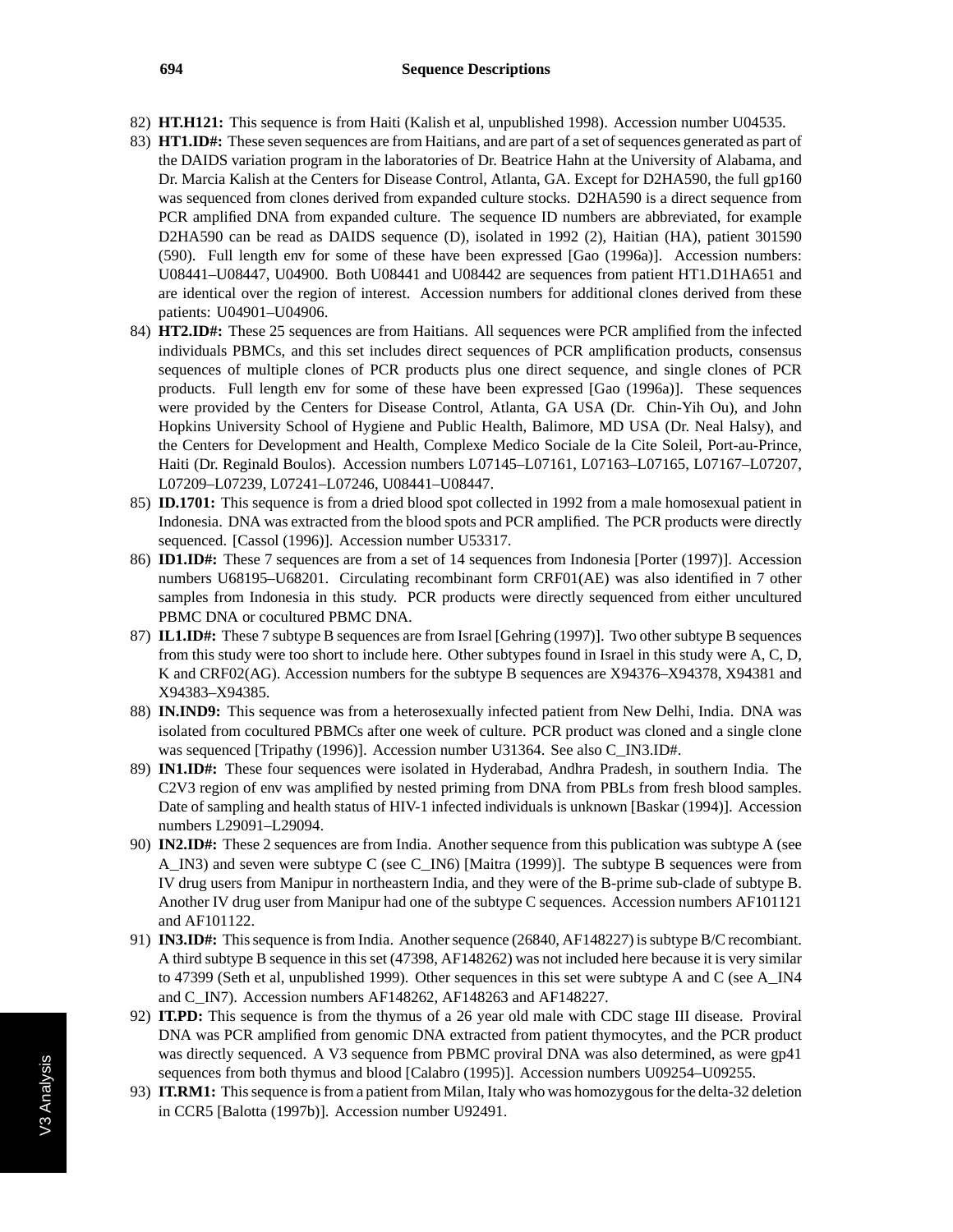- 94) **IT1.ID#:** These 10 sequences are from infants infected in utero. The sequences came from PCR amplified DNA of uncultured PBMCs, PCR amplified DNA of cultured PBMCs, or from RNA from serum collected at or shortly after delivery. [Scarlatti (1993)] and [Halapi (1997)]. Accession numbers L08277–L08286. Sequences from the mothers of these infants are also available in entries with accession numbers L08287– L08372 and more sequences are available with accession numbers AF023344–AF023419.
- 95) **IT2.ID#:** These 3 sequences are from sequences used to express HIV-1 env gp120 on the surface of Streptococci [Oggioni (99)]. DNA was amplified from uncultured PBMC and cloned prior to sequencing. Health of the patients was not specified. Accession numbers X92424–X92426.
- 96) **IT3.ID#:** These 12 sequences are from 12 individual patients in a study of long term non-progressors and rapid progressors, from Milan, Italy [Balotta (1997a)]. Accession numbers U95381–U95497.
- 97) **IT4.ID#:** These 10 subtype B sequences are from a set of 450 subtype B sequences from a motherinfant study in which maternal samples were collected within seven days of delivery [Salvatori (1997)]. Peripheral blood samples from the children were supplied by the Pediatric department of University of Padova. All of children were full term infants born by spontaneous vaginal delivery; none were breast fed. The children were followed clinically and immunologically every month during the first three months of life and then every 2-3 months. One sample from each infant is included here. Accession numbers U75185, U75101, U75081, U75016, U74997, U74922, U74900, U74841, U74819 and U74772
- 98) **IT5.ID#:** These 6 subtype B sequences are from a set of 278 subtype B sequences from a study of intrapatient variability over time [Bagnarelli (1999)]. All six patients were IV drug users who were asymptomatic (four males and 2 females). Patients A, B and C were typical progressors. Patient D, E and F were slow progressors. Patient E was a sex partner of patient B, but the sequences from the two patients do not seem to be related, most likely because both were infected via IV drug use, rather than sexualy. Accession numbers AF105433–AF105594 and AF105846–AF105961. Some of the entries from patient D are more than 94% identical to the BAL isolate, and might possibly represent PCR contamination events, but it has also been noted that the BAL isolate from USA has all the "signatures" of a European IVDU sequence. PCR contamination most often results in sequences with greater than 98% identity. The BAL isolate also shows similar levels of identity to other Italian IVDU sequences.
- 99) **IT6.ID#:** These two sequences are from 2 patients with 4 clones each. They were obtained from PCRamplified proviral DNA from Langerhans cells from skin patches from a deceased AIDS patient in Italy [Sala (1995)]. Small V1-V2 region sequences and V3-loop sequences from the same skin samples were published in [Sala (1994)]. Entries with accession numbers U20670–U20677 were used here. Entries with accession numbers Z34376–Z34458, Z34470–Z34513 and Z34515 were V1-V2 and V3-loop sequences from the same patient.
- 100) **JP.ETR:** A Japanese isolate from long-term cell culture with a truncated env gene, due to a point mutation of a CAG codon to a TAG stop codon [Shimizu (1992)]. Accession numbers D01205–D01207, D12582, D12584 and D12571.
- 101) **JP.GUNA:** A Japanese 1989 isolate HIVGUN, infectious to T cells, was adapted to grow in fibroblast-like BT cells. A single amino acid change at the tip of the V3 loop was shown to be responsible for the change in tropism, GPGR to GSGR. [Takeuchi (1991)]. Accession numbers M59192 and M59193.
- 102) **JP.JH23A:** This sequence is from a Japanese patient dually infected with HIV-1 subtypes B and CRF01(AE) [Xin (1995a)]. Accession number D67090. See also D67089, AE\_JP.JH23B.
- 103) **JP.JH32:** This is a sequence from a lambda clone of Japanese isolate JH3, which was isolated in 1986 from a 10 year old Japanese Hemophiliac. [Komiyama (1989)]. Accession number M21138.
- 104) **JP.JNIH1M:** This sequence is from a Myanmarese (Burmese) individual living in Japan, obtained by direct sequencing of PCR-amplified proviral DNA from peripheral blood mononuclear cells [Weniger (1994)]. Accession number L32084.
- 105) **JP.KM03:** This sequence is from a 28 year old hemophilia B patient with CDC stage IV disease and T-cell count of 20, living in Japan. The authors [Hattori (1991)] also sequenced the V3 region from 28 other Japanese individuals, but only the V3-loop amino acid sequence is available from the other patients. Accession number S70936.
- 106) **JP1.ID#:** These 10 sequences are from a study of 12 patients with varying rates of disease progression [Shioda (1997)]. Patients 1 and 2, both extremely rapid progressors who died of AIDS within 8 months (patient 1) and 3 years (patient 2) of infection by sexual contact in 1991. These two shared very similar sequences and were suspected to be epidemiologically linked, so only patient 2 sequence is presented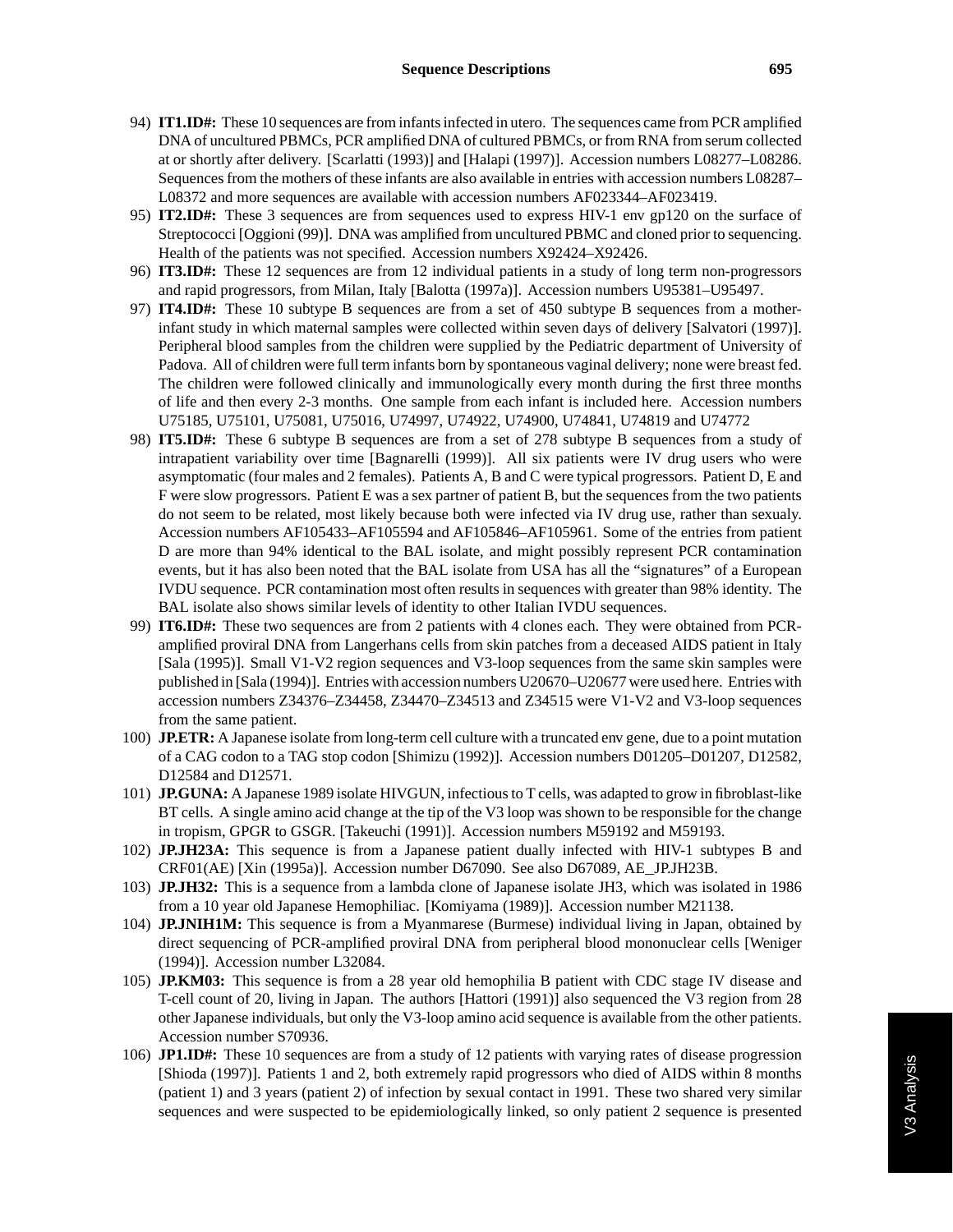here. Patients 8, 9, 15, 19, 47, 63 and 65 were infected between 1983 and 1985 by contaminated blood products. Patients 20 and 28 were infected by sexual contact. Sequences were determined by either RT-PCR from plasma viral RNA or PCR from uncultured PBMC proviral DNA. PCR products were cloned prior to sequencing. Each of these 11 sequences is a single clone, taken as representative of that patient. Accession numbers AB002829–AB002974, AB002988–AB003019. Patient 43 was infected with CRF01(AE).

- 107) **JP2.ID#:** These 4 sequences are from 5 hemophiliacs from Japan. Two of the 5 (AB010410 and AB010412) were very similar to each other so only AB010410 is included here [Okamoto (1998)]. Accession numbers AB010409–AB010413.
- 108) **JP3.ID#:** These 20 sequences are from a study of 26 blood donors from Japan [Kitsutani (1998)]. The other six were of the Thai CRF01(AE) form. Althought several pairs of the sequences (J7, AB012968 and J12 AB012973; J19 AB012980 and J25 AB012986; J13 AB012974 and J24 AB012985) were quite similar to each other, both of each pair are included here, because there was no evidence of direct epidemiological linkage. Accession numbers for the entire set are AB012962–AB012994. Accession numbers for these 20 subtype B are AB012962–AB012987 and AB012994
- 109) **KR.Kr111:** This sequence is from an unpublished database entry with accession number X93580.
- 110) **KR1.ID#:** These sequences are from South Korea. Subtypes A, C and H were also reported, but the subtype H sequence was not submitted to the databases [Kim (1999)]. A subtype A/F recombinant (KR51) was submitted to the database, but not reported in the publication. Accession numbers for the entire set are Z92548–Z92668.
- 111) **LB1.ID#:** These 10 subtype B sequences are from a study of 25 sequences from a study of multiple HIV-1 subtypes in Lebanon [Pieniazek (1998)]. Of the 26 samples, 25 were classified as HIV-1: 10 were subtype B, 10 were subtype A, 1 was subtype C, 1 was subtype D and 3 were recombinants or untyped. The other sample was classified as HIV-2 subtype B. Accession numbers AF025692, AF025694, AF025696,AF025698, AF025701, AF025702, AF025704, AF025706, AF025708 and AF025714 are HIV-1 subtype B.
- 112) **LT1.ID#:** These 5 sequences are from Lithuania. [Lukashov (1995)]. Accession numbers: L38417, LIT18A; L38412, LIT11A; L38419, LIT21A; L38416, LIT17A; L38420, LIT17A.
- 113) **LT1.ID#:** These 2 sequences are from Lithuania [Liitsola (1998)]. Accession numbers: AF082479, AF082482. Subtype A and AB-recombinant were also found.
- 114) **MM1.ID#:** These two sequences are from Myanmarese (Burmese) individuals living in Myanmar, obtained by direct sequencing of PCR-amplified proviral DNA from peripheral blood mononuclear cells [Weniger (1994)]. Patient 02 is a male IV drug user, and 05 is a female prostitute, both were from Mandalay. Accession numbers L32088, L32089.
- 115) **MM2.ID#:** These 5 sequences are from dried blood spots collected in 1992 from a male STD patient (1782), a female prostitute (1739), and 3 IV drug users (1748, 1755 and 1763) in Myanmar. DNA was extracted from the blood spots and PCR amplified. The PCR products were directly sequenced. [Cassol (1996)]. Accession numbers U53304–U53308.
- 116) **MM3.ID#:** These 27 sequences are from a set of 30 patient samples sequenced from Yangon, Myanmar. Serological subtyping was performed on blood samples from other regions of Myanmar in the same study [Kusagawa (1999)]. IDU in Yangon were all subtype B' as were some of the heterosexually aquired infections. Circulating recombinant form CRF01(AE) was not found in any IDU in Yangon, but only in heterosexual cases. DNA was extracted from PBMCs and PCR amplified. The PCR products were directly sequenced. All samples were collected in 1995, and all but 6 of the 30 patients had AIDS. Accession numbers AB010747–AB010754, AB010756–AB010764, AB010766–AB010775.
- 117) **MQ1.ID#:** These 11 sequences are from Martinique [Desgranges (1996)]. Subtype F was also found. Accession numbers for subtype B are U67701–U67706 and U67711–U67715.
- 118) **MY1.ID#:** These 11 sequences are from IV drug using prisoners in a prison in Kuala Lumpur, Malaysia. All 11 of these sequences cluster in phylogenetic analysis with subtype B sequences found in Thailand (sometimes referred to as B' or Thai-B). PCR products amplified from uncultured PBMCs were directly sequenced [Brown (1996)]. This report also included subtypes C and CRF01(AE) in Malaysia. Accession numbers U65538–U65548.
- 119) **NL.114C** This sequence is one of many sequences generated from PCR amplified plasma RNA from one of three infants in a Dutch mother/infant study. Samples were collected from the infant at birth, at 6 weeks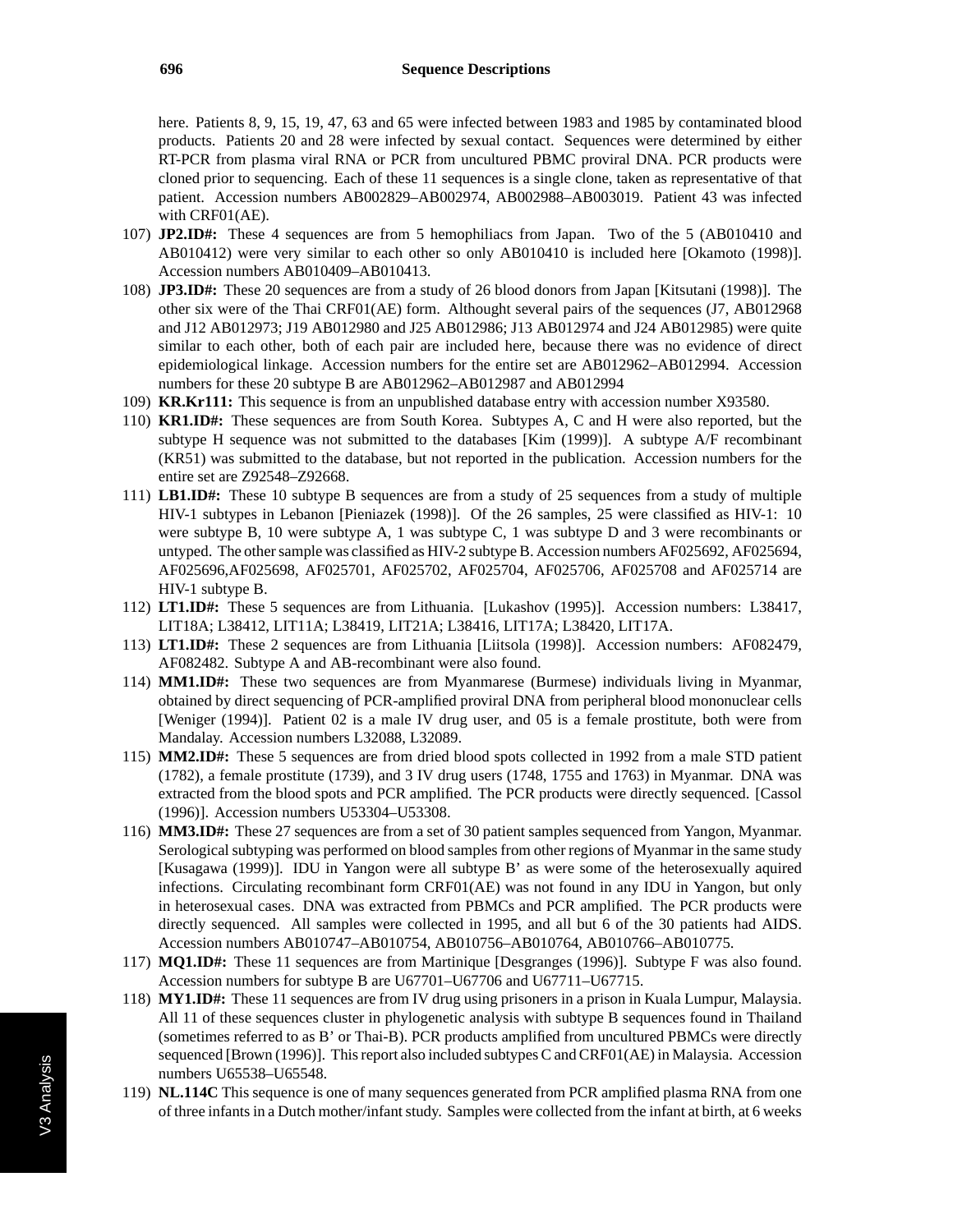and at 9 months of age. Samples were also collected from the mother before birth, at birth and after birth. Mother sequences are not included here [Mulder-Kampinga (1993), Mulder-Kampinga (1995)]. Infant 114 sequence is from Accession numbers L21111–L21153. Mother 114 sequence is from Accession numbers L21028–L21110. Infant 127 sequence is from Accession numbers Z47817–Z47832. Mother 127 sequence is from Accession numbers Z47833–Z47880. Gag gene sequences from mother/child pairs are also available in the entries with accession numbers Z47903–Z47911; Z47912–Z47928; Z47929– Z47935; Z47936–Z47950. The second mother/child pair was also from the Netherlands, see G\_NL.127C. The third mother/infant pair in this study was from Rwanda, see A\_RW.564C.

- 120) **NL.168:** This is sequence from one of 3 clones after culturing in PBMC. The isolate was originally from an AIDS patient in Amsterdam. [Wrin (1995)]. Accession numbers U15030–U15032. A V3-loop (105 bp) segment from the original isolate has been previously reported [Fouchier (1992)]. Accession number L06694. Nuetralization assays were done with other clones of this virus [LaCasse (1998)] accession numbers AF035532–AF035534. LaCasse state that the primary isolate was SI phenotype and used both CCR5 and CXCR4 receptors and that a T-cell line adapted isolate derived from the primary isolate used only CXCR4.
- 121) **NL.H12178C:** This is a representative sequence from 6 patients infected with the same unit of blood in Amsterdam. [Wolfs(1992b)]. Accession numbers U04530–U04534.
- 122) **NL.X1:** This is a sequence from one of 10 clones from a recipient in a donor-recipient study. Sequences from donor Y and recipient X2 are also part of this study, but are not included here [Cornelissen (1995)]. Accession numbers Z47505–Z47514 are from X1. Other new sequences analyzed in this paper include Z47411–Z47540. Sequences M91828–M91838 (donor H and recipient O, referred to as patients A14 and A13, respectively in [Wolfs (1992a)] see B\_NL1.A13) were also re-analyzed in this study.
- 123) **NL1.ID#:** These nine sequences are part of a study of presumed donor-recipient pairs from an HIV-1 transmission study conducted in the Netherlands. If pairs were extremely close or identical, only the recipient is included here. Recipient samples were from the first sample to be antibody positive, and are numbers 1,3,5,7,9, and 13. These sequences are from sequences of multiple clones from PCR amplified serum RNA [Wolfs (1992a)]. Recipient A1 was also studied as patient H1 in [Kuiken (1993)] and so is not included here (see B\_NL4.H1). Accession numbers M91819–M91827, M91829, M91831–M91832, M91839, M91857–M91870, M91872, M91874, M91881–M91884, M91891, M91893, 91895–M91908, M91910, M91911–M91926. Number 13, and the donor were also analyzed in [Cornelissen (1995)].
- 124) **NL2.ID#:** These two sequences are part of a Dutch study of mutations occurring over a five year period (starting in 1985) in two patients. Serum RNA was PCR amplified and multiple clones were sequenced [Wolfs (1991)] and [Zwart (1992)]. Accession numbers M74591–M74684.
- 125) **NL3.ID#:** These six sequences from the Netherlands are samples from AIDS patients, using serum samples to generate PCR clones from viral RNA for sequencing [Zwart (1993)]. Accession numbers L01282–L01297.
- 126) **NL4.ID#:** These 74 sequences represent a study of early seroconverters from different times with different risk factors for transmission during the AIDS epidemic in the Netherlands. The year the sample was taken is indicated in the last part of the sequence name. The risk group of the individual from whom the virus is derived is indicated in the first letter of the sequence name (I, B and H for IVDUs, hemophiliacs, and homosexuals, respectively). Viral genomic RNA from sera was PCR amplified and amplification product was directly sequenced [Kuiken (1993)]. Accession numbers Z29219–Z29225, Z29256–Z29258, and Z29262–Z29325, U23670.
- 127) **NL5.ID#:** These 18 sequences are from a study of patients with, and without, AIDS dementia complex (ADC) in the Netherlands. Not all patients were originally from the Netherlands. Samples were collected between 1986 and 1992. Viral genomic RNA from sera and/or cerebral spinal fluid was reverse transcribed and PCR amplified and clones were sequenced [Kuiken (1995)] Accession numbers Z37531–Z37534, Z37734–Z37963, Z37970–Z37971
- 128) **NL6.ID#:** 16 is one of four sequences used in a study of HIV-1 envelope-mediated syncytium formation. Two clones were SI and two are NSI. 320 is a single SI clone. The sequences were derived from PCR amplified DNA from provirus cultured in PHA-stimulated PBMCs [Andeweg (1992)]. Accession numbers L08655–L08662. Complete genomes from patient 320 SI and NSI strains are found in entries with accession numbers U34603 and U34604 [Guillon (1995)], tat and other genes from patient 320, some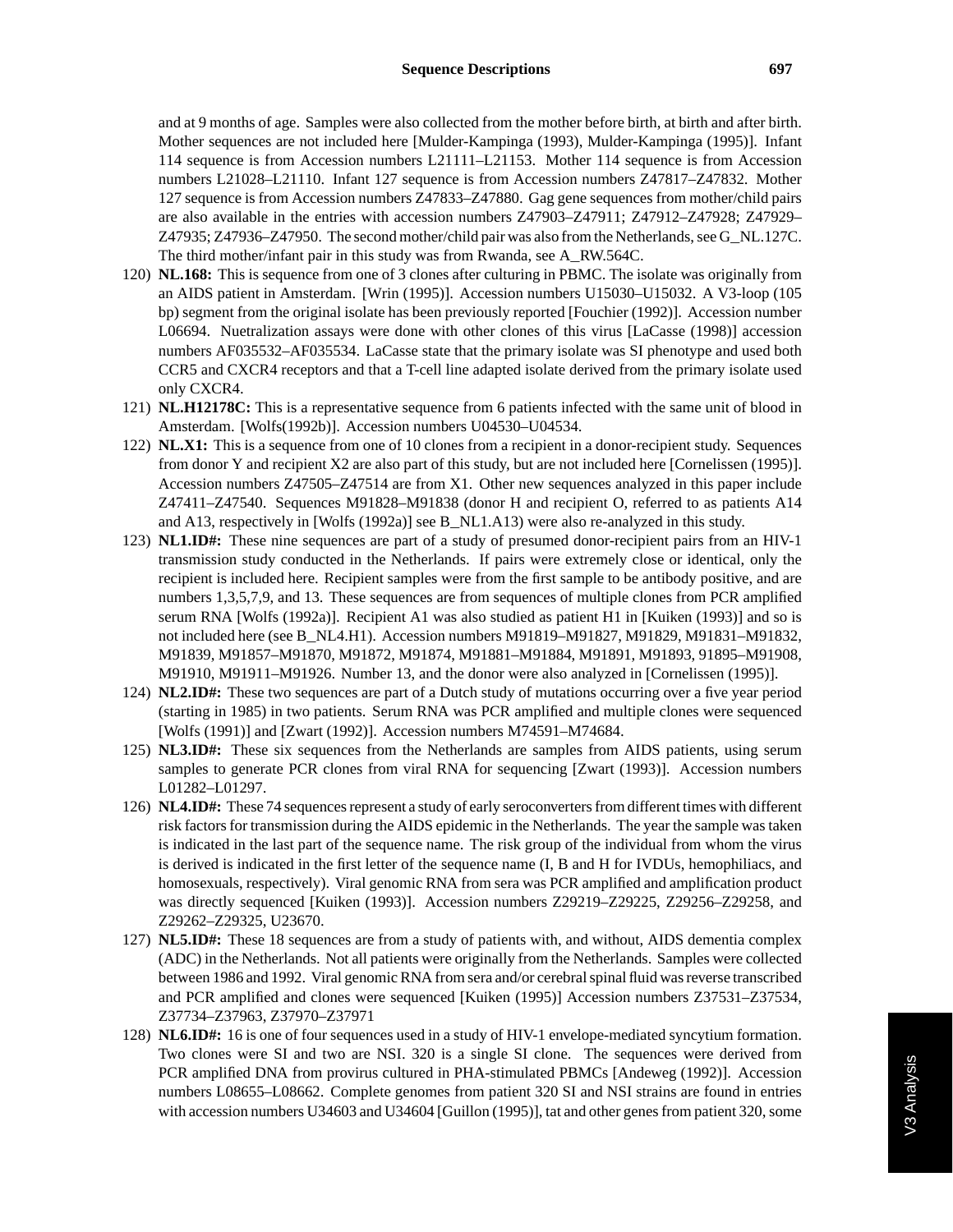of the same isolates, are found with Accession numbers M64489–M64492 [Groenink (1992)]. Another env sequence from patient 320 is found with accession number AF069524 [Follis (1998)].

- 129) **NL7.ID#:** These two sequences are from sets of sequences (Accession numbers U05797, U13240, U13241, U13243–U13247 for 537 and U13242, U13248–U13252 for 1058) used in a study on the dynamics of HIV sequence changes in vivo and the utility of heteroduplex analysis. Both sequences were derived from PCR amplified PBMC DNA. Consensus 537 represents a set of sequences from a Dutch patient with a relatively stable CD4+ cell count at 62 months post-seroconversion. Consensus 1058 represents sequences from another Dutch patient whose CD4+ cell count at 73 months post-seroconversion was declining faster than 537's [Delwart (1994)]. See also US10.ID#.
- 130) **NL8.672** This is a sequence from a patient early in infection, before, or around the time of seroconversion. Three other patients studied in this paper (537, 1058 and 594), had previously been reported. See B\_NL4.594, B\_NL7.1058 and B\_NL7.537 [Shpaer (1994)] and [Delwart (1995)]. Accession numbers U23651–U23663, U23667, U23670. See also US11.ID#.
- 131) **NL9.ID#:** These 19 sequences are from a cohort of homosexual men living in Amsterdam who seroconverted between 1985 and 1989. The sequences are from direct sequencing of PCR products after RT-PCR from serum RNA. Samples for h1, h139, h491, h1140 and h1234 were obtained at seroconversion. Samples for h138 and h1136 were obtained 12 months and 29 months after seroconversion respectively. The sequence for h320 was obtained from proviral DNA, 2 months after seroconversion [Zwart (1994a)] and [Zwart (1994b)]. Accession numbers L25884 and U05786–U05808. More sequences from this same cohort of men were published in [Kuiken (1996b)] and [Kuiken (1996a)] Accession numbers Z67875– Z67876, Z67885–Z67939, Z67941–Z67960, Z68015–Z68089, Z68109–Z68110. Some vpr, vpu and other region sequences are available from some of these patients as well. Some of the database entries for this set appear to be duplicates of sequences reported in other studies, for example the sequence from patient H39 (Z68061) is identical to the sequence with accession number U05787.
- 132) **NL10.ID#:** These 13 sequences are from recent immigrants to The Netherlands from various countries. The first two letters of the ID# represent the two letter country code for the previous residence of the patient. The next two numerals represent the year of isolation. Viral RNA was prepared from patient serum and RT-PCR was used to amplify the V3 region of the env gene. The PCR products were directly sequenced [Lukashov (1996)]. Accession numbers L76842-L76863, L76878, SR903853; L76897, SR9304737; L76879, SR911515; L76874, UM893272; L76912, UM9403860; L76888, SR925752; L76890, SR926969; L76894, GQ9301341; L76882, MA913670; L76886, SR923572; L76873, BR891413; L76910, UM9403051; L76885, GF921953.
- 133) **NL11.ID#:** These 2 sequences are from many sequences of 81 clones (patient N) and 105 clones (patient F) from serum, sigmoid tissue and fecal matter from each patient. All sequences from patient N were more similar to other sequences from patient N than to any other sequence in the database. Likewise all sequences from patient F were most similar to other patient F sequences. [van der Hoek (1996)]. Accession numbers Z76463–Z76648.
- 134) **NL12.ID#:** These sequences are part of a set containing 15 Dutch homosexuals, 19 Dutch intravenous drug users, 2 German homosexuals, 2 German intravenous drug users, 5 Scottish homosexuals and six Scottish intravenous drug users, from which regions of vpr, vpu and env were sequenced. The authors found consistent differnces in the sequences between the homosexuals and IV drug users. Only 34 of the 47 patients' sequences are reported in the publication [Kuiken (1996b)]. See also B\_GB5 and B\_DE2 sets. Some of the patients in this study have been previously studied. For example, entries with accession numbers Z68061 and U05787 are both from the same patient and analyzed with the NL9 set.
- 135) **NL13.ID#:** These two sequences are from an Amsterdam Cohort Study on HIV infection and AIDS in homosexual men [van 't Wout (1998)]. ACH0208 and ACH0039 seroconverted during the course of the study and progressed to AIDS within 5 years thereafter. The subjects ACH0208 and ACH0039 had both SI and NSI virus variants. After seroconversion the SI variants were first detected then NSI in both the subjects. AF022285, AF021652 are the ones that are included here. The complete set has accession numbers AF022257–AF022302.
- 136) **NL14.ID#:** These 54 sequences are from a study in which about 50,000 heterosexual individuals were tested for HIV-1 antibodies in Amsterdam between 1988 and 1996 [Lukashov (1998b)]. 170 individuals were found to be HIV-1 seropositive. Sequences for V3 region were obtained from serum samples of 90 of these individuals. All individuals were AIDS free at the time of sampling. 54 out of these were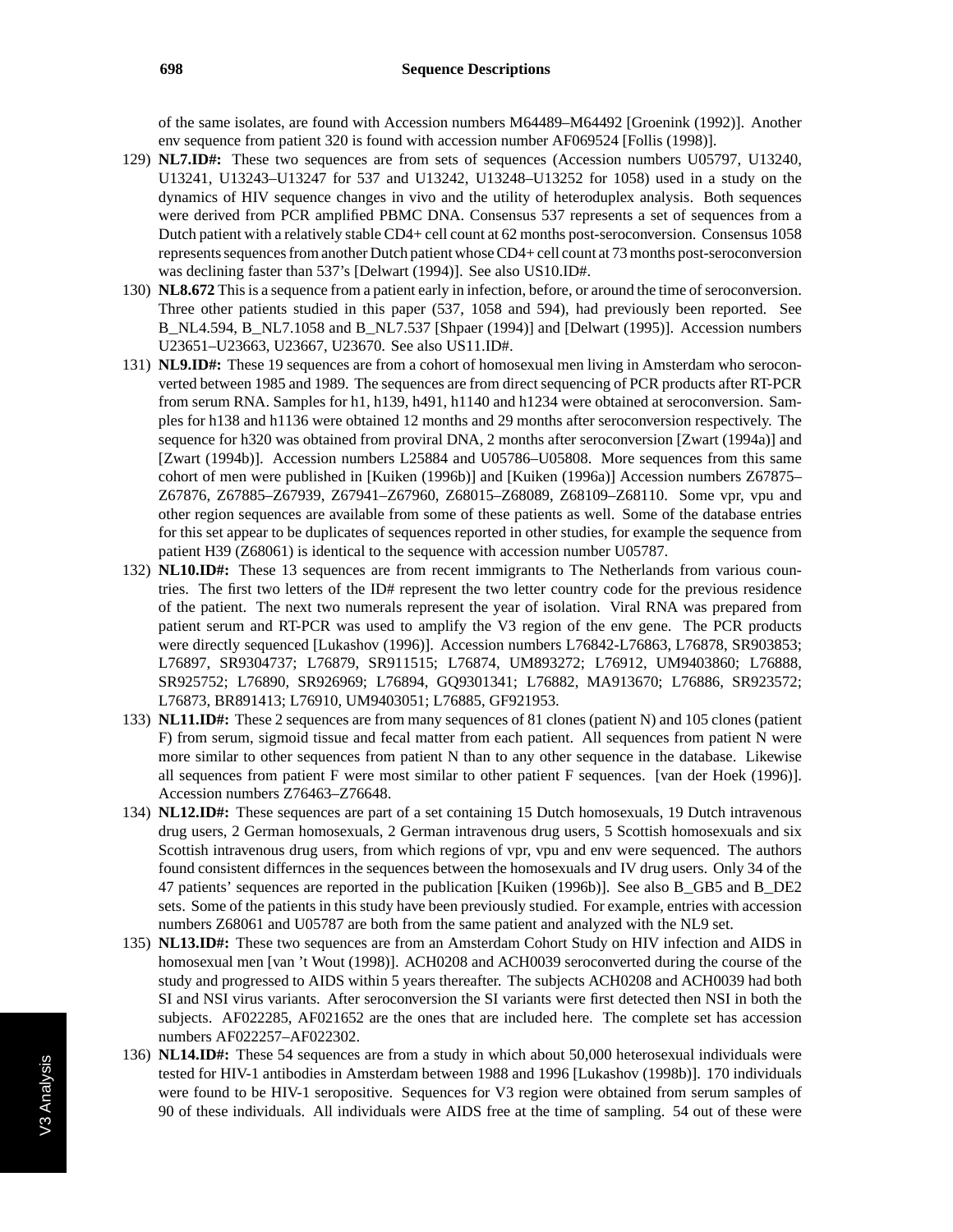infected with subtype B virus and none of them originated from sub-saharan Africa. Individuals with non-B viruses originated or had a partner from HIV-endemic regions.

- 137) **NL15.ID#:** These 7 sequences are from study of compartmentalization between intestine and blood. Serum and fecal samples were taken from 204 HIV-1 infected persons [van der Hoek (1998a)] and [van der Hoek (1998b)]. Of the 204 patients, 100 were diagnosed with AIDS-defining illness; 59 showed AIDS related symptoms that were not AIDS-defining; and 45 persons were asymptomatic. Of the 13 persons from whom clones were sequenced, 8 were diagnosed with AIDS-defining illness; 2 showed AIDS related symptoms that were not AIDS-defining; and 3 were asymptomatic. Results showed that in 6 persons the HIV-1 subpopulations in faeces and serum were similar, whereas in 7 persons distribution of V3 genotypes showed a marked difference. Database entries were created only for the 7 patients with a different distribution. Accession numbers AF034392–AF034408 and AF075711–AF075716.
- 138) **NL16.ID#:** These 22 sequences are from study of patients from various risk groups in the Netherlands (Lukashov et al, unpublished 1998). Acession numbers AF071269–AF071290.
- 139) **NL17.ID#:** These 5 sequences are from study of patients from the Netherlands, some of whom were undergoing suboptimal antioretroviral therapy [Nijhuis (1998)]. Many clones, from samples taken over time were sequenced for each patient. Only one of each is presented here. Acession numbers AF100001– AF100140.
- 140) **NO1.ID#:** These 36 sequences are from Norwegian patients who were part of the Oslo HIV cohort study [Engelstad(1996)]. Uncultured PBMC DNA was PCR amplified in two nested PCR reaction steps. PCR products were directly sequenced. Where two peaks of equal height were observed at a single position, IUPAC ambiguity codes were used. Health, sex, year of sample (1989-1992), and risk group (IVDU, Het, Homo, Hemo) for each patient were noted in a table in the publication. Four sub sequences were also part of this set (X92913, X92914, X92917, X92918). Accession numbers for the 36 subtype B sequences are X92902–X92911, X92914, X92915, X92919–X92941.
- 141) **NZ1.ID#:** These 8 subtype B sequences are from New Zealand [Dwyer (1998)]. Of the 10 isolates sequenced, 8 were subtype B and 2 were subtype C. Accession numbers AF052622–AF052629. Risk factors were heterosexual (NZ1, NZ6), homosexual (NZ2, NZ8–NZ12) and IVDU (NZ4). NZ1 and NZ6 were from females.
- 142) **PR1.ID#:** These four sequences are from Puerto Rico, and were generated as part of the DAIDS variation program in the laboratory of Dr. Marcia Kalish at the the Centers for Disease Control, Atlanta, GA. The C2V3 region was directly sequenced from PCR amplification of DNA from viral culture. The sequence ID numbers are abbreviated; for example D2PR732 can be read as DAIDS sequence (D), isolated in 1992 (2), Puerto Rico (PR), patient 301732 (732). A full description of these sequences can be found in the April 1994 supplement to the HIV database, part III. Accession numbers U04926–U04929.
- 143) **PR2.ID#:** These 2 sequences are from Puerto Rico [Flores (1999)]. Pol protease region sequences were also presented in this study. Accession numbers AF096813, AF096814.
- 144) **PY.ID#:** Ten sequences from 10 patients living in Asuncion, Paraguay. All 10 were male patients with symptoms of AIDS. Virus was propagated in tissue culture for an unstated length of time prior to harvesting proviral DNA for PCR and sequencing. PCR products were directly sequenced. PY.3614, PY.3615 and PY.12837 were syncytium-inducing and the other 7 were not. The tenth sequence, PY.3614p was PCR amplified directly from patient PBMCs with no culturing. The significant differences between the cultured sequence from this patient (PY.3614c) and the direct sequence, indicates that the virus that grew out in culture was a minority of the virus present in PBMC. The sequence of PY.3614c is not included in this alignment [Cabello (1995)]. Accession numbers U28949–U28959.
- 145) **RE1.IDS#:** These 8 sequences are from Reunion Island [Brengel-Pesce (1999)]. Only subtype B which did not subtype well by HMA was sequenced. The majority of infections on Reunion Island were subtype B. Subtype A was also found. Accession numbers Y18591, Y18595–Y18601.
- 146) **RU1.ID#:** These 2 sequences are from [Lukashov (1995)]. Accession numbers: L38405, RUS3A; L38407, RUS4A.
- 147) **RU2.ID#:** These 15 sequences are from homosexuals living in St. Petersburg, Russia (Malykh et al, unpublished 1995). Accession numbers U40283–U40285 and U40319–U40330.
- 148) **RU3.ID#:** These 13 sequences are from Rostov, St. Petersburg, Sochy, Ecaterinberg, Komi Republic, and Nizhny Tagil, Russia. Sequences were determined by direct sequencing of PCR product from uncultured PBMC proviral DNA. Although several of these cases were suspected to have epidemiological linkage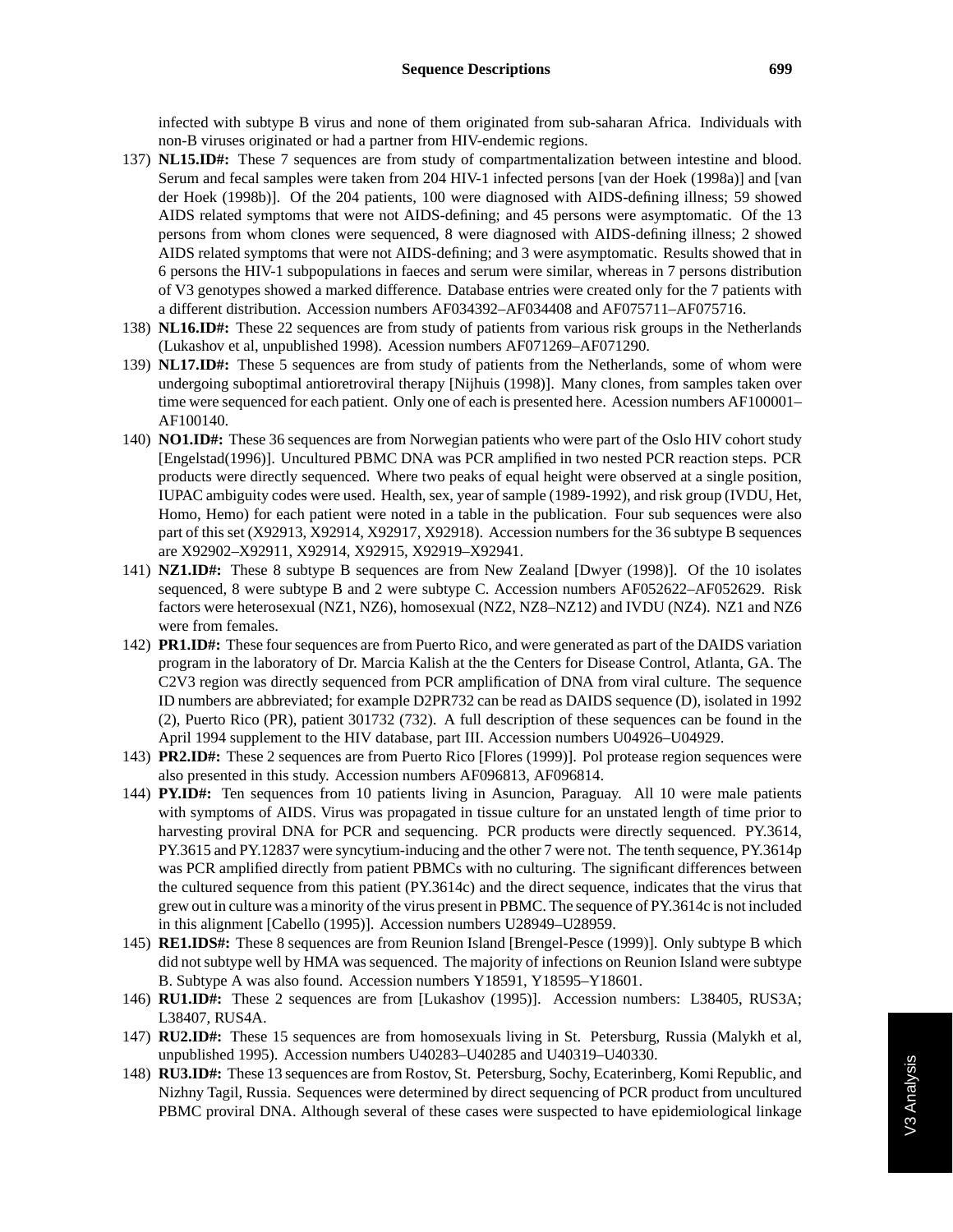(RU9 and RU10 are believed to have been infected by the same individual, sequences from the index case are not available; RU11, RU13 and RU27 were all thought to share a common index case, although none of them was directly infected by the index case), the sequences do not clearly indicate such epidemiological linkage and all 13 sequences are presented here [Leitner (1996b)]. Accession numbers U69646–U69652, U69654, U69660, U69662, U69666 and U69667.

- 149) **RU4.ID#:** These subtype B sequences are from a set from Russian IVDU and heterosexuals. The subtype B found among IVDU in southern Ukraine (for example UA1216, AF051512–AF051516) is similar in the env gene to the subtype B found in the CRF03-AB (KAL153) circulating recombinant form [Bobkov (1998a)] and [Liitsola (1998)]. Accession numbers AF051462–AF051465. Subtype B from homosexuals in Russia (RU1214, AF051474–AF051475) and in Ukraine (UA1229, AF051519–AF051520) were not significantly linked to the subtype B fueling the IV drug user epidemic. The sequence with accession number AF082457 is from an IV drug user, but is not tightly related to the more common IVDU B or AB recombinant sequences.
- 150) **SE.pt11s113:** This sequence is from one (patient 11 sample 113, collected in 1988) of a set of 13 samples from 9 epidemiologically linked individuals. The index case (patient 1) was a Swedish male who is believed to have contracted HIV while visiting Haiti in 1980. Six Swedish females were infected (patients 2,4,5,7,8 and 11) by patient 1. Two males (patients 6 and 10) were then infected by these females, and two HIV-infected children (patients 3 and 9) were born to the women. Sequences from each patient were determined by PCR amplification from uncultured PBMCs and direct sequencing. Heterogeneous sites were indicated with IUPAC codes. Extensive phylogenetic analysis was done to determine which methods accurately reconstructed the true phylogeny [Leitner (1996a)]. Accession numbers U68496–U68521.
- 151) **SE1.ID#:** These seven sequences are from a study of blood and CSF samples taken from each patient. The CDC disease stage class for the patients are as follows: II pts 930, 2815; III pt 931; IV-E pt 2951; IV-A pt 1032; and IV-C2 pts 1433, 1866 [Keys (1993)]. Accession numbers Z23178–Z23181, Z23185– Z23187, Z23192–Z23195, Z23200–Z23219, Z23224–Z23227, Z23232–Z23235, and Z23240–Z23255. Blood and CSF sequences from subtypes A and C were also studied.
- 152) **SE2.ID#:** These five sequences are from patients in Goeteborg, Sweden each of whom had recently seroconverted at the time of sampling in 1985-1990. Sequences from the sexual partners of all five patients who were believed to have transmitted the virus to these recipients were also determined, but are not shown here due to the great similarity to the recipient sequences (94% to 99% identity). Three of the recipients (R1, R3 and R4) were homosexual, and the other two were heterosexual. [Furuta (1994)]. Accession numbers U10929–U10950.
- 153) **SE3.ID#:** These 5 sequences are from a study of the ability of beta-chemokines RANTES, MIP-1alpha and MIP-1beta to inhibit primary isolates with SI and NSI phenotypes [Jansson (1996)]. The conclusion was that NSI viruses were inhibited by these beta-chemokines, whereas SI viruses were not. Each viral isolate was cocultured on PHA-stimulated donor PBMCs for 3 days, PBMC DNA was harvested, PCR amplified, and the PCR product directly sequenced. For each of these 5 patients (labelled patients A-E) one SI and one NSI isolate were sequenced, only one sequence is presented here. Accession numbers U76078–U76087.
- 154) **SE4.ID#:** These 4 sequences are from a study of 270 HIV-1 infected individuals living in Sweden [Alaeus (1997)]. 80 of these 270 were thought to have been infected in Africa, prior to moving to Sweden, or infected directly by someone who had just immigrated from Africa. Of these 80, 75 blood samples were available from 33 men and 42 women, from 15 different African countries. The 4 subtype B sequences were from individuals who were thought to have been infected in Kenya (SE8613 U76158), Eritrea (SE8875 U76167), Rwanda (SE7898 U76133) and Mauritania (SE7901 U76144).
- 155) **SE5.ID#:** These 2 subtype B sequences are from a study that includes the analysis of HIV-1 strains in seven cases of mother-to-child transmission in Sweden [Contag (1997)]. HIV-1 isolation from the mothers was conducted during the three trimesters, a few days after deleivery and 6 months after parturition. The children were born between June 1989 and August 1992 and were followed by virus isolation at birth and at 3, 6, 12 and 18 months of age unless circumstances called for an extra sample. Breast-feeding was denied by all of the women described. See also A\_SE.H4B, C\_SE2.ID#, D\_SE.H3 and AE\_SE.H1. Accession numbers for subtype B are U56263–U56270, U56289–U56291.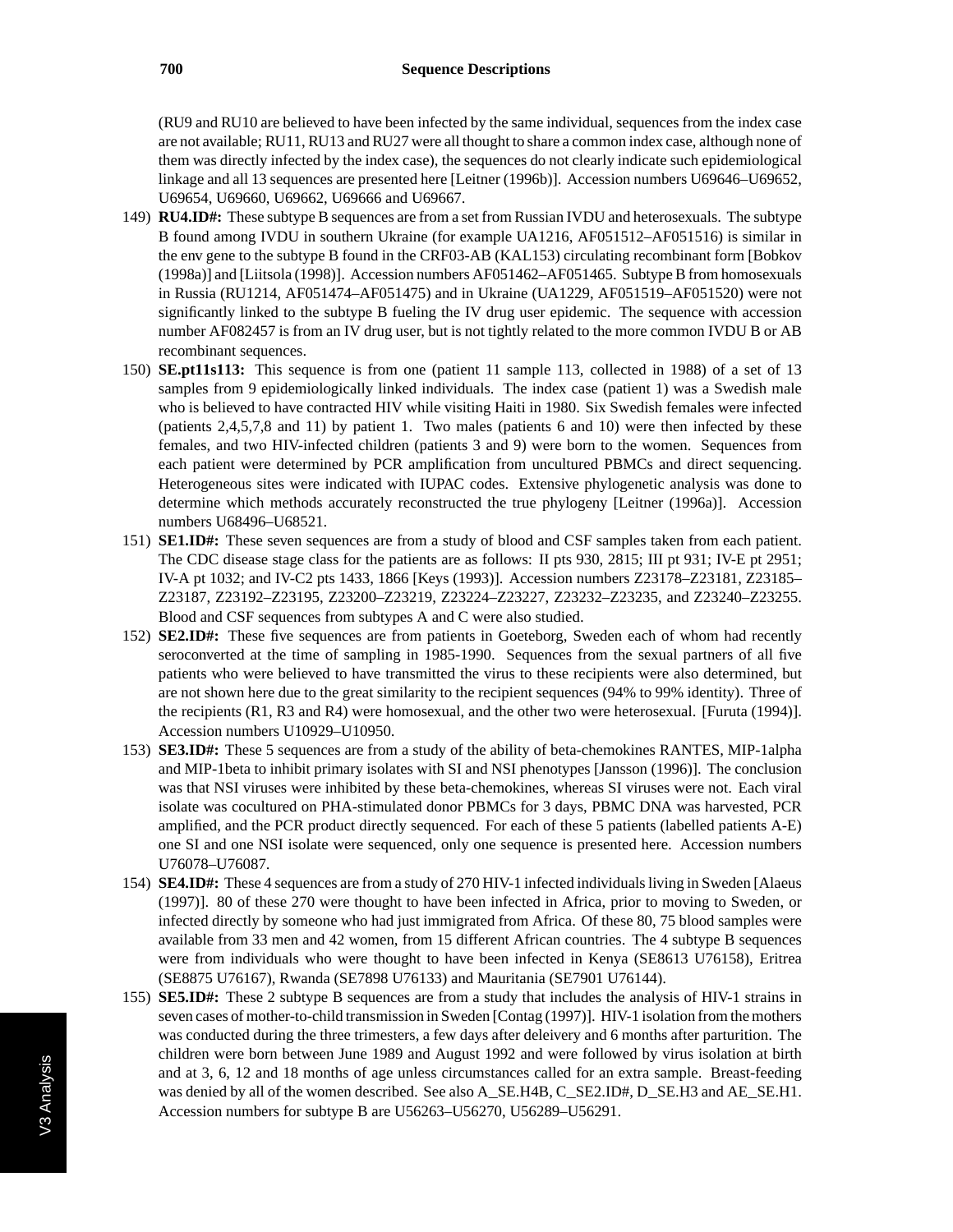- 156) **SE6.ID#:** These 10 subtype B sequences are from Sweden. Several clones were sequenced for each patient, sampled over time since primary infection took place [Karlsson (1999)]. The authors compared the diversity of sequences in primary infection with samples from subtypes B, C and CRF01(AE). Accession numbers for the entire set are AF014075–AF014104 and AF068484–AF068533.
- 157) **SG1.ID#:** These 26 sequences are from Singapore. Other sequences in this set were subtypes A, C and CRF01(AE), [Se-Thoe (1998)]. Accession numbers AF004235, AF004238, AF004239, AF004241–AF004246, AF004249, AF004250, AF004253–AF004256, AF004258, AF004260– AF004262, AF004264, AF004266, AF004267, AF004269, AF004270, AF004272 and AF004275
- 158) **SK1.ID#:** These nine sequences are from homosexual men living in the inner city of Bratislava, in the Slovak Republic. Patients 11, 12, 15 and 23 were classified as CDC stage A1 and were not taking any medication. Patients 18 and 20 were CDC stage B2 and were taking AZT. Patients 9 and 28 were CDC stage C3 and were taking AZT. No information is available for patient 22. Two other patients (10 and 51) were included in this study, but their sequences are not shown here because after their sequences proved to be similar to sequences from patients 9 and 28, respectively, epidemiological investigation indicated that they (9 and 10; 28 and 51) had been sexual partners. DNA from cocultured PBMCs was PCR amplified and the PCR product cloned. Eight clones were sequenced from each patient, although only one sequence is presented in the publication and in the databases. It is not stated whether the single sequence is a consensus of the eight clones or a single clone [Zachar (1996b)]. Accession numbers U53192–U53194, U53196–U53203.
- 159) **TH.92TH026:** This sequence is from Thailand. It is one of several env gene V3 region sequences obtained for the World Health Organization. Accession number U08717.
- 160) **TH.93TH067:** This sequence is from Thailand. It is one of several complete env gene sequences obtained for the World Health Organization. HMA subtyping as well as sequence-determined subtyping was done on each one. Sequences were PCR amplified from cocultured PBMCs. Two to three clones from each isolate were sequenced [Penny (1996)]. Accession numbers U39258 and U39259.
- 161) **TH.T8174:** This sequence comes from a study of the genetic heterogeneity and epidemiological distribution of HIV1 in Thailand. The host was an intravenous drug user and the sequence was obtained from PCR amplified PBMC DNA [Ou (1993)]. Accession numbers L19238 and L07446 are from the same patient. See also AE\_TH.T8178.
- 162) **TH1.ID#:** These ten sequences are from individuals from Thailand. PCR-direct, peripheral blood PBMC DNA [Ou (1992b)] and [Ou (1993)]. (Published erratum appears in Lancet **342**:250 (1993).) Accession numbers L07442, L07449–L07456 and L07460.
- 163) **TH2.ID#:** The TB132 sequence is from a set of isolates from HIV seropositive individuals from Thailand. PCR, PBMC co-culture, DNA. Full env sequence is available [McCutchan (1992)]. Please note: the TB132 locus name in the database corresponds to the McCutchan et al. "BK132" isolate. Accession number L03697. The CM237 sequence is from PBMC proviral DNA [Mascola (1994)]. Accession number L14570. See also B\_US14
- 164) **TH3.ID#:** These 2 sequences from Thailand are from asymptomatic individuals. Consensus, PCRclones, cell-culture DNA and RNA. These sequences were provided by the WHO Global Programme on AIDS Vaccine Development Study. The complete set of C2V3 region WHO sequences can be found in the April 1994 supplement to the *Human Retroviruses and AIDS 1993* Compendium [De Wolf (1994)]; [Osmanov (1994)]; [for HIV Isolation (1994)]. Accession numbers U08715–U08719, U08801–U08802, and U08783–U08784.
- 165) **TH4.ID#:** These twelve sequences are B subtype sequences from Thailand. Ten were genetically most similar to HIV-1 found in the Americas and Europe; these sequences were derived from people infected prior to 1988 (diagnosed in 1986 or 1987). The other two (N762 and N763) were designated B' and were isolated from people with more recent infections, 1988 and 1992. The sequences were obtained from PCR amplified PBMC DNA. The naming of the sequences submitted to the databases does not correspond with the naming of the sequences in the paper [Kalish (1994)]. Accession numbers for the entire set of thirteen sequences studied in this publication: U15576–U15588.
- 166) **TH5.ID#:** These three sequences are B subtype sequences from Thailand. Two individuals believed to be dually infected with subtypes B and CRF01(AE) were analyzed. It is not clear from the paper or the database entries, which sequences came from individual 1 and which from 2 [Artenstein (1995)]. Accession numbers U21471, U21473, U21475. See also AE\_TH6.ID#.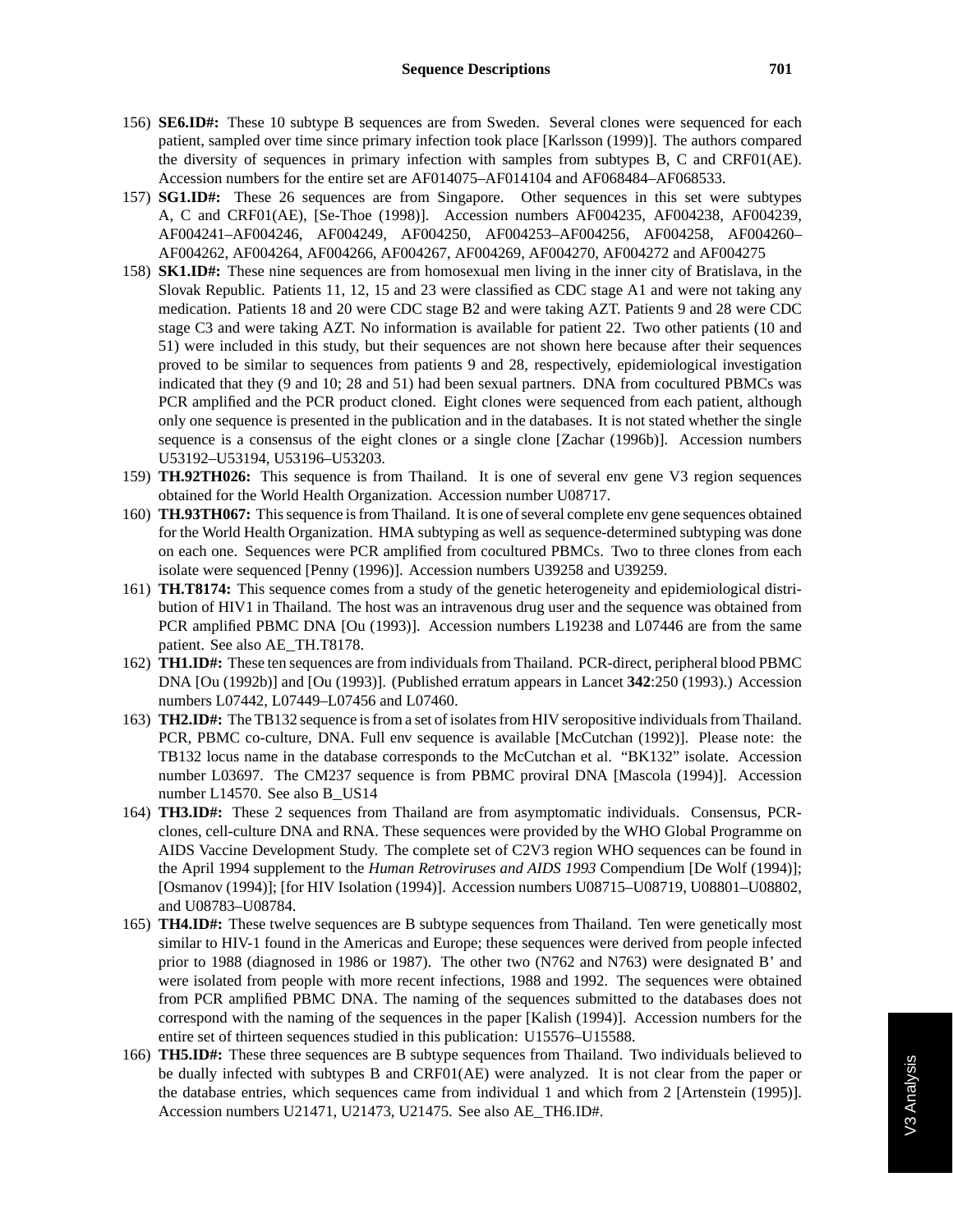- 167) **TH6.ID#:** These 4 entries are from 1992 dried blood spot samples from Thailand. DNA was extracted from the blood spots and PCR amplified. The PCR products were directly sequenced. Samples came from 3 previously identified HIV seropositive IV drug users (58, 11, 15) and a homosexual (86). Other samples from the same region were all CRF01(AE) (see CRF01\_TH8.#). [Cassol (1996)]. Accession numbers U53310, U53311, U53314 and U53315.
- 168) **TH7.ID#:** These 70 sequences are from IV drug users in Bangkok, Thailand, who were undergoing methadone treatment at 14 treatment clinics. Blood samples were collected between January and April, 1994. Uncultured PBMC DNA from each patient was PCR amplified, and the PCR product was directly sequenced (except for patient 108, in which PCR product was cloned and 2 clones were sequenced, one shown here). Of the 84 patients sampled, 69 were Thai B, one (091) was typical subtype B, and 14 were CRF01(AE). [Kalish (1995), Wasi (1995)]. Accession numbers U22543–U22547, U22549– U22552, U22554–U22556, U22558–U22560, U22562–U22566, U22568–U22574, U22576–U22603, U22605–U22608, U22610, U22613–U22616, U22618–U22623 and U22626. See also AE\_TH9.
- 169) **TH8.ID#:** These 12 subtype B sequences are a subset of the 95 sequences reported in a paper out of which only 26 were submitted to the databases with accession numbers U85085-U85060 [Subbarao (1998)]. The samples of these sequences were collected from 215 asymptomatic HIV-1 individuals from June 1994 through January 1995 at 9 regional medical centers in northern, central and southern Thailand. Out of the 215 participants 65 were injecting drug users and 150 reported sexual risk behaviors out of which 51 were female sex workers, 41 attended antenatal clinics, 9 had STD's, 41 men with heterosexual behavior and 8 were men who had sex with men. Out of the 215 specimens subtyped 175 were subtype-E, 37 were subtype-B' and 2 were typical subtype-B. See also CRF01(AE) for the same study. Accession numbers for subtype B are U85064, U85066, U85070–U85075, U85079, and U85081–U85083.
- 170) **TH9.ID#:** These 6 subtype B sequences are from a study that was performed to evaluate the sensitivity and specificity of PEIA and HMA for determination of subtypes B and CRF01(AE) and to determine proportion of these subtypes in Bangkok over time [Wasi (1995)]. The paper and its related references give no significant information about the patients used in this study. This paper gives a brief account of only 3 of 9 patients: specimens 087 and 088 are both from 32 year old females who were infected in 1988 and specimen 091 is a 40 year old male who was infected in 1988. Accession numbers U22614, U22615, U22619, U22620, U22621 and U22622.
- 171) **TH10.ID#:** Accession numbers for the subtype B sequences are AF082553,
- 172) **TH11.ID#:** These 7 sequences are from Thailand (Subbarao et al, unpublished 1999). They seem to be significantly related to the RL42 sequence from China (accession U71182). The other 32 sequences in this study were of the CRF01(AE) form. Accession numbers for the subtype B entries are AF151767– AF151773.
- 173) **TT.QZ4589:** This sequence is from Trinidad (Blattner, W. et al, unpublished 1995). Accession number U32396.
- 174) **TW.TWCYS:** This sequence is from Taiwan (Huang, L. et al, unpublished 1998). Accession number AF086817.
- 175) **TW1.ID#:** These 16 sequences are from healthy HIV-1 carriers or AIDS patients from Taiwan [Chang (1997)]. Three subtype B sequences in this set were greater than 97% identical to the HXB2/LAI lab strain (see B\_FR.LAI) of HIV-1, and are not included here (TW83, U73049; TW271, U73059; and TW335, U73061). They have been withdrawn from the databases. The manuscript reports that 123 of 143 sequences from Taiwan were subtype B, but only 27 of the 143 sequences were submitted to the sequence databases. Other subtypes found in Taiwan in this study were CRF01(AE) (17 cases), C (1 case), F (1 case) and G (1 case). Accession numbers for B subtype are U73045–U73054, U73056, U73057, U73059, U73061 and U73063–U73069.
- 176) **UA1.UA1216:** This sequence is from Kiev, Ukraine and is subtype B in both env and gag [Bobkov (1998a)]. Subtype A was also found in the Ukraine, see the UA entry in the subtype A section. This sequence, as well as another one from Ukraine (UA1229, no database entry submitted) and two from Russia (RU1229, AF051462–AF051465 and AF051466; RU1214, AF051474–AF051475) were subtype B in both gag and env genes, and are extremely similar in the env sequences to the env sequences found in the CRF03\_AB circulating recombinant form (A in gag, B in env) which is common among IV drug users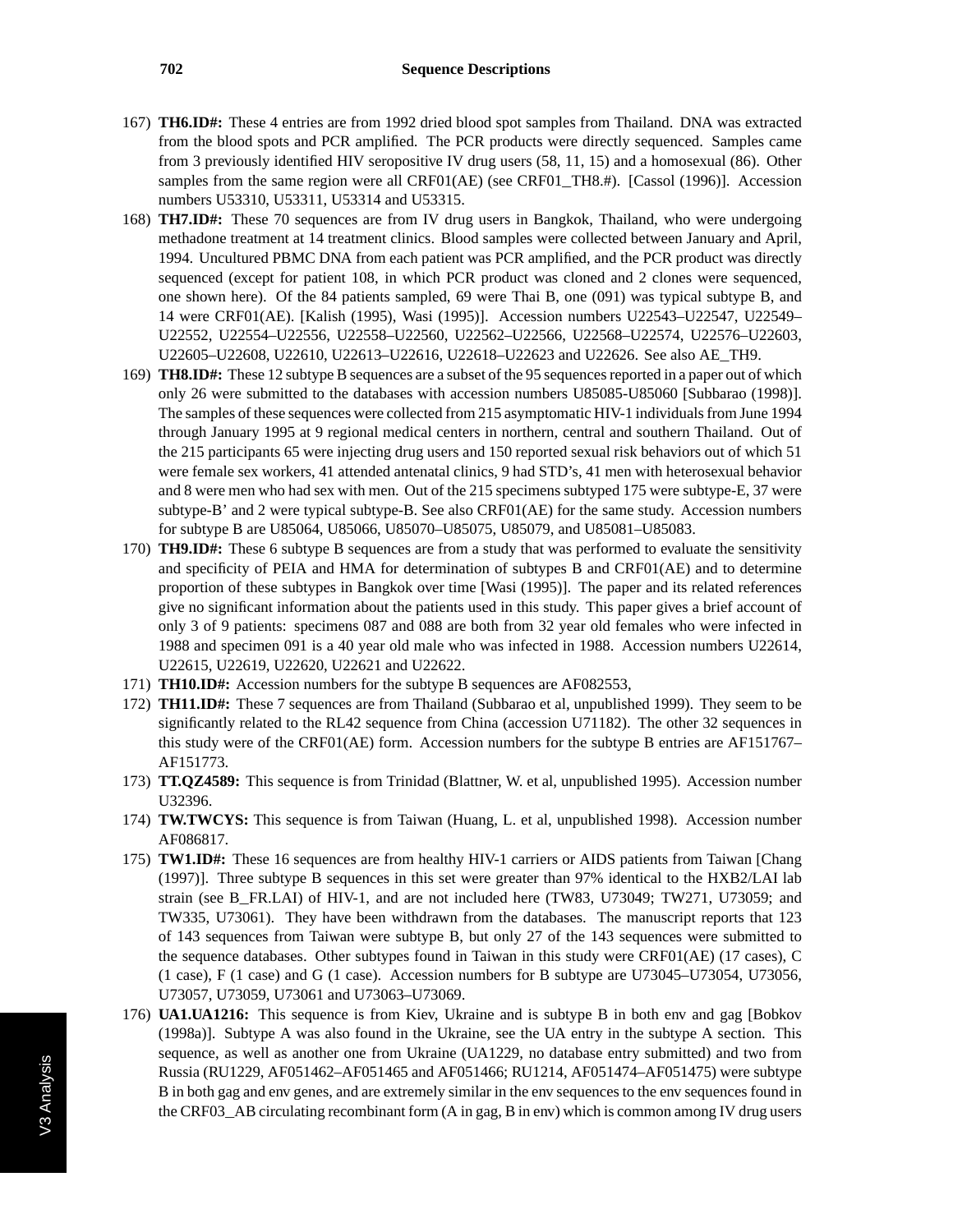in Kaliningrad and other Russian and Ukrainian regions. Accession numbers for env are AF051512– AF051514 and for gag are AF051515, AF051516, AF051519, AF051420. The env gene sequences for the UA1229 sample have not yet had database entries created.

- 177) **UA2.ID#:** These 3 subtype B sequences are from an IV drug users in Nikolaev, Ukraine (Nabatov et al, unpublished 1998). Accession numbers AF100936–AF100938. A forth sequence (NIK81, AF098952) which was found to be subtype B in env, is most likely A/B recombinant, based on its similarity to the other CRF03\_AB sequences. It is listed separately with the CRF03 sequences.
- 178) **UA2.ID#:** These 4 subtype B sequences are from Ukraine (Grebenjuk et al, unpublished 1998). Accession numbers Y16075, Y16078, Y16081, Y16082, Y16083. UA2 and UA4 were identical, so only UA2 is presented here. Y16079 is A/B recombinant, and Y16080 is subtype A.
- 179) **US.ACP1:** This virus was cultured from a seronegative man with Kaposi's sarcoma. (See: [Ho (1989)]). ACP1 was the sequenced after one passage in PBMCs. Accession number M80660. The sequence AC-H9 (M80661) was also derived from this patient [Ashkenazi (1991)].
- 180) **US.AD39:** This sequence is one recipient sequence from a set of 36 clones from a homosexual donorrecipient pair. Other donor-recipient pairs were studied by quantitative homoduplex tracking assay (QHTA) but only this pair was sequenced [Zhu (1996)]. Accession numbers U50780-U50815.
- 181) **US.ADA:** This sequence is from the monocytropic U.S. isolate ADA [Westervelt (1991)]. The complete genome of a derivative of this isolate has been reported to have been sequenced in [Theodore (1996)]. The complete genome is from a macrophage tropic HIV-AD8 isolate, derived from HIV-AD87, which was in turn derived from HIV-ADA. Accession numbers M60472, AF004394.
- 182) **US.ALA1:** This sequence is from an infectious clone of the 1985 U.S. isolate AL-1, taken from a patient with AIDS (Buckler-White et al unpublished 1988). Accession number M38430. AF133371, AF133376, AF133381, AR034235, I28919
- 183) **US.BAL1:** This sequence is from the macrophage tropic U.S. isolate BAL, harvested from lung alveolar tissue. Reitz M, et al., Unpublished (1990). Accession numbers M68893, M68894. The entry with accession number M63929 is 98% identical to this sequence and is also derived from the BAL isolate [Hwang (1991)]. The BAL1 sequence has all four characteristic signature sites of the "Dutch IDU" sequences of subtype B described by [Lukashov (1998b)]. The patient was from upstate New York, and his risk factor(s) are unknown; Marv Reitz, personal communication. The BAL isolate was one of the HIV-1 strains assayed for replication kinetics in macrophages taken from identical twins, and match unrelated donors [Naif (1999)]. See accession numbers AF133346, AF133351, AF133356, AF133361, AF133366, AF133371, AF133376 and AF133381. Some of the entries with accession numbers AF105559–AF105594 and AF105855 from patient D in Italy are nearly 96% identical to the BAL isolate, and may possibly represent PCR contamination events, but could also just reflect the European IVDU signatures in the BAL sequence.
- 184) **US.BCSG3:** This is a fragment of a full genomic sequence from the provirus SG3, cloned as a single proviral unit. This clone replicates more efficiently in chimpanzeee than in human lymphocytes, and is extremely cytopathic and syncytium inducing (SI) in immortalized human T-cell lines. [Ghosh (1993)]. Accession number L02317.
- 185) **US.BRVA:** This sequence is from U.S. isolate BRVA, which was taken from the brain tissue of a AIDS patient with neurological disorders. [Anand (1989)]. Accession number M21098.
- 186) **US.BWB:** This sequence is from sequences derived from PCR amplified PBMC DNA from brain tissue [Monken (1995)]. Accession numbers L17088–L17126.
- 187) **US.CDC42:** This sequence is from an infectious clone of the U.S. isolate CDC-451 [Desai (1986)]. It was isolated in 1984 from a 16 year old hemophelia A patient, who died of AIDS in June, 1984. The viral isolate was propagated on H9 cells prior to cloning into Lambda phage and M13 phage for sequencing. Accession number M13137.
- 188) **US.DH12:** The DH12 isolate has been extensively characterized [Shibata (1995), Cho (1998)]. It is dualtropic, using CCR3, CCR5 and CXCR4 coreceptors. Chimeric molecular clones with the macrophagetropic AD8 isolate have been made, showing that either V1-V2 or V3 regions of env from DH12 can confer the ability to use CXCR4 onto AD8. The DH12 isolate was passaged in human and chimpazee PBMCs prior to cloning. A complete genome sequence is available. GenBank accession numbers AF069139 and AF069140.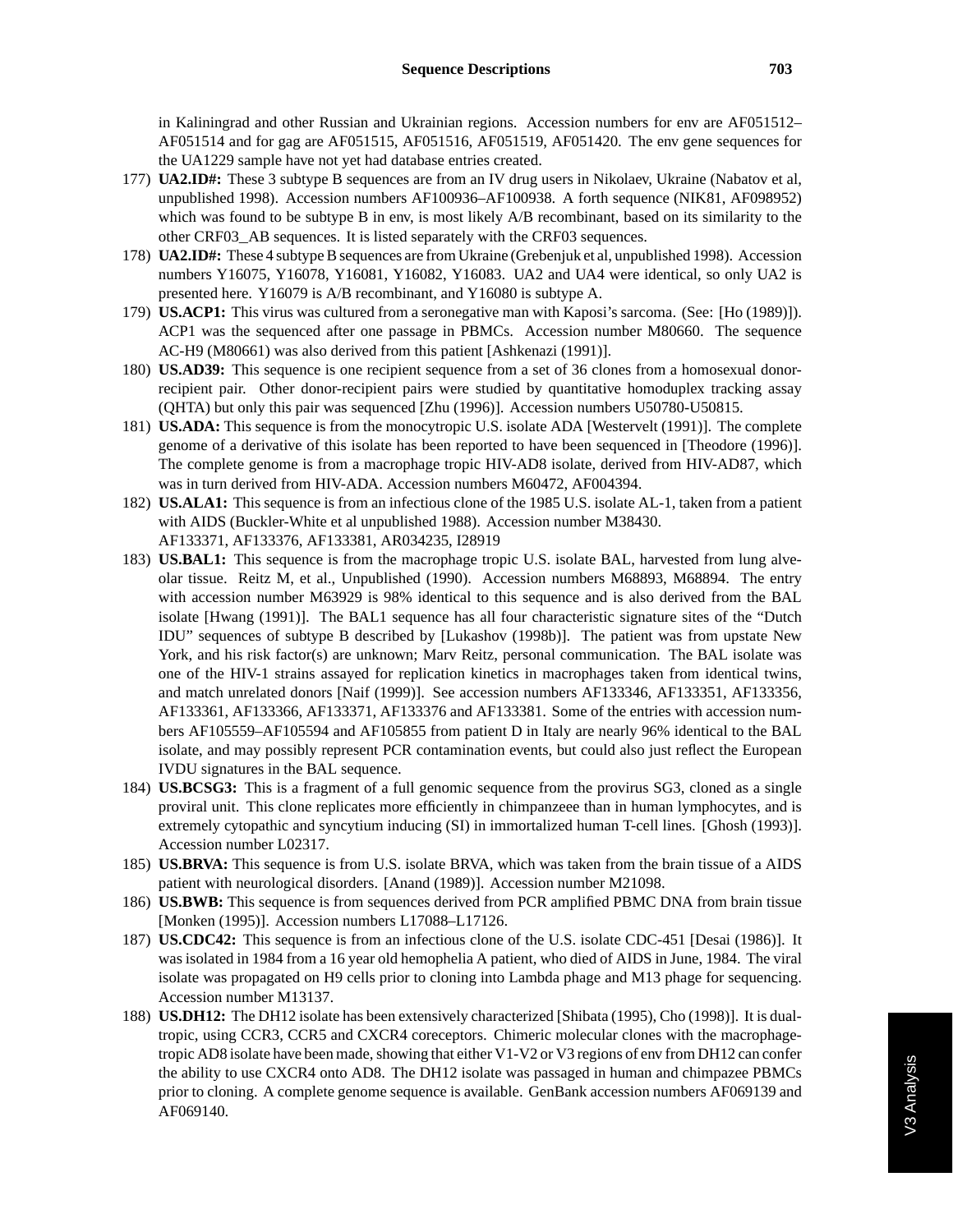- 189) **US.Diaz:** This sequence is one of a set of 223 closely related sequences. All 223 sequences came from 3 patients with a common source of HIV, a blood donor and two recipients of this donor's blood [Zhang (1997)]. Accession numbers for all 223 sequences are U29433–U29437, U29956–U30145, and U43035–U43054. Gag sequences from 12 clones are also available in entries U31573–U31584.
- 190) **US.FASH:** This sequence is also known as 91US005.11 from the WHO Global program on AIDS. It is from a 17 year old female with primary symptomatic infection (PSI) from Birmingham, Alabama, USA. The risk factor for this individual was reported as heterosexual contact. The sequence indicates that this clone is subtype B. Blood was drawn in 1991. Although this clone has a 34 bp deletion followed by a premature stop codon in the envelope gene, relative to other subtype B sequences, the env protein was strongly positive in a CAT complementation assay. The patient from which this clone was isolated experienced rapid CD4 decline. In addition to the 17 amino acid truncation of the gp41 peptide, the env gene has a mutation at amino acid position 721 (bases 2157-2159) replacing tyrosine with cysteine (Y721C). This mutation has been shown in SIV to increase cell surface concentrations envelope glycoprotein (LaBranche,C.C. et al, J. Virol. 69: 5217- 5227 1995). The complete gp160 coding region of this isolate was sequenced along with those of others collected at major epicenters of the AIDS epidemic [Gao (1996a)]. Accession number U27434.
- 191) **US.HOBR:** This sequence is also known as 91US006.10 from the WHO Global program on AIDS. It is from a 28 year old male with primary symptomatic infection (PSI) from Birmingham, Alabama, USA. The risk factor for this individual was reported as homosexual contact. The complete gp160 coding region of this isolate was sequenced along with those of others collected at major epicenters of the AIDS epidemic [Gao (1996a)]. Accession number U27443.
- 192) **US.JFL:** This sequence is from a non-infectious clone from the monocytropic U.S. isolate JFL [McNearney (1990)]. Accession number M31451. Other sequences from HIV-1 isolates epidemiologically linked to this isolate can be found in database entries with accession numbers L06256–L06273 [McNearney (1993)].
- 193) **US.JM:** This sequence, along with B\_US.WM, came from viral isolates after short term culture in PBMCs, PCR amplification, and cloning of PCR products. Both are from asymptomatic, seropositive individuals. [Ashkenazi (1991)]. Accession number M80662, M80661.
- 194) **US.JRCSF:** This sequence is from an infectious clone of the 1986 U.S. isolate JRCSF, derived from from the CSF of a patient who died with Kaposi's sarcoma and severe AIDS encephalopathy. The infectious clone JRFL was isolated from the brain of the same patient. JRFL does not replicate in Jurkat, U937 or HUT78 cells. JRFL does replicate in mononuclear phagocytes, and the macrophage-tropic region of the virus was determined by domain swapping with NL4-3 to reside in a 157 amino acid region of gp120 including the V3 loop [O'Brien (1990)]. Accession numbers U63632, M38429, U45960. Also see: [Pang (1990), Pang (1991), Koyanagi (1987), Klasse (1996)].
- 195) **US.MN:** This sequence is from U.S. isolate MN, taken from a 6 year old boy with AIDS from the Newark, New Jersey area in 1984. His mother was an IV drug user who died of pneumonia in 1982. His father was also HIV seropositive. A complete genome of isolate MN is found in M17449. Other sequences from this patient from the 1984 blood sample and from a 1987 sample taken shortly before death (U72495) are available also. [Reitz Jr. (1992)] [Gurgo (1988)]. Accession number M17449. See also L48364–L48379 [Lukashov & Goudsmit(1995)]. Another complete genome of isolate MN is found with accession number AF075719.
- 196) **US.NY5CG:** This sequence is from the 1984 U.S. isolate NY5. [Willey (1986)]. Accession number M38431. See also GenBank accession number K03346. A recombinant between NY5 and LAI has also been extensively studied, see B FR.LAI entry.
- 197) **US.P896:** This sequence represents a molecular clone from an primary isolate derived from a Jamaican man who immigrated to Philadelphia 15 years earlier. At the time of viral isolation, he had no antiviral therapy, but was an AIDS patient with *<* 10 CD4 cells per mm3. The infectious molecular clone from which this sequence was derived is both macrophage-tropic and extremely cytopathic in lymphocytes [Collman (1992)] and [Kim (1995)]. Accession numbers M96155, U39362.
- 198) **US.R2:** This sequence is from the USA, from a donor of serum which contained a broadly neutralizing antibody [Quinnan (1999)]. Accession number AF128126.
- 199) **US.RF:** This sequence is from the full-length lambda clone HAT-3, from Haitian isolate RF. RF is from a 28 year old Haitian male who had moved to the United States at age 25, in 1980. He had no history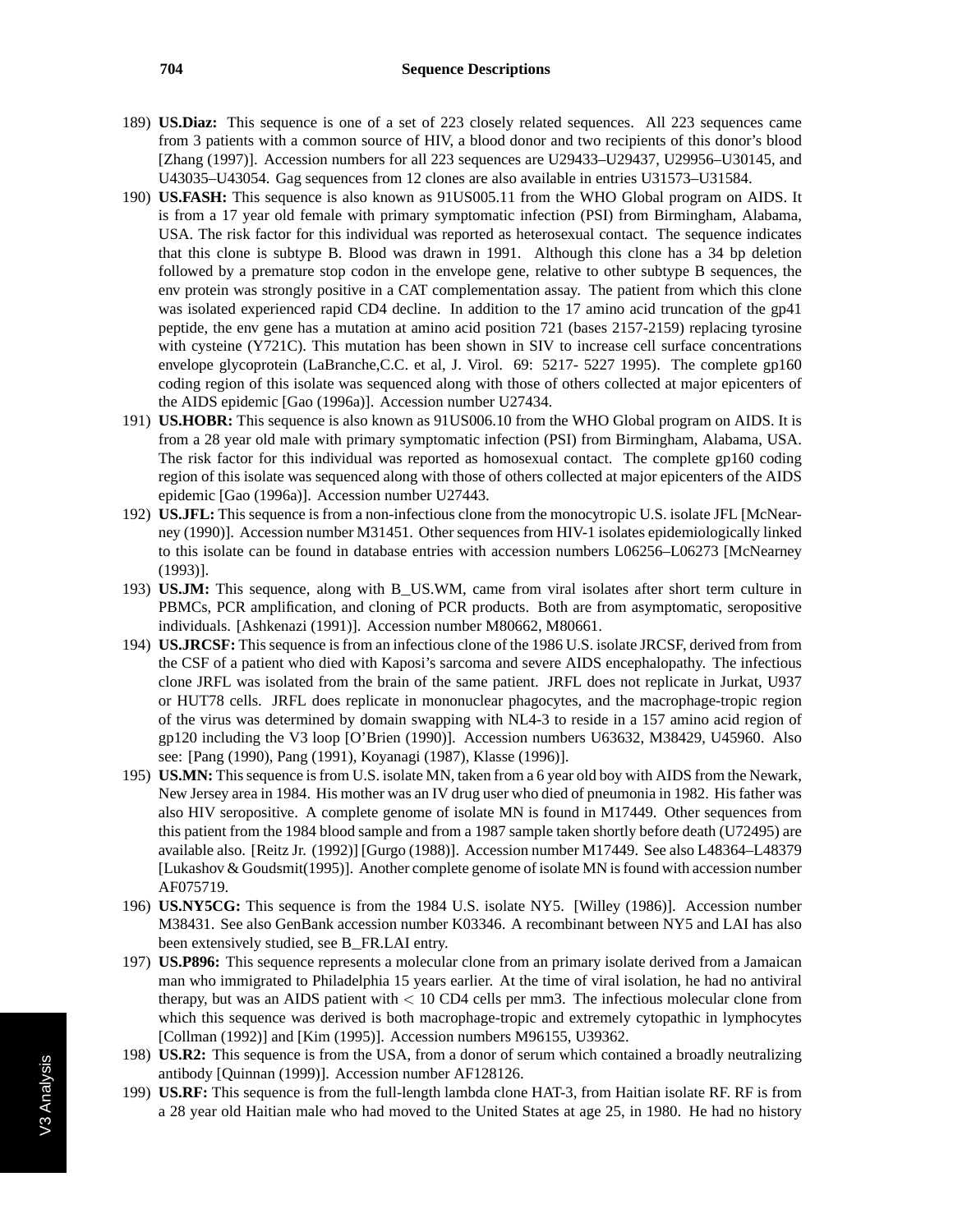of IV drug use, homosexuality or blood transfusions. In October 1983 he had 20 lb weight loss, giardia with diarrhea, thrush, and diffuse lymphadenopathy. His CD4/CD8 ratio was 0.08. He died in December, 1983. Primary culture from a November 1983 blood sample was co-cultured on HUT-78 cells [Reitz Jr. (1992)] [Starcich (1986)] [Popovic (1984)]. Accession numbers M17451 and M12508.

- 200) **US.RJS:** This is one of six biologically characterized clones from patient RJS, isolate 4. The HIV-1 infected individual had been infected for five years at the time of isolation in 1985. Patient RJS was a 31 year old homosexual male from California, who reported having sexual encounters with at least 1000 partners while HIV-infected, from 1980 to 1985 [Hahn (1986)]. Virus was isolated via coculture on donor PBMCs prior to cloning and sequencing. Complete env sequence is available [Daniels (1991)] and [Fisher (1988)]. Accession numbers M37491 and M37573–M37577.
- 201) **US.SB(A-C):** These three sequences are from 1988 U.S. isolates taken from a woman, her daughter and her sexual partner. The three viruses are epidemiologically linked, however the amino acids sequences appeared sufficiently divergent in this region to merit the inclusion of all three samples. The diversity is due to the fact that these family members had been infected for many years, prior to the 1988 sampling date. Sequences were directly sequenced from PCR amplification products after the virus was briefly cultured [Burger (1991)]. GenBank accession numbers M77228–M77230.
- 202) **US.SC:** This sequence is from the 1984 U.S. isolate SC, from an AIDS patient [Gurgo (1988)]. Accession number M17450.
- 203) **US.SF128:** This clone was isolated from the spinal cord tissue of a patient with dementia, after coculture with PBMCs. It is macrophage tropic, infecting macrophages but not T-cells [Liu (1990)]. Accession numbers M95292 and M38673. The ability to infect macrophages versus HUT 78 cells was mapped to the region between a StuI site in env and a XhoI site in nef, by replacing this region in SF2 with the same region from SF128.
- 204) **US.SF162:** This sequence is from an infectious clone from the U.S. isolate SF162, cultured from the cerebrospinal fluid of a patient with toxoplasmosis [Cheng-Mayer (1990)]. Accession numbers M38428, M65024.
- 205) **US.SF2:** This sequence is from an infectious clone from the U.S. isolate ARV-2. ARV-2/SF2 was isolated from a patient with oral candidiasis after co-culture with mitogen-stimulated PBMCs in 1984 [Levy (1984)]. [Sanchez-Pescador (1985)]. Accession numbers K02007 and I07977. HIVSF13 (Accession number L07422) is a more infectious virus taken from the same patient five months later, when he had developed Kaposi's sarcoma and Pneumocystis carinii pneumonia [Cheng-Mayer (1991)]. SF2 and SF13 are 98% identical to one another. The variation of SF2 in 9 years of infection in a chimpanzee has been studied by [Fultz(1997), Fultz (1997)], accession numbers U56884–U56887. This chimpanzee, infected by both SF2 and LAV-1b strains of HIV-1 was studied and developed AIDS [Novembre (1997), Davis (1998), Wei & Fultz(1998)] accession numbers AF006015–AF006032, AF027771–AF027785, AF049494 and AF049495.
- 206) **US.SF33:** This sequence is from an infectious clone from the 1984 U.S. isolate SF33 [York-Higgins (1990)]. Accession number M38427.
- 207) **US.twinAB:** This sequence is one of a set of 27 env sequences from a pair of heterozygotic perinatally HIV-1 infected twins who were observed during their first 2 years of life. Twin A remained asymptomatic through her first 2 years while twin B developed AIDS at six months and died at 22 months of age. Patient PBMCs were cocultured with donor PBMCs, prior to DNA extraction and PCR amplification. Approximately 500 copies of HIV proviral DNA per PCR reaction were used. PCR products were cloned prior to sequencing. Viral phenotypes from both infants, and all time points were also assessed. All were found to be non-syncytium inducing, but they differed in their ability to infect primary macrophages. Overall, it seems that the production of neutralizing antibodies by the healthy twin was the most important clinical factor [Hutto (1996)]. GenBank accession numbers U47562-U47588 for the envelope sequences and U47589-U47613 for tat sequences from the same blood samples.
- 208) **US.UNC116:** This subtype B sequence is from a patient UNC116 who was borned in 1969 with severe Haemophilia A and received over 50000 U of non-heat treated factor VIII concentrates between 1978-1984 [Michael (1998)]. The parents of the subject were CCR5-/- and CCR5+/-. The samples were obtained from patient UNC116 between 1985 and 1992 were of SI genotype based on presence of positively charged amino acids in the V3 loop region. UNC116 is the first demonstration of exclusive and persistent CXCR4 usage in an HIV-1 infected individual. Accession number AF034385.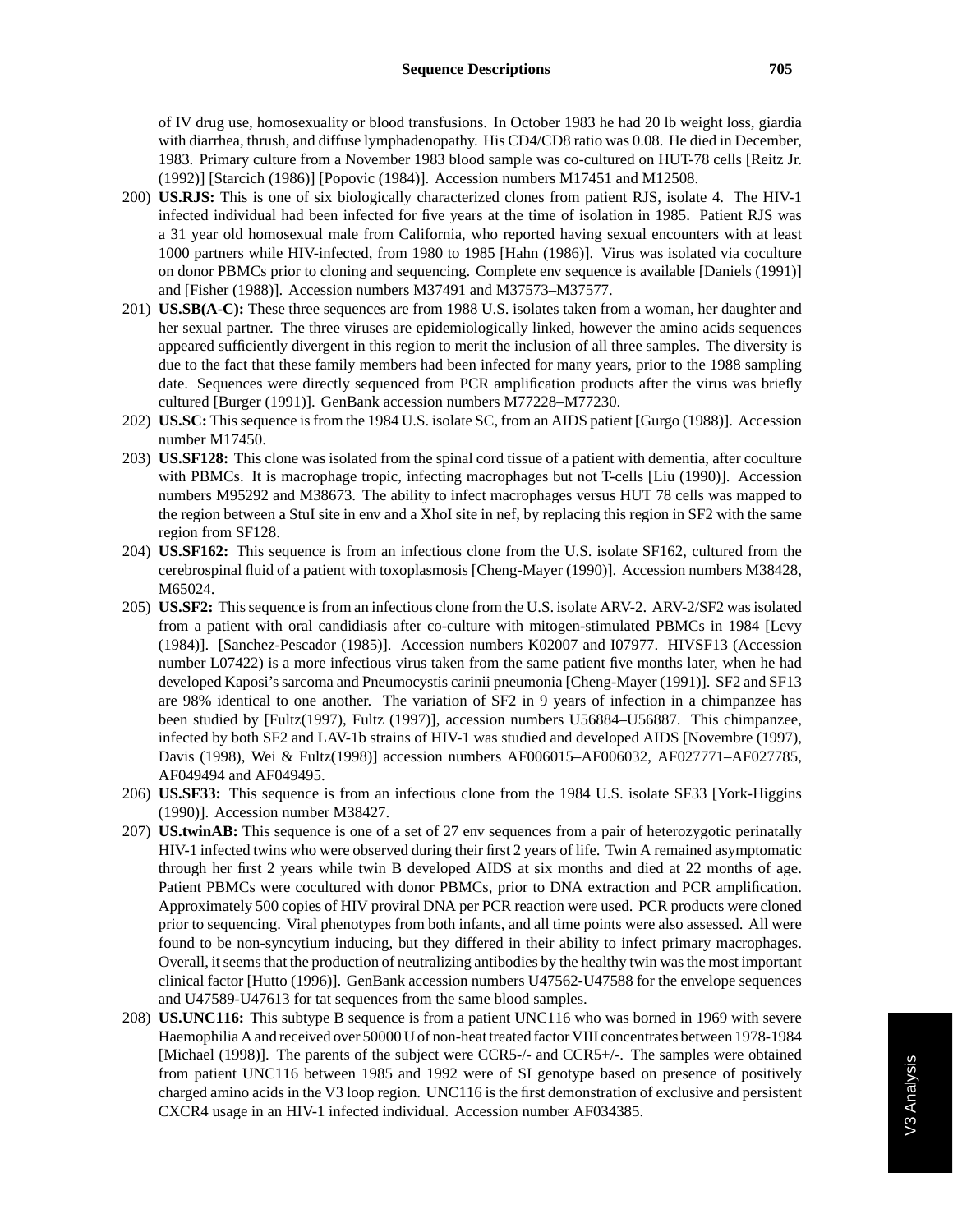## **706 Sequence Descriptions**

- 209) **US.WCIPR:** This subtype B sequence is from the USA (Fang et al, unpublished 1999). A complete genome has been sequenced. Accession numbers U69584–U69593 and AF003887.
- 210) **US.WEAU:** This sequence is from a cultured isolate from a patient described as "patient 1" in [Clark (1991)] and as WEAU 0575 in [Piatak Jr. (1993)]. The sequence is from a fully infectious complete, cloned genome. It has a high tropism for T-cells and is syncytium-inducing. Accession number U21135.
- 211) **US.WM:** This sequence, along with B\_US.JM, came from viral isolates after short term culture in PBMCs, PCR amplification, and cloning of PCR products. Both are from asymptomatic, seropositive individuals [Ashkenazi (1991)]. Accession number M80663.
- 212) **US.WMJ22:** This sequence is from the isolate WMJ22, isolated from a 4 year old female with AIDS, born in Florida to a woman of Haitian descent living in the U.S. Virus was cocultured on an immortalized T-cell line [Hahn (1986)] and [Starcich (1986)]. Accession numbers M12507, K03457.
- 213) **US.WR27:** This sequence is from a complete genome. It represents the first complete PCR-derived sequence of a U.S. clinical isolate of genotype B expanded only in primary PBMC. This provirus harbors a uniquely truncated V3 loop. WR27 was a patient with clinical progression to WR stage 5 when blood was drawn for viral isolation in 1988. This sequence is a from a PCR clone from a primary isolate that was expanded in PBMC. The virus isolate had an SI phenotype [Salminen (1995)]. Accession number U26546.
- 214) **US.YU:**This is one of eight lambda phage clones and 12 PCR amplified clones derived from the uncultured brain tissue of a patient with AIDS dementia complex. A macrophage tropic clone (YU-2) is almost identical to the consensus sequence of YU in this region, with only a single amino acid change (K to N) 10 amino acids from the carboxy-terminal end of the sequence [Li (1991)]. Complete genomic sequences are available for two of the HIV1YU clones, along with biological characterizations of four of the HIV1YU clones: [Li (1992)]. The GenBank accession numbers for the YU-10 and YU-2 complete genomes are M93259 and M93258, respectively. Accession numbers for the other clones are M89972–M89984.
- 215) **US1.ID#:** These are forty 1990–1991 U.S. samples, from the study of the dentist who was thought to have been the source of HIV-1 infection of six of his patients. Only the dentist's viral sequence and the Florida control sequences are shown here; the six epidemiologically and genetically linked patients are excluded from this alignment because their viral sequences were very similar to the dentist's. All sequences were PCR amplified from patient PBMCs. Most are direct sequences from the amplification products, although some are sequences from one of multiple clones of PCR products [Ou (1992a)]. Accession numbers for the 75 sequences in this set: M90847–M90853, M90881–M90886, M90894–M90900, M90907–M90912, M90914–M90956, M90958–M90964, M92100–M92133, L22590–L22606 and U06872-U06919. See also [Korber & Myers(1992), Crandall(1995), Smith & Waterman(1992), DeBry (1993), Palca(1992b), Palca(1992a), Abele & DeBry(1992), Hillis & Huelsenbeck(1994), Ciesielski (1991), Ciesielski (1994)]. In a related study [Delwart (1995)] heteroduplex mobility tracking assays were used to re-analyze samples from this set, again supporting the dental to patient transmission hypothesis.
- 216) **US2.ID#:** These 15 sequences are from the USA, and are part of a set of sequences generated as part of the DAIDS variation program in the laboratory of Dr. Marcia Kalish at the the Centers for Disease Control, Atlanta, GA. The C2V3 region was directly sequenced from PCR amplification products of DNA from viral culture. The sequence ID numbers are abbreviated, for example D2US711 can be read as DAIDS sequence (D), isolated in 1992 (2), United States (US), patient 301711 (711). A full description of these sequences can be found in the April 1994 supplement to the HIV database, part III. Full length envelope genes from some of these clones have been expressed, [Gao (1996a)]. Accession numbers U04907–U04915, U04918 and U04921–U04925.
- 217) **US3.ID#:** These four sequences are from the US, and are part of a set of sequences generated as part of the DAIDS variation program in the laboratory of Dr. Beatrice Hahn at the University of Alabama. gp160 sequences of clones from expanded culture stocks are available. The sequence ID numbers are abbreviated, for example D2US711 can be read as DAIDS sequence (D), isolated in 1992 (2), United States (US), patient 301711 (711). A full description of these sequences can be found in the April 1994 supplement to the HIV database, part III. Accession numbers U08448–U08449 and U08451–U08452. Accession numbers for additional clones from these patients: U04916–U04917 and U04919–U04920,
- 218) **US4.ID#:** These sequences are from five primary seroconverters. PCR-clones, peripheral blood PBMC DNA. Although sequences were also available from two of the donors, only sequences from five recipients are shown here [Zhu (1993)]. Accession numbers L21224–L21328, L21331-L21348,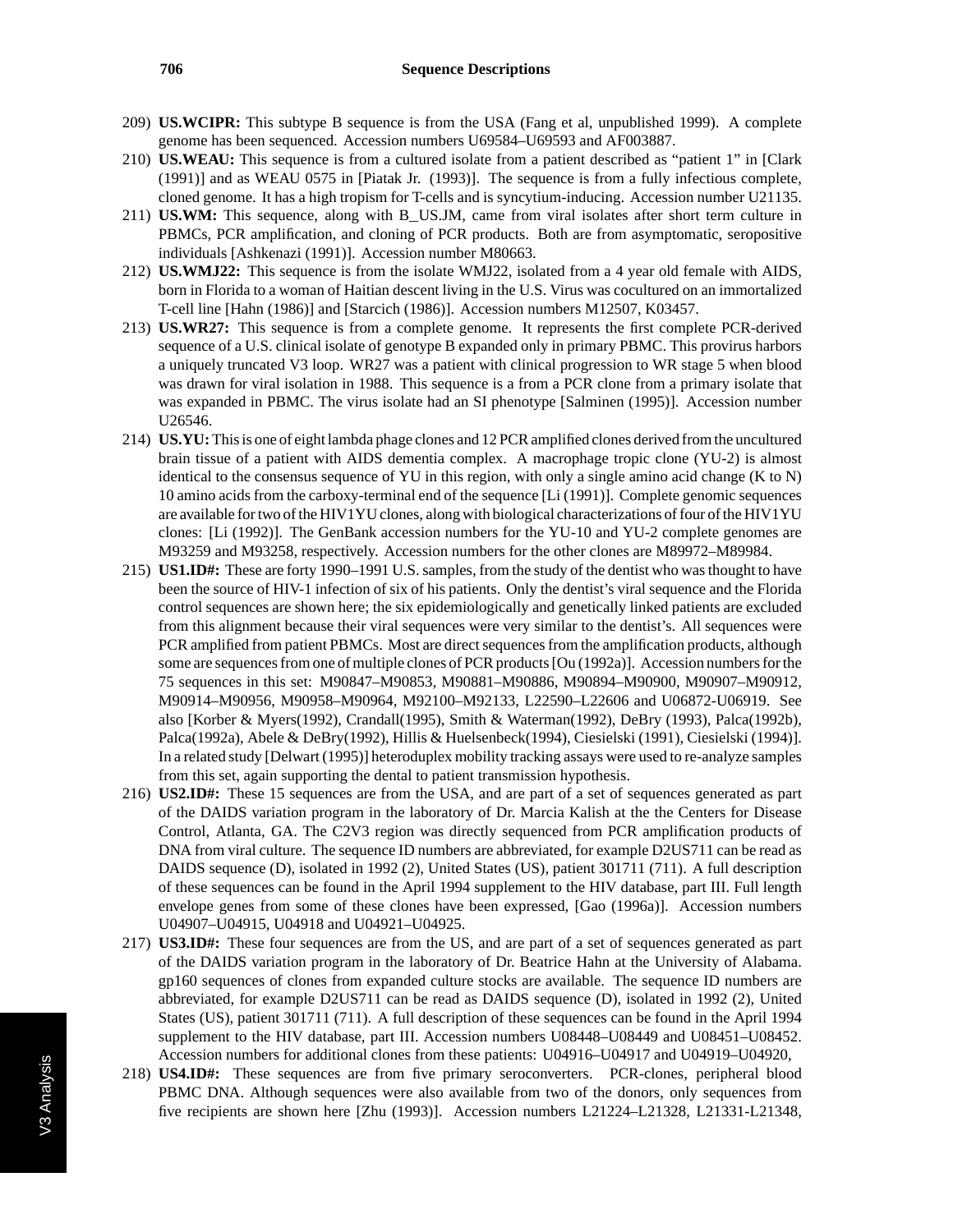L21372–L21373, L21376–L21377, L21380–L21381, L21384–L21389, L21393–L21394, L21397– L21398, L21400–L21401, L21404, L21405, L21408, L21410–L21411, L21414, L21417–L21418, L21421, L21426–L21427, L21430–L21432, L21434–L21437, L21440–L21442, L21445, L21447, L21449–L21450, L21453–L21454, L21457, L21459, L21462–L21463, L21468, L21472-L21515, L21519–L21520, L21522–L21523, L21525–L21526, L21528–L21533, L21535–L21536, L21538– L21539, L21541, L21543, L21545–L21546, L21548, L21550–L21551, L21553–L21554, L21556, L21558–L21559, L21561–L21569, L21571–L21578, L21580, L21582, L21584, L21586, L21588 and L21590.

- 219) **US5.ID#:** These six sequences were part of a study of blood sequences compared to brain sequences from six individuals [Korber (1994a)]. Accession numbers U05360–U05568.
- 220) **US6.ID#:** These 7 sequences are each one of several cloned PCR products from PBMC proviral DNA from an individual infant who was part of a study of mother-infant transmission [Ahmad (1995)]. Infant blood samples were taken from 1 week (infant 7) to 34 months (infant 4) post-partum. Dates of sample collection were: Infant 1, 10/25/91; Infants 2–4, 10/31/91; Infant 5, 2/6/92; Infant 6, 8/30/93; Infant 7 5/13/93. Maternal sequences were also reported as part of this set. Accession numbers U16390–U16652.
- 221) **US7.ID#:** These 3 sequences are each one of several cloned PCR products from PBMC proviral DNA from an individual patient. These sequences were part of a study of early samples (1984-1986) from the San Francisco region. One of the samples (552-3) was HIV negative but was determined to be contaminated with blood from another (565-3) so the six samples from 552-3 and 565-3 are represented by one. Another sample (552-5) from patient 552 was not contaminated, and it is presented as B\_US11.552, because a larger region was reported in that publication [Sabino (1994b)] Accession numbers L20371–L20380. More V3 and tat sequences from these individuals are discussed in [Sabino (1994a)]. Accession numbers U00243–U00399 and U01513–U01529.
- 222) **US8.ID#:** These 2 sequences were from a study of three recipients of contaminated blood. Recipient 1 (R1) and recipient 2 (R2) each received blood from different donors. A third recipient, not presented here, received blood from both donors. All three recipients were neonates. R1 received erythrocytes from donor 1 on 19 October, 1984 at the age of 3.5 weeks. For R1 the sequence of one of the two clones (2E) is presented here. R2 received erythrocytes from donor 2 on 24 September, 1984 at the age of 2 months. For R2, one of 6 clones is presented here. Blood samples for this study were drawn in March 1986. R1 had slow weight gain, and R2 had lymphadenopathy at time of sample collection [Diaz (1995)]. Accession numbers U11188 = R1–2E, U11189 not used; U11203, U11196, U11199, U11192–U11194  $= R2$  six clones. The tat and envelope V4-V5 regions of clones from these same individuals are also available in U11173–U11178, U11180, U11205–U11209.
- 223) **US9.ID#:** These four sequences are from several samples taken over a range of time from four different subjects. Blood samples for S1 were drawn in Nov '85, Jul '87, Jan '88 and May '89. Blood samples for S2 were drawn in May '85, Apr '87 and Oct '87. Blood samples for S3 were drawn in Jun '87 and Dec '87. Blood samples for S4 were drawn in Jan '85, Jan '89 and Jun '89. S2, S3 and S4 had decreasing CD4 counts during the study period. S1 had fluctuating CD4 counts. [McNearney (1992)]. GenBank accession numbers L03430–L03453 and L23575–L23588 = S1; L03454–L03477 and L23618–L23633  $=$  S2; L03478–L03490 and L23589–L23600 = S3; L03491–L03515 and L23601–L23617 = S4.
- 224) **US10.ID#:** These three sequences are from sets of sequences used in a study on the dynamics of HIV sequence changes in vivo and the utility of heteroduplex analysis. All sequences were derived from PCR amplified PBMC DNA. The MA145 sequence is one of the sequences (GenBank accession numbers U00821, U00822, U00831–U00839) taken from an asymptomatic male from Massachusetts over a period of 4.5 years starting April 1989. Patient MA, from the US, was infected in 1984 or 1985, and had been experiencing neurological disorders prior to 1989 [Kusumi (1992)]. The SFBU and SFPE sequences (Accession numbers U13373–U13380 and U13381–U13388 respectively) were taken from two patients with AIDS from San Francisco [Delwart (1994)]. Other sequences from patient MA can be found in database entries with accession numbers U00804–U00822, U00831–U00850, U00873–U00888, M79342–M79354 and M90025–M90046.
- 225) **US11.ID#:** These 11 sequences came from patients early in infection, before, or around the time of seroconversion. Many sequences for 306, 419, 349, and 074 are available [Shpaer (1994)] and [Delwart (1995)]. Accession numbers U23662–U23666, U23668, U23669, U23671–U23708, L20381. See also B\_NL8.ID#.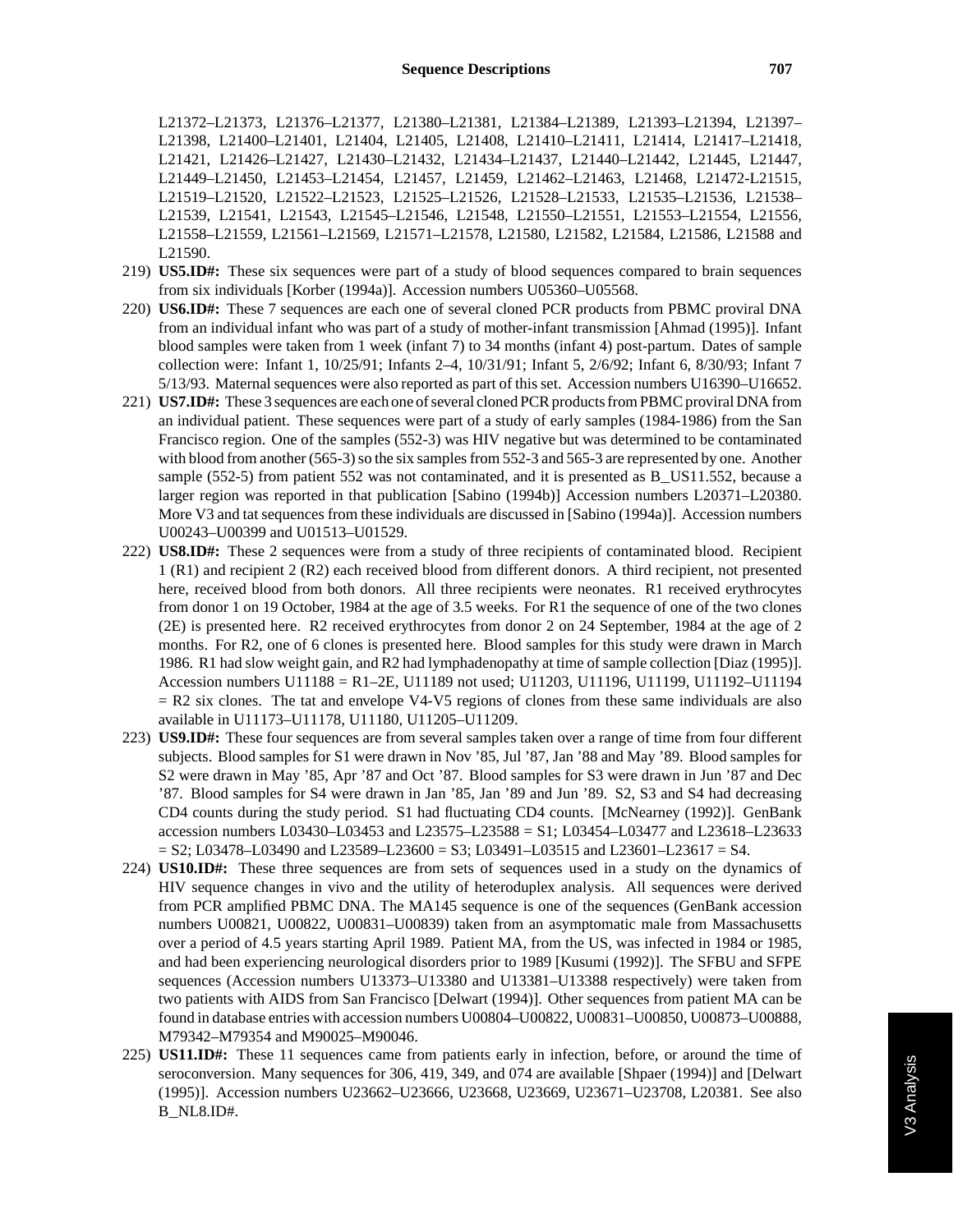- 226) **US12.ID#:** These six sequenses were used in an investigation into the transmission of HIV-1 from one child (CHA), who had received zidovudine, to another child (CHB), who harbored a zidovudine-resistant strain. The presence of the zidovudine-resistant strain in child A and B, and the lack of such a strain in child 2's mother was used to show that child B was infected by child A and not by child B's mother. LC sequences are from children used as local controls. All sequences were derived from PCR amplified PBMC DNA [Fitzgibbon (1993)]. Accession numbers L12751–L12756, L19695, L19697, S66942. L12756 is listed as "isolate 100" in the databases, but seems to be the "group B consensus sequence" used for phylogenetic analysis.
- 227) **US13.ID#:** These three sequences are from three IV drug users in Florida. Proviral DNA sequences were obtained from blood, cerebrospinal fluid and dorsal root ganglia from each of the three individuals. Sequences for V1-V5 of env, were PCR amplified, cloned and sequenced [Shapshak (1995)] [Xin (1995b)]. The sequence for patient 149 is one of 24 clones with Accession numbers U16094–U16117. The sequence for 141 is from one of the database entries labelled as being from patient 141 with the exception of: R5D, R6D, R7D, R2D and R4D, which were similar to IIIB strains of HIV-1; and R1R, R3R, R7R, R8R and R9R, which were similar to samples from patient 144. The sequence for 144 is from one of the database entries labelled as being from patient 144 with the exception of: R3R, R6R, R9R, R12R, R13R and L1D, which were similar to IIIB strains of HIV-1; and C3D, C4D, C7D, C8D and C10D, which were similar to samples from patient 141. While infection of each individual with multiple strains of HIV (including one very similar to the IIIB lab strain) is a possible explanation of these findings, we are only including one sequence from each patient for this alignment. The authors are currently (1996) resequencing new samples from these patients. Accession numbers for patients 141 and 144 are U16032–U16093, U25191– U25261. Further analysis of these same patients was done later [Shapshak (1999)]. Accession numbers AF125810–AF125860.
- 228) **US14.ID#:** These four sequences are from DNA from PBMC [Mascola (1994)]. Accession numbers L14573–L14576. See also B\_TH2, AE\_TH2.
- 229) **US15.ID#:** These six sequences are from a study of infants. Blood samples were collected from six infants over time. [Strunnikova (1995)]. Accession numbers U22682–U22810, U22834 and U22835.
- 230) **US16.ID#:** These two sequences were used in a study of the impact of sequence variation on the distribution and seroreactivity of linear antigenic epitopes. Both sets of sequences were from PCR amplified DNA from peripheral blood leukocytes. Patient ARTC1 was an asymptomatic individual from New York and ARTC3 was an AIDS patient from New York. [Pestano (1995)]. Accession numbers U11586–U11594. See also A\_UG1.964, C\_UG1.45, and D\_UG7.ID#.
- 231) **US17.ID#:** CB7 is one sequence from a set of 12 clones from two different samples (six clones each) from the same patient, collected in 1988 and 1990, plus two more clones as yet unpublished. The patient seroconverted in 1985. The patient did not receive any antiviral therapy until 1992. The patients CD4 count was 1035 in 1988 and 807 in 1990. The patient's PBMS were cocultured with donor PBMC for an unspecified length of time before cultured DNA was isolated and PCR amplified. Individual clones of PCR product were then sequenced [Wang (1995)]. Accession numbers U16324–U16335 and U19706–U19711. The other 8 sequences are individual clones from 8 different patients, all from the same clinic in Boston, MA. Individual CB7 was again included in this study, [Wang (1996b)] [Wang (1996a)]. Accession numbers U60152–U60162 and U27658–U27669.
- 232) **US18.ID#:** These 22 sequence are from a study of a HIV-1 infected dentist and many of his HIV-1 infected patients. In this case, no evidence was found for dentist to patient, patient to dentist, or patient to patient transmission [Jaffe (1994)]. Accession numbers U11454–U11490. Unfortunately the dentist sequences were not submitted to the databases.
- 233) **US19.ID#:** These two sequences are from a comparison of a mother who transmitted HIV to her infant and a mother who did not. One of the sequences (nontransmitter-283 accession number U07839) was 99.4% identical to the LAI strain of HIV-1 and is not included here. Sequences from the transmitter and nontransmitter were highly similar with the exception of sequence nontransmitter-217 (U07836). Thus this sequence is included here as N217, and one of the others is presented as N210 [Ayyavoo (1996)]. Accession numbers U07833–U07841 and U07891–U07917.
- 234) **US20.ID#:** These three sequences are from a study of mother-infant transmission. Only child sequences are used here, but mother and child clonal sequences are reported in [Roth (1996)]. Proviral DNA was PCR amplified from uncultured patient PBMCs. Cloned PCR products were sequenced. Child 1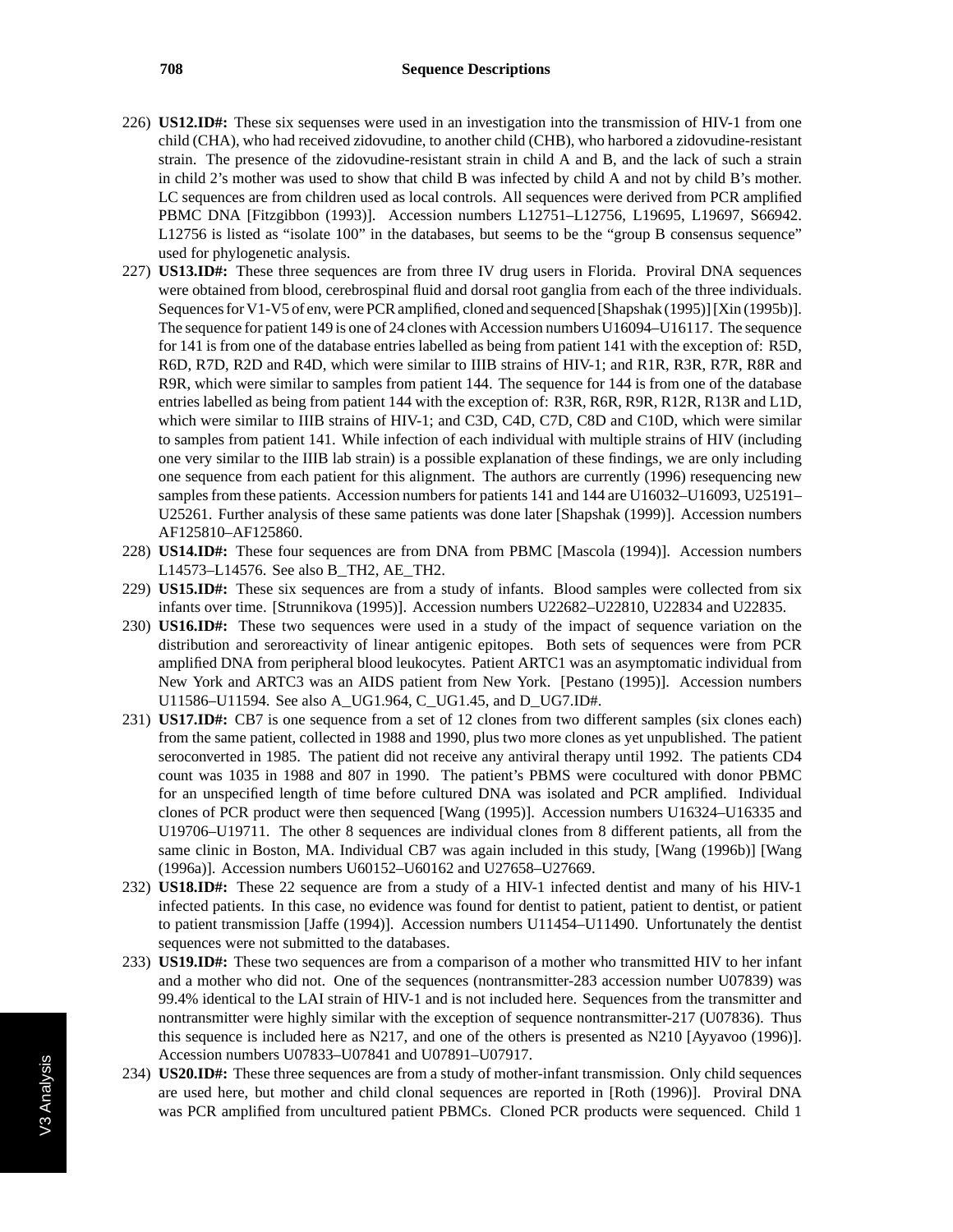was 27 months old, child 2 was 5 months old and child 3 was 21 months old when blood was drawn for sequencing. Sequences, including those from the mothers, are in database entries with accession numbers U47745–U47807.

- 235) **US21.ID#:** These six sequences are from six different patients, all men from the Chicago, Illinois, USA MACS cohort. In the study, P1 & P2 were rapid progressors, P3 & P4 normal progressors, and P5 & P6 non-progressors. Their estimated years of seroconversion are as follows: P1, 1985; P2, 1985; P3, 1986; P4, 1986; P5, 1985; and P6, 1984. A total of 292 sequences of the C2-V5 region of envelope were completed. In the database entries the sample numbers are of the form Px.y-z, where x stands for the patient number, y is the number of months after the estimated date of seroconversion, and z is the clone number. Each of the six sequences presented here is from one of the many clones from that patient [Wolinsky (1996)]. Accession numbers U35895–U36185.
- 236) **US22.ID#:** These 12 sequences are from a study of variability of tat and env genes [Lorenzo (1996)]. Accession numbers U57104–U57216. Tat sequences from these clones are also available (U57217– U57304).
- 237) **US23.ID#:** These 3 sequences are from a study of variability of vif and env genes [Sova (1995)]. Uncultured or short-term cultured PBMC proviral DNA was PCR amplified, and several clones from each PCR reaction were sequenced. Only one clone sequence from each patient is presented here. Accession numbers U50615–U50628. Vif sequences from these patients are also available (U41055, U41056, U41179–U41182 and U42229–U42282).
- 238) **US24.ID#:** These 4 sequences are from unpublished database entries by Schwartz et al. There seems to be either sequence mislabeling or interpatient sample contamination in this large set of sequences, because some sequences labelled as one patient (10185W1G for example) cluster with sequences from another patient (10187 in this case). Accession numbers U49518–U49640, U51311–U51326, U45860–U45876 and U49576–U49608.
- 239) **US25.RM:** This sequence is from a blood recipient M who received a red blood cell pack from donor W in October 1984. Blood was sampled from recipient M for this sequence in Janurary 1986, 15 months after the transmission event. Sequences from donor W (collected in January 1987, 27 months after transmission) and another recipient (O, collected in November 1986, 20 months after an RBC pack tranfusion in March 1985) are also available [Delwart (1995)]. Accession numbers U22826–U22828.
- 240) **US26.ID#:** These two sequences are from: A) a slow progressor, patient A, a 26 year old caucasian male who lost an average of 31 CD4+ cells/ml per year during the first 3 years of infection, and remains healthy; and B) a rapid progressor, patient B, a 38 year-old caucasian male who lost an average of 175 cells/ml per year during the first 3 years of infection. Both patients were infected from the same source but patient B picked up two divergent subtype B forms (one shared with patient A, and one unique to patient B). In the database entries, patient B is labelled as "14" and patient A as "13" [Liu (1997)]. Sequences were determined by PCR from uncultured PBMC DNA and RT-PCR from plasma viral RNA. PCR products were cloned prior to sequencing. One representative clone from patient A was picked for the "13A" sequence presented here, and one of the divergent B sequences was picked for the "14B" sequence presented here. Accession numbers U56146–U56235, U79034–U79113.
- 241) **US27.ID#:** These 6 sequences are from infants infected perinatally and followed over time after birth as part of the Los Angeles Perinatal Transmission Study [Ganeshan (1997)]. DNA sequences were determined from cloned PCR products from uncultured patient PBMCs.
- 242) **US28.ID#:** These 14 sequences are from studies of long-term survivors. Patient 3799 was transfused with HIV-1 infected blood in October, 1982 at the age of 30, and has remained asymptomatic, with very low viral load and fairly stable CD4 counts for over 13 years. The donor, as well as two other recipients of his blood, have all died from complications of AIDS. The husband of 3799, as well as two children born and breastfed after the 1982 transfusion, are all HIV-negative [Michael (1995)] and [Schwartz (1997)]. The other patients showed varying rates of disease progession. During the study, only 101867 (U45860–U45876, see B\_US24 set) died of AIDS. Sequences were PCR amplified directly from patient PBMC without coculture, cloned and sequenced. Only one clone from each patient is presented here. Many of these sequence entries were either mislabelled in submissions to GenBank, or represent inter-patient sample contamination. For example the entry with accession number U51317 was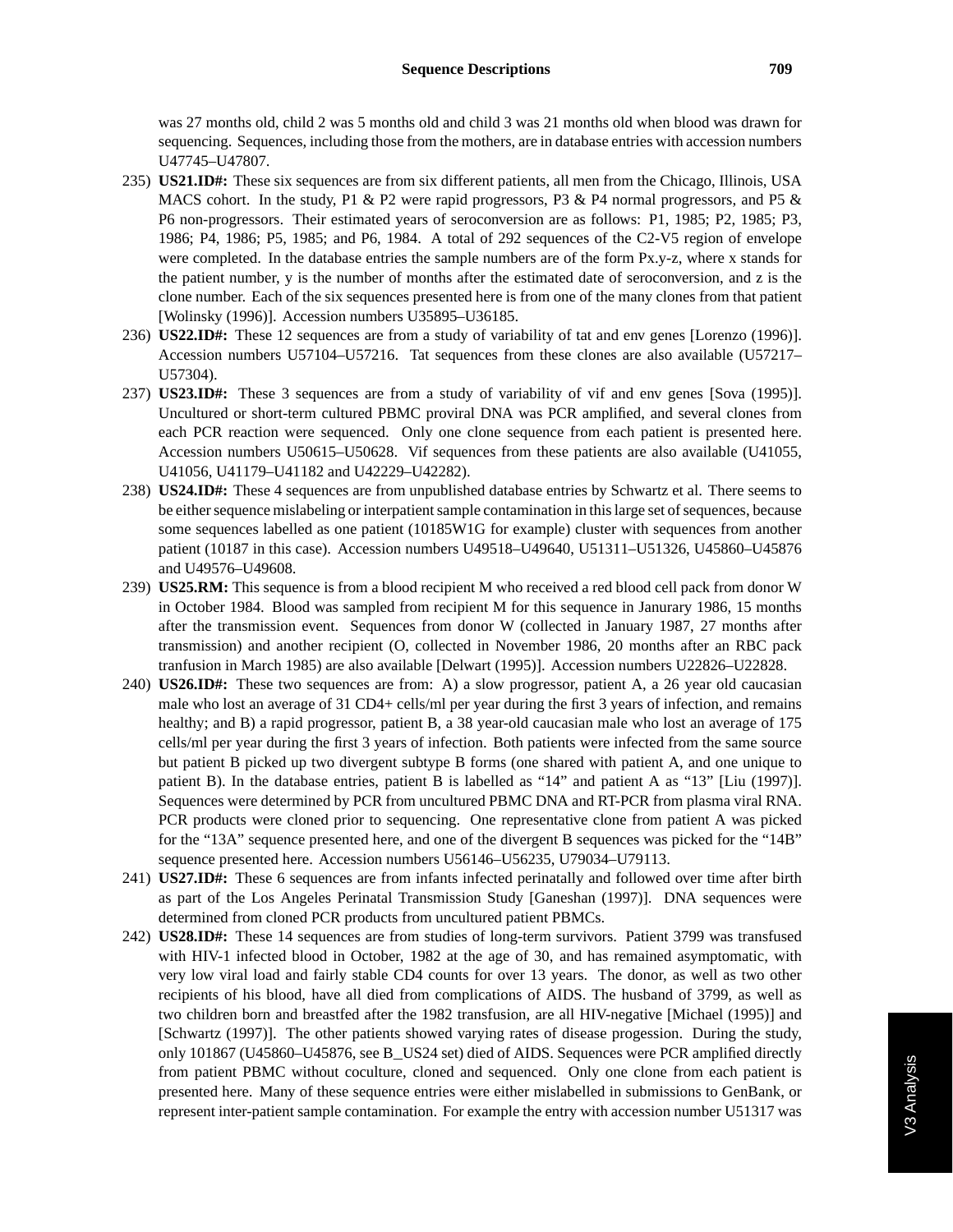labelled as 10188, but is related to the other sequences from patient 1873. Accession numbers U60670– U60733. Entries with accession numbers U24443–U24487 are also from patient 3799, but not V3 region. AF004025–AF004027 are patient 10189G.

- 243) **US29.ME1:** This sequence is from a 40 year old patient in the Pittsbugh AIDS Clinical Trials Unit [Chen (1997)]. The paper descibes a new method, called "progressive amplification" for obtainining full-length infectious molecular clones of HIV. In this study, two clones were generated and the env gp120 completely sequenced. One (ME1) was from the patient when asymptomatic, and both the viral isolate (367), and the molecular clone (ME1) grew on macrophages but not T-cells (Macrophage tropic) and did not show cytopathic effect on either MT-2 or PBMCs (NSI). The other (ME46) was from an isolate (828) taken from the same patient 20 months later, when the patient had AIDS. This isolate and the clone derived from it were able to grow on both mactophages and T-cells. It induced cytopathic effect in MT-2 cells and PBMCs (SI). Accession numbers U66221, U66222. The paper also reports on sequences from "patient P" in figure 5b, but those sequences are not available.
- 244) **US30.ID#:** These 10 sequences are from rapid and slow progressors who were studied in 1990-1994. The subjects were all asymptomatic and taking AZT (zidovudine) at the beginning of the study. Patients A, C, E, G and I were classified as slow progressors, while patients B, D, F, H and J were classified as rapid progressors. Two sequences appear to be mislabelled: U69410 labelled patient G clusters with patient E, and U69380 labelled as patient E clusters with patient G. Eight of the ten patient F, 1993 sequences are suspiciously similar (greater than 98% identical) to the HXB2R lab strain of LAI/IIIB. Each sequence is a single clone from one patient, although several clones from each patient at two time points are available [McDonald (1997)]. Accession numbers U69282–U69481.
- 245) **US31.ID#:** This study demonstrated the influence of three monoclonal antibodies IgG1b12, 2G12, and 2F5 to the HIV-1 envelope glycoprotein, and a tetrameric CD4-IgG molecule (Cd4-IgG2), for the ability to neutralize primary HIV-1 isolates from the genetic clades A through F and from group O. Each of the reagents broadly and potently neutralized B clade isolates [Trkola (1996a)]. Accession numbers are U79721, U79720, U79719.
- 246) **US32.ID#:** These 29 subtype B sequences are from Hawaii (Hoffman, P.R. et al, unpublished 1998). Patients ragned in age from 27-48. Most of them were Caucasians. Risk goups included heterosexuals and IDU's. Accession numbers AF016547–AF016579.
- 247) **US33.ID#:** These 15 sequences are from patients from USA who were sampled many times, with several clones sequenced at each time point [Markham (1998)]. For each patient the first clone from the first sample is presented here. The complete set had accession numbers AF016760–AF016825 and AF089109–AF089708.
- 248) **US34.ID#:** These 14 subtype B sequences are assumed to be from the USA. Unpublished by deOliveira et al. One sequence in this set, with accession number U52058, was subtype A/G recombinant and similar to the IbNG circulating recombinant form. Accession numbers for subtype B are U51942, U52055–U52057, U52059–U52063 and AF022243–AF022246
- 249) **US35.ID#:** These 16 sequences are from San Franscisco Men's Health Study participants who seroconverted while under observation. All patients had an envelope with subtype B. Eight percent of these individuals reported homosexual/bisexual contact, 20% were exclusively heterosexual not necessarily at risk [McCutchan (1998)]. Accession numbers AF025749–AF025764.
- 250) **US36.SC14:** This subtype B sequence is from a recent seroconverter (SC14) from the San Franscisco Men's Health Study participants (McCutchan et al, unpublished 1998). Two sequences from this individual were hypermutated, and two were more normal. Analysis of this patient was also included in [McCutchan (1998)]. Accession numbers U90932–U90935.
- 251) **US37.ID#:** This subtype B sequence is from a study in which peripheral blood mononuclear cells were isolated by density gradient centrifugation from 2 HIV-1 seropositive volunteers who were participating in a study of cell mediated immune responses to HIV infection [Ray (1998)]. Initially neither of them had developed symptomatic HIV-1 infection, subject AA developed Herpes zoster ophthalmicus and died during the study period, subject BB(U78831) remained asymptomatic. Sequences from subject AA are not included here because they were too short, the complete gp120 of subject BB was available. Accession number L78831 for BB and L78832 for AA.
- 252) **US38.ID#:** These 2 subtype B sequences are from the donors in a study that describes a case of simultaneous transfusion of 2 HIV-1 infected units of blood into one individual [Diaz (1995), Diaz (1996)].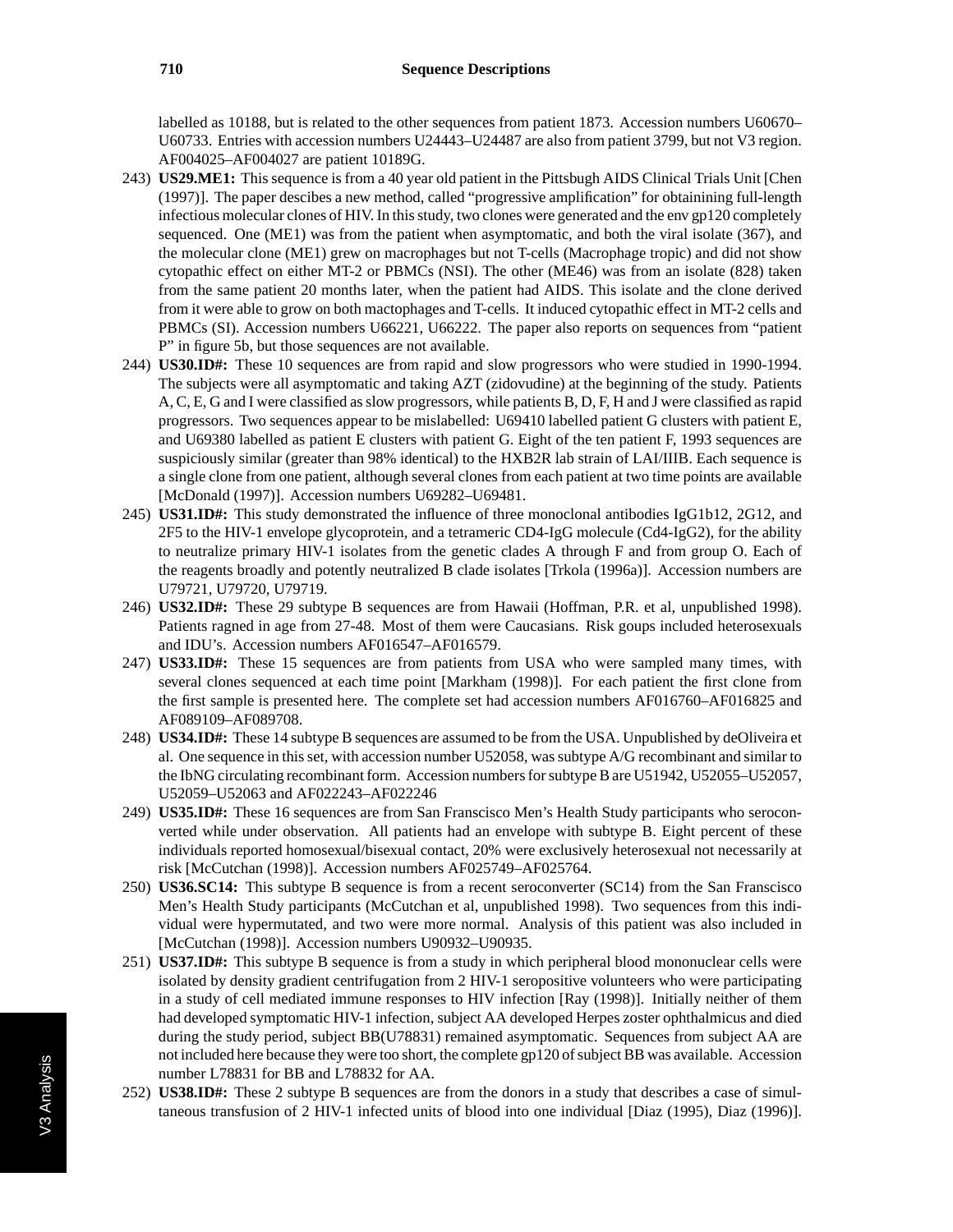The dual recipient patient was a 54-year male with oatcell carcinoma of the lung, being treated with prednisone at the time of the index transfusion. He was transfused in November 1984 with a pool of platelet concentrates, two of which were subsequently determined to have been from HIV-1 seropositive donors. Accession numbers for D1 are U43988, U43993 and U43994. Accession numbers for D2 are U43997, U44003–U44007 and U44010. The study also includes a set of tat sequences with accession numbers U43986-U43992, U43995, U43996, U43998–U44002, U44008, U44009, U44011-U44023. Dual recipient sequences are also available, see accession numbers U11136–U11189.

- 253) **US39.ID#:** These 49 subtype B sequences are from vaccine clinical trials [Connor (1998)]. Nine are from vaccinees who received a gp120 vaccine derived from MN. Eight are from vaccinees who received a gp120 vaccine derived from SF2. Two are from vaccinees who received placebo. The rest are from local controls who were not vaccinated. These were volunteers involved in clinical trials of MN and SF2 gp120 vaccines who became HIV-infected after vaccination. Accession numbers for the entire set are U84792–U84887.
- 254) **US40.ID#:** These 20 subtype B sequences are the result of study done from 1992-1994 in which a few newly infected HIV-1 patients who resided in South Bronx New York were studied [Irwin (1997)]. Out of these sequences 2 were subtype A and 20 were subtype B. Accession numbers U90181–U90200.
- 255) **US41.ID#:** These 5 sequences are from a study that included 106 sequences with accession numbers U96502-U96608. Only one clone from each patient is included here. One gag sequence with accession number Z97081, is also presented in this study [Delwart (1998)]. Semen and blood specimens were obtained from patients at Stanford University Medical Center. Patient JO and PE were infected for unknown length of time and each had clinical AIDS at the time of sampling. The PE sample patient died within one year of sampling while patient JO was asymptomatic on combination retroviral therapy 6 years after sampling and had a few kaposi's sarcoma lesions. Patients 613, 064 and MA were all asymptomatic and were infected for 11yrs, 5yrs and 6yrs respectively prior to sampling. Accession numbers U96502, U96523, U96546, U96571 and U96579.

(Salzman et al, unpublished 1998). Accession numbers U81888–U81956.

- 256) **US43.ID#:** This sequence is one of 40 sequences taken from a child from Baltimore Maryland, USA who was infected perinatally [Strunnikova (1998)]. Accession numbers AF032926–AF032965
- 257) **US44.ID#:** This set of sequences contained numerous interpatient PCR contamination events as well as contaminations with the LAI, RF and MN lab strains of HIV-1 [Frenkel (1998)]. None of the seequences are used in the V3 analysis, because of the possibility of PCR-induced recombination. The publication pointed out that neonates who test positive for HIV-1 by PCR, and later revert to HIV negative, may be the result of PCR contamination events, rather than actual clearance of the virus. Accession numbers AF065488–AF065598.
- 258) **US45.ID#:** These 4 sequences are from the USA [Ostrowski (1998)]. Many samples were collected form each patient over time and many clones from each sample were sequenced. The study examined the effect of perturbing the human immune system with vaccination with tetanus toxoid and found that it temporarily increased viral load following the activation of T-cells. NSI virus was preferentially increased over SI virus in the one patient where both tropisms were found. Accession numbers AF080698–AF081019 and AF098022–AF098061.
- 259) **US46.ID#:** These sequences are from rural areas of the state of Georgia, USA [Roth (1999)]. Accession numbers AF086975–AF087001.
- 260) **US47.ID#:** These 6 sequences are from patients undergoing combination antiretroviral therapy. Many sequences were collected from each of 8 patients over time, to assess the rate of evolution and thus help dtermine the replication rate of virus in patients with low or undetectable viral load [Zhang (1999)]. Accession numbers AF093912–AF094325, AF130388, AF130389.
- 261) **US48.ID#:** These 12 sequences are from the USA [Voulgaropoulou (1999)]. Patient WL had two very diverse viral quasispecies, perhaps indicating dual infection, but only one of the 2 is presented here. Accession numbers AF094977–AF095123.
- 262) **US49.ID#:** These 14 sequences are from the USA [Zachar (1999)]. The study sequenced virus from mother's blood and from trophoblasts and cord blood of the infants. Accession numbers AF150060– AF150079.
- 263) **US50.ID#:** These eight sequences are from asymptomatic individuals identified after donating blood in Memphis, Tennessee, USA. [Slobod (1994)]. Accession numbers U09140–U09175.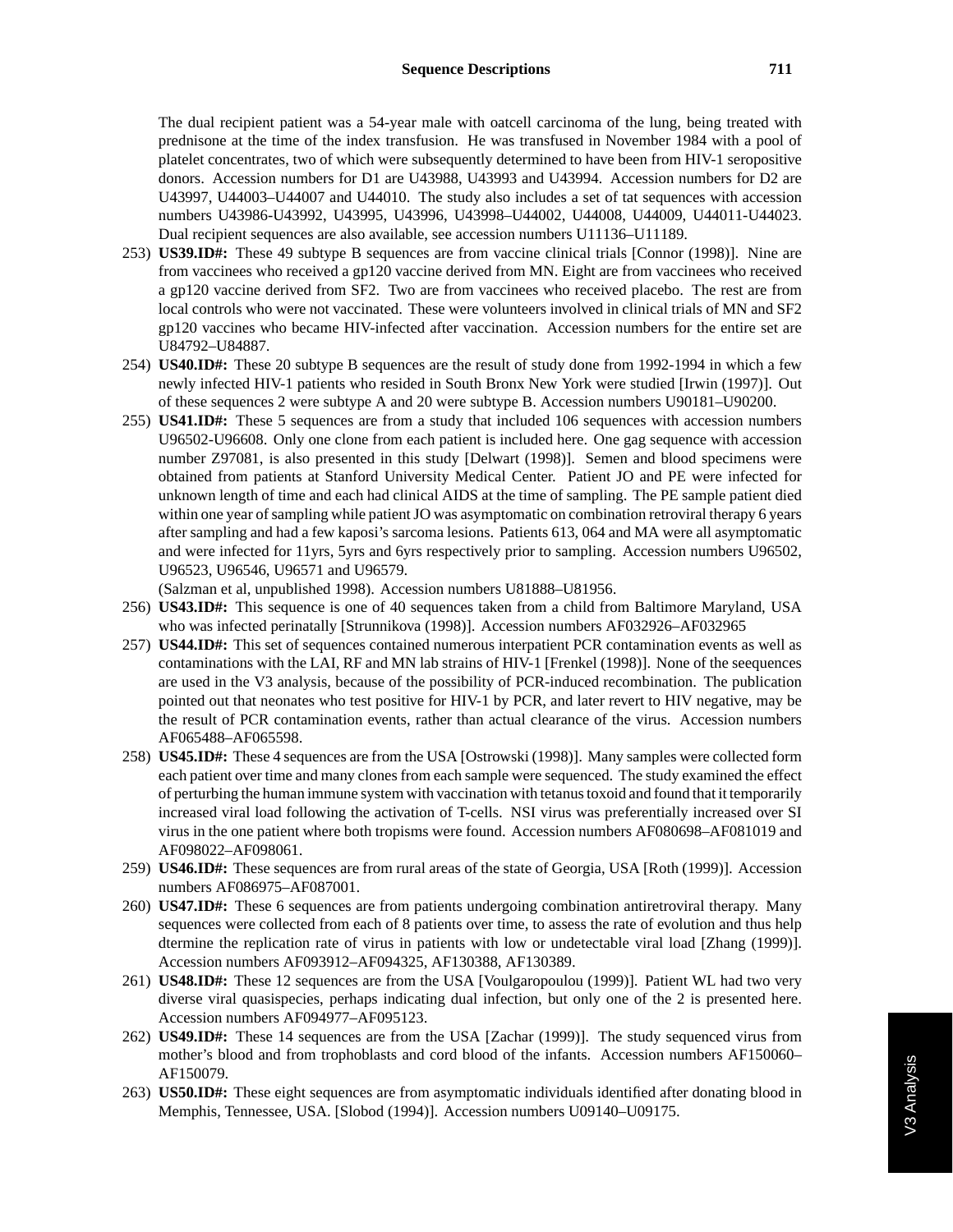- 264) **UY1.ID#:** These 9 sequences are from 22-37 year old patients with CDC stage IV disease (except 726 at stage III). All are from Montevideo Uruguay. Four were homosexuals (270 352, 093 and 672), two were IV drug users (406 and 726), and the other 3 were heterosexuals (1699, 1193 and 376) [D. (1996)]. Accession numbers U66414–U66422.
- 265) **VE1.ID#:** These 8 sequences are from 8 individuals in Venezuela. Patient PBMCs were cocultured with donor PBMCs. Proviral DNA was harvested PCR-amplified. PCR products were directly sequenced. Nearly complete env gp120 sequences were determined, as well as pol gene sequences. [Quinones-Mateu (1995)]. Accession numbers U16764–U16778, even numbers are env, odd numbers are pol.
- 266) **VN1.HCM9:** This sequence is from South Vietnam [Menu (1996)]. The sequence is from Ho Chi Minh city, from a woman infected by her HIV seropositive sexual partner who was thought to have been infected while traveling in Europe. Three other sequences in this study were found to be CRF01(AE). Accession number U29209. Another sequence from this same patient was reported in 1999 [Kato (1999)]. In this paper the authors state that the woman's parter did not live in Vietnam, and the patient is called HCM312, but the sequences are more than 97% identical to each other, and the authors agree that they both sampled the same patient. Accession number AB025098.
- 267) **ZA.0117:** This sequence is from a study of 72 seropositive women from South Africa [Moodley (1998)]. The mean age was 26 years. Patient 0117 was asymptomatic. Data from this study shows the dramatic growth of HIV-1 subtype-C in this population in South Africa. See also C\_ZA3.ID# and A\_ZA.134. Accession number AF053279.
- 268) **ZA.009:** This subtype B sequence is from South African sequences published in [Van Harmelen (1999)]. Accession number AF095828. Subtypes A, C and D were also found in this study in South Africa.
- 269) **ZA1.ID#:** These 7 sequences are from 7 individuals in South Africa. ZA504 was from a 33 year old white male homosexual with AIDS and the virus was syncytium-inducing (SI). ZA508 was from a 32 year old white male bisexual with ARC and the virus was NSI. ZA509 was from a 30 year old white male homosexual with AIDS and the virus was SI. ZA524 was from a 49 year old white male bisexual with AIDS and the virus was NSI. ZA510 was from a 29 year old white male heterosexual with ARC and the virus was SI. ZA512 was from a 26 year old white male homosexual with ARC and the virus was SI. ZA513 was from a 3 year old black male blood transfusion recipient with AIDS and the virus was SI. All samples were collected at the Tygerberg Hospital in the Western Cape region of South Africa between 1984 and 1992. DNA was harvested from cocultured PBMCs and the env gene was PCR amplified and cloned into pBSKS+ for sequencing. Each sequence is from a single cloned PCR product [Engelbrecht (1995)]. Accession numbers L48063–L48066, L48069, L48071 and L48073. Database entries U33770 and U33774–U33779 are shorter env gene fragments from these same clones.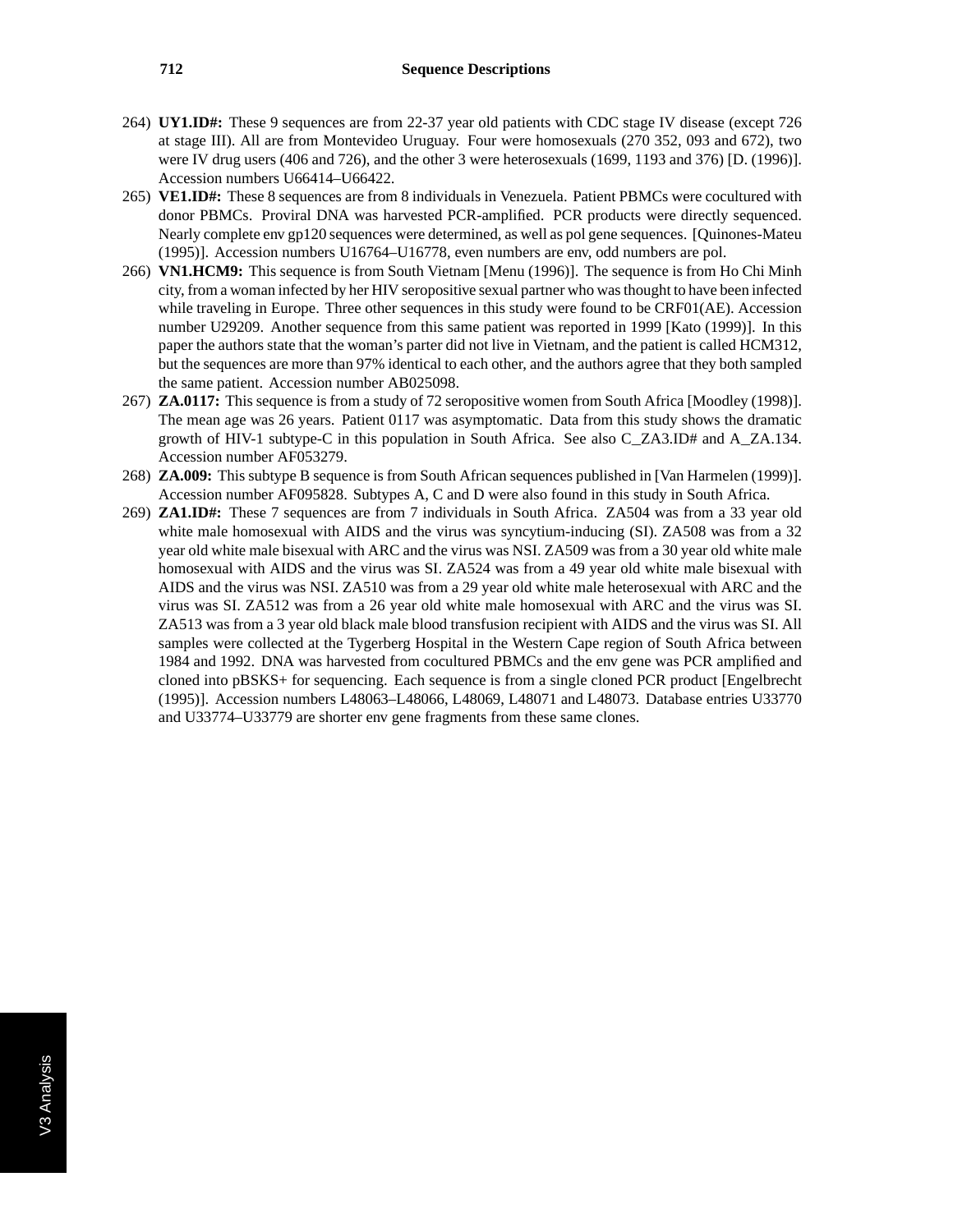# **C Subtype**

At this time there are viral sequences from 443 HIV-1 infected individuals associated with HIV-1 subtype C. The C subtype consensus sequence (C\_CONSENSUS) generated from these sequences was based on the most common amino acid found in each position of an alignment. All of these sequences have been published and/or have been made available for printing in the database by their authors.

- 1) **BE1.ID#:** These 6 sequences are from a study of HIV-1 diversity in Belgium [Heyndrickx (1998)]. Accession numbers AJ228175, AJ228185, AJ228193, AJ228198, AJ228208 and AJ228228.
- 2) **BE2.VI358:** This subtype C sequence from Belgium was sequenced as part of a study analyzing the site specific rates of evolution of the HIV-1 env gene [Van de Peer (1996)]. Acccession number X96531.
- 3) **BI1.ID#:** These eight sequences are from Burundi. They are part of several complete env gene sequences obtained for the World Health Organization. HMA subtyping as well as sequence-determined subtyping was done on each one. Sequences were PCR amplified from cocultured PBMCs. Two to three clones from each isolate were sequenced. 91BU009 groups with subtype D in a neighbor- joining tree of the V3 region and is presented as an undetermined subtype in the section of the compendium [Penny (1996)]. Accession numbers U39252 and U39233, 91BU001; U39248 and U39237, 91BU002; U39239 and U39242, 91BU003; U39241 and U39243, 91BU004; U39240 and U39257, 91BU005; U39244 and U39246, 91BU006; U39245, U39247 and U39249, 91BU007; U39250 and U39251, 91BU008; U39253 and U39254, 91BU009 is possibly subtype CD recombinant.
- 4) **BR.19c:** This subtype C sequence is from Brazil. This study describes a case of heterosexual and subsequent mother to infant transmission of 2 HIV-1 subtypes, B and C [Janini (1998)]. DNA sequence analysis of pol, gag and env genes confirmed the presence of subtypes B and C in 3 family members. Accession numbers for env, gag and pol genes of both subtypes are U83689–U83699. Subtype C env accessions are U83690, U83692 and U83694.
- 5) **BR.W2BR025:** This sequence is part of a gp160 sequence from an asymptomatic individual from Brazil, sampled in 1992. A clone was derived from an expanded viral culture, expressed and sequenced. This sequence was provided by the WHO Global Programme on AIDS Vaccine Development Study. The complete set of C2V3 region WHO sequences from this patient can be found in the April supplement to the Human Retroviruses and AIDS 1993 database. Relevant papers are: [De Wolf (1994)]; [Osmanov (1994)]; [for HIV Isolation (1994)]. Accession number U15121. This sequence is from a 23 year old male hemophilia patient from Porto Alegre, Brazil. He had seroconverted more than 1.2 months prior to the date this blood sample was collected in 1992. He was asymptomatic, and had not taken any anti-retroviral therapy prior to sampling. The HIV isolate exhibited an NSI phenotype, when assayed by the WHO [Gao (1996a)]. 92BR025 is similar to another WHO sample; 91BR015. Accession number U52953. Entries with accession numbers U08720, U08785, U09126, U09132 and U09133 are also from W2BR025. An entry from India with accession number AF148246 is 97% identical to BR025 and most likely is a PCR contaminant, rather than an Indian sequence.
- 6) **BR.HSP203** Although this sequence is listed as unpublished in the database, it seems to be an extension of work published in [Morgado (1994), Sabino (1994c), Sabino (1996)]. It is from Sao Paulo, Brazil. Accession number U31585.
- 7) **BR2.91BR015:** This sequence is from Brazil. It is one of several complete env gene sequences obtained for the World Health Organization. It is from an adult AIDS patient. HMA subtyping as well as sequencedetermined subtyping was done on each one. Sequences were PCR amplified from cocultured PBMCs. Two clones were sequenced. 91BR015 is similar to another WHO sample; 92BR025 [Penny (1996)]. Accession numbers U39234 and U39238.
- 8) **BY1.ID#:** These 3 sequences are from Byelorussia [Lukashov (1995)]. Accession numbers: L38410, BLR9A; L38409, BLR8A; L38408, BLR5A.
- 9) **BW1.ID#:** These 8 sequences are from a set of 23 complete genomes, several from each of the 8 patients, from Botswana [Novitsky (1999)]. 96BW17 is divergent in the pol gene, but still within subtype C (although an outlier). The pol gene of 96BW17 is similar to the pol gene from two isolates from Zimbabwe (Z1226 AF083262, and Z84 AF083267). The other 7 sequences are all clearly subtype C throughout the genomes. Accession numbers AF110959–AF110981.
- 10) **CD1.ID#:** This sequence is subtype C from the Democratic Republic of Congo (formerly Zaire) (Reitz, M. et al, unpublished 1995). Accession number U43102.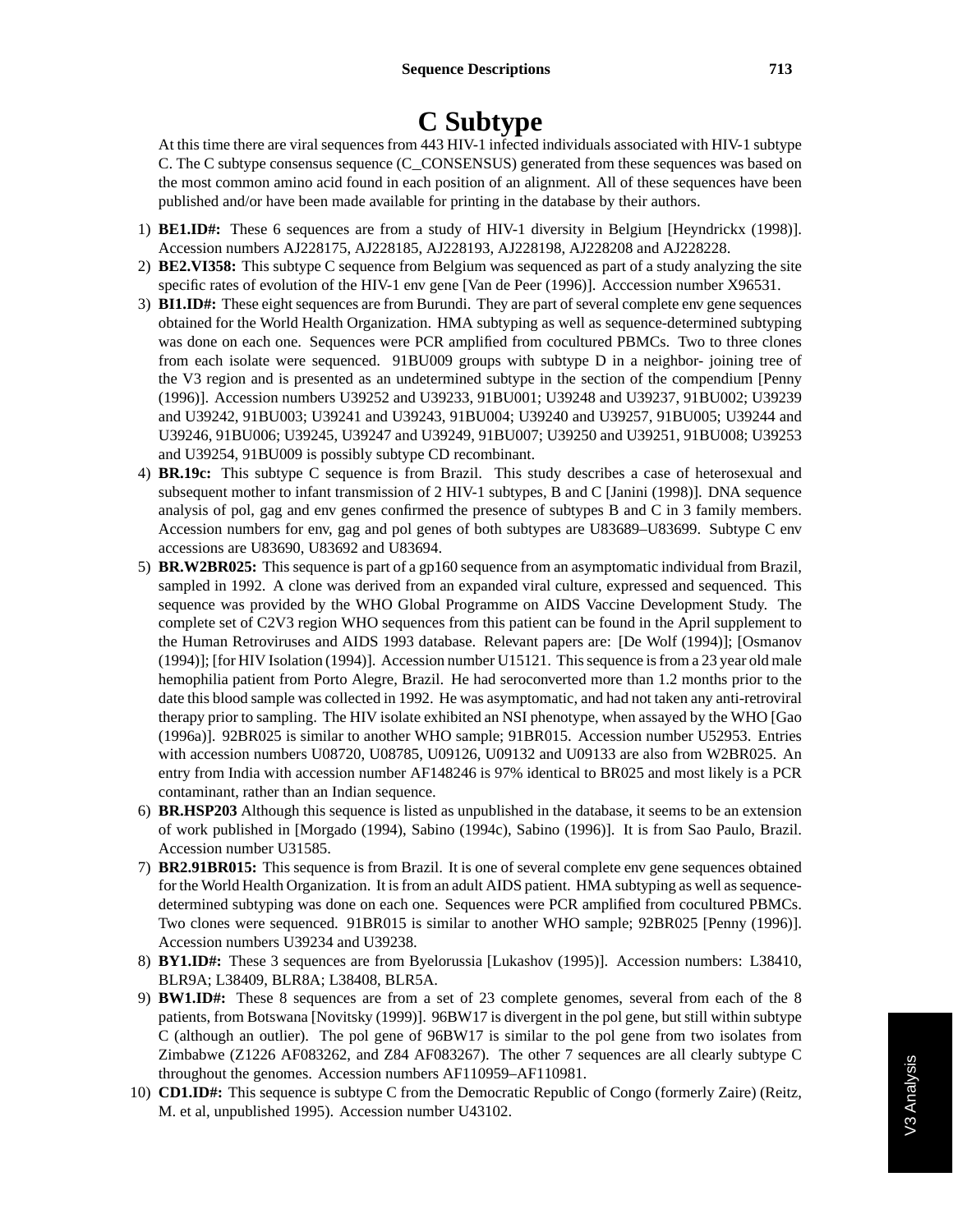- 11) **CM11.ID#:** These 2 sequences are from 1994-1995 samples from 211 Cameroonian AIDS patients [Takehisa (1998)]. Of the 43 HIV isolates sequenced, 17 were subtype A, 1 was subtype B, 2 were subtype C and 1 was subtype G. Accession numbers AF023082, AF023084.
- 12) **CN1.CHI25:** This sequence is from the Guangxi Province, China from a blood sample collected in 1996 [Chen (1999)]. Subtypes B, D and CRF01(AE) were also identified in this study. Accession number AF080192.
- 13) **CU.93CU051:** This sequence is from Cuba (Gomez, C.E.G.R. unpublished 1997). Accession number Y14414.
- 14) **CY.HO021:** This is a sequence from a 51 year old woman whose husband had died of AIDS. She was born and lived in Zambia, before moving to Cyprus. She was asymptomatic, with a CD4 count of 200, and she had been seropositive for at least 6 years. This sample, like others in this study (see also subtypes A, B, F and I) was collected in February 1994 from the AIDS clinic in Nicosia, Cyprus. DNA was extracted from patient PBMCs and PCR amplified. After a second round of PCR, products were cloned and sequenced. Two clones from patient 02 were sequenced [Kostrikis (1995)]. Accession numbers U28321 and U28661.
- 15) **DJ1.ID#:** These two sequences from Djibouti were from a a set of HIV-1 viral isolates from Africa. Health status of the individual from which the virus was cultured was unspecified, and the year of viral isolation was probably between 1989–1992. Viruses were cultured with donor PBMCs for 2 to 3 weeks. Full length env (gp160) was amplified, cloned and sequenced [Louwagie (1995)]. Accession numbers L22940 and L23065.
- 16) **ET2.ID#:** These nine sequences of Ethiopian isolates were part of a cohort considered to be heterosexually infected. PBMC DNA was PCR amplified and directly sequenced [Salminen (1996)]. For patient 2220, who had slim disease and AIDS, almost full length HIV-1 genome was PCR amplified from PBMC DNA and cloned. Proviral DNA from others in the cohort was PCR amplified and directly sequenced. Many other sequences from this set were less than 170 bp in length and not included here. All patients were from Addis Ababa and has slim disease and were classified as having AIDS by the WHO definition. Other regions of the genome are available for these isolates as well. Accession numbers U45481–U45502 (V3 region, all but 8 were too short to use), U15060–U15066 and U45503–U45504 (LTR NF-kB/NRE regions), M64001–M64009 (gag p7 region), M64015–M64018 (env gp41 region) and U46016 (C2220 complete genome).
- 17) **ET3.ID#:** These 94 sequences are from a study that describes the distribution of HIV-1 subtypes in Ethiopia. HIV-1 RNA was collected from sera (mostly from asymptomatic individuals) and a 284bp fragment covering the V3 region was amplifed by RT-PCR and directly sequenced. All sequences were subtype C except for one subtype A [Abebe (1997)]. Accession numbers U88727–U88755, U88757– U88821.
- 18) **ET4.ID#:** These 3 sequences are from a study that describes the distribution of HIV-1 subtypes in Ethiopia, [Sherefa (1997)]. Several other sequences which did not cover the full V3 region were also part of this set. A few other sequences by Sherefa et al were listed only as being from Africa and have not yet been included in this analysis. Accession numbers U56367, U56368 and U56369.
- 19) **FR.MANJP:** This sequence is from France (Roques et al, unpublished 1998). Accession number AJ006746.
- 20) **FR1.ID#:** These 14 sequences are from members of the French military who are believed to have been infected while deployed outside of France (in Djibouti). An additional sequence (FRMP040, U58787) was listed as subtype C in the paper, but clustered with subtype B in analysis done at the HIV Database and it has been listed as subtype unclassified until more information is available. Other sequences from this study were subtypes A, B, E, and F [Lasky (1997)]. Accession numbers for subtype C were U58785, U58786, U58788–U58799.
- 21) **FR2.ID#:** These 2 subtype C sequences are from a study that was done to access the reliability of heteroduplex mobility. 199 samples from patients originating from 26 countries and living in France were selected. 37 strains belonging to different subtypes were sequenced and results were found to be in concordance to HMA results [Loussert-Ajaka (1998)]. Accession numbers for subtype C are Z95462 and Z95464.
- 22) **GA.G134:** This sequence is from Gabon. G134 is from a 1988 or 1989 sample from a patient with AIDS living in Franceville, Gabon. Method of proviral DNA isolation was not described. DNA was PCR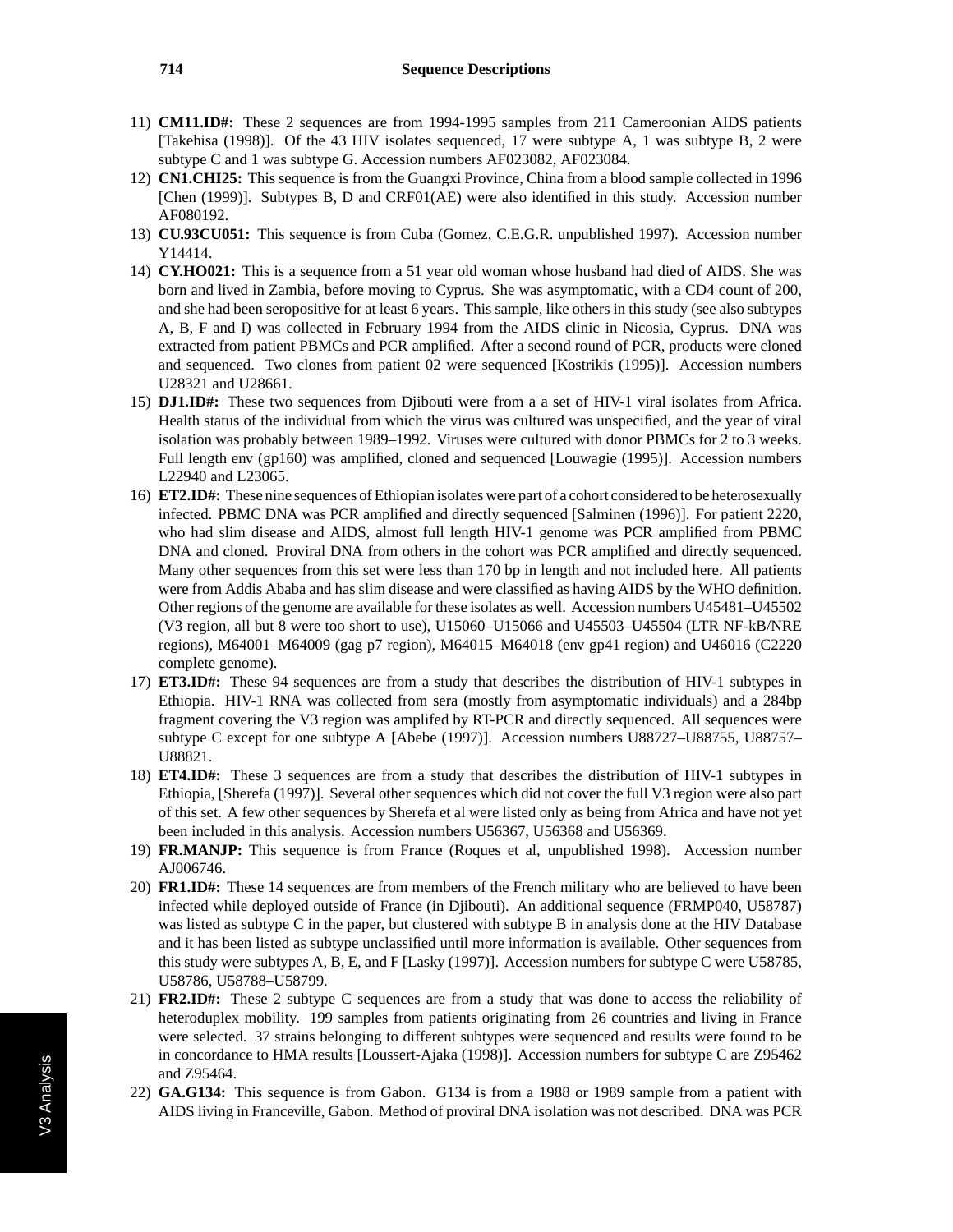amplified and cloned. One clone per isolate was sequenced [Delaporte (1996), McCutchan (1996b)]. Accession number X90912. See also subtypes A, D, F, G, O and untyped/recombinant sequences from this same study.

- 23) **GB.00513:** This sequence is from the British isolate 93–00513. [Arnold (1995c)]. Accession number U21099.
- 24) **GM.GM3:** This sequence is from Gambia (Bobkov et al, unpublished 1996). Accession number U33098. See also Gambian sequences of subtypes B and J.
- 25) **GR1.ID#:** These 2 sequences are from Greece [Papa (1998)]. Subtypes A, B and D were also noted in this study. Accession numbers AF049300 and AF049301.
- 26) **IL1.ID#:** These 6 subtype C sequences are from Israel [Gehring (1997)]. Other subtypes found in Israel in this study were A, B, D, K and CRF02(AG). Accession numbers for the subtype C sequences are X94387–X94390, X94393 and X94394.
- 27) **IN1.ID#:** These four sequences are from samples from high risk patients in India, PCR clones, DNA, PBMC culture [Dietrich (1993)]. Accession numbers L07651 and L07653–L07655, X65638–X65640 and X68406.
- 28) **IN2.D-ID#:** These five sequences are from samples from high risk patients in India, primarily WHO stage I. They were nested PCR amplified from DNA obtained from uncultured PBMC from patients serologically defined as HIV-1/HIV-2 mixed infections [Grez (1994)]. Accession numbers U07098 and U07100–U07103.
- 29) **IN3.ID#:** These 8 sequences sequence were isolated from Pune and New Delhi, India. All 8 sequences were from heterosexually infected patients from New Delhi, or Pune, India. DNA was isolated from cocultured PBMCs after one week of culture. PCR product was cloned and a single clone was sequenced [Tripathy (1996)]. Accession numbers U29179, U29694–U29698, U31362 and U31363. See also B\_IN.IND9.
- 30) **IN4.ID#:** These 24 sequences are from 1992 dried blood spot samples from Vellore near Madras, in Tamil Nadu state in southern India. DNA was extracted from the blood spots and PCR amplified. The PCR products were directly sequenced. Samples came from previously identified HIV seropositive STD patients (1, 3, 5, 6, 7, 11, 12, 13, 19, 20, 23, 29, 33), spouses of infected men (2, 4, 10, 16, 22, 26, 27), female prostitutes (36, 37) or bisexual men (8, 32). Two homosexual men from the same region had subtype A HIV-1 (see A\_IN1.9 and 14) [Cassol (1996)]. Accession numbers U53278–U53285, U53287–U53290, U53292–U53303.
- 31) **IN5.ID#:** These 7 sequences are from India. Another sequence from this publication was subtype A (see A\_IN2) [Tsuchie (1993)]. Accession numbers D13420–D13424, D13426, D13427.
- 32) **IN6.ID#:** These 7 sequences are from India. Another sequence from this publication was subtype A (see A\_IN3) and two were of the B-prime Asian subclade of subtype B [Maitra (1999)]. Two of the subtype C samples were from child-mother pairs and the child sequence is presented here (AF101119 child, AF101118 mother; AF101126 child, AF101125 mother). Accession numbers AF101114, AF101115, AF101117, AF101119, AF101120, AF101123 and AF101126.
- 33) **IN7.ID#:** These 24 sequences are from India. Six other subtype C sequences in this set were not included here because they were very similar to one or more of these that were included, the accession numbers of those not included follow the similar ones that were included in parentheses (Seth et al, unpublished 1999). Other sequences in this set were subtypes A and B (see A\_IN4 and B\_IN3). The 47016 sequence with accession number AF148246, is 97C sequence BR025 (U09133) and is most likely a PCR contaminant with this lab strain, rather than an authentic Indian sequence. Accession numbers AF148261 (AF148229), AF148239 (AF148238), AF148248, AF148260, AF148228 (AF148244), AF148252, AF148234, AF148254, AF148255, AF148233 (AF148232), AF148256, AF148251, AF148231, AF148242, AF148230, AF148259, AF148247, AF148235, AF148258, AF148253, AF148243, AF148237 (AF148236), AF148241 (AF148240), AF148257.
- 34) **IN8.ID#:** These 5 sequences are from complete genomes from India [Lole (1999)]. One of the genomes was found to be recombinant between subtypes A and C. Accession numbers AF067154, AF067155, AF067157 and AF067158.
- 35) **KE.NA113:** This sequence was derived from a patient who was part of a May-June 1992 study of pregnant women from the Pumwani Maternity Hospital in Nairobi, Kenya. Viral RNA was concentrated from patient serum just prior to delivery, and the envelope C2-V3 region was amplified by RT-PCR. The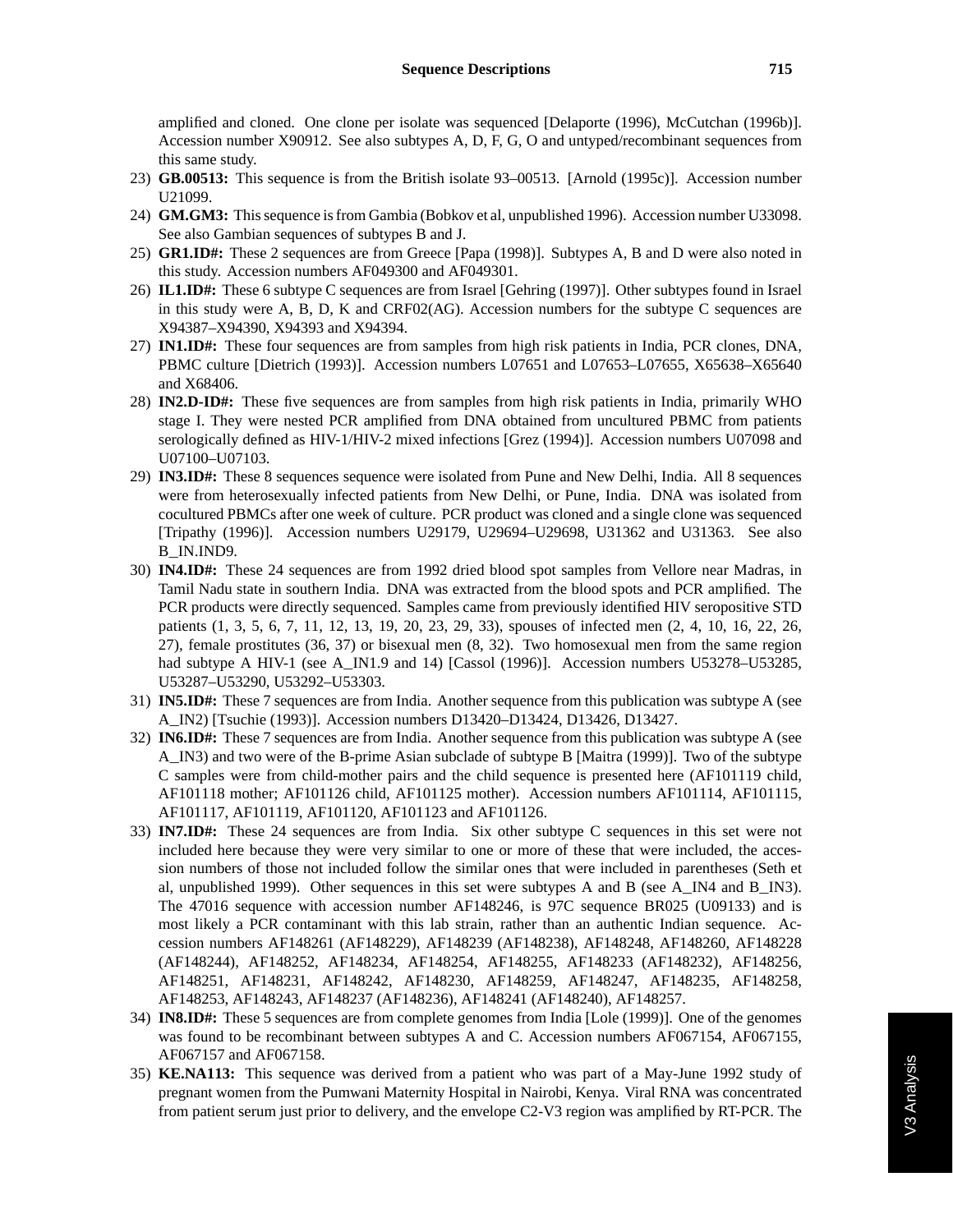PCR product was cloned and 20 clones from the patient were sequenced. Seven other patients from this study had viral subtypes A and D. [Zachar (1996a)]. Accession number U33762.

- 36) **KE1.ID#:** These 4 subtype C sequences are from Kenya [Robbins (1999)]. The samples were collected in 1994 and 1995 from male truck drivers and female sex workers near Mombasa and Nairobi. Subtypes A and D were also found in this study. Accession numbers for the subtype C sequences in this study: AF103919, AF103925, AF103932, AF103933.
- 37) **KR1.ID#:** This sequences are from South Korea. Subtypes A, B and H were also reported, but the subtype H sequence (KR68), one of the subtype A sequences (KR61) and a subtype C sequence (KR75) were not submitted to the databases [Kim (1999)]. Accession numbers for the entire set are Z92548–Z92668. Subtype C accession numbers are Z92551, Z92552.
- 38) **KE1.ID#:** These 7 sequences were derived from patients who were part of a study of breastfeeding women from Nairobi, Kenya. Viral DNA was amplified from uncultured patient PBMC, and the envelope V1-V5 region was sequenced after cloning into M13 phage. Other patients from this study had viral subtypes A, D, G and various recombinant forms [Neilson (1999)]. Accession numbers AF101458 and AF101460– AF101465.
- 39) **LB.LE15:** This subtype C sequence is from a study of 25 sequences from a study of multiple HIV-1 subtypes in Lebanon [Pieniazek (1998)]. Of the 26 samples, 25 were classified as HIV-1: 10 were subtype B, 10 were subtype A, 1 was subtype C, 1 was subtype D and 3 were recombinant or untyped. The other sample was classified as HIV-2 subtype B. Accession number AF025697 is HIV-1 subtype C.
- 40) **MW.SH750:** This sequence is from cloned PCR amplified cocultured PBMC DNA. SH750 was a black male sampled in the gold mines in Malawi in 1989. [Becker (1995)]. Accession number U06719.
- 41) **MW1.ID#:** These 13 sequences are from pregnant women with risk factors from Malawi. PCR-direct, peripheral blood DNA [Orloff (1993)]. Accession numbers L07427, L07428, L07430–L07441 and L15721–L15735.
- 42) **MW2.ID#:** These three sequences are from individuals from Malawi, generated as part of the DAIDS variation program in the laboratory of Dr. Beatrice Hahn at the University of Alabama. The C2V3 was excised from full gp160 sequences, derived from clones from expanded culture stocks. The sequence ID numbers are abbreviated, for example D3MA959 can be read as DAIDS sequence (D), isolated in 1993 (3), Malawi (MA), patient 301959 (959). Accession numbers U08453–U08455.
- 43) **MY1.ID#:** These 2 sequences are from IV drug using prisoners in a prison in Kuala Lumpur, Malaysia. PCR products amplified from uncultured PBMCs were directly sequenced. Both of these prisoners had received medical treatment in India which included blood transfusion and organ transplants, and it is likely that they were infected in India. [Brown (1996)]. This report also included subtypes B and CRF01(AE) in Malaysia. Accession numbers U65549–U65550.
- 44) **MZ1.ID#:** These 7 subtype C sequences are from a study of seven heterosexual patients residing in Maputo, Mozambique [Engelbrecht (1998)]. Blood was obtained in June 1996. Envelope V3 region was directly PCR amplified from uncultured PBMCs. The 300 bp PCR product was directly sequenced. Accession numbers AF045628–AF045634.
- 45) **NL1.ID#:** These 2 sequences are from a Dutch woman whose partner was a recent immigrant to The Netherlands from Democratic Republic of Congo (formerly Zaire), and from a recent immigrant to The Netherlands from either Zambia or Democratic Republic of Congo (formerly Zaire). The first two letters of the ID# represent the two letter country code for the previous residence of the patient (UN = unknown). The next two numerals represent the year of isolation. Viral RNA was prepared from patient serum and RT-PCR was used to amplify the V3 region of the env gene. The PCR products were directly sequenced. The sequence from the Dutch/Democratic Republic of Congo (formerly Zaire) patient is not unequivocably a subtype C sequence, it may be subtype A or unclassifiable [Lukashov (1996)]. Accession numbers L76908, NL9402418; L76898, UN9305091.
- 46) **NL2.ID#:** These 6 sequences are from a study in which about 50,000 heterosexual individuals were tested for HIV-1 antibodies in Amsterdam between 1988 and 1996 [Lukashov (1998b)]. 170 individuals were found to be HIV-1 seropositive. Sequences for V3 region were obtained from serum samples of 90 of these individuals. All individuals were AIDS free at the time of sampling. 54 out of these were infected with subtype B virus and none of them originated from sub-saharan Africa. Individuals with non-B viruses originated or had a partner from HIV-endemic regions.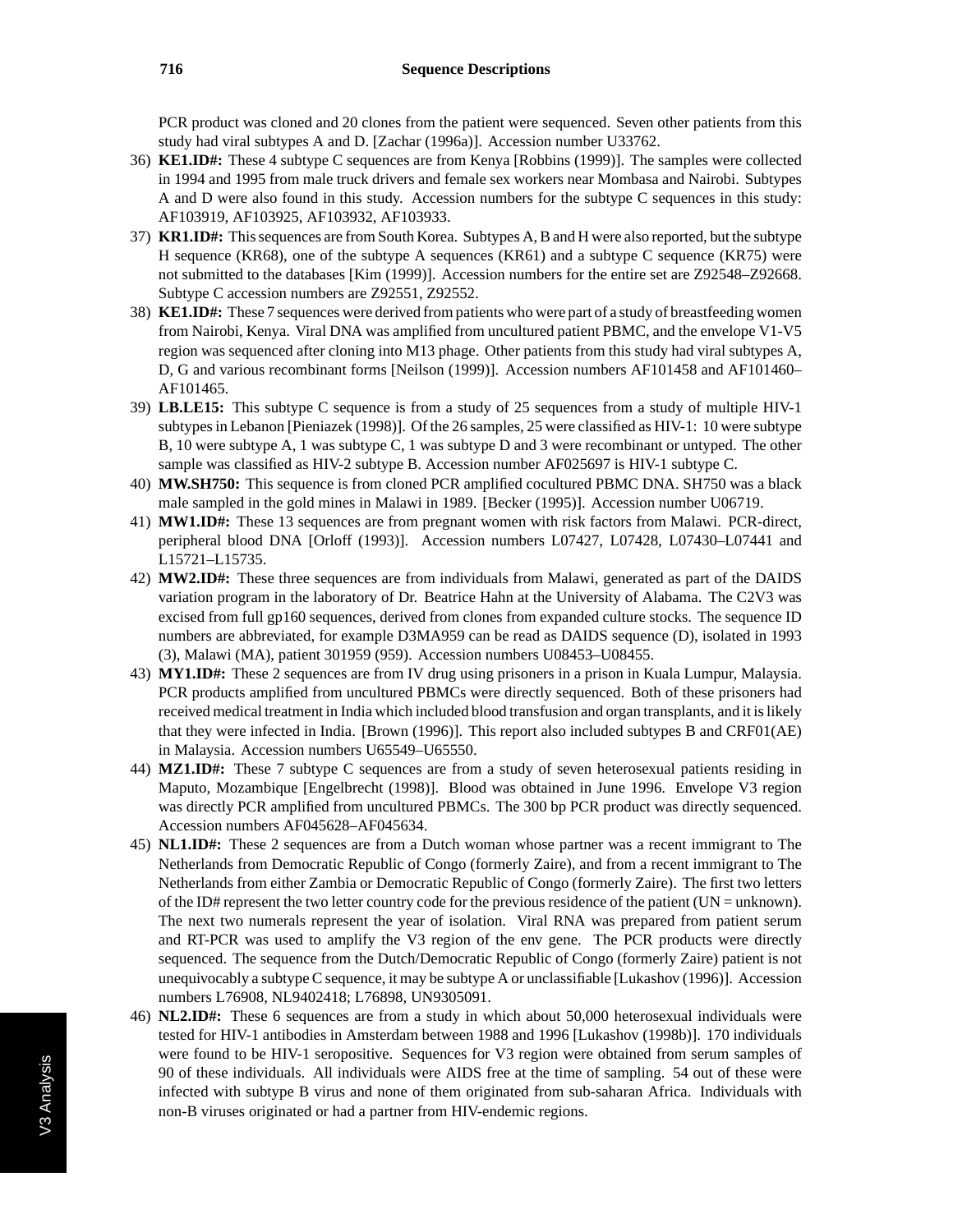- 47) **NO1.ID#:** These 4 sequences are from Norwegian patients who were part of the Oslo HIV cohort study [Engelstad(1996)]. Uncultured PBMC DNA was PCR amplified in two nested PCR reaction steps. PCR products were directly sequenced. Where two peaks of equal height were observed at a single position, IUPAC ambiguity codes were used. Health, sex, year of sample (1989-1992), and risk group (IVDU, Het, Homo, Hemo) for each patient were noted in a table in the publication. The four subtype C sequences were all from heterosexuals who had sex with persons from Zambia (3) or South Africa (1). Thirty-six subtype B sequences were also part of this set (see B\_NO1.ID#:). Accession numbers X92912, X92913, X92916 and X92917.
- 48) **NZ1.ID#:** These 2 subtype C sequences are from New Zealand. Out the ten strains sequenced, 8 were subtype B and 2 were subtype C [Dwyer (1998)]. Accession numbers AF052630, AF052631. Both NZ3 and NZ7 were females infected heterosexually by partners who had previously lived in Africa.
- 49) **RU.ID#:** These 4 sequences are from Russia [Lukashov (1995)]. Accession numbers: L38418, RUS20A; L38404, RUS2A; L38406, RUS1A; L38414, RUS13A.
- 50) **RU1.YAN4:** This sequence is from Russia (Bobkov, V. et al, unpublished 1996). Accession number U33109.
- 51) **RW1.ID#:** These two sequences are from many clones from mothers infected in Rwanda. Mulder-Kampinga et al., Unpublished (1996) and [Kampinga (1997)]. Mother 566 was apparently dually infected with HIV-1 subtypes A and C. See also A\_RW4.ID#. Accession numbers for mother 566 are Z76183, Z76188–Z76197, Z76218-Z76231, Z76284–Z76293, Z76295–Z76299, Z76301, Z76303– Z76311, Z76322–Z76342, Z76725–Z76732 and Z76734; for mother 134, Z76039–Z76042, Z76044.
- 52) **SE1.ID#:** These 16 sequences are from a study of 270 HIV-1 infected individuals living in Sweden [Alaeus (1997)]. 80 of these 270 were thought to have been infected in Africa, prior to moving to Sweden, or infected directly by someone who had just immigrated from Africa. Of these 80, 75 bloods samples were available from 33 men and 42 women, from 15 different African countries. The 16 subtype C sequences were from individuals who were thought to have been infected in Ethiopia (SE9279 U76174, SE8899 U76161 and SE7854 U76122), Eritrea (SE7410 U76128 and SE8848 U76166), Somalia (SE8879 U76169), Tanzania (SE8684 U76157, SE9085 U76173 and SE7564 U76184), Uganda (SE7159 U76117), Botswana (SE9283 U76176), Zambia (SE8056 U76120), Zimbabwe (SE8565 U76148, SE8337 U76114, SE9337 U76178 and SE9338 U76179), Kenya (SE8890 U76171) and Mozambique (SE6077 U76123). SE8337 and SE9337 are not included in this alignment because they are from the sex partners of SE8565 and SE9338 respectively, and aver very similar to those sequences.
- 53) **SE2.ID#:** These 2 subtype C sequences are from a study that includes the analysis of HIV-1 strains in seven cases of mother-to-child transmission in Sweden [Contag (1997)]. HIV-1 isolation from the mothers was conducted during the three trimesters, a few days after delivery and 6 months after parturition. The children were born between June 1989 and August 1992 and were followed by virus isolation at birth and at 3, 6, 12 and 18 months of age unless circumstances called for an extra sample. Breast-feeding was denied by all of the women described. See also A\_SE.H4, B\_SE5.ID#, D\_SE.H3 and AE\_SE.H1. Accession Numbers U56263-U56335.
- 54) **SE3.ID#:** These 3 subtype C sequences are from Sweden. Several clones were sequenced for each patient, sampled over time since primary infection took place [Karlsson (1999)]. The authors compared the diversity of sequences in primary infection with samples forms subtypes B, C and CRF01(AE). Accession numbers for the entrie set are AF014075–AF014104 and AF068484–AF068533.
- 55) **SG1.ID#:** These 3 sequences are from Singapore. Other sequences in this set were subtypes A, B and CRF01(AE) [Se-Thoe (1998)]. Accession numbers AF004234, AF004247 and AF004257.
- 56) **SN.SE364:** A Senegalese sequence from a set of HIV-1 viral isolates from Africa. Health status of the individual from which the virus was cultured was unspecified, and the year of viral isolation was probably between 1989–1992. Viruses were cultured with donor PBMCs for 2 to 3 weeks. Full length env (gp160) was amplified, cloned and sequenced. [Louwagie (1995)]. Accession number L22944.
- 57) **SN.P1581:** This sequence is from a study done on individuals infected with non-B clade virus who were randomly obtained from a cohort of registered sex workers in Senegal, West Africa. PBMC were separated, cryopreserved and shipped to USA for CTL studies [Cao (1997)]. Of the 14 sequences evaluated 10 were subtype A, three were subtype G and 1 was subtype C. Accession number AF020822.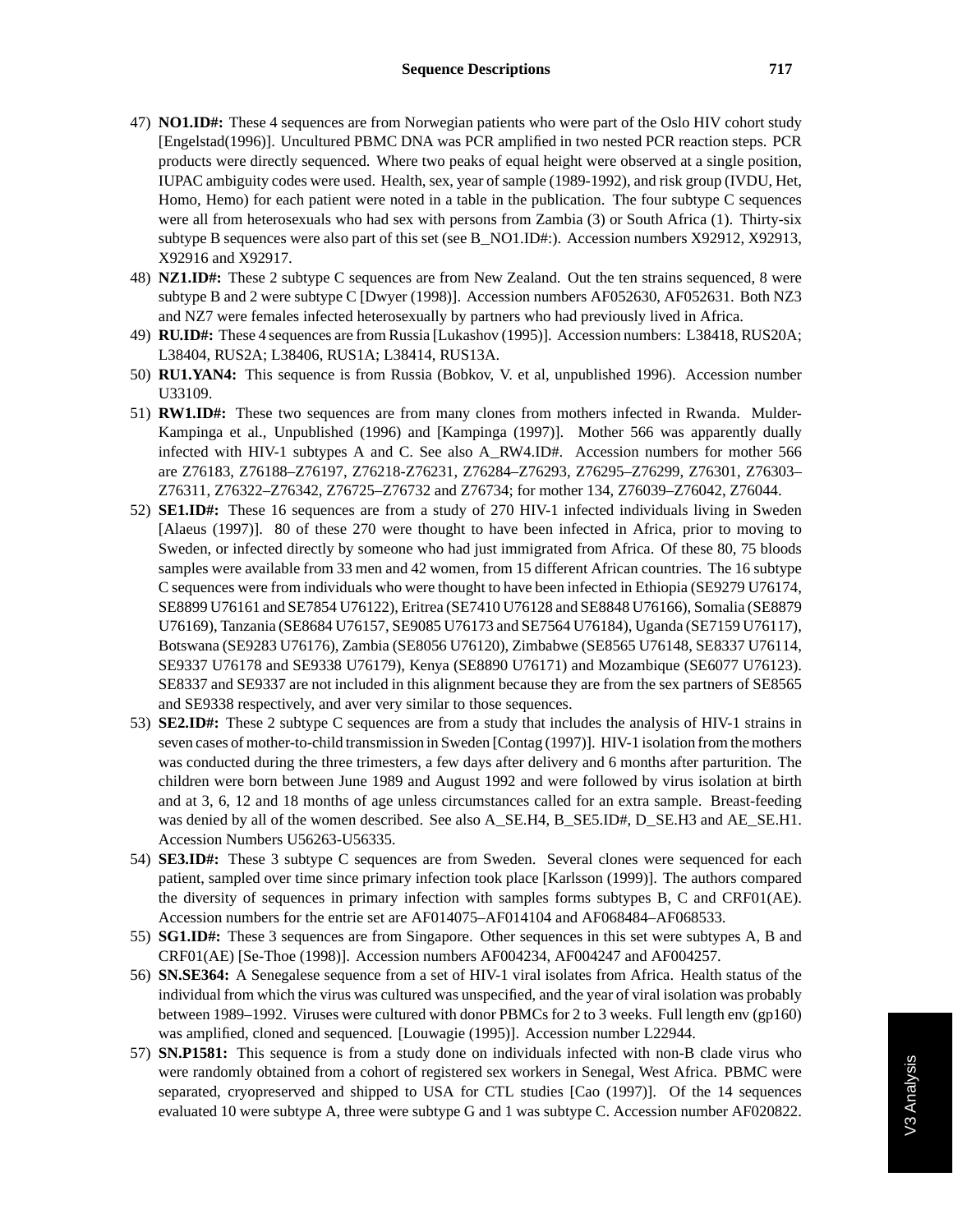- 58) **SN1.ID#:** These 3 subtype C sequences are from Senegal [Kanki (1999)]. Subtypes A, D, G, CRF02(AG) and another AG recombinant were also found in Senegal. Accession numbers for the subtype C sequences are AF085304, AF085315 and AF085320.
- 59) **SO.1574:** This sequence is a from a study of blood and CSF samples taken from the Somalian patient 1574, CDC classification II [Keys (1993)]. Accession numbers Z23188, Z23190–Z23191, and Z23228– Z23231.
- 60) **SO.SM145:** A Somalian sequence from a set of HIV-1 viral isolates from Africa. Health status of the individual from which the virus was cultured was unspecified, and the year of viral isolation was probably between 1989–1992. Viruses were cultured with donor PBMCs for 2 to 3 weeks. Full length env (gp160) was amplified, cloned and sequenced. [Louwagie (1995)]. Accession number L22946.
- 61) **TW.252** This sequence is one of a set of sequences from Taiwan. Other sequences in the set were subtypes B, E, F or G. [Chang (1997)]. Accession number U73055.
- 62) **TZ1.ID#:** This sequence is from a set of 15 Tanzanian samples from symptomatic individuals, using serum samples taken in 1988 to generate PCR clones from viral RNA for sequencing [Zwart (1993)]. The other 13 samples were subtypes A (4) and D (10). Accession numbers L01301–L01302.
- 63) **TZ2.ID#:** These 47 sequences are part of a set of 86 sequences from samples collected from symptomatic AIDS patients in December 1995 at Mbeya Referral Hospital in southwest Tanzania. Uncultured PBMC DNA was PCR amplifed and directly sequenced. Serotyping was also done on all samples to test the ability of serology to subtype these A, C, D and recombinant HIV-1 isolates [Hoelscher (1997), Hoelscher (1998)]. The sequences have not yet entered the databases (12-23-99).
- 64) **TZ3.ID#:** These 31 sequences are from Dar es Salaam on the eastern coast of Tanzania [Renjifo (1999)]. Subtypes A, D and many independently-derived recombinants were also found in this study. Accession numbers for the entire set are AF038051–AF038121 and AF106332–AF106472. Accession numbers for sequences which are subtype C in the V3 region are AF038076–AF038093, AF038095–AF038097, AF038118 and AF106350–AF106358.
- 65) **UG.45:** A single sequence used in a study of the impact of sequence variation on the distrinution and seroreactivity of linear antigenic epitopes. The sequence was derived from PCR amplified DNA from peripheral blood leukocytes. The patient was an asymptomatic individual from Uganda [Pestano (1995)]. Accession number U11597. See also A\_UG1.964, B\_US17.ID#, and D\_UG7.ID#.
- 66) **UG.UG268:** A Ugandan sequence from a set of HIV-1 viral isolates from Africa. Health status of the individual from which the virus was cultured was unspecified, and the year of viral isolation was probably between 1989–1992. Viruses were cultured with donor PBMCs for 2 to 3 weeks. Full length env (gp160) was amplified, cloned and sequenced. [Louwagie (1995)]. Accession number L22948.
- 67) **UG1.ID#:** These 3 sequences are from Uganda. Blood specimens from 1100 patients were collected in 5 districts of Uganda, out of these 739 were selected for further subtyping in env or pol regions. Subtype A and D specific probes were used to type the C2V3 region. Subsequent sequence analysis of 19 randomly selected specimens revealed subtypes  $D(n=16)$ ,  $C(n=3)$ . Accession numbers AF016329, AF016330 and AF016331.
- 68) **ZA.NOF:** This sequence is from a South African individual who was part of a study of HIV-1 strains in India. This sequence was found to be closer to the Indian sequences, than are other isolates from Africa. PCR amplified DNA from PBMC cultures were sequenced [Dietrich (1993)] and [Becker (1995)]. Accession numbers L07426 and U06716. See also C\_IN3.ID#, B\_IN.IND9.
- 69) **ZA1.ID#:** These 2 sequences are from 2 individuals in South Africa. ZA514 was from a 59 year old mixed-race male heterosexual with AIDS and the virus was NSI. ZA517 was from a 33 year old mixed-race male heterosexual with ARC and the virus was NSI. The samples were collected at the Tygerberg Hospital in the Western Cape region of South Africa between 1984 and 1992. DNA was harvested from cocultured PBMCs and the env gene was PCR amplified and cloned into pBSKS+ for sequencing. Each sequence is from a single cloned PCR product [Engelbrecht (1995)]. Accession numbers L48067–L48068. Database entries U33781 and U33782 are shorter env gene fragments from these same clones. See also B\_ZA and D ZA sequences from this same study.
- 70) **ZA2.ID:** These 3 sequences are from clones from PCR amplified cocultured PBMC DNA. Dlu was a black male sampled at the Tygerberg Hospital in Cape Town, South Africa in 1990. Gom was a black male sampled at the Tygerberg Hospital in Cape Town, South Africa in 1990. BooyD was a mixed-race mother sampled at the Tygerberg Hospital in Cape Town, South Africa in 1990. A short sequence from a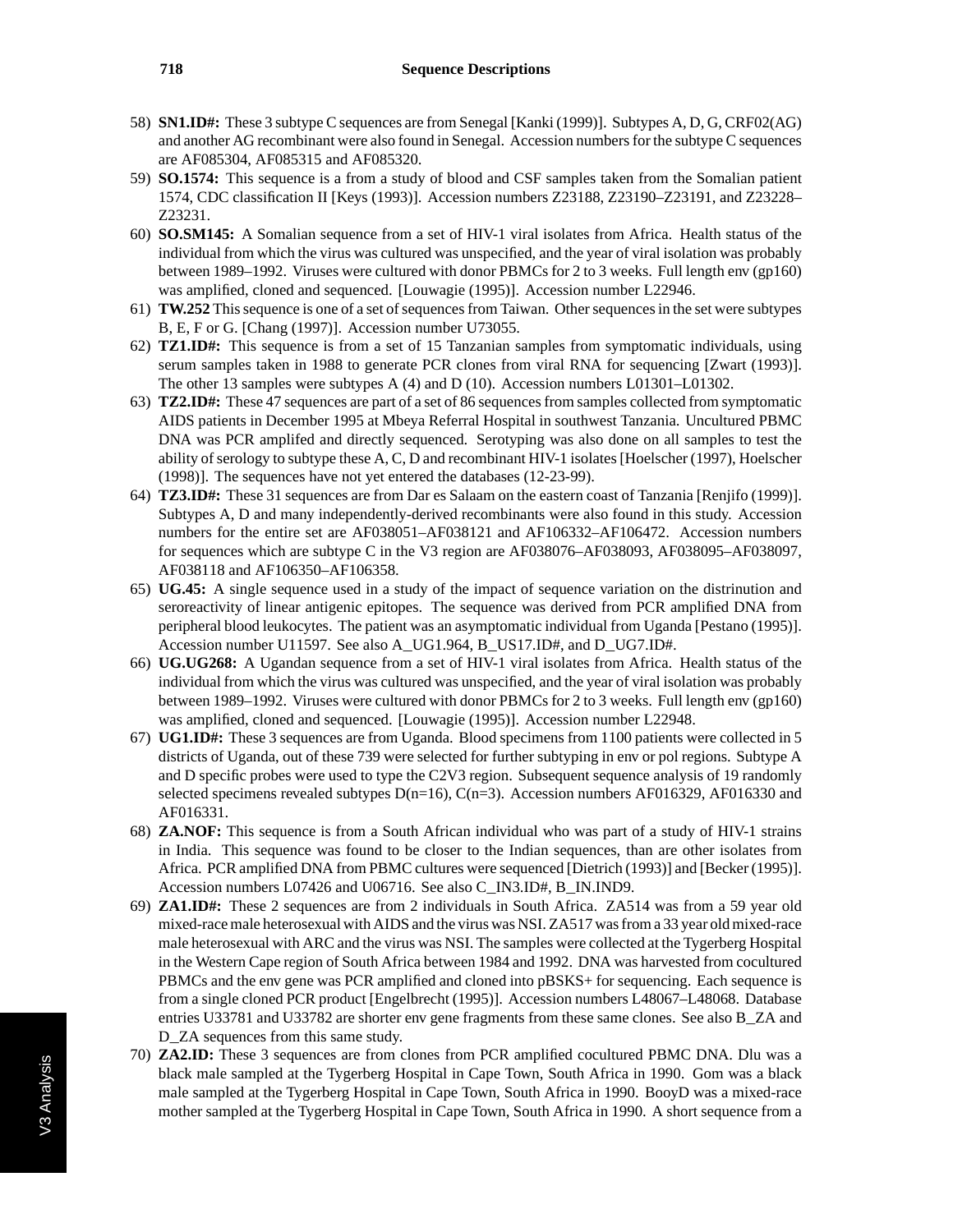seropositive child of BooyD is presented in entry U07015 [Becker (1995)]. Accession numbers U07237, U06717 and U06718.

- 71) **ZA3.ID#:** These 44 subtype C sequences are from a study of gold miners from Westonaria, a district situated 50km from Johannesberg (South Africa) [Bredell (1998)]. The men were 18-65 years of age and employed as migrant workers living in single-sex hostels on the mines. Serostatus at the time of employment, date of seroconversion and geographical place of infection are unknown. Samples 95ZA853BWA and 96ZA119BWA were from same patient taken 2 months apart. 19 of 43 individuals were from South Africa, 13 were from Lesotho, 5 were from Botswana and 3 each were from Swaziland and Mozambique. Accession numbers AF053181–AF053224.
- 72) **ZA4.ID#:** These 21 subtype C sequences are from a study of 72 HIV-1 seropositive women from the KwaZulu-Natal region of South Africa [Moodley (1998)]. The mean age of the women was 26 years. All but one of the women were asymptomatic with a mean CD4 count of 459 cells/ml. One patient (KZN149) had a CD4 count of 75 cells/ml and had AIDS. Data from this study shows the dramatic growth of HIV-1 subtype C in this population in South Africa. See also A\_ZA.134 and B\_ZA.0117. Accession numbers AF053277-AF053299.
- 73) **ZA5.ID#:** These 5 subtype C sequences are from unpublished mother-infant sequences by Loubser, A.S. and Williamson, C. and from sequences published in [Van Harmelen (1999)]. For the mother-infant pairs, only the infant sequence is reported here. Accession numbers AF095825, AF095826, AF095831 and AF095834–AF095838. Subtypes A, B and D were also found in this study in South Africa.
- 74) **ZM1.ID#:** Two sequences from Zambia, from a set of HIV-1 viral isolates from Africa. Health status of the individual from which the virus was cultured was unspecified, and the year of viral isolation was probably between 1989–1992. Viruses were cultured with donor PBMCs for 2 to 3 weeks. Full length env (gp160) was amplified, cloned and sequenced. [Louwagie (1995)]. Accession numbers L22954 and L22956.
- 75) **ZW.2647T:** This sequence is one of several taken from blood and CSF samples taken from Zimbabwe patient 2647, CDC classification II [Keys (1993)]. Accession numbers Z23196–Z23199 and Z23236– Z23239.
- 76) **ZW1.ID#:** These 22 sequences are taken from blood samples from Zimbabwe recent seroconverters [Tien (1999)]. All were subtype C, and 3 of the 22 were syncytia-inducing (SI) in MT-2 cells. Accession numbers AF056117–AF056141.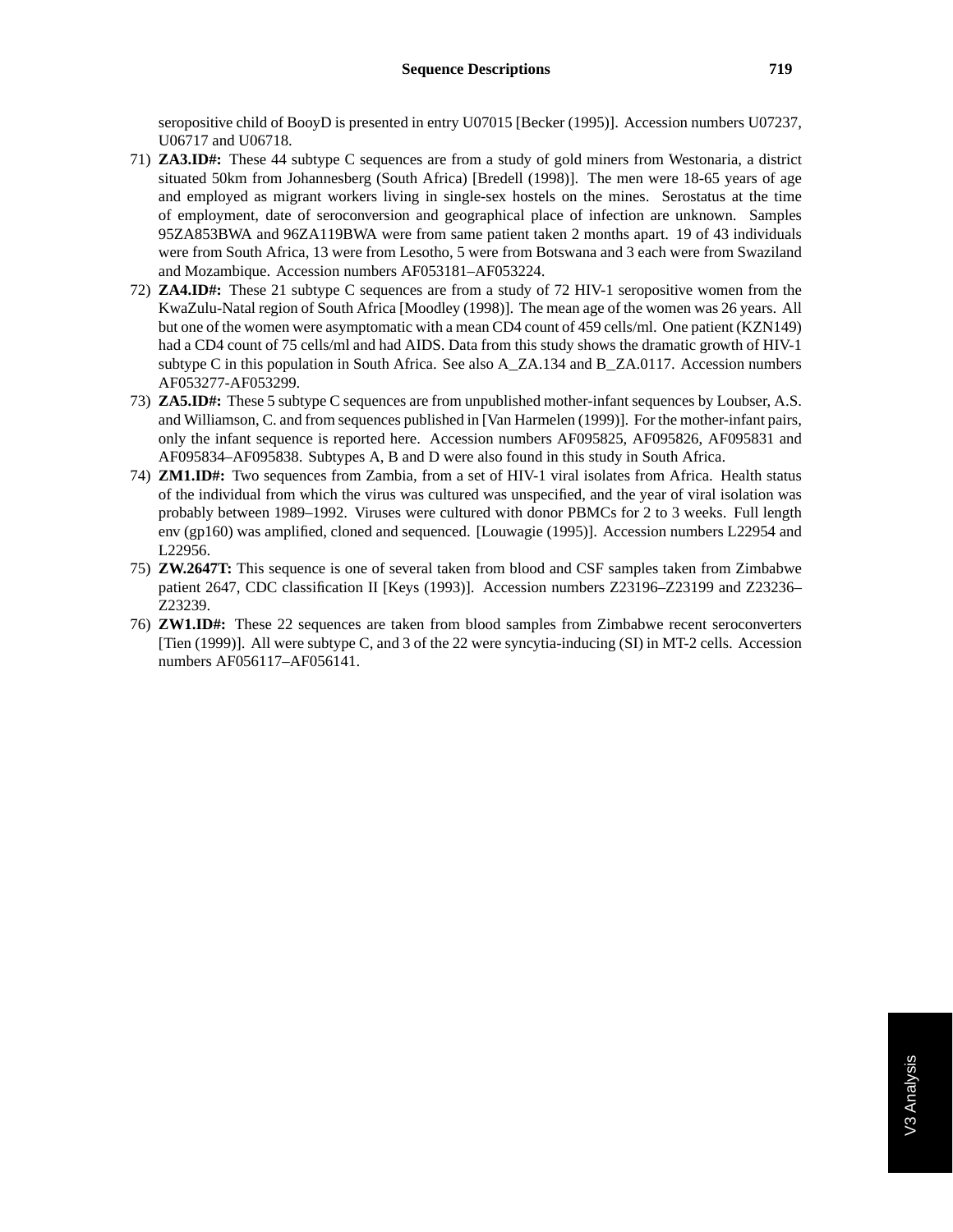# **D Subtype**

At this time there are viral sequences from 182 HIV-1 infected individuals associated with HIV-1 subtype D. The D subtype consensus sequence (D\_CONSENSUS) generated from these sequences was based on the most common amino acid found in each position of an alignment. All of these sequences have been published and/or have been made available for printing in the database by their authors.

- 1) **BE2.VI358:** This subtype D sequence from Belgium was sequenced as part of a study analyzing the site specific rates of evolution of the HIV-1 env gene [Van de Peer (1996)]. Acccession number X96525.
- 2) **BR.RJ100** This subtype D sequence was from a male of unreported age and unknown risk group from Rio de Janeiro, Brazil. He is thought to have been recently infected at the time of sampling for this sequence in September 1996, because he was a blood donor in early 1995. The patient's CD4 count was 96 cell/ml in September, 1996 and 290 cells/ml in January 1997, after antiretroviral therapy had been initiated [Morgado (1998)]. Accession number AF000238. In this study of 131 HIV-infected individuals, 106 were classified as subtype B by HMA and 20 were classified as subtype F. Only this one sample was subtype D, and it was the only one sequenced.
- 3) **CD.84ZR085:** This sequence is from a complete genome of a 1984 isolate from the Democratic Republic of Congo (formerly Zaire). The env region clusters with subtype D, and the pol gene is a subtype D outlier [for HIV Isolation (1994), Gao (1994a), De Wolf (1994)]. Accession number U88822.
- 4) **CD.ELI:** This sequence is from the Democratic Republic of Congo (formerly Zaire) isolate ELI [Alizon (1986)] and [Goodenow (1989)]. The complete genomic sequence and an infectious clone are available. In the 1995 Compendium (pages III-45 and III-47), ELI was listed as an unlikely D/A mosaic, with only gp41 being weakly A-like. ELI was cultured in 1983, from a 24 year old woman with AIDS. Accession numbers M27949, K03454 and X04414.
- 5) **CD.JY1:** This sequence is from Democratic Republic of Congo (formerly Zaire) isolate Z-84, clone JY1. [Yourno (1988)]. Accession number J03653.
- 6) **CD.MAD:** This sequence is from an asymptomatic Democratic Republic of Congo (formerly Zaire) woman who was seropositive for HIV-1 by several French-approved HIV tests and and by HIV-1 western blot. The viral sequences obtained for the env V3 region and gp41 show that this isolate belongs to M-group subtype D [Cohen (1995)]. Accession number X83216. A region of gp41 is also sequenced, see X83215.
- 7) **CD.NDK:** This sequence is from an infectious clone of the Democratic Republic of Congo (formerly Zaire) isolate NDK. The molecular clone is highly cytopathic in vitro [Spire (1989)]. The complete genomic sequence is available. Several lab-generated recombinants have been constructed and tested in order to locate the regions of this genome which contribute to its extreme cytopathogenicity. Accession number M27323.
- 8) **CD.Z2Z6:** This sequence is from an infectious clone from a Democratic Republic of Congo (formerly Zaire) isolate Z2. Theodore T, and Buckler-White A, unpublished. The complete genomic sequence is available. Accession number M22639. See also [Srinivasan (1987)]. The database entry with accession numbers K03458 and M16322, is from the same isolate, but not the same clone.
- 9) **CD1.ID#:** These four sequences are part of a set of 14 A and D sequences from women from Democratic Republic of Congo (formerly Zaire). 8 were healthy, 4 showed minor signs of illness, and 2 had AIDS. Sequences were determined by directly sequencing PCR products derived from uncultured proviral DNA harvested directly from patient PBMCs [Potts (1993a)]. Accession numbers L19623, L19627, L19631 and L19635.
- 10) **CF.4020:** This sequence was the only D subtype from a set of sequences obtained from 27 symptomatic patients from the Central African Republic, from whom blood was drawn in 1990–1991. It is one of several cloned PCR products, derived from cultrued proviral DNA [Murphy (1993)]. A full gp120 sequence from this isolate was kindly provided prior to publication by Dr. MP Kieny of Transgene, Strasbourg, France. It is a part of a set of 14 HIV-1 gp120 isolates from Bangui, Central African Republic. The gp120 proteins have been expressed in a hybrid gp160 vaccinia virus expression system [Richalet-Secordel (1994)]. The year of isolation and health status of individuals from which the viruses were isolated were not provided. Viruses were isolated in the CAR by C Mathiot and B You (Pasteur Inst., Bangui), grown by F Barre-Sinoussi and A Deslandres (Pasteur Inst., Paris), and cloned and sequenced by D Schmitt and MP Kieny. Sequences of clones from sample 4093 (Accession numbers L11516, L11517) which was taken from the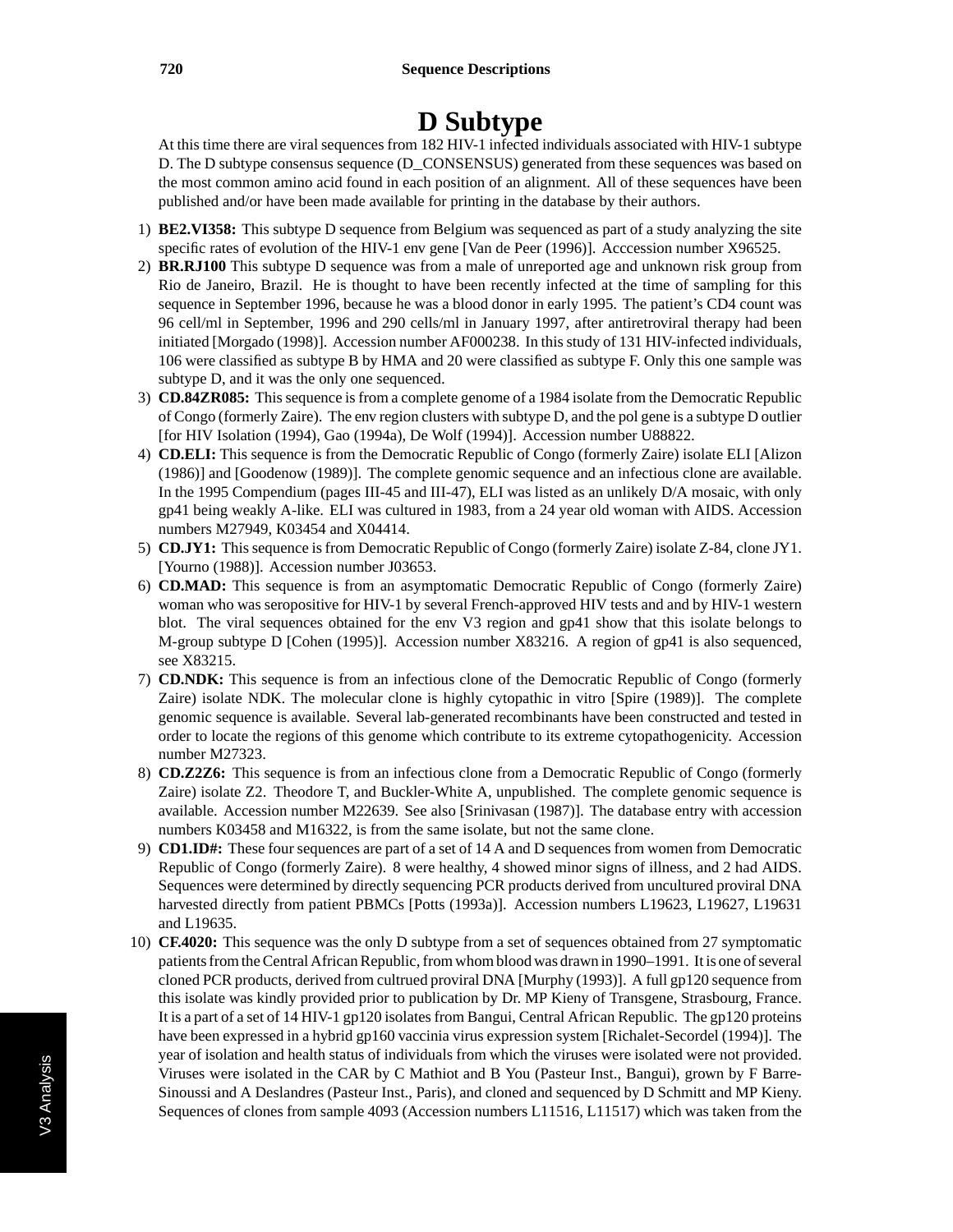same patient as 4020 one year later, are closely related and are not included here. Accession numbers L11472, L11473, U43138.

- 11) **CF.T22:** This sequence is from a set of sequences obtained from patients from the Central African Republic [Muller-Trutwin (1999)]. Accession number AF067760.
- 12) **CG.POA:**This sequence is from a 1988 sample collected in Brazzaville, Congo [Candotti (1991), Candotti (1999)]. The patient was an adult with AIDS at the time of sampling. Subtypes A, D, F, G and recombinants (AG and AE) were identified in this study. Accession number for the subtype D sample is AF082318. Gag sequences are also available for some of the samples, with accession numbers M73472–M73480.
- 13) **CI.CI-13:** A single D subtype sequence from a set of 13 isolates from individuals from Abidjan, Cote d'Ivoire. CI-13 was symptomatic, and serologically dually reactive for HIV-1 and HIV-2. The C2V3 region is part of a 900 bp fragment that was sequenced for each individual. Samples were collected between May 1990 and Sept. 1991. Virus was cultured with donor PBMCs, nested PCR amplified, 2 clones were sequenced, and the X72028 clone is presented here. [Janssens (1994a)]. Accession numbers X72028–X72029.
- 14) **CI1.ID#:** These 2 sequences are from Abidjan, Ivory Coast. No other information is yet available (Ellenberger D.L. unpublished 1997). Subtypes A, D and G were found for Ivory Coast patients in this set. Ugandan sequences of subtype A were also part of this set. Accession numbers AF000469, AF000451.
- 15) **CM.CMR61D:** CMR61 is one of two D group sequences from a 23 year old female sex worker from Cameroon who was found to be triple-infected with subtypes A and D, as well as O group HIV-1 [Takehisa (1997b)]. The other sequence from the same patient is labelled as CMR709 and is from a separate blood sample. Accession numbers U58149, U58151 and AF097696.
- 16) **CM2.ID#:** These four sequences are all from Cameroon [Takehisa (1998)]. Accession numbers U70013, U70012, U70011, U70009.
- 17) **CM3.ID#:** These 2 subtype D sequences are from samples collected in 1995 from 53 northern Cameroonian Muslim AIDS patients [Mboudjeka (1999)]. Of the 16 HIV patients sequenced, 5 were subtype A, 6 were CRF02(AG) IbNG-like, 2 were subtype D, 1 was subtype G and 2 were subtype H. Accession numbers for subtype D are AF028318 and AF028329.
- 18) **CN1.CHI09:** This sequence is from the Guangxi Province, China from a blood sample collected in 1996 [Chen (1999)]. Subtypes B, C and CRF01(AE) were also identified in this study. Accession number AF080207.
- 19) **FR1.ID#:** These 9 subtype D sequences are from a study that was done to access the reliability of heteroduplex mobility. 199 samples from patients originating from 26 countries and living in France were selected. 37 strains belonging to different subtypes were sequenced and results were found to be in concordance to HMA results [Loussert-Ajaka (1998)]. Accession numbers Z95450, Z95466, Z95467, Z95468, Z95469, Z95470, Z95471, Z95472 and Z95473.
- 20) **GA1.ID#:** These 2 sequences are from 1988 or 1989 samples from patients with AIDS living in Franceville Gabon. Method of proviral DNA isolation was not described. DNA was PCR amplified and cloned. One clone per isolate was sequenced, [Delaporte (1996)]. Accession numbers X90919, G109; X90920 G141. See also subtypes A, C, F, G and O sequences from this same study. A gag gene from G109 is found with accession number L11766.
- 21) **GB.CPHL4:** This sequence is one of the British isolate 93–43424, clones 2, 6 and 35. It was referred to as 93–43424 in [Arnold (1995c)] and as CPHL4 in [Arnold (1995a)]. Accession numbers U21098 (clone 35) and U23121–U23122 (clones 2 and 6 respectively). CPHL4 is a female who is believed to have contracted the virus from CPHL5 through heterosexual contact, over 8 years prior to the date samples were collected for this analysis. Sequences from CPHL5 (U23123–U23125) are not included in this alignment due to this epidemiological relationship.
- 22) **GH.GH3:** This sequence is from Ghana. Subtypes A and an A/G recombinant were also detected in this study [Takehisa (1997a)]. Accession number U67049.
- 23) **GH1.ID#:** These 2 sequences are from Ghana. Subtypes A and G were also detected in this study [Ishikawa (1996)]. Accession numbers for subtype D are U67682 and U67684.
- 24) **GR1.ID#:** These 4 sequences are from Greece [Nasioulas (1998)]. Subtypes A, B and C were also noted in this study. Accession numbers AF049294, AF049295, AF049298 and AF049299.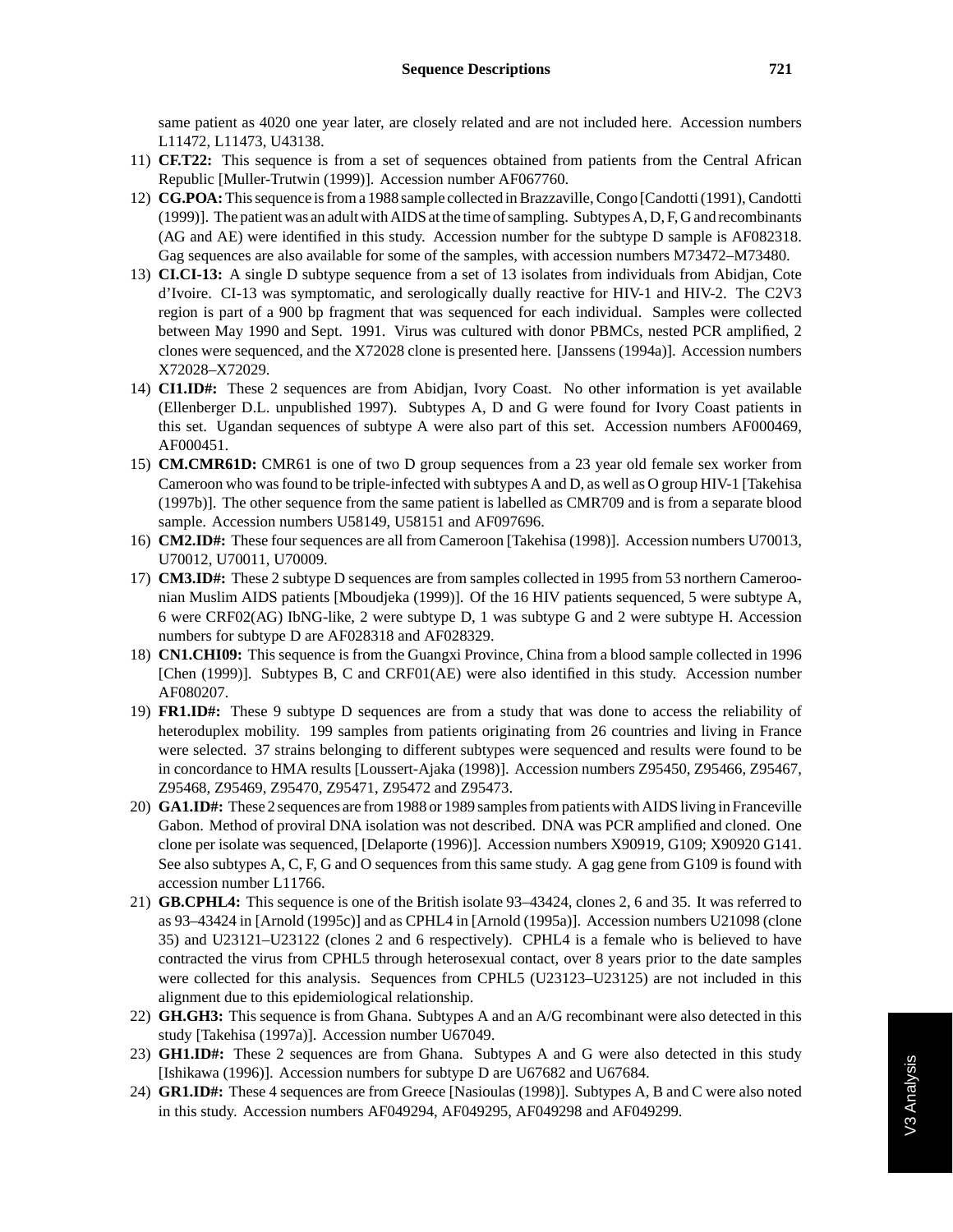#### **722 Sequence Descriptions**

- 25) **IL.PA:** This subtype D sequence is from Israel [Gehring (1997)]. Other subtypes found in Israel in this study were A, B, C, K and CRF02(AG). Accession number for the subtype D sequence is X94398.
- 26) **KE.NA116:** This sequence was derived from a patient who was part of a May-June 1992 study of pregnant women from the Pumwani Maternity Hospital in Nairobi, Kenya. Viral RNA was concentrated from patient serum just prior to delivery, and the envelope C2-V3 region was amplified by RT-PCR. The PCR product was cloned and 20 clones from the patient were sequenced. Seven other patients from this study had viral subtypes A and C. [Zachar (1996a)]. Accession number U33765.
- 27) **KE1.ID#:** These three patients were part of a 1990–1992 cohort study of maternal risk factors in mother to child transmission, including 22 pregnant women and an infant from Kenya. The C2V3 region was sequenced [Janssens (1994c)]. Accession numbers for subtype D sequences in this publication: U12984– U12986.
- 28) **KE2.ID#:** These 3 sequences are part of a set of 5 subtype D sequences from Kenya. One of the subtype D sequences was too short to include here (AF004886) and one (AF004887) is represented by a complete genome sequence (AF133821) in the KE3 set. Another 13 sequences from this set were found to be subtype A [Poss (1997)]. Accession numbers AF031660, AF004886, AF004887, AF004898, AF004899.
- 29) **KE3.ID#:** These 3 sequences were derived from patients who were part of a study of breastfeeding women from Nairobi, Kenya. Viral DNA was amplified from uncultured patient PBMC, and the envelope V1-V5 region was sequenced after cloning into M13 phage. Other patients from this study had viral subtypes A, C, G and various recombinant forms [Neilson (1999)]. Accession numbers AF101466, AF133821 and AF133822.
- 30) **KE4.ID#:** These 5 subtype D sequences are from Kenya [Robbins (1999)]. The samples were collected in 1994 and 1995 from male truck drivers and female sex workers near Mombasa and Nairobi. Subtypes A and C were also found in this study. Accession numbers for the subtype D sequences in this study: AF103909, AF103912, AF103916, AF103920, AF103927.
- 31) **LB.LE22:** This subtype D sequence is from a study of 25 sequences from a study of multiple HIV-1 subtypes in Lebanon [Pieniazek (1998)]. Of the 26 samples, 25 were classified as HIV-1: 10 were subtype B, 10 were subtype A, 1 was subtype C, 1 was subtype D and 3 were recombinant or untyped. The 26TH sample was classified as HIV-2 subtype B. Accession number AF025705 is HIV-1 subtype D.
- 32) **ML.103** This subtype D sequence is from a study that looks at the prevelance of different subtypes of HIV-1 and HIV-2 circulating in female sex workers in Bamako, the capital city of Mali [Peeters (1998)]. A total of 176 CSWs were tested and 81 were HIV infected. Of the 81, 63 were infected with HIV-1, 7 were infected with HIV-2 and 11 were dually infected with HIV-1 and HIV-2. HMA assays indicated that 80 percent of HIV-1 infections were with subtype A virus. Only 9 viruses, with ambiguous HMA results, were sequenced. Out of these 9 sequences one was subtype A, one was subtype D and 7 were subtype G. Accession number Y14362.
- 33) **NL1.ID#:** These 7 sequences are from recent immigrants to The Netherlands from various countries. The first two letters of the ID# represent the two letter country code for the previous residence of the patient. The next two numerals represent the year of isolation. Viral RNA was prepared from patient serum and RT-PCR was used to amplify the V3 region of the env gene. The PCR products were directly sequenced [Lukashov (1996)]. Accession numbers L76900, UG9307184; L76907, ZR9402261; L76892, ZR929193; L76904, UG9401525; L76895, AO9302187; L76872, ZR891183; L76876, ZR901100.
- 34) **RU.RUS14A** This sequence is from [Lukashov (1995)]. Accession number L38415.
- 35) **SE.H3B** This subtype D sequence is from a study that includes the analysis of HIV-1 strains in seven cases of mother-to-child transmission in Sweden [Contag (1997)]. HIV-1 isolation from the mothers was conducted during the three trimesters, a few days after delivery and 6 months after parturition. The children were born between June 1989 and August 1992 and were followed by virus isolation at birth and at 3, 6, 12 and 18 months of age unless circumstances called for an extra sample. Breast-feeding was denied by all of the women described. See also A\_SE.H4, B\_SE5.ID#, C\_SE2.ID# and AE\_SE.H1. Accession numbers U56263–U56335.
- 36) **SE1.ID#:** These 17 sequences are from a study of 270 HIV-1 infected individuals living in Sweden [Alaeus (1997)]. 80 of these 270 were thought to have been infected in Africa, prior to moving to Sweden, or infected directly by someone who had just immigrated from Africa. Of these 80, 75 bloods samples were available from 33 men and 42 women, from 15 different African countries. The 19 subtype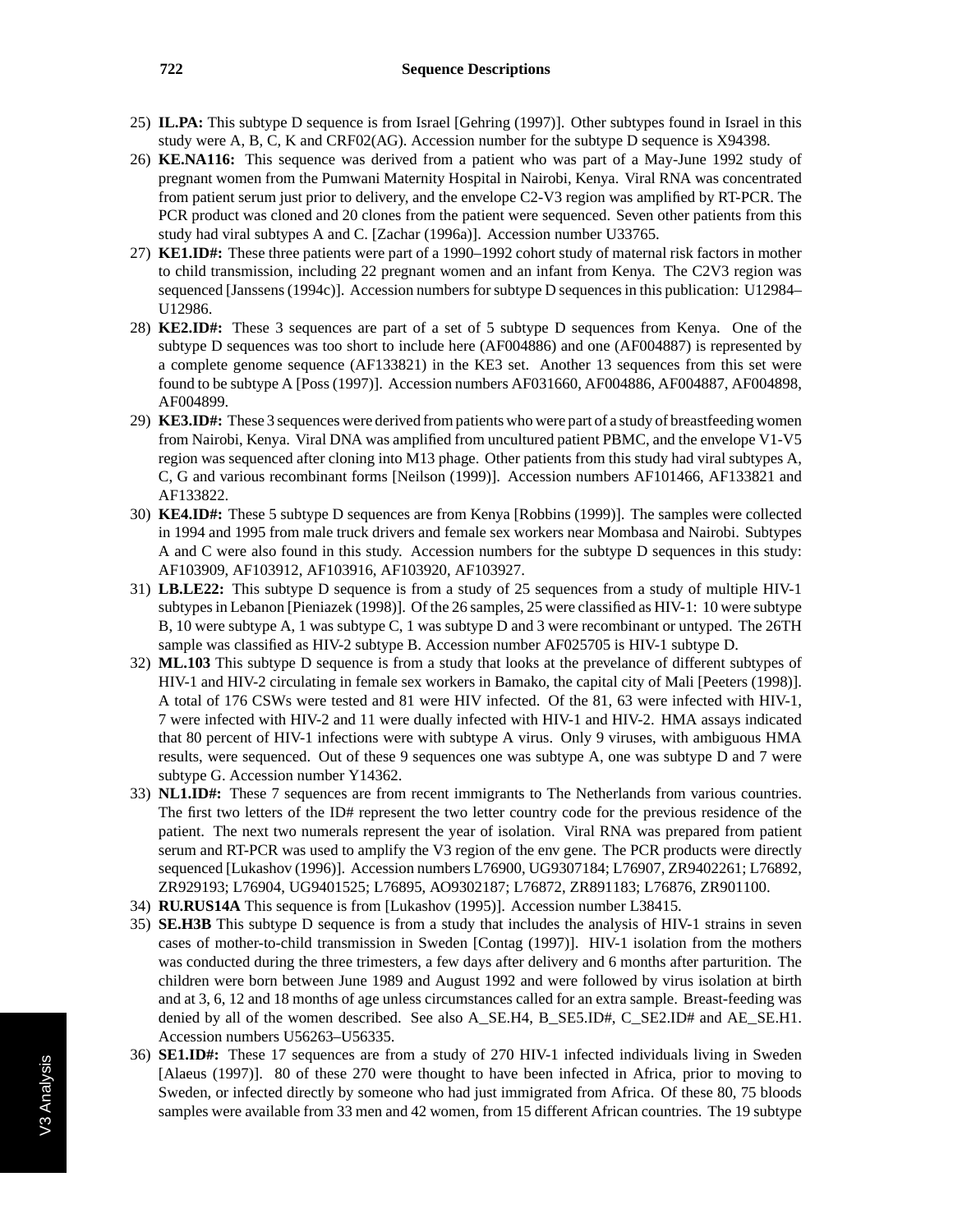D sequences were from individuals who were thought to have been infected in Democratic Republic of Congo (formerly Zaire) (SE6687 U76135 and SEu1352 U76116), Uganda (SE8681 U76156, SE8680 U76155, SE6274 U76130, SE6488 U76164, SE7565 U76124, SE7386 U76127, SE6184 U76139, SE6958 U76136, SE6339 U76129, SE8384 U76146, SE7076 U76134 and SE8603 U76153), Eritrea (SE8420 U76115 and SE8564 U76150), Kenya (SE9048 U76172 and SE9340 U76177) and Gambia (SE6095 U76163). SE6958 and SE8681 are not presented here because they are from the sex partners of SE6184 and SE8680 respectively. Accession numbers for the entire set of all subtypes are U76114-U76186 and L41176-L41179.

- 37) **SE.ID#:** Theses subtype D sequences are from Sweden [Leitner (1995)]. Direct sequencing of PCR products with ambiguity codes (R, Y, W etc) for heterogeneous sequence positions. Accession numbers L40746, L40747.
- 38) **SN.SE365:** A Senegalese sequence from a set of HIV-1 viral isolates from Africa. Health status of the individual from which the virus was cultured was unspecified, and the year of viral isolation was probably between 1989–1992. Viruses were cultured with donor PBMCs for 2 to 3 weeks. Full length env (gp160) was amplified, cloned and sequenced. [Louwagie (1995)]. Accession number L22945.
- 39) **SN1.ID#:** These 5 subtype D sequences are from Senegal [Kanki (1999)]. Subtypes A, C, G, CRF02(AG) and another AG recombinant were also found in Senegal. Accession numbers for the subtype D sequences are AF085285, AF085302, AF085312, AF085321 and AF085324.
- 40) **TZ1.ID#:** These ten sequences are from a set of 15 Tanzanian samples from symptomatic individuals, using serum samples taken in 1988 to generate PCR clones from viral RNA for sequencing [Zwart (1993)]. Several clones from each sample were sequenced. The other 5 were subtypes A (4) and C (1). Accession numbers L01298–L01300, L01303–L01311, L01317–UL01334.
- 41) **TZ2.ID#:** These eight sequences were from patients at a clinic in Dar es Salaam, Tanzania. The individuals from which the virus was cultured showed clinical signs of AIDS, and the year of viral isolation was 1988. Viral cDNA was PCR amplified from donor PBMC, and one cloned PCR product per donor was sequenced. [Siwka (1994)]. Accession numbers U12406, U12407, U12410–U12415. Two other sequences in this set were subtype AD recombinant.
- 42) **TZ3.ID#:** These 2 sequences are from the Mara region of rural northwest Tanzania [Robbins (1996)]. Subtype A and C/D recombinants were also found in this study. Accession numbers U61880 and U65075.
- 43) **TZ4.ID#:** These 13 sequences are part of a set of 86 sequences from samples collected from symptomatic AIDS patients in December 1995 at Mbeya Referral Hospital in southwest Tanzania. Uncultured PBMC DNA was PCR amplifed and directly sequenced. Serotyping was also done on all samples to test the ability of serology to subtype these A, C, D and recombinant HIV-1 isolates [Hoelscher (1997), Hoelscher (1998)]. The sequences have not yet entered into the databases (12-23-99).
- 44) **TZ5.ID#:** These 21 sequences are from Dar es Salaam on the eastern coast of Tanzania [Renjifo (1999)]. Subtypes A and C and many independently-derived recombinants were also found in this study. Sequences with accession numbers AF106359 and AF038099 are from the same patient, so only AF038099 is reported here. Accession numbers for the entire set are AF038051–AF038121 and AF106332–AF106472. Accession numbers for sequences that are either gag-D and env-D or just env-D (gag not sequenced) with no evidence of recombinantion are AF038099–AF038111, AF106359–AF106361, AF106363– AF106367 and AF106369–AF106372.
- 45) **UG.KIT3:** This sequence is from a Ugandan. One of several PCR-clones, peripheral blood DNA. Intact env sequences are available from this sample [Bruce (1993)]. Accession numbers M98408–M98416 and duplicate entries with accession numbers Z19524–Z19531, Z19533.
- 46) **UG.UG23:** This sequence is from blood collected from the Mulago Teaching Hospital in Kampala, Uganda. Viral RNA was harvested after 10-14 days of coculture with donor PBMCs and reversetranscribed with AMV-RT. The env V3 region was PCR amplifed and cloned. This sequence is from an individual clone [Atkin (1993), Pestano (1993)]. Accession number M98504.
- 47) **UG1.ID#:** These twelve sequences are from asymptomatic individuals from Uganda, sampled in 1992. Each sequence is a one of several cloned PCR products derived from cell-cultured proviral DNA or culture supernatant RNA. These sequences were provided by the WHO Global Programme on AIDS Vaccine Development Study. The complete set of C2V3 region WHO sequences can be found in the April supplement to the Human Retroviruses and AIDS 1993 Compendium [De Wolf (1994)]; [Osmanov (1994)]; [Gao (1994b)]. Accession numbers U08721–U08741, U08786–U08787, U08803–U08809,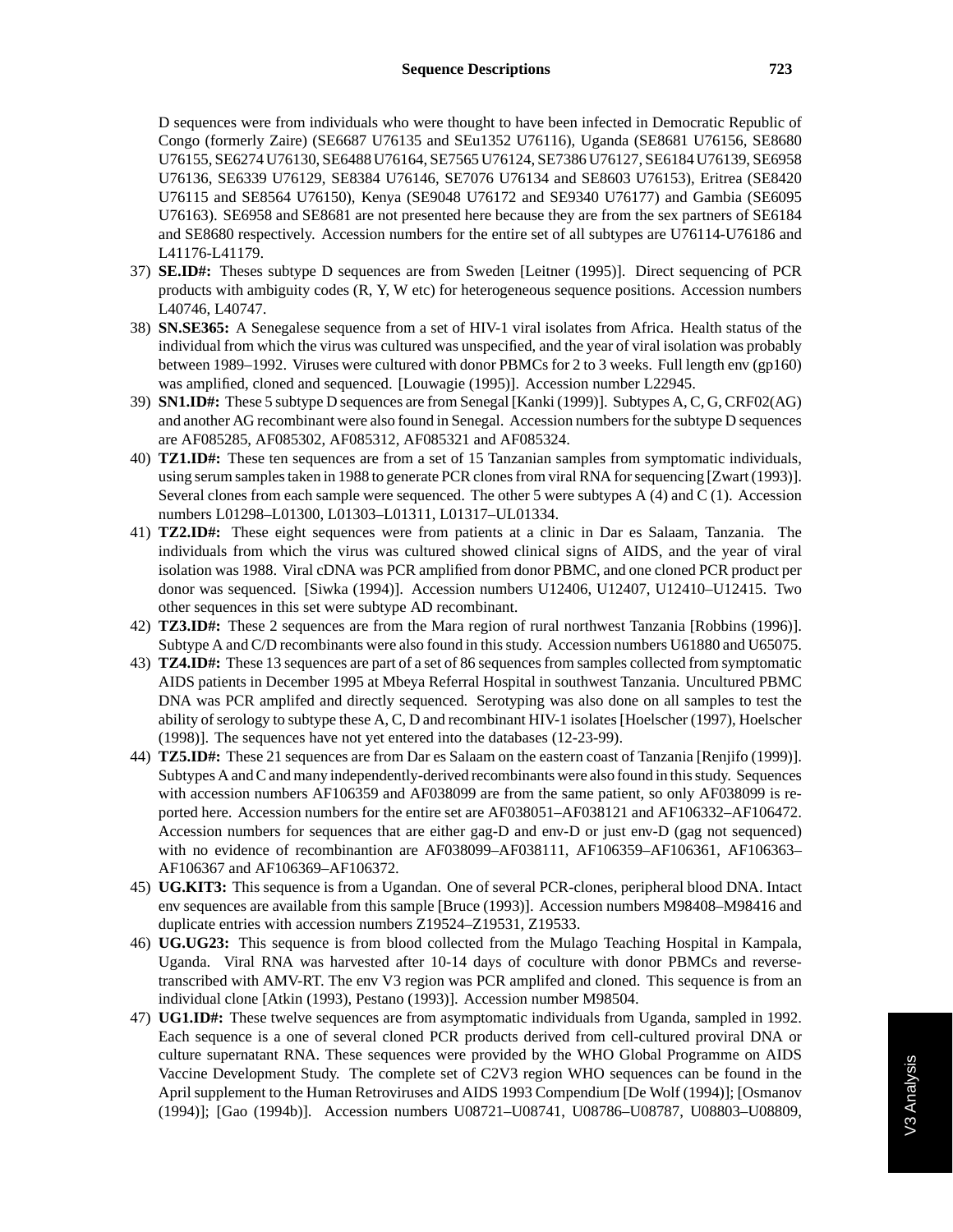U08821–U08824, U27399, U43386. A sequence not reported to be related to these Ugandan isolates is suspected to represent lab contamination of PCR reactions with one of these isolates: U58827 (FRMP153) is 99% identical to 92UG046.

- 48) **UG3.ID#:** These 10 sequences are part of a set of sequences derived from 22 Ugandans who were attending an AIDS clinic. Blood samples were obtained in 1990. Each sequence is one of several cloned PCR products derived from uncultured proviral DNA harvested directly from patient PBMCs [Albert (1992)]. Accession numbers L00614–L00618, L00733–L00737, M98894–M98899, M98901, M98906–M98907, M98911–M98913, M98918, M98920–M98923, M98929–M98937, M98942–M98945 and M98967– M98975. The M98911 sequence is not included here, because is is 99% identical to the UG274 sequence with accession number L22950.
- 49) **UG4.ID#:** One to 4 clones of each these two Ugandan isolates were sequenced, but only one clone is shown here [Douglas (1996)]. Other Ugandan isolates sequenced in this study were subtype D/A recombinant. London subtype B clones were also reported. Complete envelope gp160 sequences were reported for all isolates. Accession numbers U36867, U36868, U36871, U36884–U36887.
- 50) **UG5.ID#:** Three Ugandan sequences from a set of HIV-1 viral isolates from Africa. Health status of the individuals from which the virus was cultured was unspecified, and the year of viral isolation was 1990. Viruses were cultured with donor PBMCs for 2 to 3 weeks. Full length env (gp160) was amplified, cloned and sequenced. [Louwagie (1995)]. Accession numbers L22947 and L22949–L22950. UG266 (L22947) was reported to be subytpe A in gag.
- 51) **UG6.ID#:** These three sequences are from AIDS patients living in Uganda. The year of viral isolation was 1987. Viruses were cultured with HUT-78 cells for an unspecified length of time. The V3 region of env (gp160) was amplified, cloned and sequenced. [vonBrunn (1995)]. Accession numbers U15005, U15006 and U15007.
- 52) **UG7.ID#:** These sequences were used in a study of the impact of sequence variation on the distribution and seroreactivity of linear antigenic epitopes. Both sets of sequences were from PCR amplified DNA from peripheral blood leukocytes. All patients were asyptomatic individuals reporting for regular blood drawing at the Nakasero blood transfusion service, Kampala, Uganda [Pestano (1995)]. Accession numbers U11595, U11596, and U11598. See also A\_UG1.964, C\_UG1.45, and D\_UG7.ID#.
- 53) **UG8.#:** These 2 sequences are from Gulu, northern Uganda. They are from direct sequence of PCR product amplified from uncultured PBMCs. Blood samples were drawn from 217 pregnant women attending the clinic in Gulu, northern Uganda. Ages ranged from 17 to 37 years. The 29 seropositive women (13.4%) were all asymptomatic [Buonaguro (1995)]. Database accession numbers U44881 and U44884. Eight subtype A sequences were also found in this study (see A\_UG5).
- 54) **UG9.ID#:** These 16 sequences are from Uganda. Blood specimens from 1100 patients were collected in 5 districts of Uganda, out of these 739 were selected for further subtyping in env or pol regions. Subtype A and D specific probes were used to type the C2V3 region. Subsequent sequence analysis of randomly selected specimens revealed subtypes A  $(n=17)$ ,  $D(n=26)$  and  $C(n=3)$ . Accession numbers AF016332–AF016347.
- 55) **US.AMK:** This sequence comes from a student living in Alabama, who moved from Democratic Republic of Congo (formerly Zaire) to the US in 1988. Virus was isolated from the patients PBMCs in 1993; this isolate was PCR amplified, and amplification products from both gag (U08192) and env (U27419) were subcloned and sequenced. His CD4 count was *<* 5 cells/mm3, and he was symptomatic at the time of viral isolation [Gao (1994b)] and [Gao (1996a)]. AMK is also known as 93ZR001. Accession numbers U08193, U27419.
- 56) **ZA.034:** This subtype D sequence is from South African sequences published in [Van Harmelen (1999)]. This sequence seems to be a subtype D outlier, and may be from a recombinant virus. Accession number AF095827. Subtypes A, B and C were also found in this study in South Africa.
- 57) **ZA1.ID#:** These 5 sequences are from 5 individuals in South Africa. ZA500 was from a 41 year old white male homosexual with ARC and the virus was non-syncytium-inducing (NSI). ZA501 was from a 24 year old white male bisexual with AIDS and the virus was SI. ZA505 was from a 36 year old white male homosexual with AIDS and the virus was SI. ZA506 was from a 33 year old white male homosexual with AIDS and the virus was SI. ZA507 was from a 37 year old white male homosexual with AIDS and the virus was SI. All samples were collected at the Tygerberg Hospital in the Western Cape region of South Africa between 1984 and 1992. DNA was harvested from cocultured PBMCs and the env gene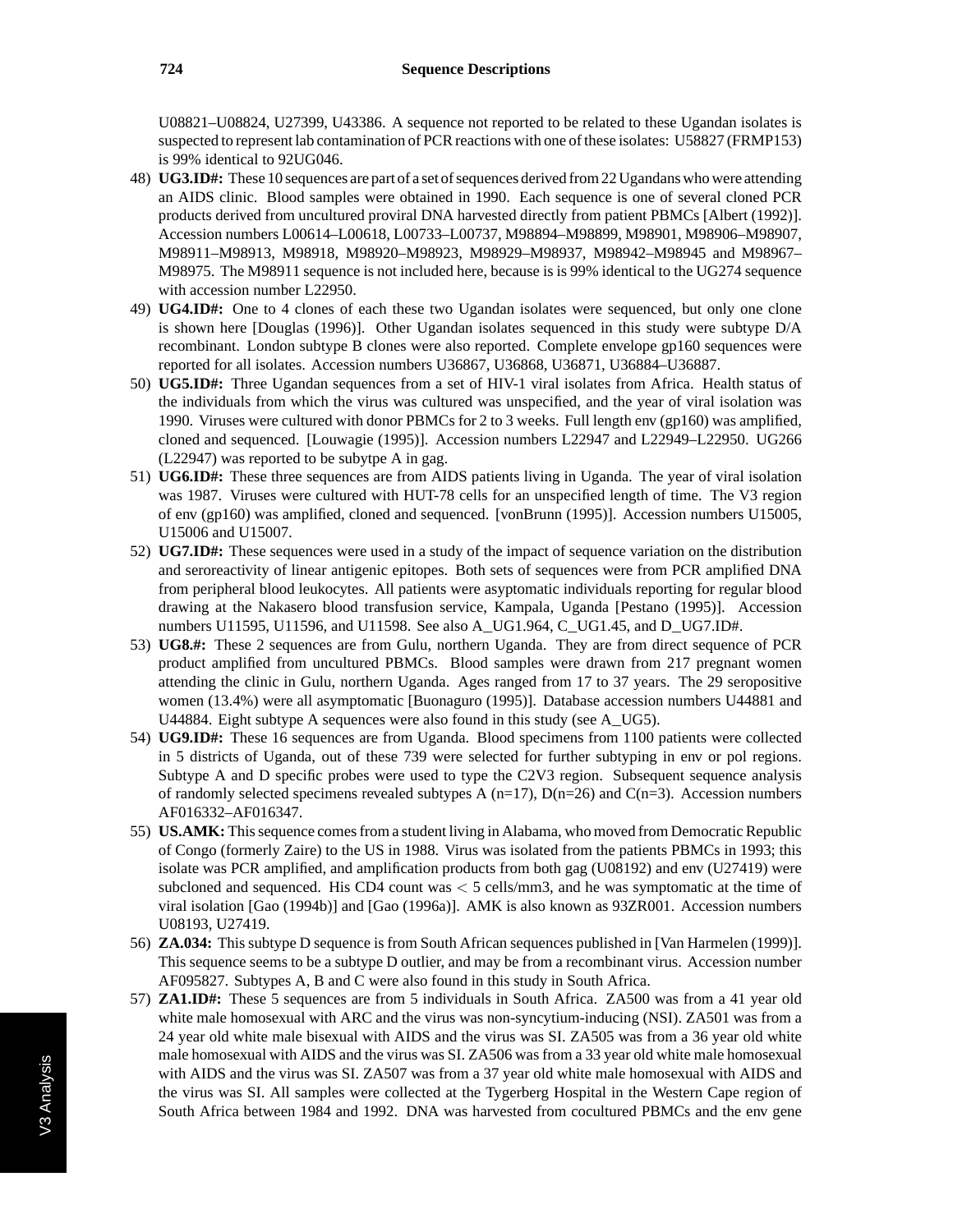was PCR amplified and cloned into pBSKS+ for sequencing. Each sequence is from a single cloned PCR product [Engelbrecht (1995)]. Accession numbers L47608, L48061, L48062, L48070 and L48072. Database entries U33769, U33771–U33773 and U33780 are shorter env gene fragments from these same clones. See also B\_ZA and C\_ZA1 sequences from this same publication.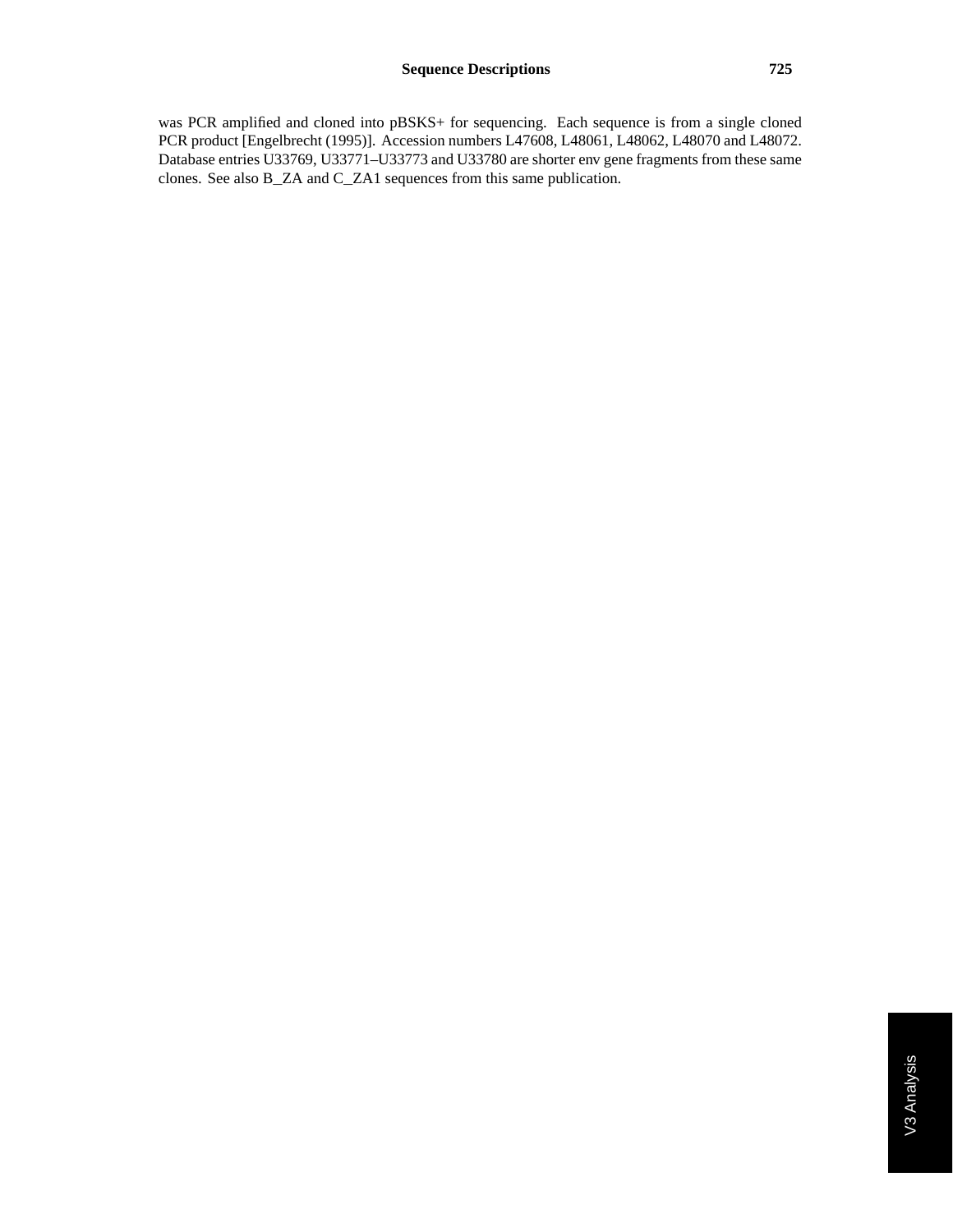# **F Subtype**

At this time there are viral sequences from 84 HIV-1 infected individuals associated with HIV-1 subtype F. The F subtype consensus sequence (F\_CONSENSUS) generated from these sequences was based on the most common amino acid found in each position of an alignment. All of these sequences have been published.

- 1) **AR1.ID#:** These two sequences are from direct sequencing of PCR products from uncultured PBMCs, from 1993 samples from Buenos Aires, Argentina. Patient 21280 had AIDS and reported IV drug abuse. Patient 20016 was asymptomatic and HIV risk behavior was unknown. Two other samples taken from unrelated patients in 1993 were subtypes B or B/F recombinant [Marquina (1996)]. Accession numbers U68522 and U68524.
- 2) **AR2.ID#:** These 3 sequences are from Rosario, Argentina. A total of 24 patients from different risk groups visiting a clinic in Rosario were included in this study. Of the 14 sequences determined, 11 were found to belong to subtype B and 3 were found to belong to subtype F. DNA was extracted from whole blood and PCR amplified. PCR products were directly sequenced. Subtypes of all 24 patients were also tested by HMA [Campodonico (1996)]. Accession numbers U37032, U37033 and U37043.
- 3) **AR3.ID#:** These 12 sequences are from Argentina. A total of 25 patients were included in this study. Of the 25 sequences determined, 12 were found to belong to subtype F1 and 12 were found to belong to subtype B, and one was B/F1 recombinant [Fernandez-Medina (1999)]. Accession numbers AF155513, AF155517, AF155521–AF155523, AF155527–AF155530, AF155532, AF155533 and AF155535.
- 4) **BE1.ID#:** These 5 sequences are from a study of HIV-1 diversity in Belgium [Heyndrickx (1998)]. Accession numbers AJ228148, AJ228210, AJ228222, AJ228225 and AJ228230.
- 5) **BE2.VI850:** This subtype F1 sequence from Belgium was sequenced as part of a study analyzing the site specific rates of evolution of the HIV-1 env gene [Van de Peer (1996)]. The sequence is from a Belgian man whose wife was infected in the Democratic Republic of Congo. Acccession number X96527. A complete genome is available with accession number AF077336.
- 6) **BO1.ID#:** These two sequences are from Bolivia (Velarde-Dunois et al, unpublished 1998). Accession numbers AF031950 and AF031952.
- 7) **BR.7944:** This sequence represents a single env F subtype sequence found among 22 Brazilian outpatients with varying degrees of disease progression. It was identified by Potts et al. as the single sequence which did not cluster with North American sequences in phylogenetic analysis. Consensus, PCR clones, peripheral blood PBMC DNA. [Potts (1993b)]. Accession number L19237.
- 8) **BR.RJI03:** An F subtype sequence from Rio de Janeiro, Brazil. 26 additional B and a B-F recombinant were also observed in this set. Year of isolation for RJI03 was 1993, from a woman of CDC clinical stage II. [Morgado (1994)]. DNA was amplified directly from PBMCs of an HIV infected woman with CDC stage II disease, and the PCR product was directly sequenced. Accession number U00422. See also [Sabino (1994c)] Accession number U08974.
- 9) **BR1.ID#:** Three sequences from Brazil of the F1 subtype. Full length env (gp160) was amplified from proviral DNA of cultured PBMCs, cloned and sequenced [Louwagie (1994)]. Accession numbers L22082, L22084 and L22085. The gag gene of these same isolates is found in L22083, L22086 and L11751. Although shown in figure 2B of the paper as clustering with subtype F in the gag region, BZ126 (L22083) seems to be a subtype A outlier with a strong similarity to subtype C at the 3' end, and is 99% identical to the subtype A/C recombinant isolate ZAM184. See also B\_BR4.BZ-ID#.
- 10) **BR2.ID#:** These 5 sequences are from Sao Paulo Brazil. They seem to be an extension of work published in [Morgado (1994)] and [Sabino (1994c)]. They are proviral DNA sequences from cloned PCR products, from unclultured PBMCs [Sabino (1996)]. Accession numbers U31588, U31592–U31595.
- 11) **BR3.93BR02017:** This sequence is part of a set of sequences generated through the WHO Global Programme on AIDS. The virus was derived from a 52 year old asymptomatic male, from Rio de Janeiro, Brazil, whose route of infection is thought to be due to bisexual contact. The blood sample was taken in 1993. The env sequence clusters with HIV-1 subtype F1 sequences. The complete gp160 coding region of this isolate was sequenced along with those of others collected at major epicenters of the AIDS epidemic [Gao (1996a)]. Accession number U27401. A complete genome of the same isolate is available with accession number AF005494.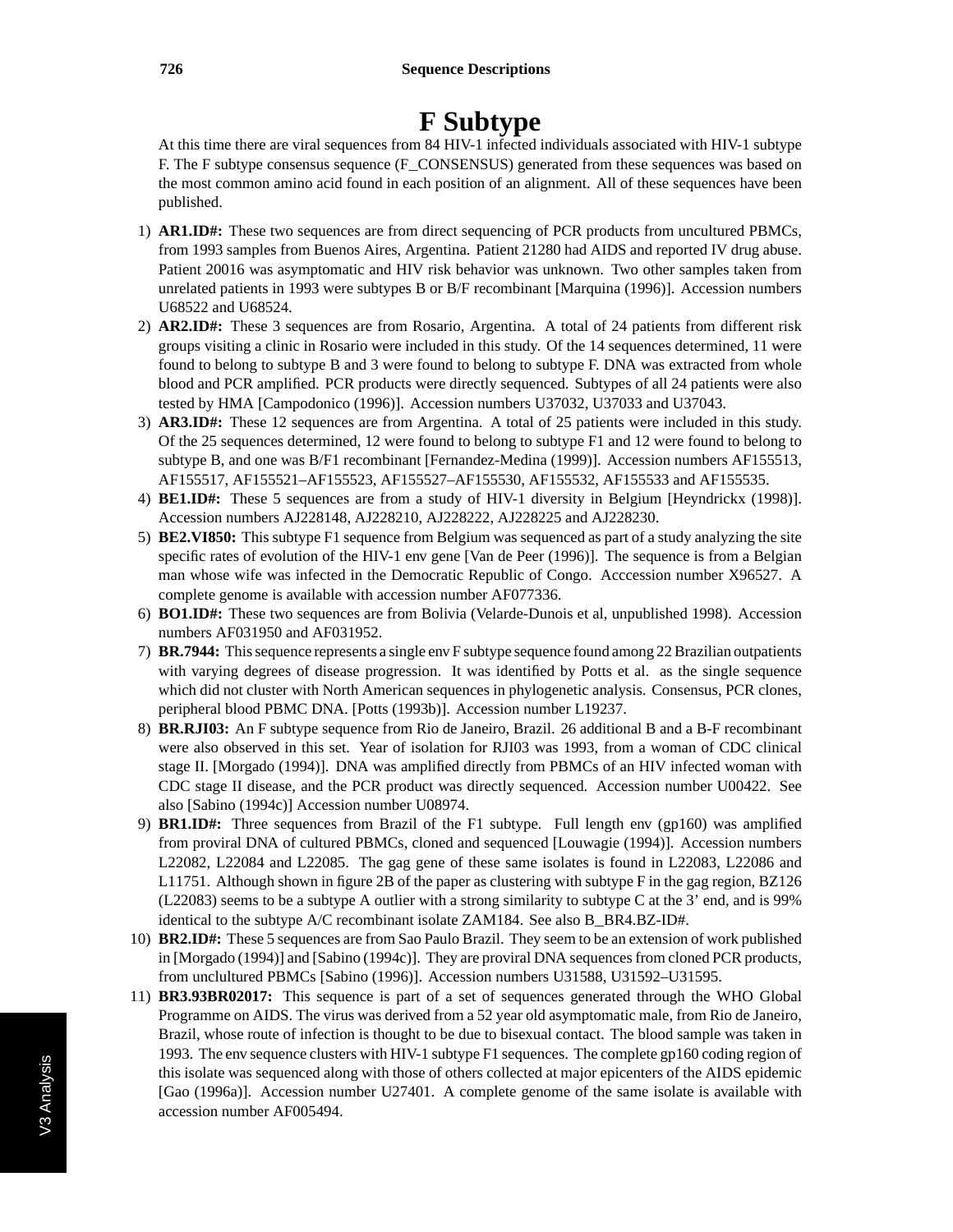- 12) **BR4.ID#:** These 6 sequences are from study of asymptomatic blood donors in Rio de Janeiro Brazil [Tanuri (1999)]. One of the 42 sequences reported was subtype B in env and F1 in gag. Two were subtype F1 in env and B in gag. Thirty-two were subtype B in both env and gag. One was subtype D in env V3 and gag, but subtype B in the env gp41 region. Accession numbers for the six subypte F1 are AF034003, AF034006–AF034009 and AF034031.
- 13) **BR5.ID#:** These 4 sequences are from Brazil (Bongertz, V. et al, unpublished 1998). Accession numbers AF062422–AF062425.
- 14) **BR6.ID#:** These 5 sequences are from Brazil (Vincente, A.C.P. et al, unpublished 1999). Accession numbers AF076314, AF076315, AF076317, AF076320, AF076321.
- 15) **BR7.ID#:** These 4 sequences are from Brazil, [Ramos (1999)]. Accession numbers AF113566– AF113568 and AF113575.
- 16) **BR8.ID#:** These 2 sequences are from Brazil (Couto-Fernandez, J.C., unpublished 1999). Accession numbers Y18756 and Y18758.
- 17) **CG.C12:** This sequence is from a 1992 sample collected in Brazzaville, Congo [Candotti (1991), Candotti (1999)]. The patient was an adult with AIDS at the time of sampling. Subtypes A, D, F, G and recombinants (AG and AE) were identified in this study. Accession number for the subtype F sample is AF082305. Gag sequences are also available for some of the samples, with accession numbers M73472–M73480.
- 18) **CM1.CA-ID#:** These sequences are 3 of 17 sequences from a very diverse set of isolates from Yaounde and Douala, Cameroon. The sequences were derived from asymptomatic and symptomatic HIV infected individuals; specifically patients CA16 and CA20 were asymptomatic and patient CA4 was symptomatic. Virus was isolated by culture with donor PBMCs, and nested PCR amplified. A single clone was sequenced representing each HIV-1 isolate. The F subtype designation of these sequences is tentative. Although the F subtype sequences from Cameroon and Brazil consistently form a clade in phylogenetic analyses, the branch lengths between isolates from the two countries are typical of inter-subtype distances, and sequences from the two countries each form their own distinct clade within the F subtype (HIV database and Wouter Janssens, personal communication) [Nkengasong (1994)]. Accession numbers for the subtype F sequences are X80443, X80448 and X80451.
- 19) **CM2.ID#:** These three sequences are all from Cameroon [Takehisa (1998)]. Accession numbers U69997–U69999.
- 20) **CM3.ID#:** These 3 sequences are from Cameroon [Triques (1999)]. Accession numbers AJ237801, AJ237805 and AJ237806. Gag genes are also available with accession numbers AJ237793–AJ337795.
- 21) **FI.9363:** This subtype F sequence is from Finland (Laukkanen, T., unpublished 1999). Accession number AF075703.
- 22) **FR.BCB85:** This subtype F sequence is from a study that was done to assess the reliability of heteroduplex mobility. 199 samples from patients originating from 26 countries and living in France were selected. 37 strains belonging to different subtypes were sequenced and results were found to be in concordance to HMA results [Loussert-Ajaka (1998)]. Accession number Z95465.
- 23) **FR1.ID#:** This sequence is from a member of the French military who is believed to have been infected while deployed in the Central African Republic in 1992. Other sequences from this study were subtypes A, B, C, E and unclassified [Lasky (1997)]. Accession number U58807.
- 24) **FR3.MP411:** This sequence is from France [Triques (1999)]. Accession numbers AJ237804, AJ249238. Gag genes are also available.
- 25) **MQ1.ID#:** These 4 sequences are from Martinique [Desgranges (1996)]. Subtype B was also found. Accession numbers for subtype F are U67707–U67710.
- 26) **NL1.ID#:** These 2 sequences are from recent immigrants to The Netherlands from Brazil and the Democratic Republic of Congo (formerly Zaire). The first letter of the ID# represents the country for the previous residence of the patient. The first two numerals represent the year of isolation. Viral RNA was prepared from patient serum and RT-PCR was used to amplify the V3 region of the env gene. The PCR products were directly sequenced [Lukashov (1996)]. The patient referred to a 890819 by Lukashov is apparently the same as patient A12 in [Wolfs (1992a)], because the sequences are 99Patient A12 was the donor in a donor-recipient pair studied by Wolfs [Wolfs (1992a)]. The recipient accession numbers are M91849–M91856. Accessions M91840–M91847 seem to be B/F recombinants.
- 27) **NL2.ID#:** These 2 sequences are from The Netherlands [Lukashov (1996)]. Accession numbers L76871, ZR890819; L76901, BR9400960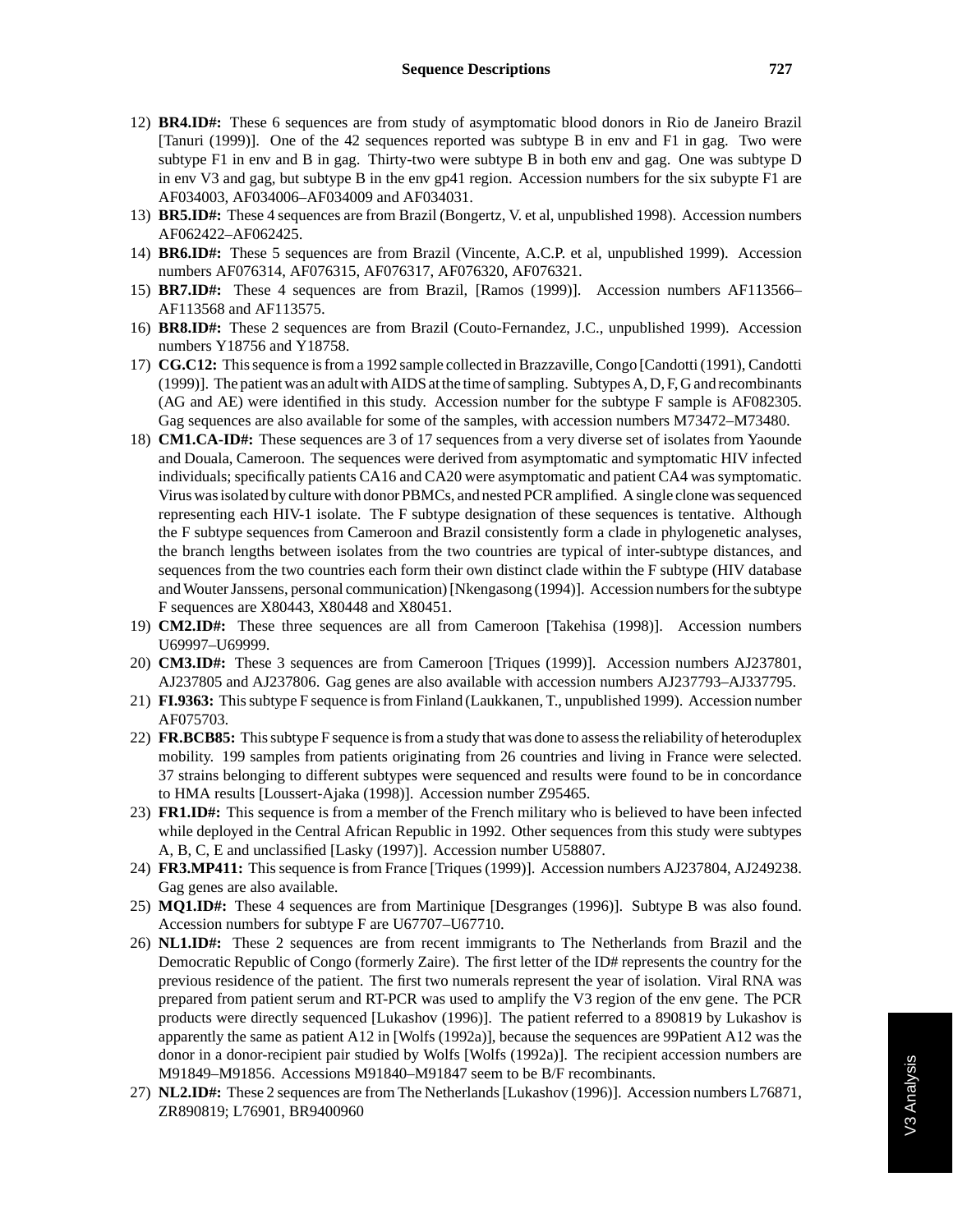- 28) **NL2.ID#:** These 4 sequences are from a study in which about 50,000 heterosexual individuals were tested for HIV-1 antibodies in Amsterdam between 1988 and 1996 [Lukashov (1998b)]. 170 individuals were found to be HIV-1 seropositive. Sequences for V3 region were obtained from serum samples of 90 of these individuals. All individuals were AIDS free at the time of sampling. 54 out of these were infected with subtype B virus and none of them originated from sub-saharan Africa. Individuals with non-B viruses originated or had a partner from HIV-endemic regions. Accession numbers for the subtype F sequences are F032172, AF032181 and AF032212.
- 29) **RO.BCI1:** This sequence is from Romania [Triques (1999)]. It seems to be different from the RO2.BCI1 patient in the RO2 set below. Accession number AJ237792.
- 30) **RO1.ID#:** These nine sequences are from isolates from Romanian children, in different clinical stages. All isolates showed cytopathic properties in peripheral blood mononuclear cells. DNA sequences are direct sequences of PCR products amplified from co-cultured PBMCs. The patients are also known as RM(A-J) [Dumitrescu (1994)]. Accession numbers L19571–L19579.
- 31) **RO2.ID#:** These fifteen sequences are from isolates from Romanian children, infected nosocomially, and adults, infected through heterosexual transmission or transfusion. DNA sequences are direct sequences of PCR products amplified from co-cultured PBMCs. [Apetrei (1997)]. Accession numbers Z83284– Z83303.
- 32) **RO3.ID#:** These 24 sequences are from isolates from orphaned Romanian children, ranging in age from 2.5 to 6 years, admitted to a clinic in Tirgu Mures, Romania. All children were referred to this clinic with serious infections and are believed to have been infected horizontally in different orphanages. Virus was isolated after coculture with donor PBMCs. Proviral DNA from cocultured PBMCs was PCR amplified and the PCR products were directly sequenced [Holm-Hansen (1995)]. Accession numbers X77964–X77987.
- 33) **RU1.ID#:** These 3 sequences are from St. Petersburg and Armavir, Russia. Sequences were determined by direct sequencing of PCR product from uncultured PBMC proviral DNA [Leitner (1996b)]. RU26 is believed to have been infected by RU20, so only the RU26 sequence is shown here. RU20 was infected by a woman, whose husband was infected by HIV-1 while living in Congo. RU22, RU23 and RU29 were all heterosexually infected by the same HIV-1 infected man, thus only RU22 is presented here. RU30 is believed to have been infected in 1993 while traveling in the Congo. Accession numbers U69655, U69657, U69659, U69661, U69663 and U69664.
- 34) **TW.3341:** This sequence is one of a set of sequences from Taiwan. Other sequences in the set were subtypes B, C, E or G. [Chang (1997)]. Accession number U67765.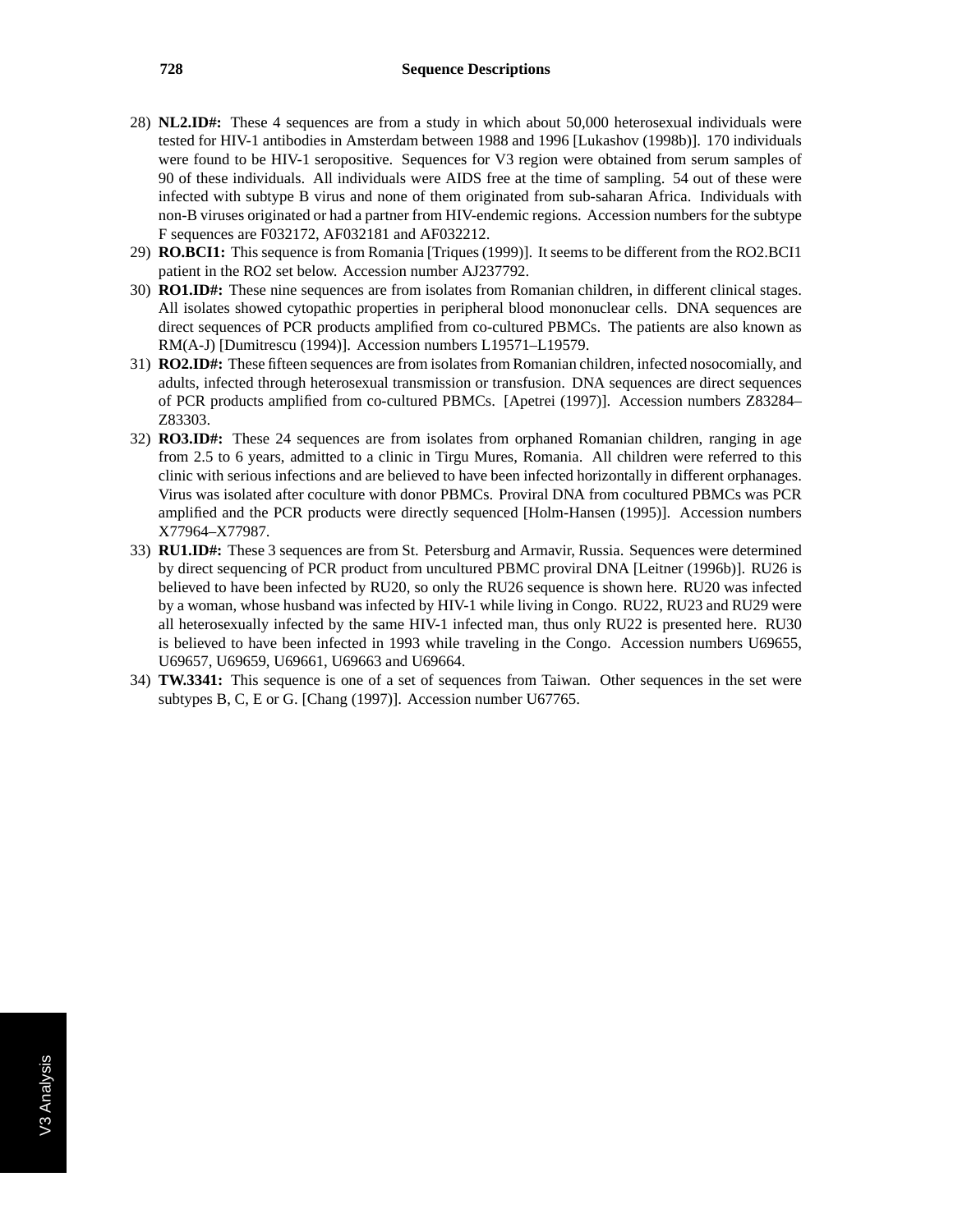### **G Subtype**

At this time there are viral sequences from 73 HIV-1 infected individuals associated with HIV-1 subtype G. The G subtype consensus sequence (G\_CONSENSUS) generated from these sequences was based on the most common amino acid found in each position of an alignment. All of these sequences have been published and/or have been made available for printing in the database by their authors.

It is noteworthy that all complete genomes containing subtype G regions sequenced to date have been found to be recombinants, having regions that fall into the subtype A clade in phylogenetic analysis. There are at least three circulating recombinant forms that contain regions associated with clades A and G: CRF02(AG) AGI(CY032) and AG(92NG083). See the Nomenclature article in this Compendium for a more in depth discussion of the subtypes and circulating recombinant forms.

- 1) **BE.DRCBL:**This sequence is from a woman living in Belgium who had moved there from the Democratic Republic of Congo (formerly Zaire) in in the late 1980s [Debyser (1998)]. The complete genome was seequenced. Accession number AF084936.
- 2) **BE.VI1197:** This sequence is from Belgium and was sequenced as part of a study analyzing the site specific rates of evolution of the HIV-1 env gene [Van de Peer (1996)]. Accession number X96528.
- 3) **BE1.ID#:** This sequence is from a study of HIV-1 diversity in Belgium [Heyndrickx (1998)]. The sequence VI308 (AJ228227) clusters with AGJ recombinants BFP90 (AF064699, AF057283) and ML84 (AJ245481) and is thus not presented here in subtype G. Accession number AJ228199.
- 4) **BJ1.ID#:** These 2 sequences are from female prostitutes, born in either Ghana or Togo, who live in Benin. BJ243 is from directly sequenced PCR product, derived via RT-PCR from patient serum RNA. BJ259 is from cloned PCR product, also by RT-PCR from serum RNA [Heyndrickx (1996)]. Accession numbers U61872 and U61874. Subtype A sequences were also determined in this study.
- 5) **CF.4067:** This sequence was associated with the C subtype in first analysis of the C2V3 region [Murphy (1993)], but when a full gp120 sequence became available from this isolate, and phylogenetic analysis was performed including some of the new subtype G sequences, it was more closely associated with G. The full length sequence was kindly provided prior to publication by Dr. MP Kieny of Transgene, Strasbourg Cedex, France. It is part of a set of 14 HIV-1 gp120 isolates from Bangui, Central African Republic. The gp120 proteins have been expressed in a hybrid gp160 vaccinia virus expression system. Year of isolation and health status of individuals from which the virus was isolated were not provided. Viruses were isolated in the CAR by C Mathiot and B You (Pasteur Inst., Bangui), grown by F Barre-Sinoussi and A Deslandres (Pasteur Inst., Paris), and cloned and sequenced by D Schmitt and MP Kieny. Accession numbers L11499 and L11500, U43169.
- 6) **CF.15166:** A single sequence from a set of sequences obtained from 27 symptomatic patients from the Central African Republic, from whom blood was drawn in 1990–1991. It is from PCR clones from cultured proviral DNA [Murphy (1993)]. Accession number L11525. Other sequences from this study were subtypes A, D, E and unclassified. This sequence was originally listed as subtype C in the publication, as was the 4067 isolate.
- 7) **CG1.ID#:** These 5 sequences are from 1988 and 1992 samples collected in Brazzaville and Pointe Noire, Congo [Candotti (1991), Candotti (1999)]. All patients were adults with AIDS at the time of sampling. Subtypes A, D, F, G and recombinants (AG and AE) were identified in this study. Accession numbers for the subtype G samples are AF082306, AF082309, AF082311, AF082316 and AF082320. Gag sequences are also available for some of the samples, with accession numbers M73472–M73480.
- 8) **CG1.CNG30:** This sequence is from Congo (Moriyama, H., unpublished 1998). Accession number AF056186.
- 9) **CI1.ID#:** These 4 sequences are from Abidjan, Ivory Coast. No other information is available (Ellenberger D.L., unpublished 1997). Subtypes A, D and G were found for Ivory Coast patients in this set. Ugandan sequences of subtype A were also part of this set. Accession numbers AF000458, AF000460, AF000463, AF000468.
- 10) **CM.276** This sequence is from a 1994-1995 study of 211 Cameroonian AIDS patients [Takehisa (1998)]. Of the 43 HIV isolates sequenced, 17 were subtype A, 1 was subtype B, 2 were subtype C and 1 was subtype G. Accesion number AF023072.
- 11) **CM1.ID#:** This subtype G sequence is from one of the samples collected in 1995 from 53 northern Cameroonian Muslim AIDS patients [Mboudjeka (1999)]. Of the 16 HIV patients sequenced, 5 were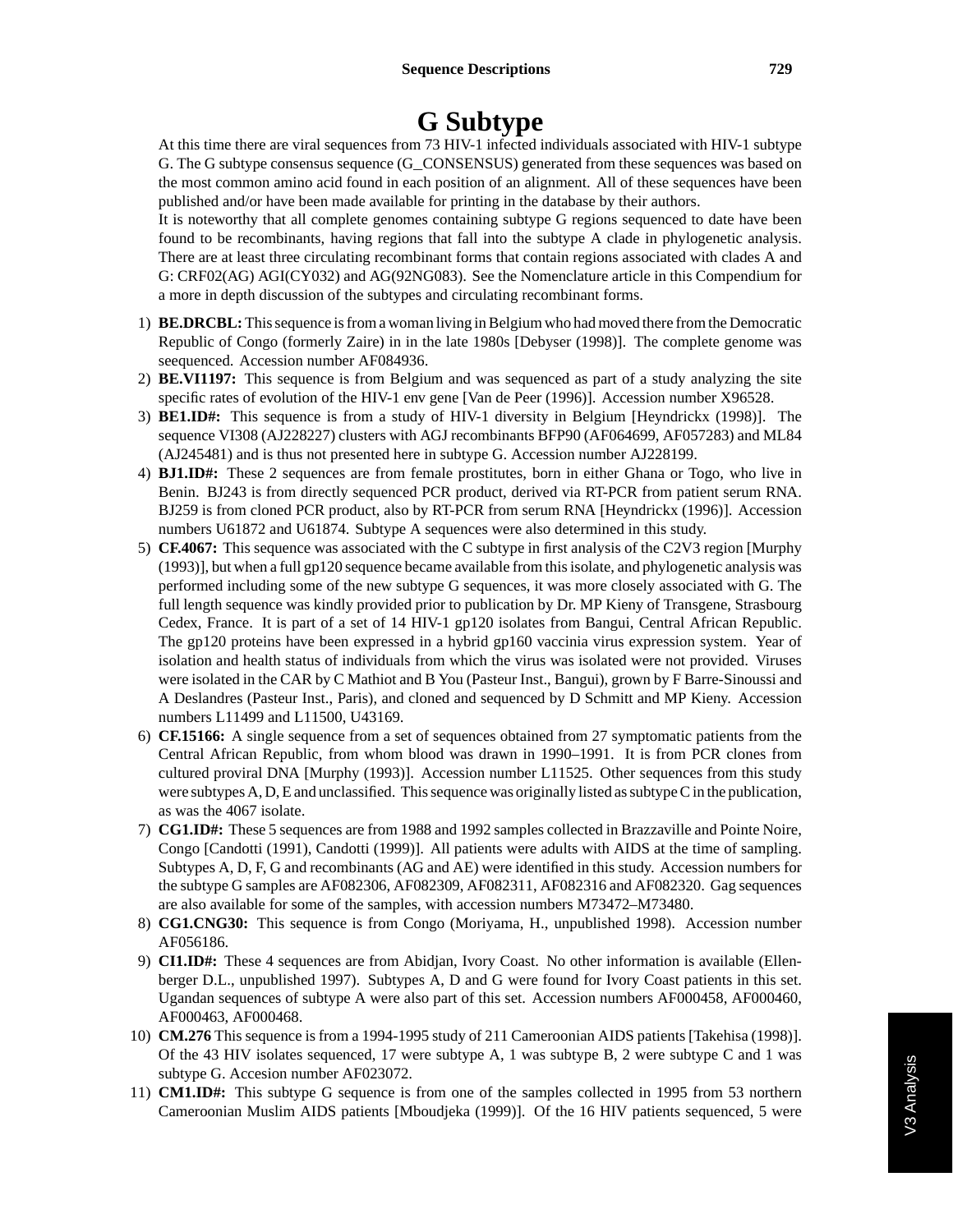subtype A, 6 were CRF02(AG) IbNG-like, 2 were subtype D, 1 was subtype G and 2 were subtype H. Accession number AF028320.

- 12) **FR1.ID#:** These 2 subtype G sequences are from a study that was done to access the reliability of heteroduplex mobility. 199 samples from patients originating from 26 countries and living in France were selected. 37 strains belonging to different subtypes were sequenced and results were found to be in concordance to HMA results [Loussert-Ajaka (1998)]. There were 2 sequences from patient BCB82, of which only one is presented here. Accession numbers Z95453, Z95461 and Z95463.
- 13) **GA.LBV217:** A sequence from Gabon from a set of HIV-1 viral isolates from Africa. This sequence was derived from a clone of PCR amplified DNA from cultured PBMCs. It represents a fragment of a full length env sequence [Janssens (1994b)]. Accession number U09664.
- 14) **GA1.ID#:** These 2 sequences are from Gabon. G98 is from a 1988 or 1989 sample from a patient with AIDS living in Franceville, Gabon who moved there from Niger. VI526 is from a 1990 sample from an AIDS patient at the Libreville General Hospital. Method of proviral DNA isolation was not described. DNA was PCR amplified and cloned. One clone per isolate was sequenced [Delaporte (1996)]. Accession numbers X90916, G98; X90922, VI526. See also subtypes A, C, D, F and O sequences from this same study.
- 15) **GB.22:** This sequence is one of three clones from an infected infant in a mother-infant transmission study. The sequences were obtained via PCR from cell lysates, with sequencing of cloned PCR products. The infant was 3 months old at the time of blood drawing, and had pneumonia. [Arnold (1995b)]. Accession numbers U26304–U26306. Envelope sequences for the mother are found in database entries U26301–U26302, and gag sequences for mother and infant are in U26303 and U26307.
- 16) **GH.NJ3:** This sequence is from Ghana. Subtypes A and D were also detected in this study [Ishikawa (1996)]. Another report from Ghana [Takehisa (1997a)] showed that a Ghana env subtype G isolate was A/G recombinant, with pol gene related to subtype A. Although this sequence appears to be phylogenetically related to that one, we have no pol sequence for this isolate, and thus no solid evidence of it being A/G recombinant. Accession numbers for subtype G is U67683.
- 17) **GH2.ID#:** These 2 sequences are from Ghana. Subtype A was also detected in this study [Bobkov (1998b)]. Accession numbers for subtype G are AJ225655–AJ225656.
- 18) **KE1.4089:** This sequence is one of those derived from patients who were part of a study of breastfeeding women from Nairobi, Kenya. Viral DNA was amplified from uncultured patient PBMC, and the envelope V1-V5 region was sequenced after cloning into M13 phage. Other patients from this study had viral subtypes A, C, D and various recombinant forms [Neilson (1999)]. Accession number AF101470.
- 19) **KP.Kr121** This sequence is from South Korea (Kim, Y.B., et al, unpublished 1995). Accession number X93469.
- 20) **ML1.ID#:** These 7 subtype G sequences are from a study that looks at the prevelance of different subtypes of HIV-1 and HIV-2 circulating in female sex workers in Bamako, the capital city of Mali [Peeters (1998)]. A total of 176 CSWs were tested and 81 were HIV infected. Of the 81, 63 were infected with HIV-1, 7 were infected with HIV-2 and 11 were dually infected with HIV-1 and HIV-2. HMA assays indicated that 80 percent of HIV-1 infections were with subtype A virus. Only 9 viruses, with ambiguous HMA results, were sequenced. Out of these 9 sequences one was subtype A, one was subtype D and 7 were subtype G. Accession numbers Y14356, Y14357, Y14359, Y14360, Y14361 and Y14363
- 21) **NG1.ID#:** These 3 sequences are G subtype sequences from Nigeria [Abimiku (1994)]. JP882 and JV832 were derived from AIDS patients, and G3 and G9 from healthy women. G9 was cultured on the T cell line CEM-SS, and the other three isolates were cocultured with uninfected donor PBMCs. DNA from viral cultures was PCR amplified, cloned and sequenced. Accession numbers U13208–U13209, U13211 and U13213. Complete genomes for JV1083 (aka JV832, 92NG083) and G3 (aka 92NG003) are available in database entries U88826 and U88825, respectively. The G3 (92NG003) sequence is subtype A/G recombinant and has been moved to the uncertain section of this analysis.
- 22) **NG2.ID#:** These 4 sequences are from Nigeria [McCutchan (1999)]. Subtypes A and recombinants were also found. Accession numbers for the G subtypes are AF069935, AF069937, AF069943 and AF069947.
- 23) **NL.127C** This sequence is one of numerous sequences generated from PCR amplified plasma RNA from one of three infants in a Dutch mother/infant study. A sample was collected from the infant at 1.5 months of age. Samples were also collected from the mother before birth, at birth and after birth. Mother sequences are not included here [Mulder-Kampinga (1993)] and [Mulder-Kampinga (1995)]. Infant 127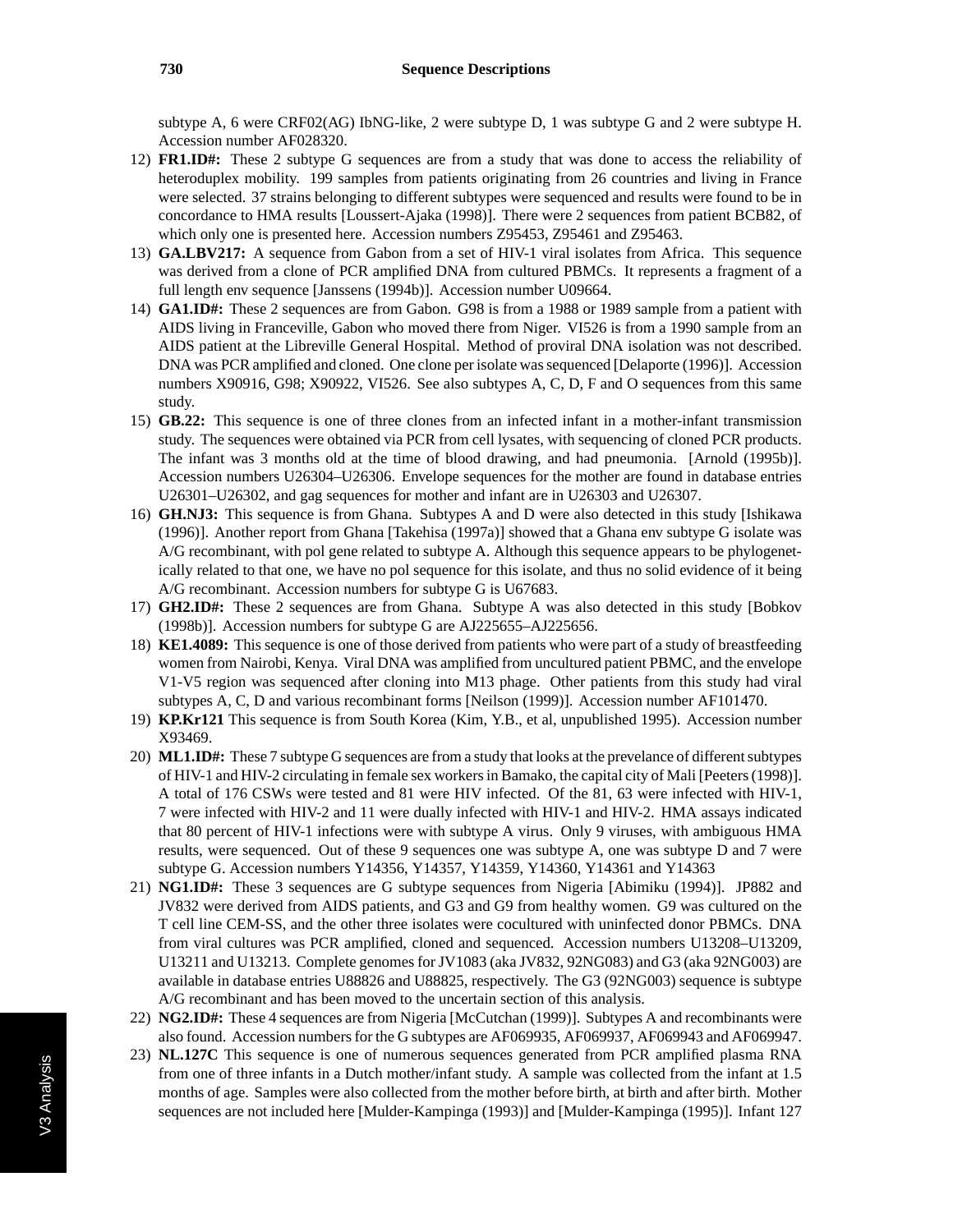sequences are from Accession numbers Z47817–Z47832. Mother 127 sequences are from entries with Accession numbers Z47833–Z47880. Gag gene sequences from mother/child pairs are also available in entries with accession numbers Z47903–Z47911; Z47912–Z47928; Z47929–Z47935; Z47936–Z47950. The second mother/child pair was also from the Netherlands, see B\_NL.114C. The third mother/infant pair in this study was from Rwanda, see A\_RW.564C.

- 24) **NL1.ID#:** These 4 sequences are from recent immigrants to The Netherlands from Brazil and Democratic Republic of Congo (formerly Zaire). The first two letters of the ID# represent the two letter country code for the previous residence of the patient. The next two numerals represent the year of isolation. Viral RNA was prepared from patient serum and RT-PCR was used to amplify the V3 region of the env gene. The PCR products were directly sequenced [Lukashov (1996)]. Accession numbers L76880, ZR911976; L76906, LR9401885; L76884, UM9210113; L76902, GH9401230.
- 25) **RU1.ID#:** RU16 is from Volgograd, Russia. The sequence was determined by direct sequencing of PCR product from uncultured PBMC proviral DNA [Leitner (1996b)]. RU16 is a 21 year old female who was infected nosocomially. The nosocomial outbreak in southern Russia began with an index case, an infant born in Elista, to a HIV-1 infected mother whose husband is believed to have been infected in the Congo. Over a period of several months in 1988-1989, over 250 patients, mostly children, were infected parenterally with contaminated needles in several hospitals [Bobkov (1994a), Lukashov (1995), Bobkov (1997c)]. This sequence clusters with the other Russian subtype G sequences, which were also part of this nosocomial outbreak. Accession number U69653. Other sequences from this Russian outbreak can be found with accession numbers L38413, U08355–U08368, U30312, U27445, U51295. Several of these are from the WHO isolate 92RU131 (U27445), from a 3.5 year old female from Rostov-on-Don, isolated in 1992, which has been classified as G/A recombinant [Gao (1996a)]. The CF.4067 sequence is more closely related to these Russian G sequences, than are some other G sequences from Russia, such as BUK3a from Uzbekistan. Other sequences, with only 105 bp of V3 loop data are available in entries with accession numbers U10701-U10859, these include a mother who is thought to have been infected by her infant during breast feeding [Bobkov (1994b)].
- 26) **RU2.ID#:** These two sequences are from Russia and are subtype G in both env and gag [Bobkov (1998a)]. Subtype D/G recombinants were also found, see the RU entry in the unclassified subtype section. Accession numbers for env are AF051508, AF051458 and for gag is AF051509.
- 27) **SE1.SE8552:** This sequence is from a study of 270 HIV-1 infected individuals living in Sweden [Alaeus (1997)]. 80 of these 270 were thought to have been infected in Africa, prior to moving to Sweden, or infected directly by someone who had just immigrated from Africa. Of these 80, 75 bloods samples were available from 33 men and 42 women, from 15 different African countries. The subtype G sequence was from an individual (SE8552 U76152) who was thought to have been infected in Uganda. Accession numbers for the entire set of all subtypes are U76114-U76186 and L41176-L41179.
- 28) **SE2.ID#:** These sequences are from Sweden [Leitner (1995)]. An env sequence and a complete genome are available for SE6165. Accession numbers L40743–L40745, AF061642.
- 29) **SN1.ID#:** These 3 sequences are from a study done on individuals infected with non-B clade virus who were randomly obtained from a cohort of registered sex workers in Senegal, West Africa [Cao (1997)]. PBMC were seperated, cryopreserved and shipped to USA for CTL studies. Of the 14 sequences evaluated 10 were subtype A, three were subtype G and 1 was subtype C. Accession numbers AF020826, AF020830 and AF020831.
- 30) **SN2.ID#:** These 5 subtype G sequences are from Senegal [Kanki (1999)]. Subtypes A, C, D, CRF02(AG) and another AG recombinant were also found in Senegal. Accession numbers for the subtype G sequences are AF085297, AF085301, AF085303, AF085306 and AF085307.
- 31) **TW.267:** This sequence is from directly sequenced PCR product from uncultured PBMCs from Taiwan [Chang (1997)]. Most of the Taiwanese sequences determined in this study were subtype B, but subtypes C, E and F were also found. Database accession number U73058.
- 32) **TW1.ID#:** These 4 subtype G sequences are from Taiwan (Lee, C., unpublished 1997). All 4 are significantly similar to one another, but there is no information provided about epidemiological linkage, so all 4 are presented here. Several sequences were available for each of the 4 patients. Accession numbers AF116739–AF116751.
- 33) **UG.JW3:** This single sequence of subtype G HIV-1 is from a female patient with stage IV disease and CD4 count of 20, from Uganda. The patient had recently migrated to the United Kingdom from Uganda,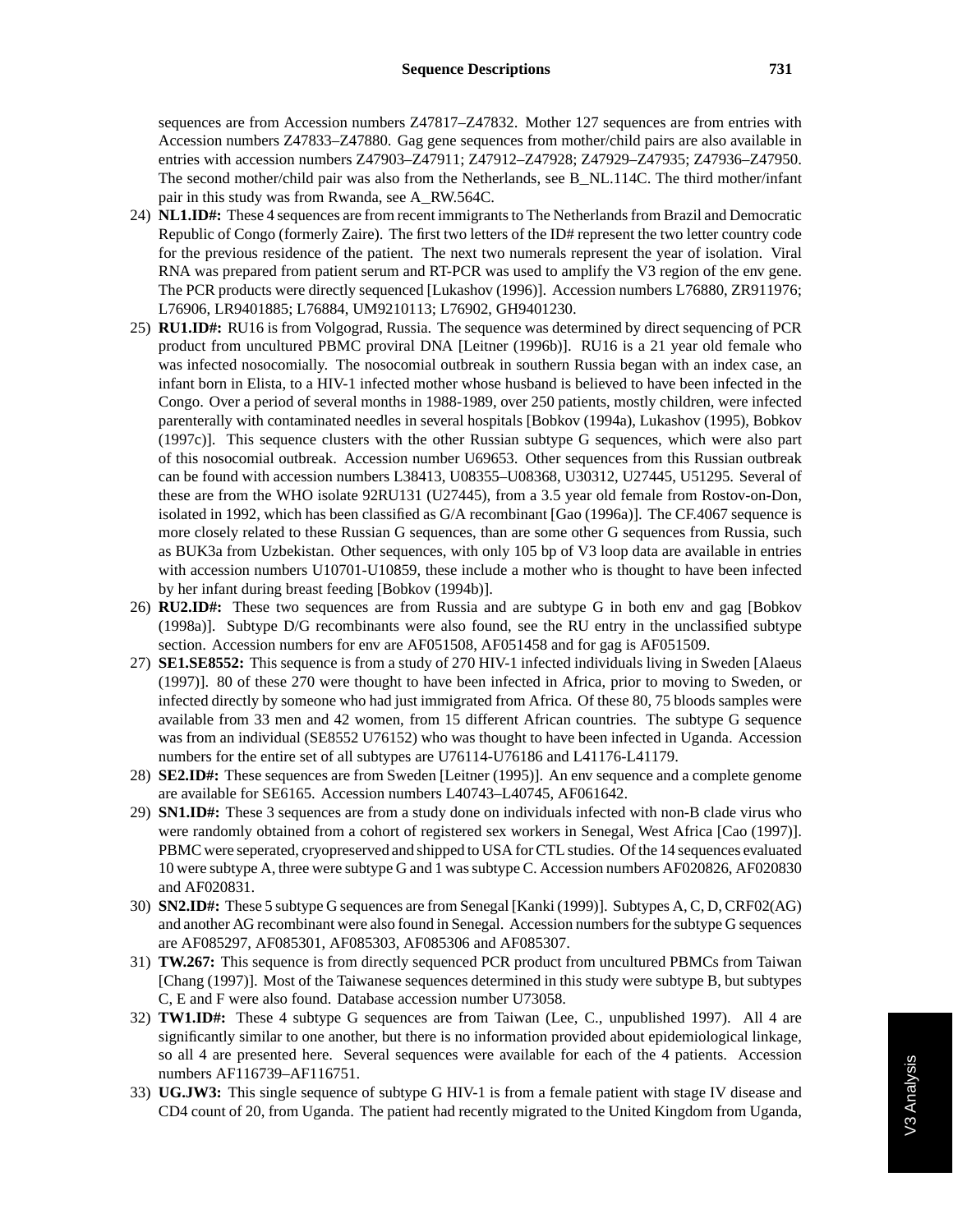but contracted the HIV in Uganda. The sequence is referred to as JW3 in [Kaleebu (1995)] but was previously referred to as K1, by the HIV database. It has been given the name 92UG975.10 by the World Health Organization. Accession numbers U22010, U27426.

34) **UZ.BUK3a:** This sequence is from a 39 year old male caucasian heterosexual who lived in Uzbekistan [Bobkov (1996a)]. The patient tested HIV-1 seropositive in June 1991, blood was collected for this sequence in November, 1992. He reported living in Mozambique in 1984-1985 where he was admitted to the hospital several times, but reported having no sexual relations during this time. His wife in Uzbekistan was HIV-1 seropositive in 1991 and died of AIDS in 1995. He reported having sexual relations with a woman in Uzbekistan in 1986-1987 shortly after returning from Mozambique, and this woman and her husband were both found to be HIV-1 seropositive in 1991. Patient BUK died of AIDS in November, 1993. Proviral DNA from uncultured PBMCs was PCR amplied in nested double reactions. The PCR product was cloned into pUC18 plasmid prior to sequencing. Accession numbers U33095, U33096.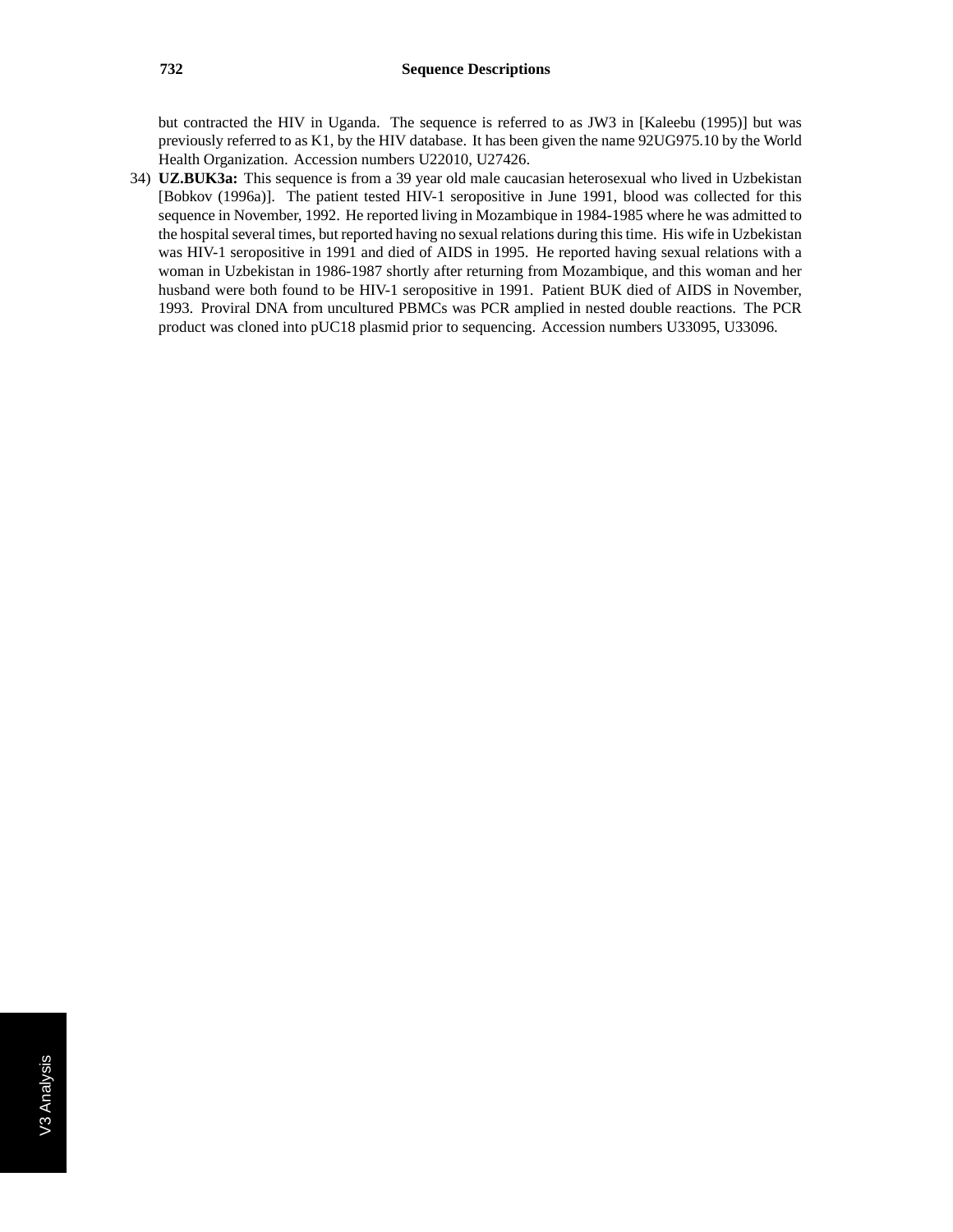## **H Subtype**

At this time there are viral sequences from 11 HIV-1 infected individuals associated with HIV-1 subtype H. The H subtype consensus sequence (H\_CONSENSUS) generated from these 11 sequences was based on the most common amino acid found in each position of an alignment. These sequences have been published and/or have been made available for printing in the database by their authors. Eight sequences that are too short for classification are closer to H than to other subtypes.

- 1) **BE.ID#:** These 2 subtype H sequences from Belgium were sequenced as part of a study analyzing the site specific rates of evolution of the HIV-1 env gene [Van de Peer (1996)]. This VI991 sequence is 98% identical to a sequence called VI1991 with acccession number X96532. A complete genome from this isolate is found with accession number AF190127. VI997 has accession number AF190128 and AJ228204.
- 2) **CF.90CF056:** This sequence is from a 1990 blood sample from the Central African Republic. It was originally published as an unclassified subtype, [Murphy (1993)], with accession number L11497. It was later classified as subtype H, [Janssens (1994b)]. The complete genome was sequenced in 1997 (Gao, F., et al, unpublished 1997), and appears to be subtype H thoughout the genome, accession number AF005496. L11497 contains an 8 base-pair, frameshifting insertion, relative to AF005496, near the 3' end of its sequence, which is a third copy of a 9 bp direct repeat.
- 3) **CF.4717:** This sequence is from a set of sequences obtained from patients from the Central African Republic [Muller-Trutwin (1999)]. Accession number AF067759.
- 4) **CM.CA13:** A sequence from Cameroon from a set of HIV-1 viral isolates from Africa used to define the prototype G and H env sequences. This sequence was derived from a clone of PCR amplified DNA from cultured PBMCs. It represents a fragment of a 900 base pair sequence [Janssens (1994b)] and [Nkengasong (1994)]. The H subtype association is not always clearly apparent using some sets of background sequences for comparison, and neighbor joining trees (HIV database, Wouter Janssens, personal communication), although parsimony trees confirmed the original association documented in [Janssens (1994b)]. Accession numbers X80441 and U09667.
- 5) **CM3.ID#:** These 2 subtype H sequences are from samples collected in 1995 from 53 northern Cameroonian Muslim AIDS patients [Mboudjeka (1999)]. Of the 16 HIV patients sequenced, 5 were subtype A, 6 were CRF02(AG) IbNG-like, 2 were subtype D, 1 was subtype G and 2 were subtype H. Accession numbers for subtype H are AF028326 and AF028330.
- 6) **CU.ID#:** These 2 sequences are from Cuba (Gomez, C.E.G.R., unpublished 1997). Accession number Y14415, Y14420.
- 7) **FR1.ID#:** These 2 subtype H sequences are from a study that was done to assess the reliability of heteroduplex mobility. 199 samples from patients originating from 26 countries and living in France were selected. 37 strains belonging to different subtypes were sequenced and results were found to be in concordance to HMA results [Loussert-Ajaka (1998)]. Accession numbers Z95457, Z95458 and Z95459.
- 8) **RU.MLY10:** This sequence is from Russia [Bobkov (1996c)]. Patient MLY was a recipient of a 1987 blood transfusion from patient SLH. Patient SLH had a history of sexual contact with an HIV-1 seropositive student from Democratic Republic of Congo (formerly Zaire). Patient MLY gave birth to a child by caesarian section (soon after which she received the transfusion), and the child was later determined to be HIV infected, presumably via transmission during a 3-month period of breast feeding. Accession numbers: U33104 U33105, MLY; U33106 U33107 U33108, SHL.
- 9) **SE1.ID#:** These 2 sequences are from a study of 270 HIV-1 infected individuals living in Sweden [Alaeus (1997)]. 80 of these 270 were thought to have been infected in Africa, prior to moving to Sweden, or infected directly by someone who had just immigrated from Africa. Of these 80, 75 bloods samples were available from 33 men and 42 women, from 15 different African countries. The 2 subtype D sequences were from individuals who were thought to have been infected in Democratic Republic of Congo (formerly Zaire) (SE5930 U76126) and Uganda (SE8646 U76162). Accession numbers for the entire set of all subtypes are U76114-U76186 and L41176-L41179.
- 10) **CD.VI557:** A sequence from Democratic Republic of Congo (formerly Zaire) from a set of HIV-1 viral isolates from Africa used to define the prototype G and H env sequences. This sequence was derived from a clone of PCR amplified DNA from cultured PBMCs. It represents a fragment of a 900 base pair sequence [Janssens (1994b)]. Accession number U09666.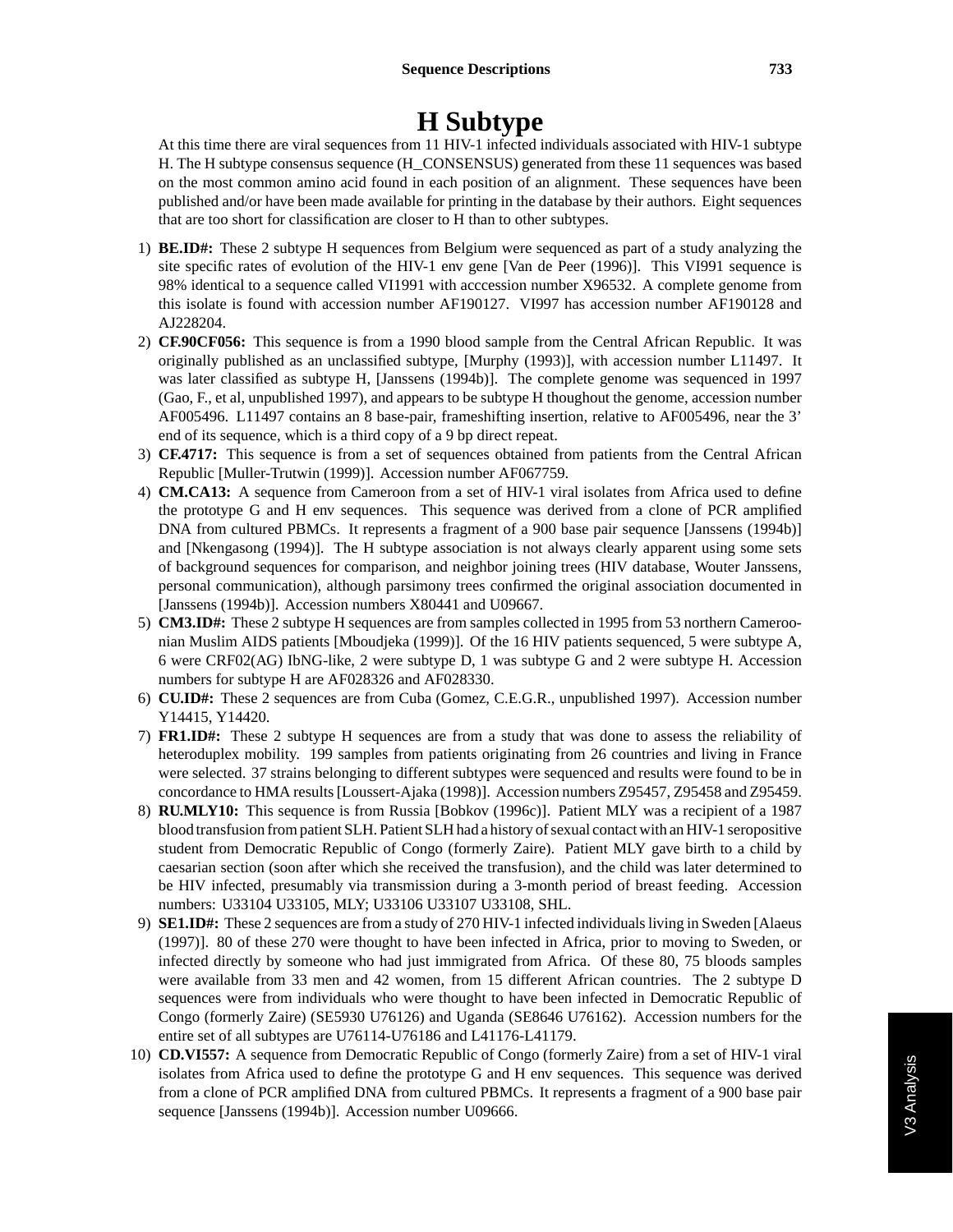# **J Subtype**

At this time there are viral sequences from 5 HIV-1 infected individuals associated with HIV-1 subtype J. The J subtype consensus sequence (J\_CONSENSUS) generated from these sequences was based on the most common amino acid found in each position of an alignment. All of these sequences have been published or made available to the database for printing.

- 1) **GM1.ID#:** Two sequences from Gambia, as yet unpublished, which cluster with the two Swedish sequences by Leitner in the V3 loop region. Accession numbers U33100, U33102 (Bobkov et al, unpublished 1996). GM4 (U33099, U43105) has been published in [Bobkov (1996b)] as a G/?/C recombinant in the env V1-V5 region, with the ? region covering the V3 loop. See also Gambian sequences of subtypes B and C.
- 2) **SE1.ID#:** Two sequences from Sweden, both from patients who were recent immigrants from Democratic Republic of Congo (formerly Zaire) [Leitner (1995)]. Sample 7022 was collected in December 1993 from an asymptomatic female with a CD4 count of 184. Her first known seropositive sample is from May 1990, but epidemiological investigation indicated that she was infected in Democratic Republic of Congo (formerly Zaire) between 1981 and 1986. Sample 7887 was collected in October 1994 from an asymptomatic male who had tested seronegative in Sweden in January 1993, and who had a seropositive sample in August 1994. His CD4 count was normal at 567. Both patients were heterosexual and a thorough epidemiological investigation revealed no contact or shared contacts between the two. The two sequences were 95% identical to each other over 255 bases of env and 98% identical to each other over 460 bases of gag. Accession numbers L41176 and L41177. Gag gene sequences from these same individuals are in L41178 and L41179 and complete genomes are available with accession numbers AF082394 and AF082395 which were published in [Laukkanen (1999)].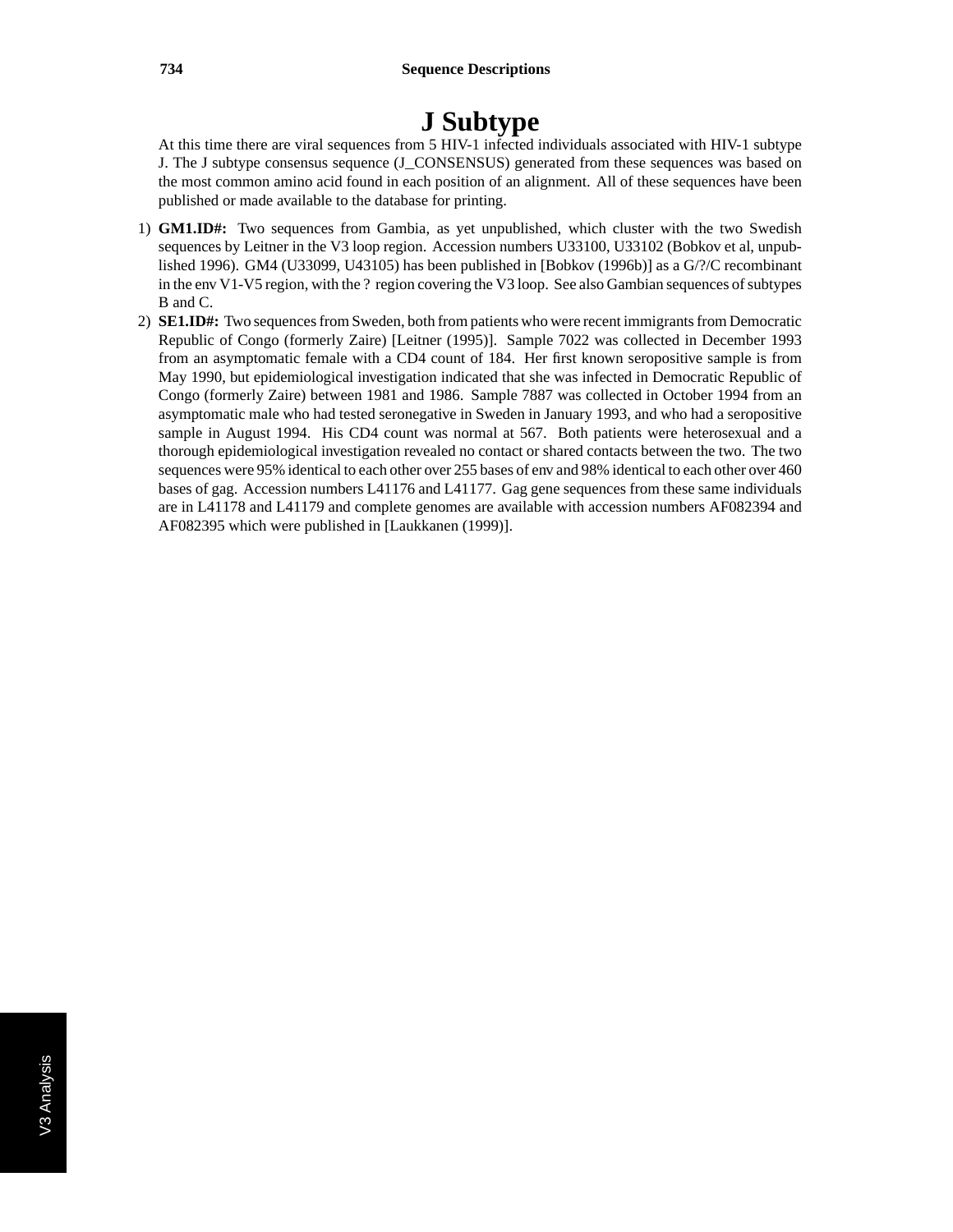# **K Subtype**

At this time there are viral sequences from 5 HIV-1 infected individuals associated with HIV-1 subtype K. The K subtype consensus sequence (K\_CONSENSUS) generated from these sequences was based on the most common amino acid found in each position of an alignment. All of these sequences have been published or made available to the database for printing.

- 1) **BE1.ID#:** These 2 sequences are from a study of HIV-1 diversity in Belgium [Heyndrickx (1998)]. There are two entries for VI1126 with accession numbers AJ228216 and AF076475, with the latter indicating that patient reported sex with sex workers in the Democratic Republic of the Congo as his risk factor (de Souza et al, unpublished 1999). Accession numbers AJ228142, AJ228216 and AF076475. A gag gene for VI325 is available with accession number L11789.
- 2) **CD.EQTB11:** This sequence is from the Democratic Republic of Congo (formerly Zaire), and 3 sequences from this one isolate are available, a complete genome with accession number AJ249235, and gag and env genes with accession numbers AJ237797 and AJ237808, [Triques (1999)].
- 3) **CM.ID#:** MP535 and MP446 are from Cameroon. A complete genome of MP535 has accession number AJ249239, and gag and env genes from the same isolate AJ237796 and AJ237807. MP446 has only an env gene available with accession number AJ237802 [Triques (1999)]. The MP446 sequence was not long enough on the 5' end to be included here.
- 4) **IL.BC47:** This subtype K sequence is from Israel [Gehring (1997)]. Other subtypes found in Israel in this study were A, B, C, D and CRF02(AG). Accession number for the subtype K sequence is X94386.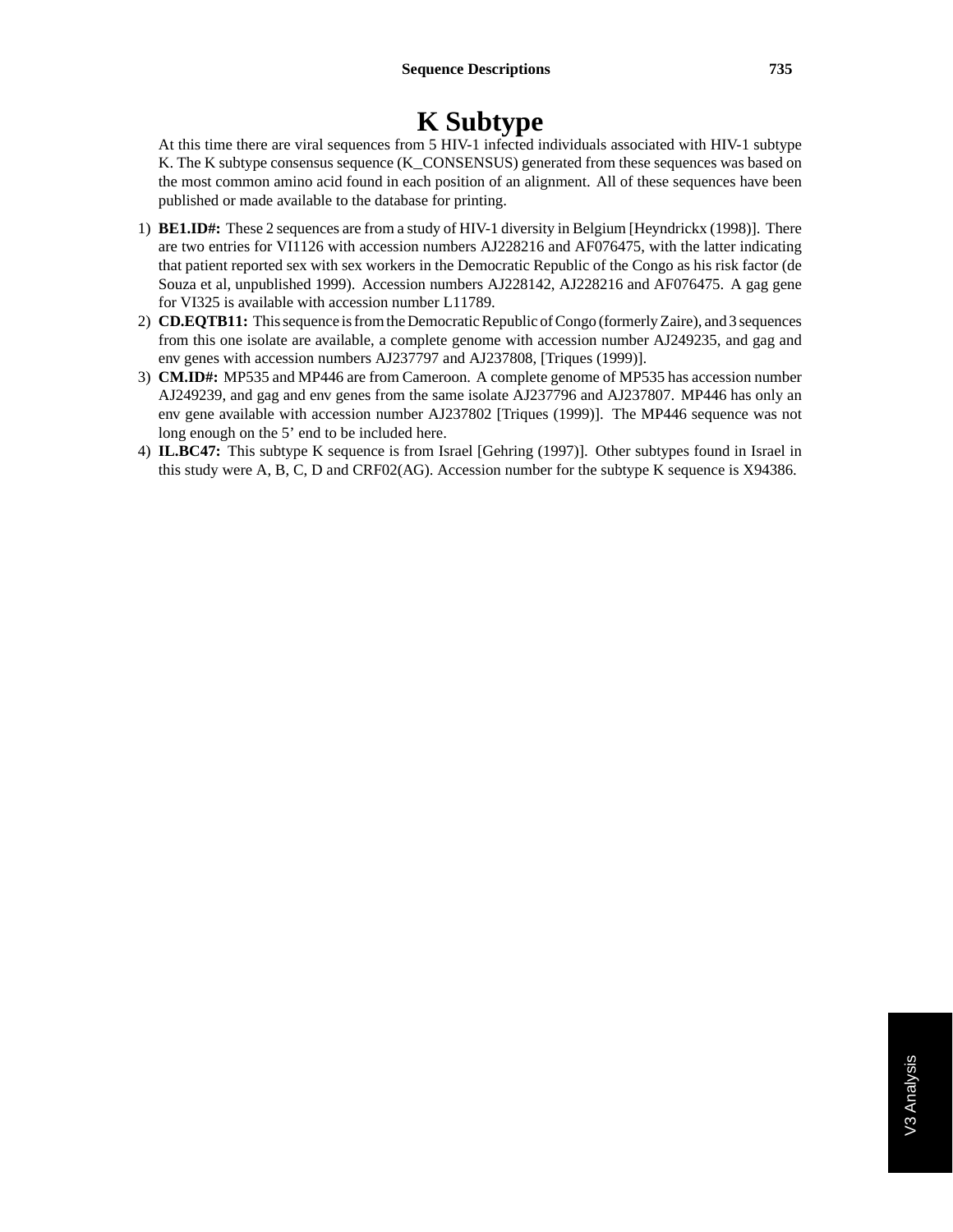#### **Circulating Recombinant form AE**

At this time there are viral sequences from 356 HIV-1 infected individuals associated with HIV-1 circulating recombinant form CRF01(AE). The CRF01(AE) subtype consensus sequence (CRF01\_CONSENSUS) generated from these sequences was based on the most common amino acid found in each position of an alignment. All of these sequences have been published and/or have been made available for printing in the database by their authors.

The AE circulating recombinant form falls within the subtype A clade in phylogenetic analysis of the gag and pol genes and parts of nef and env. In the gp120 region of env, it forms its own clade (E). In the gp41 region of env, it shares similarity with both the A subtype and CRF02(AG) circulating recombinant form. The first complete genome of this AE form to be sequenced was CM240 (accession number U54771). See the Subtype References article by Jean Carr et al in this Compendium (pages III-8 to III13) for more discussion of the subtypes and recombinant forms.

- 1) **BE1.ID#:** This sequence is from a study of HIV-1 diversity in Belgium [Heyndrickx (1998)]. See also entries for VI822A and VI822B which are apparently from the same triple-infected patient. Accession number AJ228182.
- 2) **CF.90CF402** 90CF402, previously named CAR-E 4002 or 90CR402, was obtained from a man from Bangui, Central African Republic, who had lymphadenopathy, diarrhea, severe weight loss and recurrent respiratory infections. He was infected through heterosexual contact, but the year of infection is unknown. The virus was first adapted to growth in chimpanzee cells, expanded in chimpanzee cells, and then reexpanded in human PBMCs before lambda cloning and sequencing [Gao (1996b)]. The complete genome is found with Accession number U51188.
- 3) **CF1.ID#:** These 4 sequences are from a set of sequences obtained from patients from the Central African Republic [Muller-Trutwin (1999)]. Accession numbers AF067752, AF067753, AF067766, AF067767.
- 4) **CF1.ID#:** These eight sequences are from a set of sequences obtained from 27 symptomatic patients from the Central African Republic, from whom blood was drawn in 1990–1991. Consensus, PCR-clones, cell culture, DNA [Murphy (1993)]. Accession numbers L11459–L11460, L11463–L11468, L11476, L11480–L11481, L11504–L11507, L11511–L11513, L11519–L11521 and U43137. Another sequence from patient 4039 is found with accession number U43112.
- 5) **CF2.ID#:** These three sequences were kindly provided prior to publication by Dr. M.P. Kieny of Transgene, Strasbourg Cedex, France. They are part of a set of 14 HIV-1 gp120 isolates from Bangui, Central African Republic. The gp120 proteins have been expressed in a hybrid gp160 vaccinia virus expression system. Year of isolation and health status of individuals from which the virus was isolated were not provided. Viruses were isolated in the CAR by C. Mathiot and B. You (Pasteur Inst., Bangui), grown by F. Barre-Sinoussi and A. Deslandres (Pasteur Inst., Paris), and cloned and sequenced by D. Schmitt and M.P. Kieny. Database accession numbers U43110, U43170 and U43173. More sequences from these same isolates are found with accession numbers L11480, L11481, L11506, L11507,
- 6) **CM.CA10:** A single CRF01(AE) sequence from a set of 17 sequences from a very diverse set of isolates from Yaounde and Douala, Cameroon. The sequences were derived from asymptomatic and symptomatic HIV infected individuals, specifically, CA10 was symptomatic. Virus was isolated by culture with donor PBMCs, and nested PCR amplified. A single clone was sequenced representing each HIV-1 isolate [Nkengasong (1994)]. Accession number X80439.
- 7) **CM.CMR10:** This sequence is from Cameroon (Takehisa et al unpublished 1997). Accession number U69991
- 8) **CN1.ID#:** These 15 sequences are from the Guangxi Province, China from blood samples collected in 1996 [Chen (1999)]. Subtypes B, C and D were also identified in this study. Accession numbers AF080192–AF080204, AF080208, AF080213.
- 9) **CZ.CZ4:** This sequence is from the Czech Republic [Quinones-Mateu (1999)]. Accession number AF080135. Other sequences from this set were subtype B.
- 10) **FR1.ID#:** These six sequences are from members of the French military who are believed to have been infected while deployed in Cambodia between 1992 and 1995. Other sequences from this study were subtypes A, B, C, F, and unclassified [Lasky (1997)]. Accession numbers for CRF01(AE) were U58779–U58784.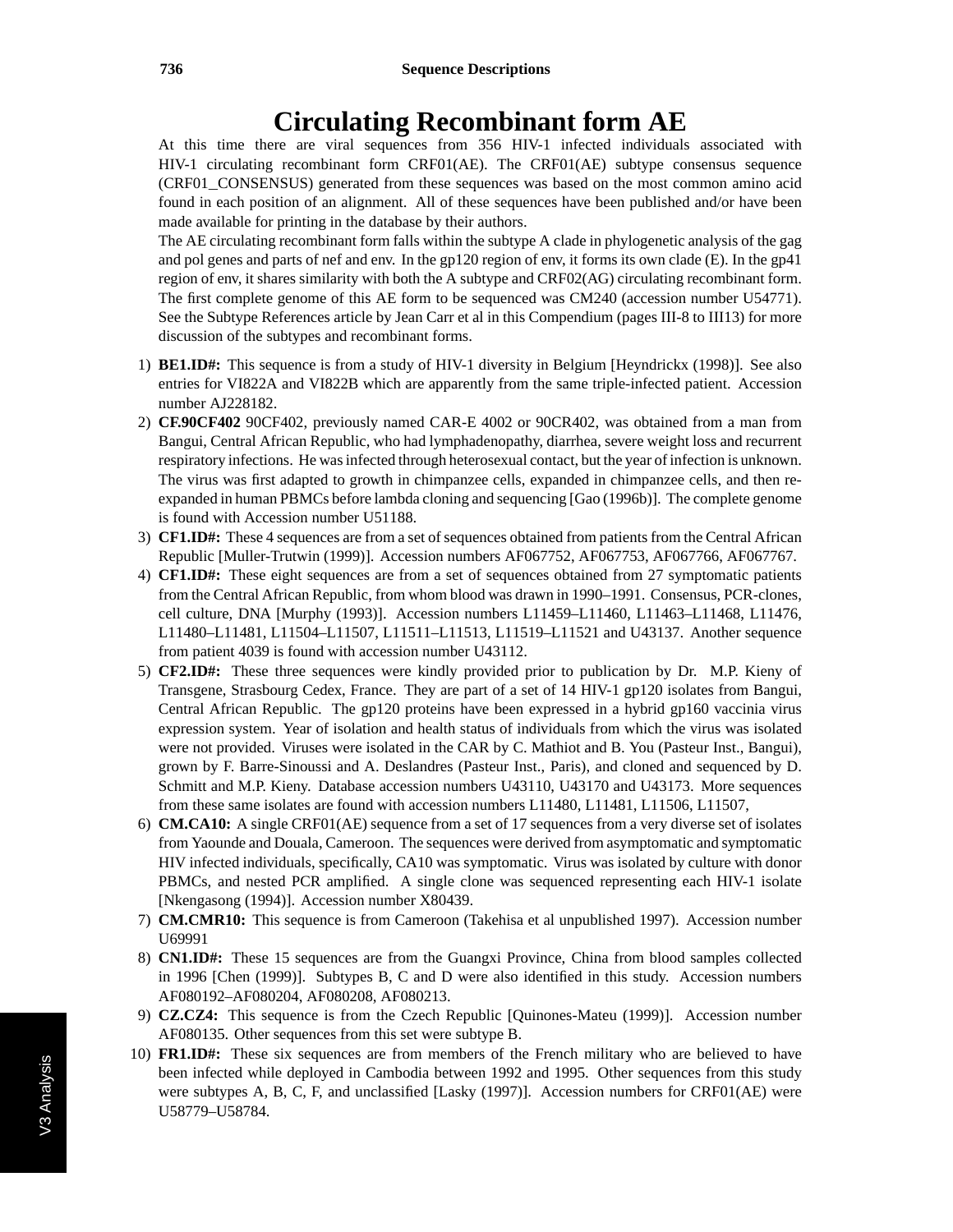- 11) **FR2.BCB77:** This CRF01(AE) sequence is from a study that was done to access the reliability of heteroduplex mobility. 199 samples from patients originating from 26 countries and living in France were selected. 37 strains belonging to different subtypes were sequenced and results were found to be in concordance to HMA results [Loussert-Ajaka (1998)]. Accession number Z95454.
- 12) **GB1.11643:** This sequence is from the British isolate 94–11643. The sequence was determined from PCR-amplified lymphocyte DNA. The gag gene from this isolate was subtype A, as is the gag gene from all subtype E virus studied to date. The patient is thought to have contracted the virus in Thailand, but currently lives in the United Kingdom. [Arnold (1995c)]. Accession number U21109.
- 13) **GB2.ID#:** These 9 CRF01(AE) sequences were obtained from a study done on 15 individuals. Eleven of the specimens were from heterosexuals, two were from injecting drug users and one was from a homosexual. Two specimens were from one woman whose risk behavior was not known, and who seemed to be dually infected with subtype B and the CRF01(AE) circulating recombinant form. The specimens were collected in England from individuals whose history indicated that they had become infected in Southeast Asia, particularly Thailand [Belda (1998)]. Accession numbers for the sequences are AJ224176-AJ224189. Gag genes from the same isolates are available with accession numbers AJ224190– AJ224200.
- 14) **ID1.ID#:** These 7 sequences are from a set of 14 sequences from Indonesia [Porter (1997)]. Accession numbers U68188–U68194. Subtype B was also identified in 7 other samples from Indonesia in this study. PCR products were directly sequenced from either uncultured PBMC DNA or cocultured PBMC DNA.
- 15) **IN.ICMCH04:** This sequence is from India (1996 Kalish et al unpublished 1996). Accession number U04536.
- 16) **JP.JH23B:** This sequence is from a Japanese patient dually infected with HIV-1 subtypes B and CRF01(AE) [Xin (1995a)]. Accession number D67089. See also D67090, B\_JP.JH23A.
- 17) **JP.NH2:** This sequence is from a study of a Japanese family in which both parents and an infant were infected [Sato (1999)]. The 3 patients were followed over time with 147 env sequences, and also gag sequences. Accession numbers AB014775–AB014873.
- 18) **JP1.ID#:** These three sequences are from one Japanese and two Thai individuals living in Japan, obtained by direct sequencing of PCR-amplified proviral DNA from peripheral blood mononuclear cells [Weniger (1994)]. NIH3J is from a male Japanese national. NIH2T and NIH4T are from Thai female prostitutes, living in Japan. Accession numbers L32085–L32087.
- 19) **JP2.Pat43:** This sequence is from a study of rapid versus slow progressors in Japan. Patient 43 was a rapid progressor infected through sexual contact in 1992 after testing negative in 1991, [Shioda (1997)]. Other sequences in this study were subtype B. Accession numbers AB002975–AB002987.
- 20) **JP3.ID#:** These 6 sequences are from a study of 26 blood donors from Japan [Kitsutani (1998)]. The other 20 were subtype B. Accession numbers for the entire set are AB012962–AB012994. Accession numbers for these 6 are AB012988–AB012993.
- 21) **KH1.ID#:** These 9 sequences are from HIV-1 infected people from several regions of Cambodia [Kusagawa (1999)]. Accession numbers AB013119–AB013127.
- 22) **KH2.ID#:** These 23 sequences are from Cambodia [Menu (1999)]. The KH009 sequence is an outlier of the CRF01(AE) circulating form, and may be a recombinant between subtypes A and CRF01. More sequence would be needed to determnine if it is truly recombinant. Accession numbers AF062011– AF062033.
- 23) **MM.1786:** This sequence is from a dried blood spot collected in 1992 from a female STD patient in Myanmar [Cassol (1996)]. DNA was extracted from the blood spots and PCR amplified. The PCR products were directly sequenced. Accession number U53309.
- 24) **MM2.ID#:** These 3 sequences are from a set of 30 patient samples sequenced from Yangon, Myanmar. Serological subtyping was performed on blood samples from other regions of Myanmar in the same study [Kusagawa (1999)]. IDU in Yangon were all subtype B' as were some of the heterosexually aquired infections. Circulating recombinant form CRF01(AE) was not found in any IDU in Yangon, but only in heterosexual cases. DNA was extracted from PBMCs and PCR amplified. The PCR products were directly sequenced. Accession numbers AB010746, AB010755, AB010765.
- 25) **MY.9214103:** This sequence is from a Thailand infant who was adopted by Malaysians, and now lives in Malaysia. PCR products amplified from uncultured PBMCs were directly sequenced [Brown (1996)]. This report also included subtypes B and C in Malaysia. Accession number U65551.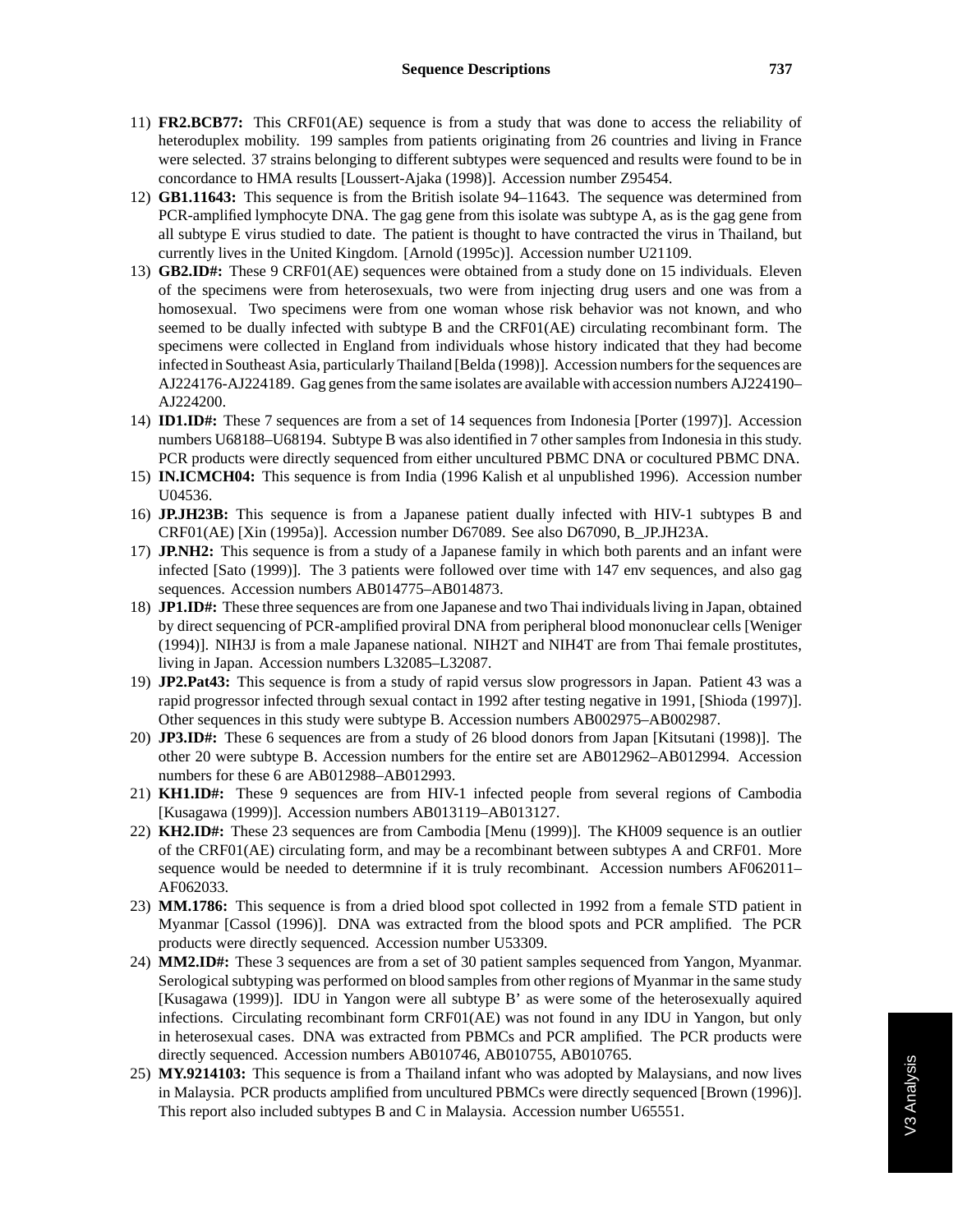- 26) **NL.TH94037:** This sequence is from a recent immigrant to The Netherlands from Thailand. The blood sample was collected in 1994. Viral RNA was prepared from patient serum and RT-PCR was used to amplify the V3 region of the env gene. The PCR product was directly sequenced [Lukashov (1996)]. Accession number L76911.
- 27) **NL.TH94037:** This sequence is from a study in which about 50,000 heterosexual individuals were tested for HIV-1 antibodies in Amsterdam between 1988 and 1996 [Lukashov (1998b)]. 170 individuals were found to be HIV-1 seropositive. Sequences for V3 region were obtained from serum samples of 90 of these individuals. All individuals were AIDS free at the time of sampling. 54 out of these were infected with subtype B virus and none of them originated from sub-saharan Africa. Individuals with non-B viruses originated or had a partner from HIV-endemic regions. Accession number AF032222.
- 28) **RU1.1164:** This is a one of 3 clones from a single patient RU1164 from Russia [Bobkov (1997b)]. The patient was a 21 year old asymptomatic sex worker who first tested HIV positive in April, 1996. Blood was collected for this sequence in May, 1996. She reported having travelled to Singapore in 1994-1996 and having multiple sexual clients there. DNA from uncultured PBMCs was PCR amplified, cloned and sequenced. Patient RU1164 lives in Khabarovsk kray in the far eastern part of the Russian Federation. This is the first report of CRF01(AE) in Russia. Accession numbers U93607, U93608, U93609.
- 29) **SE.H1** This CRF01(AE) sequence is from a study that includes the analysis of HIV-1 strains in seven cases of mother-to-child transmission in Sweden [Contag (1997)]. HIV-1 isolation from the mothers was conducted during the three trimesters, a few days after deleivery and 6 months after parturition. The children were born between June 1989 and August 1992 and were followed by virus isolation at birth and at 3, 6, 12 and 18 months of age unless circumstances called for an extra sample. Breast-feeding was denied by all of the women described. See also A\_SE.H4, B\_SE5.ID#, C\_SE2.ID# and D\_SE.H3. Accession Numbers U56263-U56335.
- 30) **SE1.ID#:** This CRF01(AE) sequence is from Sweden. Patient C was a male homosexual, thought to have been infected in Thailand [Karlsson (1999)]. Patient O was a male heterosexual listed as subtype E, but found to be more likely subtype A or recombinant by analysis at LANL (accession number AF014103) and presented in the unclassified subtype section here. Accession numbers for patient C include AF104082–AF104084, AF014420–AF014430 and AF068496–AF068501.
- 31) **SG1.ID#:** These 13 sequences are from Singapore. Other sequences in this set were subtypes A, B and C [Se-Thoe (1998)]. Accession numbers AF004236, AF004237, AF004248, AF004251, AF004252, AF004259, AF004263, AF004265, AF004268, AF004271, AF004273, AF004274 and AF004276
- 32) **TH.93TH253:** This sequence is from a 21-year-old man from Chiang Mai, Thailand and was previously named CMU010 or 302053. The patient had end-stage AIDS. The mode and year of infection are unknown. 93th253 was isolated in 1993 and expanded in human PBMCs, then expanded in H9 cells, and followed by lambda cloning and sequencing. The complete genome has been sequenced [Gao (1996b)]. Accession number U51189.
- 33) **TH.C18:** This sequence is derived from an HIV-1 infected mother enrolled in Bangkok in a perinatal transmission study. Her plasma was screened for gp120 binding antibody, CD4/gp120-binding inhibition, to subtype B (MN/H9), and Thai E (SL7/SupT1) using native gp120 antigens and neutralizing antibody to subtype B and Thai E isolates. In these assays, THC18 plasma showed a pattern of antibody reactivity similar to other E sera. The genetic subtype of this HIV-1 isolate was identified by HMA [Louisirirotchanakul (1997)]. Accession number U96782.
- 34) **TH.CM240:** This sequence is from a 21 year old asymptomatic man from northern Thailand. The route of infection is believed to be heterosexual transmission. The blood sample was collected in 1990. The patient's PBMCs were cocultured with stimulated donor PBMCs and proviral DNA was harvested for PCR amplification and sequening of a cloned full-length genome PCR product [Carr (1996)]. The complete genome is found in the databases with accession number U54771.
- 35) **TH.N764:** This sequence is from a survey of IV drug using prisoners in Thailand. 12 of 13 sequences from Thai prisoners were of subtype B; N764, from patient (THP13) represents the only CRF01(AE) sequence identified in this set, from a prisoner infected in 1989. The sequences were obtained from PCR amplified PBMC DNA [Kalish (1994)]. Accession number U15588.
- 36) **TH.T8178:** This sequence comes from a study of the genetic heterogeneity and epidemiological distribution of HIV1 in Thailand. The host was a female prostitute and the sequence was obtained from PCR amplified PBMC DNA [Ou (1993)]. Accession number L19239. See also B\_TH.T8174.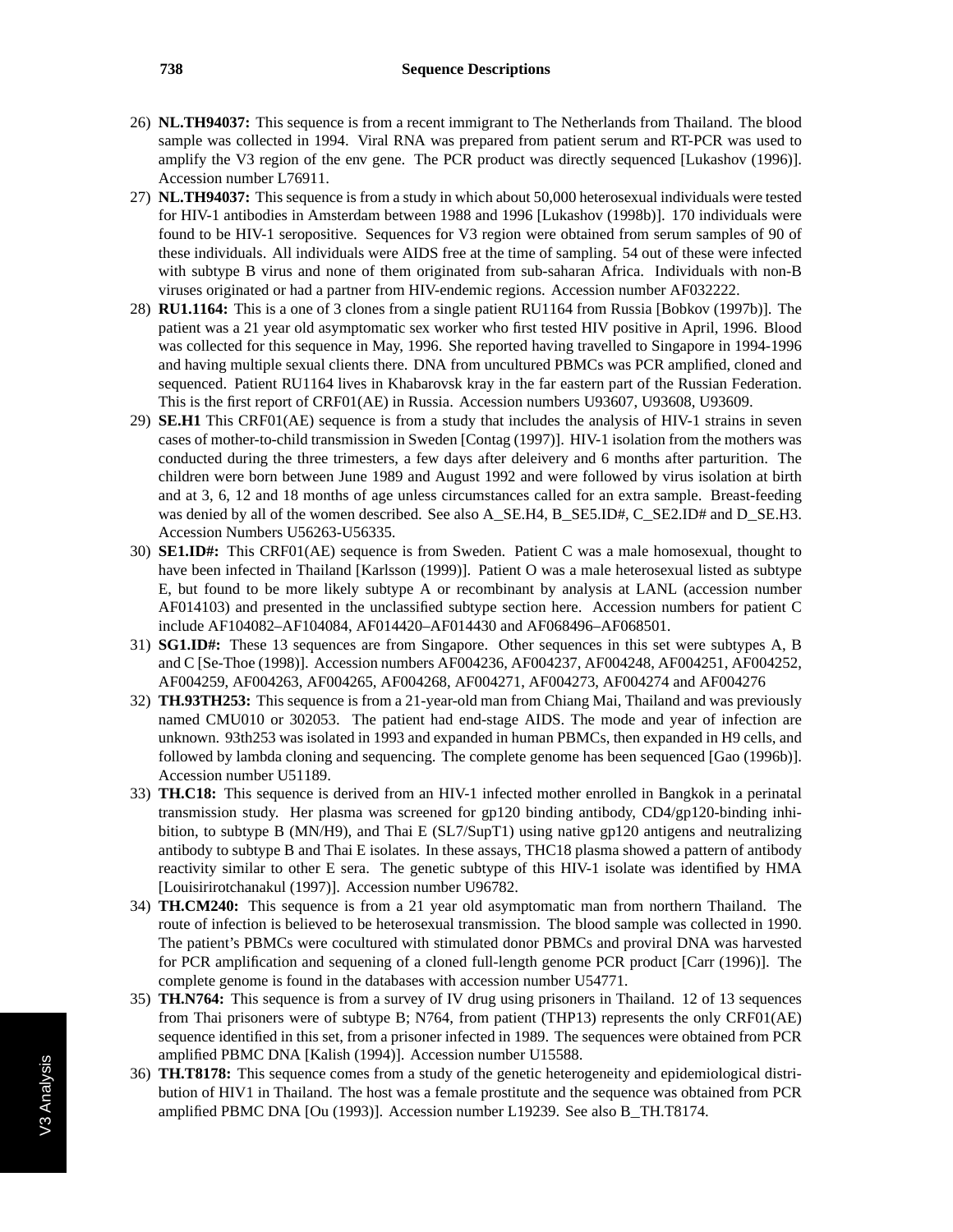- 37) **TH1.ID#:** These twelve sequences are from a set of 23 individuals from Thailand. PCR-direct, peripheral blood PBMC DNA. Referred to as Thai subtype A in [Ou (1992b)] and [Ou (1993)]. (Published erratum appears in *Lancet* **342**:250 (1993).) Accession numbers L07443–L07445, L07447, L07448, L07450 L07457–L07464.
- 38) **TH2.ID#:** Six of these eight sequences are from 16 isolates from HIV seropositive individuals from Thailand. Sequences were from PCR products derived from co-cultured PBMC DNA. The full length envelope gene sequences are available [McCutchan (1992)]. Please note: the "TN-ID#" locus names in the database correspond to the McCutchan et al.'s "CM-ID#" isolates. Accession numbers L03697– L03701 and L03703–L03704. The other two (TH238, TN240) are also from Thailand, DNA from PBMC [Mascola (1994)]. Accession numbers L14571, L14572.
- 39) **TH3.ID#:** Fifteen sequences from asymptomatic individuals from Thailand in 1992. Consensus, PCRclones, cell-culture DNA and RNA. These sequences were provided by the WHO Global Programme on AIDS Vaccine Development Study. The complete set of C2V3 region WHO sequences can be found in the April supplement to the Human Retroviruses and AIDS 1993 database [De Wolf (1994)]; [Osmanov (1994)]; and [for HIV Isolation (1994)]. Accession numbers U08810–U08811, U08825– U08836, U08742–U08761 and U09131.
- 40) **TH4.ID#:** These three sequences are part of a set of sequences generated for the DAIDS variation program in the laboratory of Dr. Beatrice Hahn at the University of Alabama. They are clones from expanded culture stocks, and are excised from full gp160 sequences. The sequence ID numbers are abbreviated, for example D3TH966 can be read as DAIDS sequence (D), isolated in 1993 (3), Thai (TH), patient 301966 (966). [Gao (1996a)]. Accession numbers U08456–U08458.
- 41) **TH5.ID#:** These 22 sequences are from twenty two patients with AIDS involved in a study of genotypic and phenotypic characteristics of Thai HIV-1. Blood samples were collected between July and December 1993. All sequences were derived from PCR amplified PBMC DNA, after patient PBMCs were cocultured with virus-free donor PBMCs. CMU01, CMU03, CMU04, CMU05, CMU07, and CMU10 are NSI, the rest are SI, as determined by syncytium formation in the cocultured cells. CM = Chang Mai University Hospital. KH = Kavila Army Hospital. All subjects were males and reported past contact with female sex workers, but no history of drug injection, blood transfusion or homosexual contact. [Yu (1995)]. Accession numbers U25550–U25626. Longer sequences from samples KH003, KH005, KH008, CMU02, CMU08 and CMU010 were determined in 1996 [McCutchan (1996a)]. Accession numbers U48264–U48269.
- 42) **TH6.ID#:** These three sequences are CRF01(AE) sequences from Thailand. Two individuals believed to be dually infected with subtypes B and CRF-AE were analyzed. It is not clear from the paper or the database entries which sequences came from individual 1 and which from 2 [Artenstein (1995)]. Accession numbers U21472, U21474, U21476. See also B\_TH5.ID#.
- 43) **TH7.ID#:** These two sequences are from samples collected in 1993 in Thailand. Patients 1018 and 1110 were asymptomatic. [McCutchan (1996a)]. Accession numbers U48273–U48274.
- 44) **TH8.ID#:** These two sequences were from dried blood spots collected in 1992 from a heterosexual (0289) and an IV drug user (0103). DNA was extracted from the blood spots and PCR amplified. The PCR products were directly sequenced [Cassol (1996)]. Accession numbers U53312 and U53313.
- 45) **TH9.ID#:** These 14 sequences are from 84 IV drug users in Bangkok, Thailand, who were undergoing methadone treatment at 14 treatment clinics. Blood samples were collected between January and April, 1994. Uncultured PBMC DNA from each patient was PCR amplified, and the PCR product was directly sequenced. Of the 84 patients sampled, 69 were Thai B, one (091) was typical subtype B, and 14 were CRF01(AE) [Kalish (1995), Wasi (1995)]. Accession numbers U22542, U22548, U22553, U22557, U22561, U22567, U22575, U22604, U22609, U22611, U22612, U22617, U22624 and U22625. See also B\_TH7.
- 46) **TH10.ID#:** These sequences are from Thailand. They are part of several complete env gene sequences obtained for the World Health Organization. HMA subtyping as well as sequence-determined subtyping was done on each one. Sequences were PCR amplified from cocultured PBMCs. Two clones from each isolate were sequenced [Penny (1996)]. Accession numbers U39256 and U39260, 92TH002; U39255 and U39261, 92TH011.
- 47) **TH11.ID#:** These 16 sequences are from northern Thailand. HIV-1 env DNA was PCR amplified from uncultured patient PBMC DNA and PCR products were cloned prior to sequencing. 2 of the patients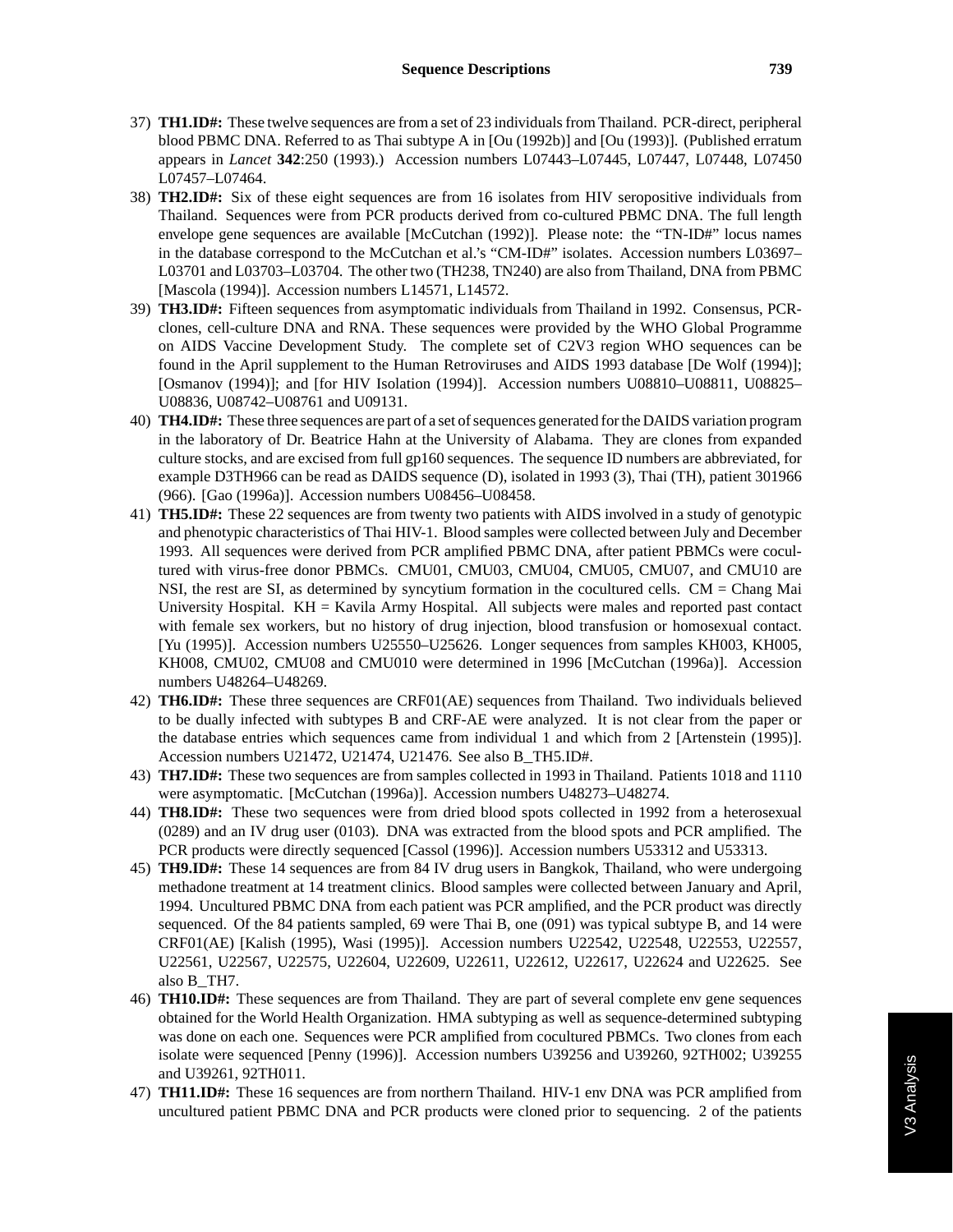each had 3 complete env gene clones sequenced: E11429 and A10121 accession numbers AF015916- AF015921. The others only had the V3 region sequenced. All isolates in this study were CRF01(AE). Patients E11429 and A10121 were both sampled very close to seroconversion. A10121 was a female sex worker who tested HIV antibody negative in April 1993, HIV positive in July 1993, and blood was drawn for these sequences in January, 1994. E11429 was a male military conscript who tested HIV antibody negative in May 1993, seropositive in November 1993, and blood was drawn for these sequences in January, 1994 [Yu (1997)]. Accession numbers for the V3-region set are AF015612–AF015626.

- 48) **TH12.ID#:** These 14 CRF01(AE) sequences are from a set of 95 sequences reported, of which only 26 were submitted to the databases with accession numbers U85085-U85060 [Subbarao (1998)]. The samples of these sequences were collected from 215 asymptomatic HIV-1 individuals from June 1994 through January 1995 at 9 regional medical centres in northern, central and southern Thailand. Out of the 215 participants, 65 were injecting drug users and 150 reported sexual risk behaviors out of which 51 were female sex workers, 41 attended antenatal clinics, 9 had STD's, 41 men with heterosexual behavior and 8 were men who had sex with men. Out of the 215 specimens subtyped, 175 were CRF01\_AE, 37 were subtype-B' and 2 were typical subtype-B. See also subtype B for the same study. Accession numbers for the CRF01(AE) sequences are U85060–U85063, U85065, U85067-U85069, U85076–U85078, U85080, U85084, U85085.
- 49) **TH14.ID#:** These 12 sequences are from recent seroconverters in Thailand, sampled in 1998 (McCutchan, F. unpublished 1998). Accession numbers AF070702–AF070713
- 50) **TH15.ID#:** These 91 sequences are from Thailand (Subbarao et al, unpublished 1999). Accession numbers AF081710–AF081780 and AF082536–AF082555.
- 51) **TH16.ID#:** These 31 sequences are from Thailand (Subbarao et al, unpublished 1999). There were 32 CRF01(AE) sequences in this set, but AF151737 and AF151738 were identical, so only AF151737 is presented here. Accession numbers AF151737, AF151739–AF151766, AF151774 and AF151775.
- 52) **TH17.ID#:** These 86 sequences are from Thailand (Auwanit et al, unpublished 1999). There were 86 CRF01(AE) sequences in this set, and no subtype B represented. Accession numbers AB031873– AB032741.
- 53) **TH18.ID#:** These 18 sequences are from Thailand [for HIV Isolation (1994)]. Accession numbers U08743–U08760.
- 54) **TW1.ID#:** These 3 sequences are from healthy HIV-1 carriers or AIDS patients from Taiwan [Chang (1997)]. Other subtypes found in Taiwan in this study were B, C, F and G. Accession numbers U73060, U73062 and U73070.
- 55) **US.POC30506:** This sequence is from a U.S. serviceman who aquired an HIV-1 infection while deployed in Thailand. He was asymptomatic when the sample for this sequence was collected in 1993 [McCutchan (1996a)]. Accession number U48272.
- 56) **UY1.ID#:** These four sequences are from Uruguayan servicemen who aquired HIV-1 infections while deployed as United Nations peacekeepers in Cambodia in 1993. All four were asymptomatic when samples were collected for these sequences in 1993 [McCutchan (1996a)]. Accession numbers U48275– U48278.
- 57) **VN1.ID#:** These 3 sequences are from South Vietnam [Menu (1996)]. The sequences were from IV drug users in Ho Chi Minh city and Dong Nai, and a female prostitute in Can Tho. A fourth sequence, from Ho Chi Minh city, was found to be subtype B. Accession numbers U29206-U29208.
- 58) **VN2.ID#:** These 4 sequences are from South Vietnam. VN1 and VN2 were from healthy 17 and 25 year old female prostitutes from Can Tho and An Giang. VN3 and VN 4 were from male IV drug users. VN3 was 43, had pruritus and splenomegaly, and was from Nha Trang. VN4 was 31, healthy and was also from Nha Trang [Nerurkar (1996)]. Accession numbers U45239, U45240, U48719 and U48720.
- 59) **VN3.ID#:** These 19 CRF01(AE) sequences are from Vietnam. The blood samples for this study were collected in April/May and August/September 1995 from 8 HIV-1 seropositive CSW in Ho Chi Minh city, Can Tho and An Giang provinces and from 16 IDU in Ho Chi Minh city, Hanoi, Nha Trang and An Giang province. Results showed that CSW and IDU in Vietnam were genetically most similar to CRF-AE strains from Cambodia [Nerurkar (1997)]. Accession numbers U90068-U90090.
- 60) **VN4.ID#:** These 32 sequences are from various cities in northern (NV numbers) and southern (V numbers) Vietnam, sampled in 1998 and 1995 respectively [Kato (1999)]. All patients were asymptomatic, except for NV17, who had AIDS. There were noted differences between strains shared by IVDU and strains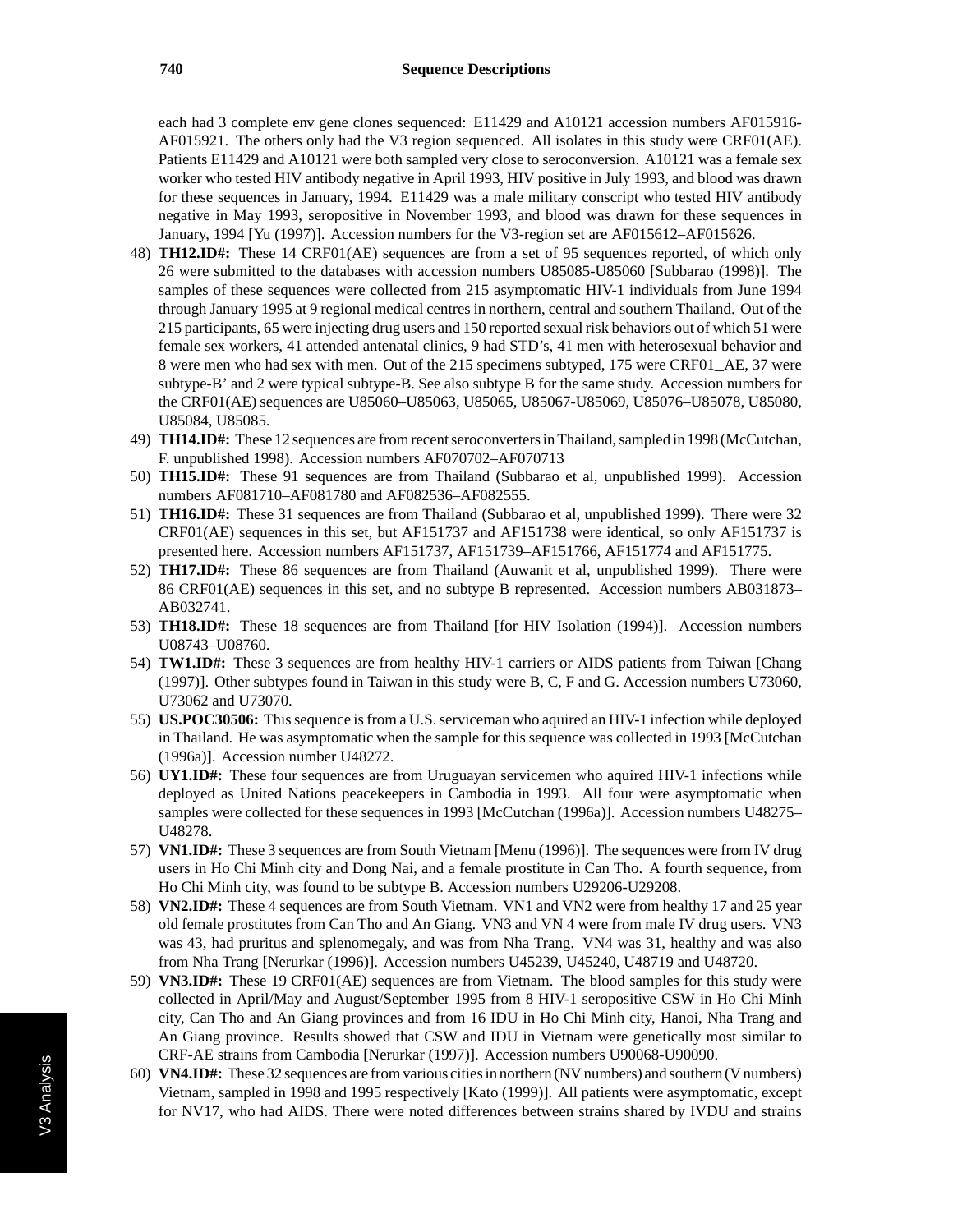shared by sexual transmissions. Accession numbers AB025050–AB025066 and AB025084–AB025097. Gag sequences for some samples are found with accession numbers AB025067–AB025083.

#### **NOTE:**

- 1) While the sequences in this subtype were distinct over this region of env from the other env subtypes, it is not possible to make a distinction between this subtype and subtype A in the gag gene. What this means is that the isolates for which both gag and env are sequenced which cluster together as the "A" subtype in gag, are very distinctive in env and are broken down into two subtypes. env "A" and env "E". This holds true for the E subtypes sequences that originated in Thailand, as well as the E subtype isolate from the Central African Republic for which gag sequence was obtained. [McCutchan (1992)]; [Louwagie (1993)]; and [Murphy (1993)]. Complete genomes of subtype A and CRF01(AE) viruses became available in late 1996 [Gao (1996b)], genbank accession numbers U51188–U51190.
- 2) The relative lack of diversity in the Thai sequences in this subtype relative to the other subtypes is likely to be a consequence of the short time span of the HIV-1 CRF01(AE) epidemic in Thailand. [McCutchan (1992), Ou (1992b)].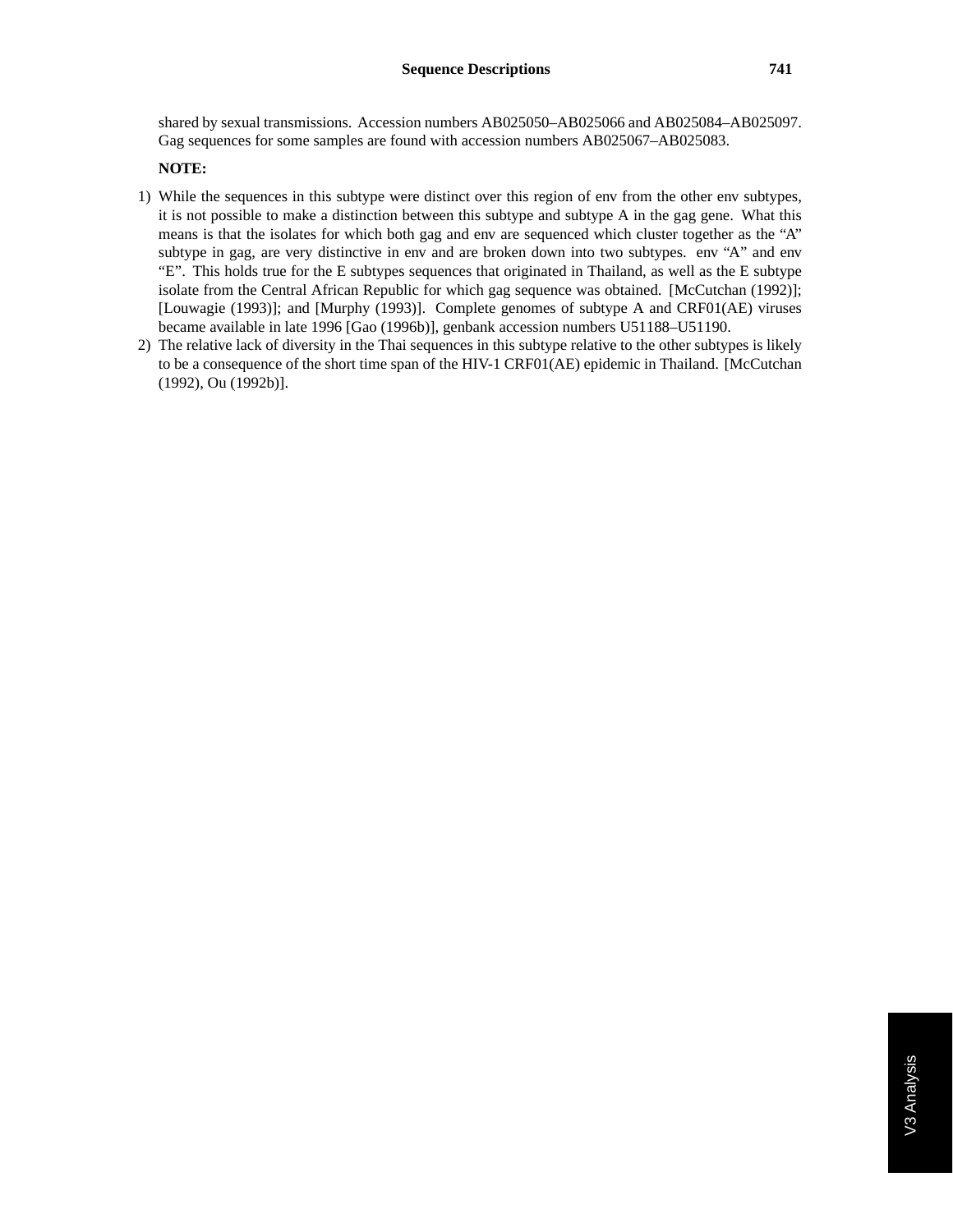# **Circulating Recombinant form CRF02**\_**AG**

At this time there are viral sequences from 57 HIV-1 infected individuals associated with HIV-1 Circulating Recombinant form CRF02\_AG. See the HIV-1 nomenclature article in this compendium for more in depth discussion of the subtypes and recombinant forms. Because this circulating recombinant form is subtype A in the env V3 region, a great many of the V3 region sequences of this form are likely to have been mis-classified as subtype A. A few others may have been noted to be A/G recombinant, without noting that they were of this particular form of A/G recombinant.

- 1) **CI1.ID#:** These 8 CRF02(AG) (IbNG-like) circulating recombinant form sequences from the Ivory Coast were from a set of 13 HIV-1 viral isolates studied in [Janssens (1994a)]. They were initially classified as subtype A, because this region of env in the CRF02(AG) form clusters within subtype A. However, it is clear from their phylogenetic association with the IbNG and DJ263/DJ264 sequences that they belong to the CRF02 form. CI-14 and CI-20 were symptomatic, and the others were asymptomatic. CI-14, CI-45 and CI-47 were serologically dually reactive for HIV-1 and HIV-2. The C2V3 region is part of a 900 bp sequence. Samples were collected between May 1990 and Sept. 1991. Virus was cultured with donor PBMCs, nested PCR amplified, 3–4 clones were sequenced, and the one of those clones is presented here. Accession numbers X72024–X72027, X72030–X72036 and X72047–X72061.
- 2) **CM.CAM1725:** This sequence is from Cameroon (Roques et al, unpublished 1998). Accession number AJ006743.
- 3) **CM2.ID#:** These 6 CRF02(AG) sequences are from samples collected in 1995 from 53 northern Cameroonian Muslim AIDS patients [Mboudjeka (1999)]. Of the 16 HIV patients sequenced, 5 were subtype A, 6 were CRF02(AG) IbNG-like, 2 were subtype D, 1 was subtype G and 2 were subtype H. Accession numbers for CRF02(AG) are AF028316, AF028321, AF028322, AF028323, AF028325 and AF028331. Another sequence by these authors, AF119216 which was reported to be from the Democratic Republic of Congo, was more than 98% identical to the sequence here with accession number AF028321.
- 4) **DJ1.ID#:** These three A/G(IbNG) circulating recombinant form sequences from Djibouti were from a set of HIV-1 viral isolates from Africa. Health status of the individual from which the virus was cultured was unspecified, and the year of viral isolation was 1991. Viruses were cultured with donor PBMCs for 2 to 3 weeks. Full length env (gp160) was amplified, cloned and sequenced [Louwagie (1995)]. Later, complete genomes were PCR amplified and cloned [Carr (1998)] and determined to be AG recombinant with breakpoints similar or identical to thoise found in IbNG. DJ258 is NSI and uses the CCR5 coreceptor [Trkola (1996b)]. Accession numbers L22939, L22941, L23064 (env); AF063223, AF063224 (complete genomes).
- 5) **FR2.ID#:** These 6 sequences are from a study that was done to access the reliability of heteroduplex mobility. 199 samples from patients originating from 26 countries and living in France were selected. 37 strains belonging to different subtypes were sequenced and results were found to be in concordance to HMA results [Loussert-Ajaka (1998)]. Accession numbers Z95438, Z95440, Z95443, Z95444, Z95446, Z95451 and Z95452.
- 6) **GA1.ID#:** These 2 sequences are from Gabon. The method of proviral DNA isolation was not described. DNA was PCR amplified and cloned. One clone per isolate was sequenced [Delaporte (1996)]. Accession numbers X90918, LBV2310; X90921, VI1076. See also subtypes A, C, D, F, G and O sequences from this same study.
- 7) **GH.D687:** A single sequence from an individual from Ghana. Virus was cocultured on PBMCs and the env gene was PCR amplified [Dietrich (1993)]. Accession numbers L07652, X68407.
- 8) **IL.BC47:** These 2 CRF02(AG) sequences are from Israel [Gehring (1997)]. Other subtypes found in Israel in this study were A, B, C, D and K. Accession numbers for the IbNG-like sequences are X94395 and X94396.
- 9) **NG.IBNG:** This sequence is from a complete genome of the Nigerian isolate IbNG [Howard & Rasheed(1996)]. Originally classified as subtype A, it has more recently been shown to be a mosaic between subtypes A and G. Accession numbers U48628 and L39106. It is the prototype of a circulating recombinant form, as many AG recombinants with identical recombination breakpoints which cluster with this sequence in phylogenetic analysis have now been found in many regions of Africa. The entry with accession number U52058 is included here because it seems to be an IbNG-like virus, however the country of origin and other data are not available for this sequence.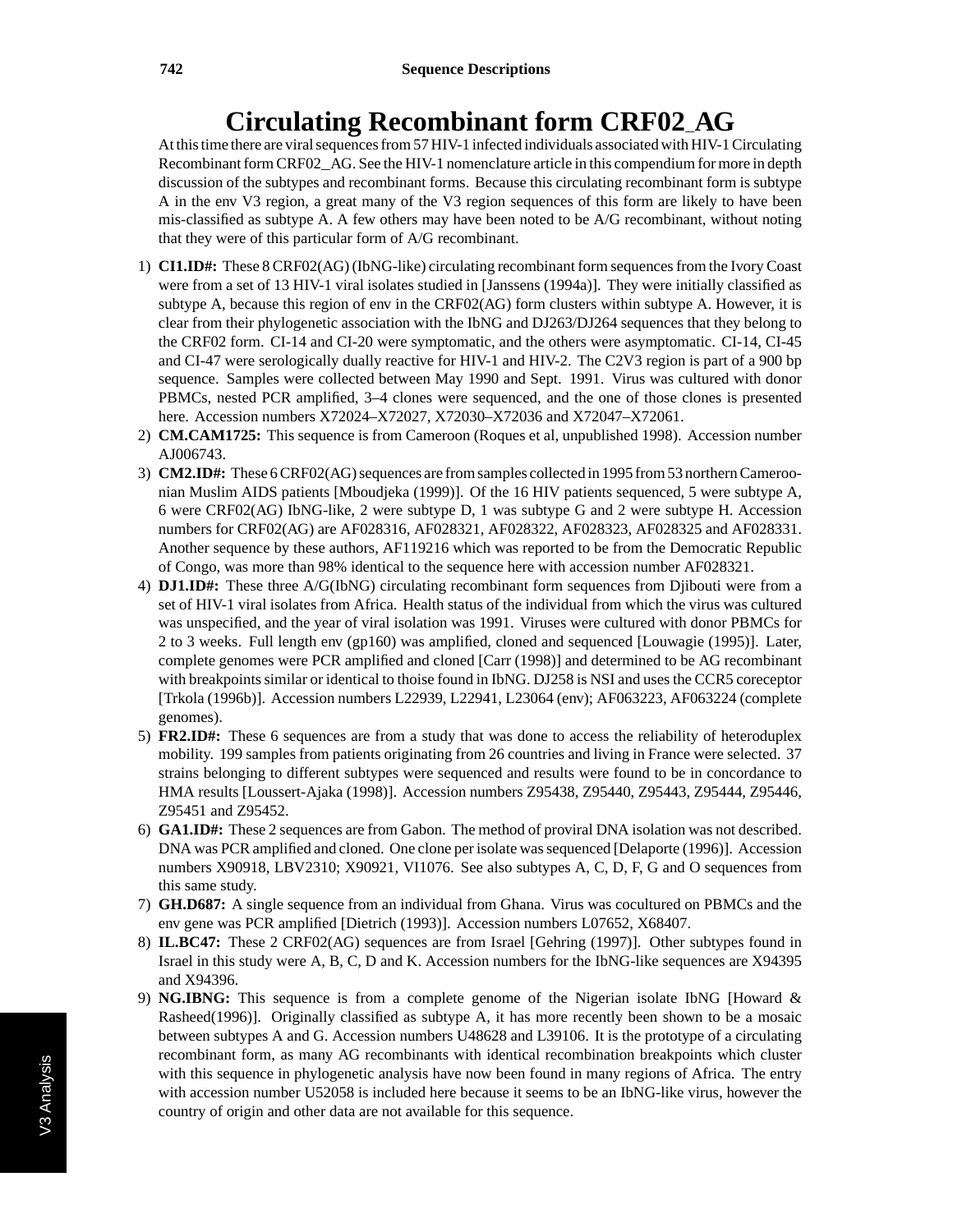- 10) **NG2.ID#:** These 2 sequences are from Nigeria [McCutchan (1999)]. Subtype A and other recombinants were also found. Accession numbers for the CRF02(AG) sequences are AF069933 and AF069941.
- 11) **NL1.ID#:** These 11 sequences are from a study in which about 50,000 heterosexual individuals were tested for HIV-1 antibodies in Amsterdam between 1988 and 1996 [Lukashov (1998b)]. 170 individuals were found to be HIV-1 seropositive. Sequences for V3 region were obtained from serum samples of 90 of these individuals. All individuals were AIDS free at the time of sampling. 54 out of these were infected with subtype B virus and none of them originated from sub-saharan Africa. Individuals with non-B viruses originated or had a partner from HIV-endemic regions.
- 12) **RU.IVA6A:** This sequence is from Russia [Bobkov (1996c)]. Patient IVA was infected with CRF02(AG) recombinant virus. Accession number U33103.
- 13) **SE.SE7812:** This subtype A/G sequence is from Sweden (Laukkanen et al, unpublished 1999). The complete genome was sequenced. Accession number AF107770.
- 14) **SN2.ID#:** These 21 sequences are from Senegal [Kanki (1999)]. They were all listed as subtype A in the original entries, but cluster with the CRF02(AG) recombinant sequences within subtype A, and are thus suspected of belonging to this circluation recombinant form. Subtypes A, C, D, G and another AG recombinant were also found in Senegal. Accession numbers for the suspected CRF02\_AG sequences are AF085284, AF085288–AF085292, AF085295, AF085296, AF085298, AF085300, AF085305, AF085308, AF085311, AF085313, AF085316–AF085318, AF085322, AF085323, AF085325 and AF085327.
- 15) **TW.A3** This sequence is from Taiwan. The two other sequences in this set were subtype A. this sequence was found to be A/G recombinant, clustering with subtype G in the Gag p24 region but with subtype A in env [Lee (1998)]. Patient A3 was a 56 year old female first found to be seropositive in 1991, infected via heterosexual transmission. Accession number AF020602. Gag p24 sequence is found with accession number AF020949.
- 16) **US1.ID#:** These 2 CRF02(AG) sequences are the result of study done from 1992-1994 in which a few newly infected HIV-1 patients who resided in South Bronx New York were studied. Out of these 22 sequences, 2 were CRF02(AG) and 20 were subtype B. This is the first report of a subtype A infection in an American born US resident who had not travelled outside US (patient 866). Patient 912 was born in Africa. Although classified as subtype A in [Irwin (1997)], the sequences cluster with the IBNG sequence which has been shown to be a circulating recombinant form, with subtype A and subtype G regions. Accession numbers U90201, U90202.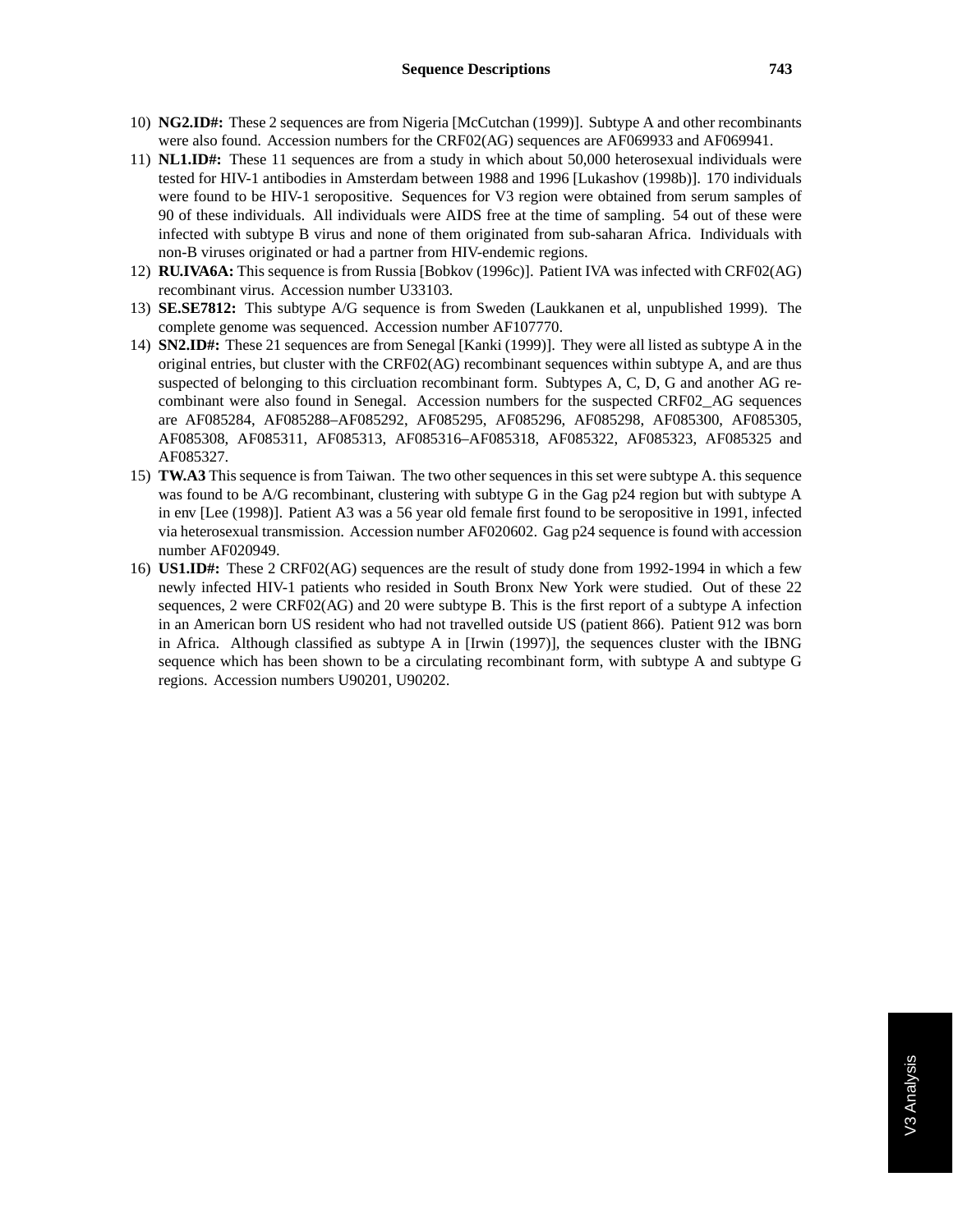## **Circulating Recombinant form CRF03**\_**AB**

At this time there are viral sequences from 41 HIV-1 infected individuals associated with HIV-1 Circulating Recombinant form CRF03\_AB. See the HIV-1 nomenclature article in this compendium for more in depth discussion of the subtypes and recombinant forms.

- 1) **LT.LIT173:** This A/B recombinant sequence is subtype B in env and subtype A in gag. The env sequence for the Lithuanian isolates are found with accession number AF082479–AF082482. Gag genes from the Lithuanian samples can be found with accession numbers AF082443, AF082447, AF082448 and AF082449. Other sequences of this recombinant form have been found in the Ukraine, but the largest epidemic seems to be in Kaliningrad Russia [Liitsola (1998)]. The other 3 Lithuanian sequences were subtype B in both gag and env, or subtype A in both gag and env.
- 2) **RU1.ID#:** These 30 A/B recombinant sequences are subtype B in env and subtype A in gag. One complete genome (isolate KAL153) has been sequenced (GenBank accession number AF193276). The env sequences are found with accession numbers AF082450–AF082456, AF082458–AF082478 and AF082485. Gag genes from these recombinants can be found with accession numbers AF082414, AF082397–AF082449, AF082452 and AF082396. Other sequences of this circulating recombinant form have been found in Lithuania and the Ukraine [Liitsola (1998)].
- 3) **RU1.ID#:** These 8 A/B recombinant sequences are subtype B in env and subtype A in gag [Bobkov (1998a)]. The env sequences are found with accession numbers AF051476–AF051479 and AF051483– AF051486. Gag genes from these recombinants can be found with accession numbers AF082414, AF082397–AF082449, AF082452 and AF082396. Other sequences of this circulating recombinant form have been found in Lithuania and the Ukraine [Liitsola (1998)].
- 4) **UA2.NIK81:** This env sequence is from an IV drug user in Nikolaev, Ukraine (Nabatov et al, Unpublished 1998). Accession number AF098952. It was found to be subtype B in env, but is most likely A/B recombinant, based on its similarity to the other CRF03\_AB sequences.
- 5) **UA3.UA9:** This subtype A/B sequence is from Ukraine by Grebenjuk et al 1998. Accession number Y16079. Subtypes B and A were also found.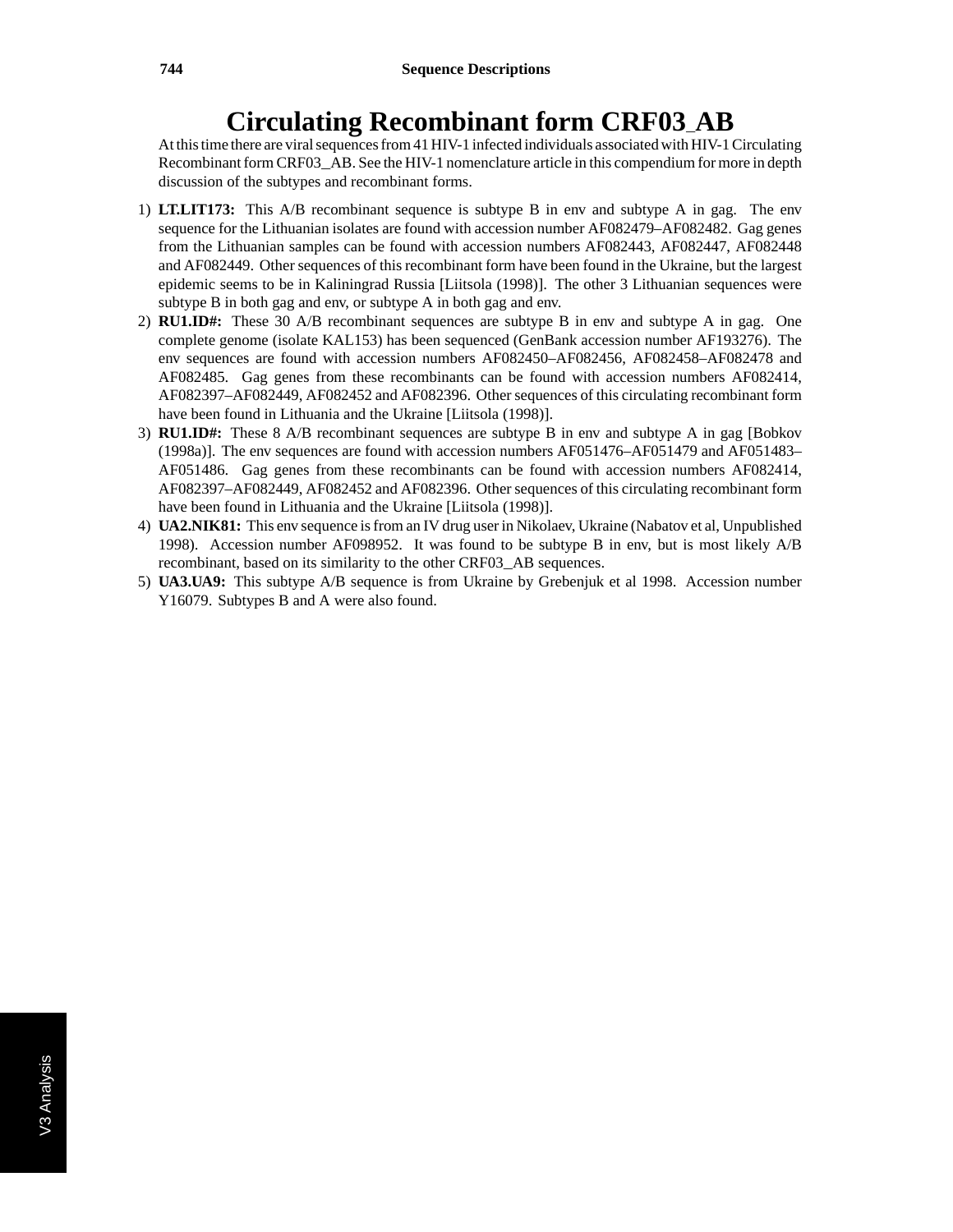## **Circulating Recombinant form CRF04-cpx**

At this time there are 4 viral sequences from 3 HIV-1 infected individuals associated with HIV-1 Circulating Recombinant form CRF04\_cpx. Subsequent to the initial reports of these viruses, which described them first as subtype I, and later as AGI recombinant, they have been further characterized as complex mosaic genomes containing regions of similarity to subtypes A, G, H, and K, as well as some as yet untyped regions [Triques (1999)]. The consensus sequence reflects the sequencing of two clones from one individual and one clone from each of the others. Three of these sequences have been published. See the HIV-1 nomenclature article in this compendium for more in depth discussion of the subtypes and circulating recombinant forms.

- 1) **CY.HOcon:** This is a sequence from one of two individuals who were heterosexual partners of one another, and former IV drug users. They had lived for several years in Athens, Greece as well as in Cyprus. These samples, like others in this study (see also subtypes A, B, C, and F) were collected in February 1994 from the AIDS clinic in Nicosia, Cyprus. Patient HO31 was a 24 year old asymptomatic female known to have been HIV seropositive for at least 5 years. Patient HO32 was a 35 year old asymptomatic male, also seropositive for at least 5 years. DNA was extracted from patient PBMCs and PCR amplified. After a second round of PCR, products were cloned and sequenced. Two clones from HO32 and one from HO31 were sequenced [Kostrikis (1995)]. Accession numbers U28672, U28673 and U28685. A complete genome from HO32 is available with accession number AF049337.
- 2) **GR1.ID#:** These two sequences are from complete genomes of viruses isolated from individuals living in Greece [Nasioulas (1999)]. PVCH was previously described as GR11 [Nasioulas (1998)]. Accession number AF049292 is also 97PVCH/GR11. The complete genomes are included in the Compendium complete genome alignment.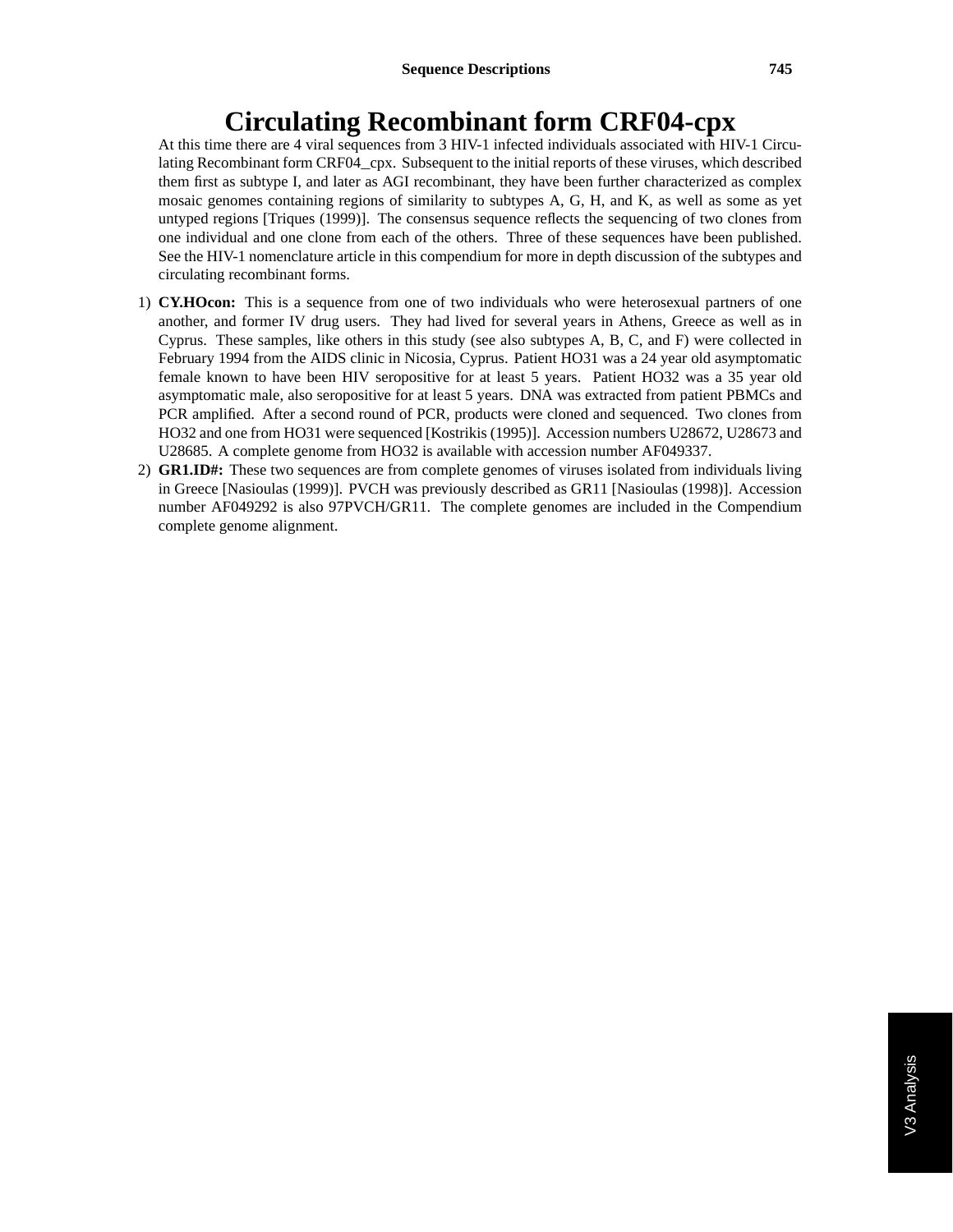# **N Group**

At this time there is a sequence from just one HIV-1 infected individual associated with HIV-1 group N that have been published and made available for printing in the database by their authors. The subtypes A–D, F–H, J and K have been grouped together under the heading "M" for main group. "O" group sequences are as different from one another as are sequences from different "M" subtypes, and the N group sequence is nearly equidistant from HIV-1M, HIV-1O and SIV-CPZ sequences. Of particular interest, is the observation that the branching order of HIV-1M, HIV-1N, HIV-1O and SIV-CPZ sequences in phylogentic trees, is different for different regions of the genome. This has been interpretted as indicating that recombination has ocurred between the ancestors of these lineages, probably in the chimpanzee natural host prior to cross-species transmission to humans.

1) **CM.YBF30:** This sequence is from 40 year old woman with AIDS living in Cameroon [Simon (1998)]. The authors report that several other patients were infected with HIV-1 that was distantly related to HIV-1 groups M and O, and they found pol gene sequences in two of these individuals which clustered with the N group, seperate from the M and O groups. The complete genome is available with accession number AJ006022.

# **O Group**

At this time there are viral sequences from 17 HIV-1 infected individuals associated with HIV-1 group O that have been published and/or have been made available for printing in the database by their authors. The O group consensus sequence (O\_CONSENSUS) generated from these sequences was based on the most common amino acid found in each position of the alignment; when there was no consensus in a position an "X" was used. These sequences represent a set of sequences that are extremely divergent relative to other HIV-1's. The subtypes A-K as well as recombinant forms have been grouped together under the heading "M" for main. "O" group sequences are as different from one another as are sequences from different "M" subtypes, and at some point it may be convenient to classify subtypes of the O group.

- 1) **CM.709:** This sequence is from Cameroon [Takehisa (1999)]. It is from a patient triple infected with an CRF02(AG)-like virus as well as an subtype D and an O group HIV-1. Accession numbers U58154– U58156.
- 2) **CM.ANT70:** The complete viral genome has been sequenced from this viral isolate derived from a symptomatic Cameroonian, CDC stage III. [R. (1990)] and [Vanden Haesevelde (1994)]. Accession number M31171. LTR and partial env sequences were also presented in L20587 and L23119.
- 3) **CM.CA9:** This sequence is from an individual living in Cameroon. [Janssens (1994d)]. Accession number X96522. The pol gene from this isolate has Accession number X78476.
- 4) **CM.MVP5180:** The complete viral genome has been sequenced from an isolate derived from a Cameroonian woman, sampled in 1991; the donor died of AIDS in 1992. The viral isolate MVP-5180 was grown in several human T-cell lines and the monocytic U937 line [Gurtler (1994)]. Accession number L20571. MVP-5180 was shown to be syncytia inducing (SI) on SupT1 cells [Vallejo (1998)].
- 5) **CM.CMR61:** This sequence is one of two O group sequences from a 23 year old female sex worker from Cameroon who was found to be triple-infected with subtypes A and D, as well as O group HIV-1 [Takehisa (1997b)]. Accession numbers U58152, U58153.
- 6) **CM2.ID#:** These 10 sequences are O group and mostly pseudogenes, with in/dels that create stop codons (Korber, B.T. et al, Unpublished 1998). Accession numbers AF009025–AF009034.
- 7) **CM2.5267:** This is an O group sequence from Germany (Korber, B.T. et al, Unpublished 1998).
- 8) **ES.1158:** This sequence was from a 35 year old man from Spain. Two blood samples from this same man were collected in April and September 1995. The V3 region was PCR amplified from uncultured PBMCs, cloned into pGEM-5ZF and an indiviudal clone sequenced. The April sequence is shown here. The sequence from the September blood sample (681, Accession number U62617) is also available. Accession number U62618. The tropism of this isolate, and more sequences from this isolate and a related one, were studied by [Vallejo (1998)] with accession numbers AF009608–AF009611. ES1158 and ES1159 were able to infect SupT1 cells but did not induce syncytia.
- 9) **ES.ESP3:** This sequence is from Spain [Mas (1999)]. Accession number AF081812.
- 10) **FR.DUR:** This sequence is from France (Cohen et al, unpublished 1995) Accession number X84327.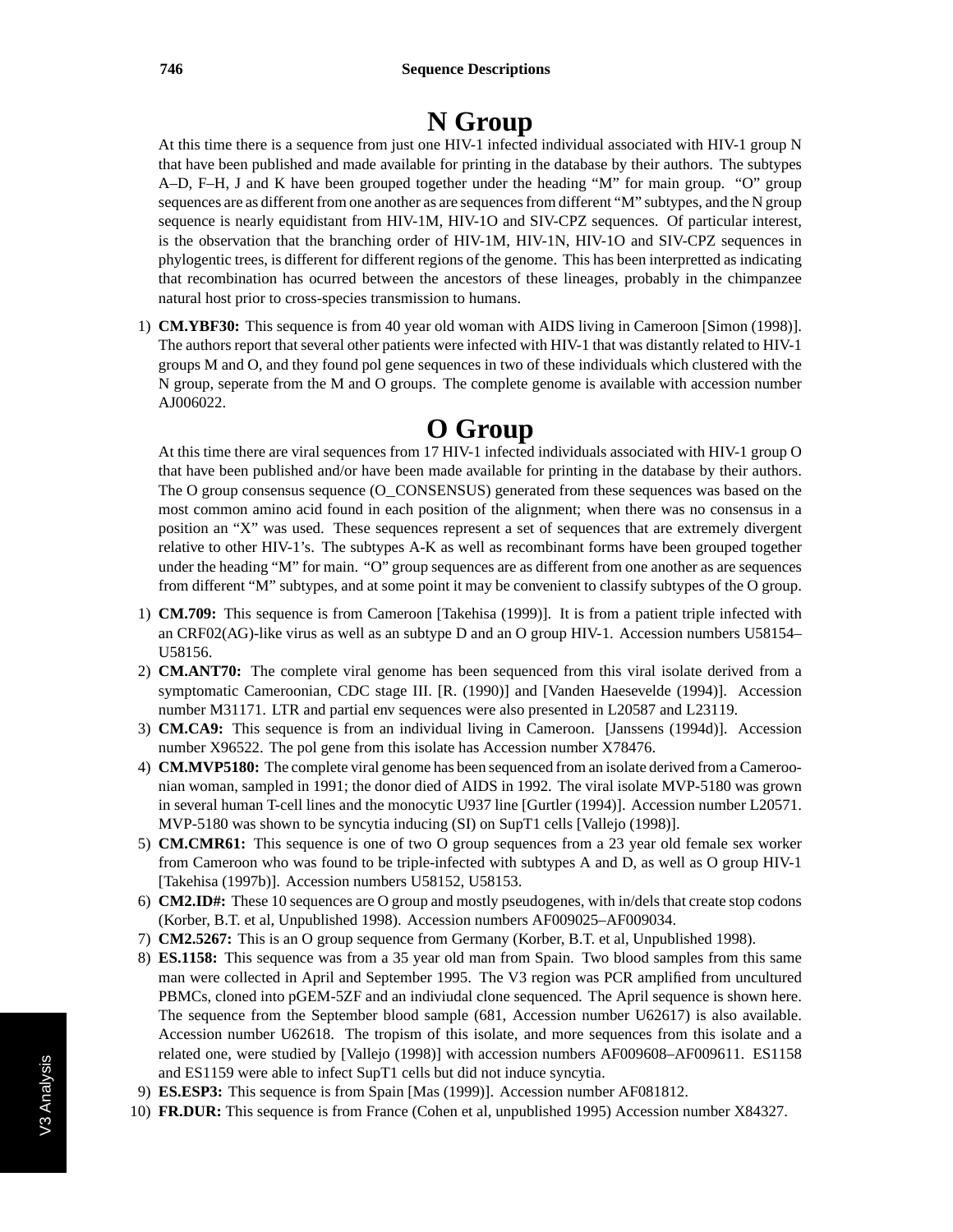- 11) **FR.VAU:** This sequence was derived from an isolate from a French woman who died of AIDS in 1992. DNA was extracted from VAU infected PBMCs, PCR amplified, cloned, and gp160 env was sequenced. The viral isolate was highly cytopathic [Charneau (1994)]. Accession number X80020.
- 12) **FR1.ID#:** These seven sequences are from Cameroonian patients living in France [Loussert-Ajaka (1995)]. PBMC proviral DNA was PCR amplified and 3-6 clones from each patient were sequenced. One of the 3-6 clones is presented. Accession numbers U24562–U24568. Gag gene sequences for these patients are also available with Accession numbers U24706–U24712.
- 13) **GA.VI686:** This sequence is from a 1992 sample from a Gabonese woman with AIDS, taken at the Libreville General Hospital in Gabon. Method of proviral DNA isolation was not described. DNA was PCR amplified and cloned. One clone per isolate was sequenced [Janssens (1994d), Delaporte (1996)]. Accession number X96526. The pol gene from this isolate has Accession number X78477. See also subtypes A, C, D, F and G sequences from this same study.
- 14) **GQ1.ID#:** These 4 subtype O sequences are from a study in Equitorial Guinea that was selected as a likely region to identify HIV-1 group O infections because it borders Cameroon and includes an island just off the coast of Cameroon [Hunt (1997)]. Four sera were suspected to contain HIV-1 group O related viruses because of their unusual serological reactivity in selected commercial assays and western blots. PHYLIP analysis of the complete env sequences clearly indicated that they clustered with group O sequences and were closest in lineage to HIV-ANT70. Four samples were selected out of which 655Ha was from a sexually transmitted disease clinic, 341Ha was from a pregnant woman, 193Ha was from a tuberculosis patient and 267Ha was from a patient whose diagnosis was unknown. Accession numbers U82990–U82993.
- 15) **US.MD1:** This sequence is from a woman living in the USA who had emigrated from Africa [Vallejo (1998)]. No other patient information was available. MD1 was not able to grow on SupT1 cells and thus did not induce syncytia. Accession numbers AF009612–AF009613.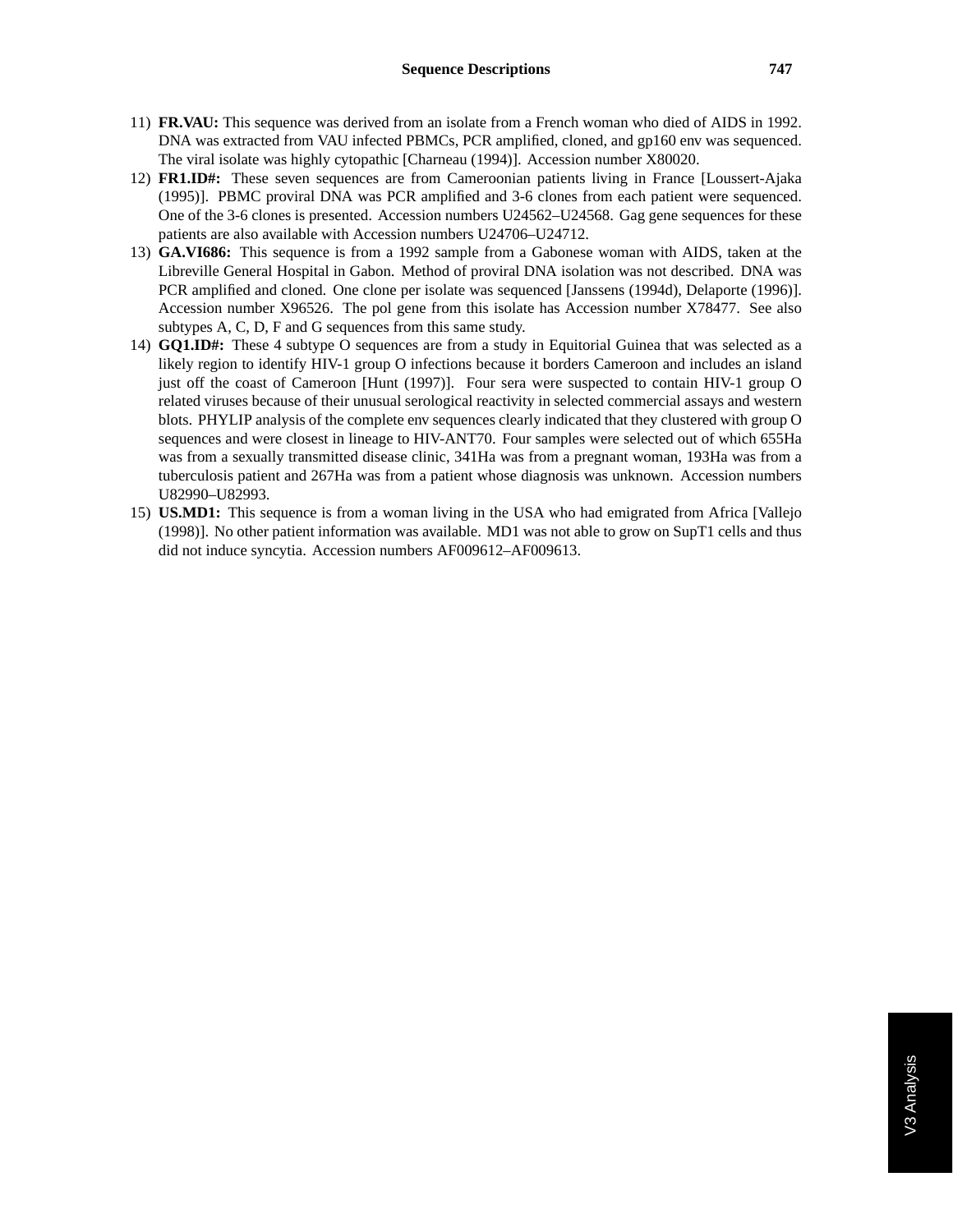### **Unclassified and Recombinant Sequences**

At this time there are viral sequences from many HIV-1 infected individuals that are not clearly associated with any of the HIV-1 genetic subtypes A through K or circulating recombinant forms. They either appeared distinct from the subtypes A-K in phylogenetic analysis, or else the subtype association was unclear, with different associations obtained using different tools for analysis, or different regions of the genome. For some of the shorter gene fragments, subtype associations might have been established if more sequence information was available or if a different set of sequences was included in the background set used to define subtype associations. Some of these sequences may be representatives of subtypes as divergent as A-K, but only a single limited sample is yet available. Still others may represent recombinant genomes.

- 1) **AR.20021:** This B/F recombinant sequence is from direct sequencing of PCR product from uncultured PBMCs, from a 1993 sample from Buenos Aires, Argentina. The patient was asymptomatic and HIV risk behavior was unknown. Three other samples taken from unrelated patients in 1993 were subtypes F (2) or B (1) [Marquina (1996)]. Accession number U68523.
- 2) **AR.AR8RO:** This sequence is from Rosario Argentina [Fernandez-Medina (1999)]. Other sequences in this study were subtype B ( $n = 12$ ) or subtype F1 ( $n = 12$ ). Accession number AF155512.
- 3) **AU.BFP90:** This A/G/J recombinant sequence is from Australia. Accession numbers AF064699, AF057283, AF057284.
- 4) **BE.VI308:** This sequence is from a study of HIV-1 diversity in Belgium [Heyndrickx (1998)]. The sequence VI308 (AJ228227) clusters with AGJ recombinants BFP90 (AF064699, AF057283) and ML84 (AJ245481). Accession number AJ228227.
- 5) **BE2.VI961:** This subtype D/F1 recombinant sequence from Belgium was sequenced as part of a study analyzing the site specific rates of evolution of the HIV-1 env gene [Van de Peer (1996)]. This sequences came from a Belgian woman whose husband was from the Democratic Republic of Congo. Acccession number X96530. A complete genome from this isolate is found with accession number AF076998.
- 6) **BE.VI1144:** This sequence is from a study of HIV-1 diversity in Belgium [Heyndrickx (1998)]. Patient VI1144 had untyped virus which is possibly C/F recombinant. Accession number AJ228219.
- 7) **BI1.91BU009:** This C/D sequence is from Burundi. It is one of several complete env gene sequences obtained for the World Health Organization. BU009 is from a 36 year old female with CDC stage IV AIDS and pulmonary tuberculosis, from Bujumbura, Burundi. HMA subtyping as well as sequence-determined subtyping was done on each one. Sequences were PCR amplified from cocultured PBMCs. Two to three clones from each isolate were sequenced. 91BU009 groups with subtype D in a neighbor- joining tree of the V3 region and with subtype C in other regions [Penny (1996), Ranjbar (1995), Ranjbar(1995)]. Accession numbers L35452–L35459, U39253 and U39254.
- 8) **BR.93BR023** This B/C sequence is part of the WHO Global Programme on AIDS. The virus is NSI and uses the CCR5 coreceptor. Accession number U08779 for env, U86559 for gag and AF009376 for pol gene.

blood donors in Rio de Janeiro Brazil [Tanuri (1999)]. It is subtype D in env V3 and gag, but subtype B in the env gp41 region. One of the 42 sequences reported was subtype B in env and F1 in gag (RJ042). Two were subtype F1 in env and B in gag (RJ063 and RJ069). Thirty-two were subtype B in both env and gag. Six were subtype F1 in env and gag. Accession number AF034020.

- 9) **BR.93BR01904** This B/F1 sequence is part of the WHO Global Programme on AIDS. The virus was derived from a twenty-year old asymptomatic male patient in Rio de Janeiro, Brazil, who presumably contracted the virus through bisexual contact. Blood sample was taken in 1993 [Gao (1996a)]. This sequence appears to be a recombinant of subtypes B and F. Accession numbers U27404, U27408 and U27444. All three confirm the subtype F/B recombination in env.
- 10) **BR.93BR029:** This sequence is another B/F1 recombinant from Brazil. It is one of several complete env gene sequences obtained for the World Health Organization. HMA subtyping as well as sequencedetermined subtyping was done on each one. Sequences were PCR amplified from cocultured PBMCs. Two to three clones from each isolate were sequenced [Penny (1996)]. Another env sequence from this same patient was determined by a second group [Gao (1996a)]. Accession numbers U27413, U39235, U39236 and AF005495 (complete genome). LTR sequence from this isolate is in the entry with accession number U51291.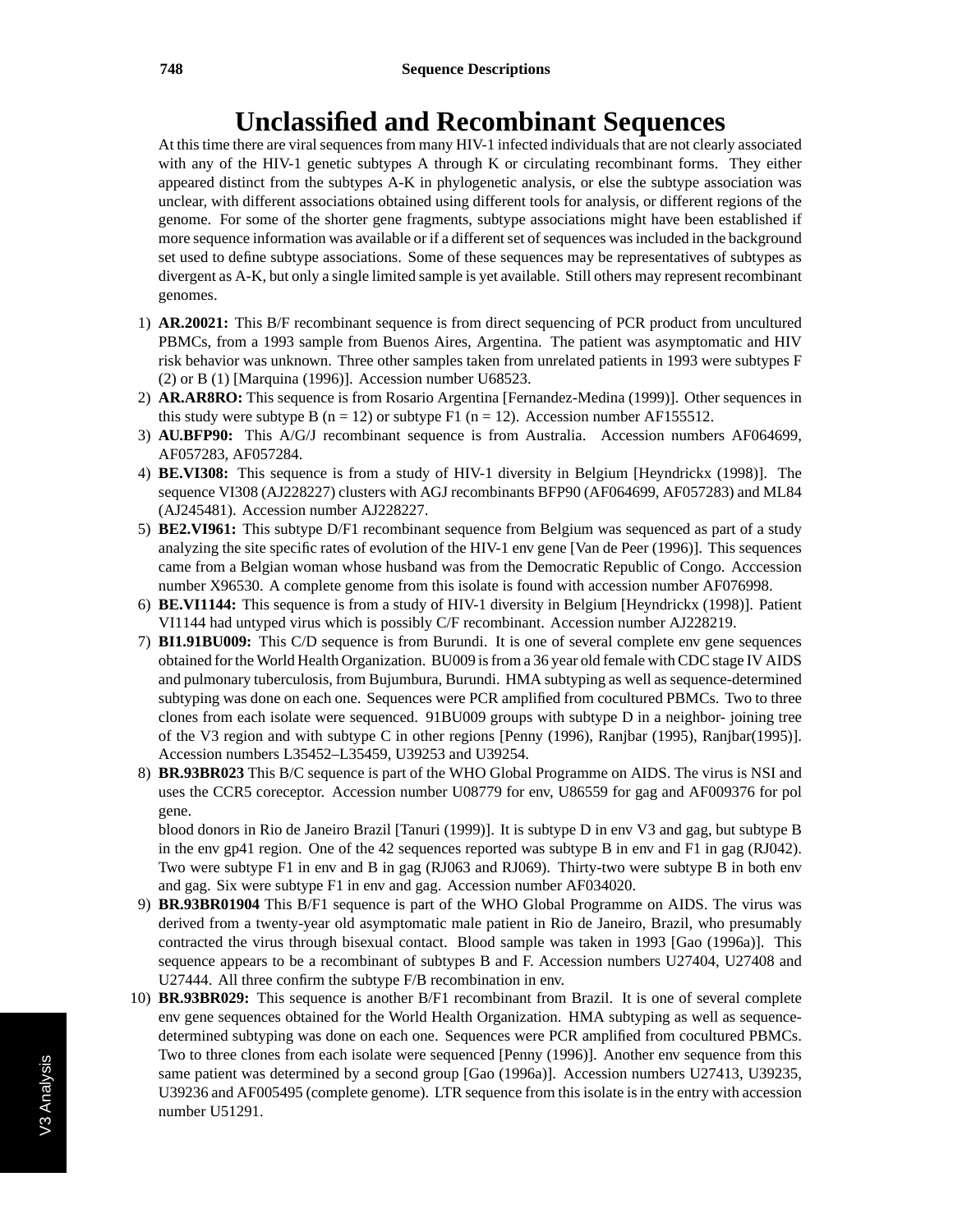- 11) **BR.RJI03** This sequence is B/F1 recombinant in the V3 region. DNA was amplified directly from PBMCs of an HIV infected woman with CDC stage II/A disease in August, 1992, and the PCR product was directly sequenced [Morgado (1994)]. More V3 region sequences from this individual (RJ549 from April 1992) and her sexual partner (RJ548 from April 1992) were also sequenced [Sabino (1994c)]. Accession numbers U00420, U08953–U08955, U08956–U08960, U08962–U08964, U10019–U10026, U08972, U08973 and U08965–U08971.
- 12) **BR1.ID#:** These 3 sequences are from study of asymptomatic blood donors in Rio de Janeiro Brazil [Tanuri (1999)]. One of the 42 sequences reported was subtype B in env and F1 in gag (RJ042). Two were subtype F1 in env and B in gag (RJ063 and RJ069). Thirty-two were subtype B in both env and gag. One was subtype D in env V3 and gag, but subtype B in the env gp41 region. Six were subtype F1 in both env and gag. Accession numbers for the 3 subypte B/F1 are AF034011, AF034014 and AF034017.
- 13) **CD.MAL:** This sequence is from a non-infectious clone of the Democratic Republic of Congo (formerly Zaire) isolate MAL [Alizon (1986)]. The complete genomic sequence and an infectious clone from the isolate MAL are available. MAL is known to be recombinant between subtypes A, D with some unclassified regions formerly referred to as "subtype I". Accession numbers K03456, A07116 and X04415.
- 14) **CD.Z3:** This sequence is from the 1983 Democratic Republic of Congo (formerly Zaire) isolate Z-3 (non-infectious, possibly due to frame-shift) [Willey (1986)]. Accession number K03347.
- 15) **CD.ZR36:** This sequence is from the Democratic Republic of Congo (formerly Zaire) isolate Z36 [Triques (1999)] Accession number AJ237809.
- 16) **CD.Z321:** This sequence is from the 1976 Democratic Republic of Congo (formerly Zaire) isolate Z321 [Srinivasan (1989)]. Accession number M15896. Earlier listed as subtype A, it was subsequently shown to be recombinant between subtypes A and G [Choi (1997)]. Accession numbers M15896, U76035, U50207, U50208.
- 17) **CF1.ID#:** These four sequences are from a set of sequences obtained from 27 symptomatic patients from the Central African Republic, from whom blood was drawn in 1990–1991. PCR-clones, cell culture, DNA [Murphy (1993)]. Accession numbers L11482–L11483 (4040) are most likely subtype D, L11508–L11510 (4081) are most likely a recombinant, and L11514–L11515 (4087) is most likely subtype A. D. Schmitt provided an unpublished sequence of CF.4081, U43174. Many of these sequences were re-analyzed in [Muller-Trutwin (1999)]. In this re-analysis, a new sequence with accession number AF067755 appeared to be closely related to the 4081 isolate.
- 18) **CF2.ID#:** These 3 sequences are from a set of sequences obtained from patients from the Central African Republic [Muller-Trutwin (1999)]. The 1733 isolate clusters with HO34 and related swequences (accession numbers U28683, U28674, U28719, U28677, U28665). The 11120 and T15 isolates cluster with CF-4081 (accession numbers L11508–L11510). Accession numbers AF067754, AF067755 and AF067761.
- 19) **CG1.ID#:** These 3 sequences are from 1988 samples collected in Pointe Noire, Congo [Candotti (1991), Candotti (1999)]. The patiens were adults with AIDS at the time of sampling. Subtypes A, D, F, G and recombinants (AG and EG) were identified in this study. Accession numbers for the recombinant samples are AF082304, AF082313 and AF082317. The EKE isolate is the first recombinant between subtype G and the CRF01(AE) form detected. Gag sequences are also available for some of the samples, with accession numbers M73472–M73480.
- 20) **CM.CA1:** This sequence is 1 of 17 sequences from a very diverse set of isolates from Yaounde and Douala, Cameroon. This sequence was from a symptomatic individual. Virus was isolated by culture with donor PBMCs, and nested PCR amplified. A single clone was sequenced representing each HIV-1 isolate [Nkengasong (1994)]. The other sixteen sequences were subtypes B, E, F, H and A. Accession number X80438.
- 21) **CD.VI191:** This sequence from the Democratic Republic of Congo (formerly Zaire) was from a set of HIV-1 viral isolates from Africa. Health status of the individual from which the virus was cultured was unspecified, and the year of viral isolation was 1989. Viruses were cultured with donor PBMCs for 2 to 3 weeks. Full length env (gp160) was amplified, cloned and sequenced [Louwagie (1995)]. Accession number L22952. It was identified as a G/A recombinant sequence based on Gag gene sequence in the entry with accession number L11783.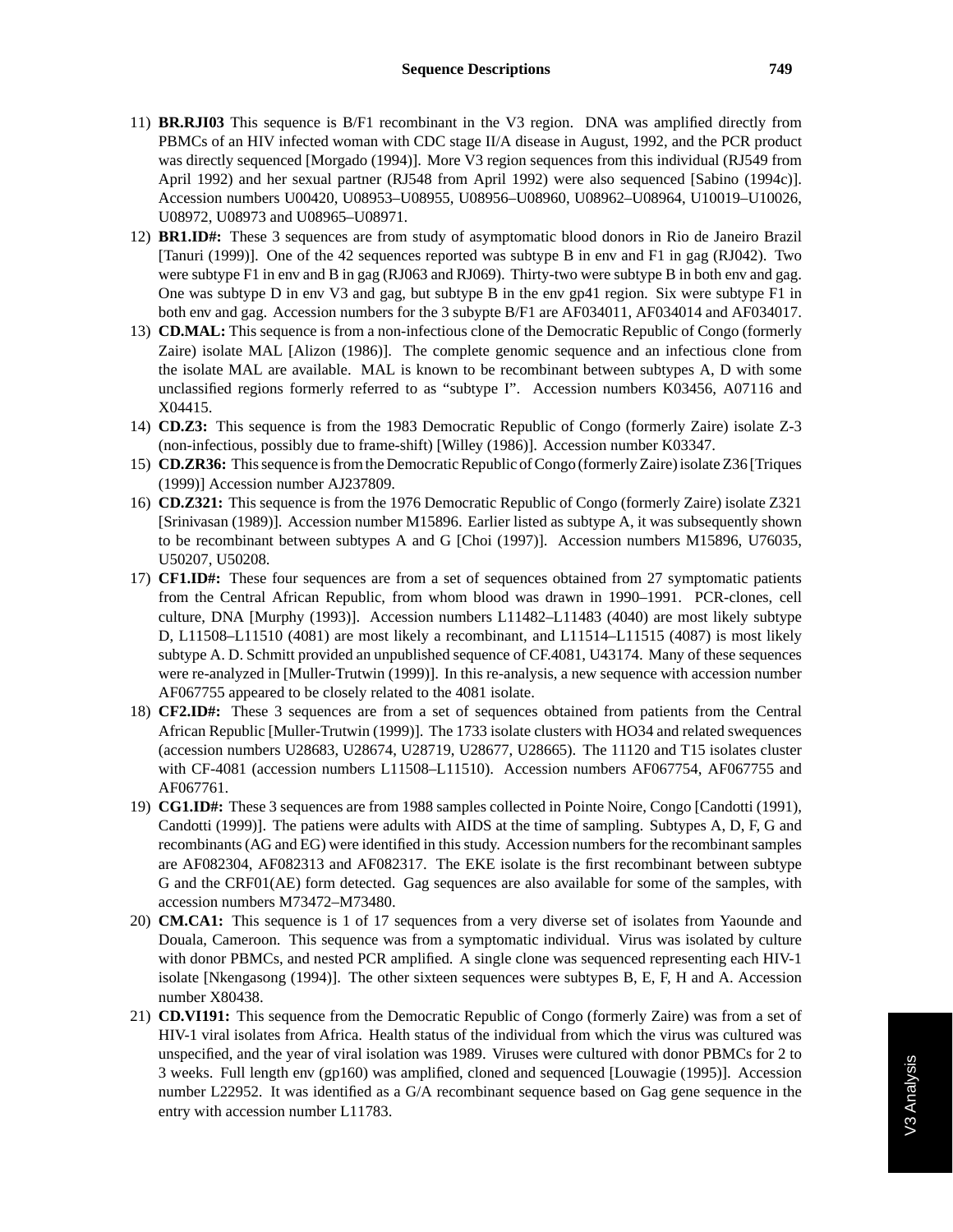- 22) **CD1.ID#:** This sequence is subtype undetermined from the Democratic Republic of Congo (formerly Zaire) (Reitz, M. unpublished 1995). Accession number U43101. In some analyses, it seems to cluster with the H or AGI recombinant subtypes.
- 23) **CM.CMR304:** This sequence is from Cameroon [Takehisa (1998)]. Although originally classified as subtype F, and later as subtype F2, it does not seem to cluster with either F1 or F2 sequences in phylogenetic analsysis. Accession number U70001.
- 24) **CM.CM61:** This sequence is from Cameroon [Takehisa (1999)]. It is from a patient triple infected with an CRF02(AG)-like virus as well as an subtype D and an O group HIV-1. Accession numbers AF097692–AF097694.
- 25) **CM.G139:** This subtype A/G recombinant sequence is from Cameroon [Delaporte (1996)]. Accession number X96523.
- 26) **CM1.ID#:** These 2 sequences are from Cameroon (Roques et al, unpublished 1998). They might be recombinants with regions of K and/or F2 subtype. Accession numbers AJ006727–AJ006740, AJ006742, AJ006744, AJ006745.
- 27) **CY.HO44-1:** This is a single sequence from two individuals who were heterosexual partners of one another. Patient 16 was a 29 year old bisexual male who was born and lived in Democratic Republic of Congo (formerly Zaire), before moving to Cyprus. He was symptomatic with a CD4 count of 60 and had been seropositive for at least 6 years. Patient 44 was a 32 year old heterosexual female. She was asymptomatic with a CD4 count of 1,136. These samples, like others in this study (see also subtypes A, B, C, and CRF04\_cpx) were collected in February 1994 from the AIDS clinic in Nicosia, Cyprus. They were originally listed as subtype F, because they seemed to be outliers of the F clade. More recent analyses have shown that they are no more closely related to F, than are the subtype K sequences AJ249235 and AJ249239. DNA was extracted from patient PBMCs and PCR amplified. After a second round of PCR, products were cloned and sequenced. One clone from patient 16 and one from patient 44 were sequenced [Kostrikis (1995)]. Because of the close epidemiological linkage, only the clone from patient 44 is presented here. Accession numbers U28662 (16) and U28679 (44).
- 28) **CY.HO34:** This is a sequence from a set of four individuals who were epidemiologically linked to one another: a father, a mother, their child and a woman who was a heterosexual partner of the father. These samples, like others in this study (see also subtypes B, C, F and I) were collected in February 1994 from the AIDS clinic in Nicosia, Cyprus. PBMC DNA was PCR amplified and cloned. Individual clones were sequenced. The father (patient HO34) was 36 years old and asymptomatic. He was known to have been seropositive for at least 2 years and had a CD4 count of 410. The mother (patient HO17) was 35, had been infected for at least two years, had a CD4 count of 2 and died in May 1994. The child (patient HO49) was 2 years old, had been infected since birth, and was asymptomatic, with a CD4 count of 1,211. The partner of the father (patient HO42) was 45 years old, had been infected for at least 4 years, was symptomatic with CD4 count of 80, and died in August 1994. Because of the close epidemiological linkage, only one of the 5 sequences is presented here. [Kostrikis (1995)]. Accession numbers U28683 (child); U28674, U28719 (father); U28677 (father's partner); U28665 (mother). A sequence from the Central African Republic, with accession number AF067754 is reported to be very similar to these sequences of unclassified subtype. The A/C recombinant ZAM184 with accession numbers U86774, U86780 is also roughly 90% identical.
- 29) **ET.3099:** This A/C recombiant Ethiopian sequence is from a complete genome presented in three segements in the database (U92049–U92051). It has been found by the authors to be an A/C recombinant [Sherefa (1998)]. Accession number U92051.
- 30) **FR.BCB69:** This subtype A/C sequence is from a study that was done to access the reliability of heteroduplex mobility. 199 samples from patients originating from 26 countries and living in France were selected. 37 strains belonging to different subtypes were sequenced and results were found to be in concordance to HMA results [Loussert-Ajaka (1998)]. This sequence is similar enough to the A/C recombinant sequence ZAM184 (Accession U86780) that it is likely to also be recombinant. Accession number Z95445.
- 31) **FR.BCB79** This study presents an env sequence of subtype AGH recombinant virus isolated from a woman living in Paris who moved there from the Democratic Republic of Congo (formerly Zaire). This isolate was identified as an H subtype by a heteroduplex mobility assay on V3-V5 region. The sequence of gag was an A/G recombinant (accession Y13196). Accession number Y13197.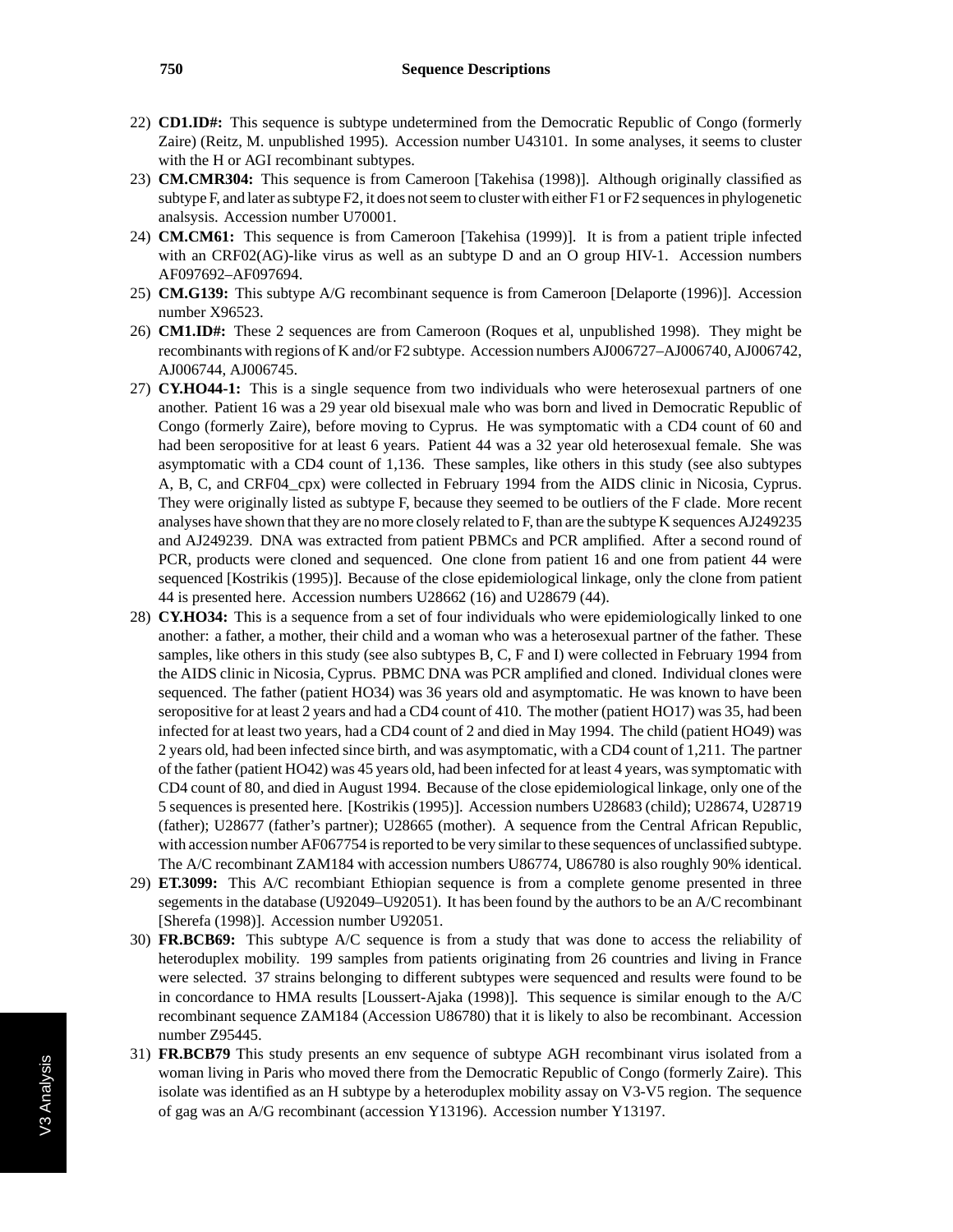- 32) **FR1.ID#:** This subtype B sequence is from a member of the French military who is believed to have been infected while deployed in Djibouti in 1991. It was classified as subtype C in [Lasky (1997)]. However, it has a GPGR V3 loop tip, and clusters with subtype B in phylogenetic analysis done for this section of the HIV Database Compendium. All other subtype C as of November 1997 have GPGQ at the tip of the V3 loop. Other sequences from this study were subtypes A, B, C, E, and F [Lasky (1997)]. Accession number U58787.
- 33) **FR.CNP1:** This sequence is from a set of 8 sequences from a report that provides molecular evidence for transmission of HIV from an HIV-infected surgeon to one of his patients [Blanchard (1998)]. The orthopedic surgeon was working in a suburb of Paris, France. He probably became infected in 1983 but was not tested for HIV infection until 1994. During those 11 years he had performed 3,004 surgeries, but only one woman, born in 1925, became HIV seropositive after surgery. The sequences from both surgeon and patient are apparently recombinants between subtypes A and F. Accession numbers U85912–U85919.
- 34) **FR.MP84:** This A/E/F1 recombinant sequence is from France [Triques (1999)]. Accession numbers AJ237803. Gag genes are also available.
- 35) **FR.BCB73:** This sequence is from a study that was done to access the reliability of heteroduplex mobility. 199 samples from patients originating from 26 countries and living in France were selected. 37 strains belonging to different subtypes were sequenced and results were found to be in concordance to HMA results [Loussert-Ajaka (1998)]. Accession number Z95449. This sequence might be subtype J or AGJ recombinant.
- 36) **GA1.VI354:** This sequence is from a 1989 sample from a patient with AIDS living in Libreville, Gabon. Method of proviral DNA isolation was not described. DNA was PCR amplified and cloned. One clone per isolate was sequenced [Delaporte (1996)]. Accession number X90923. See also subtypes A, C, D, A/G and O sequences from this same study. A complete genome of this isolate has been sequenced and has accession number AF076474. A gag gene has acession number L11790.
- 37) **GA.VI525:** A sequence from Gabon from a set of HIV-1 viral isolates from Africa. Health status of the individual from which the virus was cultured was unspecified, and the year of viral isolation was probably between 1989–1992. Viruses were cultured with donor PBMCs for 2 to 3 weeks. Full length env (gp160) was amplified, cloned and sequenced [Louwagie (1994)] and [Janssens (1994b)]. Accession numbers L22953 and U09665. The same isolate was classified as subtype H in gag, [Louwagie (1993)], accession number L11792. The 3' end of the env sequence is also subtype H, while the major portion is subtype G.
- 38) **GA.LBV105:** This sequence is from Gabon. LBV105 is from a 1988 sample from an asymptomatic individual sampled from the general population of Libreville. Method of proviral DNA isolation was not described. DNA was PCR amplified and cloned. One clone per isolate was sequenced [Delaporte (1996)]. Accession number X90913. See also subtypes A, C, D, F, A/G and O sequences from this same study. LBV10-5 is reported to be subtype AG recombinant in gag and subtype C in env [McCutchan (1996b)]. It is also reported to be recombinant between subtypes A and F in the nef gene, see accession AJ232981, [Jubier-Maurin (1999)].
- 39) **GH.GH8:** This A/G recombinant sequence is from Ghana. Subtypes A and D were also detected in this study [Takehisa (1997a)]. The pol gene for the GH8 isolate has accession number U67039. Accession numbers U67050 and AF056185.
- 40) **GM.GM4:** This sequence is from Gambia and it clusters with the two Swedish sequences by Leitner in the V3 loop region (Bobkov et al, unpublished 1996). GM4 (U33099 U43105) has been published in [Bobkov (1996b)] as a G/?/C recombinant in the env V1-V5 region, with the ? region covering the V3 loop. See also Gambian sequences of subtypes B, C, and J.
- 41) **IN.21301:** This A/C recombinant sequenceis from a complete genome from India [Lole (1999)]. The other genomes were found to be pure subtype C. Accession number AF067156.
- 42) **KE.K124:** A Kenyan sequence from a set of HIV-1 viral isolates from Africa. Health status of the individual from which the virus was cultured was unspecified, and the year of viral isolation was probably between 1989–1992. Viruses were cultured with donor PBMCs for 2 to 3 weeks. Full length env (gp160) was amplified, cloned and sequenced. [Louwagie (1995)]. This isolate is not clearly associated with D subtype; however, Louwagie and colleagues found that it associated with the D subtype in env, and the A subtype in gag. Using parsimony analysis, we found that it was difficult to determine a clear association,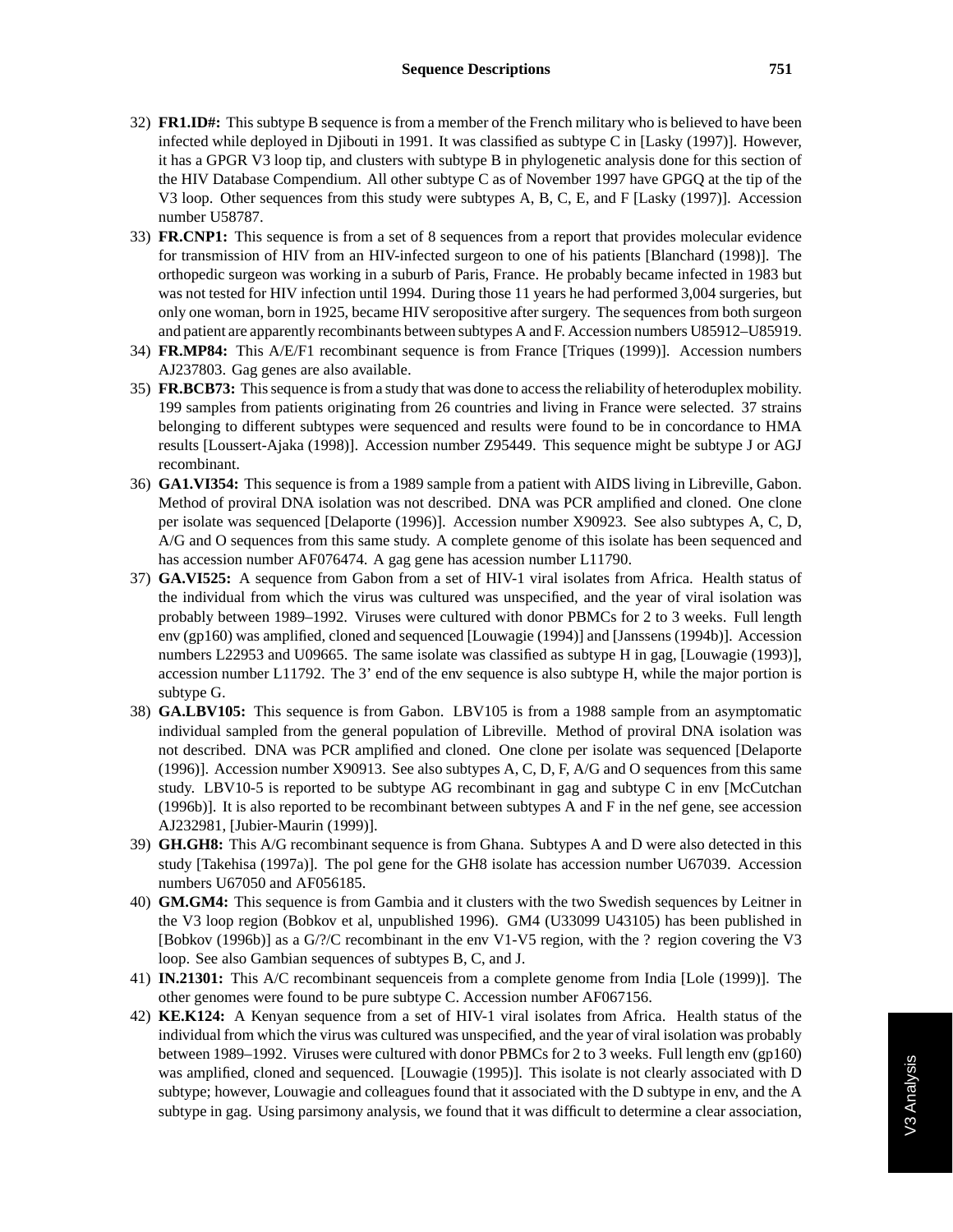and this observation was confirmed by Wouter Janssens (personal communication). Accession number L22942.

- 43) **KE1.ID#:** These 7 sequences were derived from patients who were part of a study of breastfeeding women from Nairobi, Kenya. Viral DNA was amplified from uncultured patient PBMC, and the envelope V1-V5 region was sequenced after cloning into M13 phage. Other patients from this study had viral subtypes A, C, D and G [Neilson (1999)]. The subtypes represented in these untyped or recombinant/mosiac isolates are: MM8285, AF101459 C/U; MM6535, AF101467, A/D; MM3055, AF101469, C/D or D/U; MM68, AF101456, U; MM13324, AF101468, A/D; MM13898, AF101457, A/C; MM2760, AF101471, A/G.
- 44) **KR.KR51:** This sequence is from South Korea. Subtypes A, B, C and H were also reported, but the subtype H sequence (KR68), one of the subtype A sequences (KR61) and a subtype C sequence (KR75) were not submitted to the databases [Kim (1999)]. Accession numbers for the entire set are Z92548– Z92668. Subtype A/F accession numbers are Z92620, Z92621, Z92622.
- 45) **LB1.ID#:** These 3 sequences are from a study of 25 sequences from a study of multiple HIV-1 subtypes in Lebanon [Pieniazek (1998)]. Of the 26 samples, 25 were classified as HIV-1: 10 were subtype B, 10 were subtype A, 1 was subtype C, 1 was subtype D and 3 were recombinant or unclassified. The other sample was classified as HIV-2 subtype B. Accession numbers AF025707, AF025713 and AF025715 are HIV-1 subtypes AG, untyped, and AD respectively.
- 46) **ML.95ML84:** These sequences are from Mali (Montavon et al, unpublished 1998) and [Peeters (1998)]. They cluster with BFP90 (Accession number AF057283 and AF064699) and other AGJ recombinants. Accession numbers AJ245481 and Y14358.
- 47) **NG.NG003:** This sequence is from Nigeria [Abimiku (1994)]. Accession numbers U88825 and U13208.
- 48) **NG.NG3670:** This sequence is from Nigeria [McCutchan (1999)]. It clusters with BFP90 (Accession number AF057283 and AF064699) and other AGJ recombinants. Accession number AF069934.
- 49) **NG.NG3678:** This sequence is from Nigeria [McCutchan (1999)]. It is a subtype A outlier and in some regions it clusters with NG1935 (Accession number AF069939). Accession number AF069932.
- 50) **NL.RW94028:** This sequence is from a recent immigrant to The Netherlands from Rwanda. The blood sample was collected in 1994. Viral RNA was prepared from patient serum and RT-PCR was used to amplify the V3 region of the env gene. The PCR product was directly sequenced [Lukashov (1996)]. Database accession number L76909.
- 51) **NL1.ID#:** This sequence is from a recent immigrant to The Netherlands from the Democratic Republic of Congo (formerly Zaire). The first letter of the ID# represents the country for the previous residence of the patient. The first two numerals represent the year of isolation. Viral RNA was prepared from patient serum and RT-PCR was used to amplify the V3 region of the env gene. The PCR products were directly sequenced [Lukashov (1996)]. Although classified as subtype F by Lukashov, the sequence is most closely related to a recombinant genome Gabon with accession number AF076474. Accession L76899.
- 52) **NL2.ID#:** These 5 sequences are from a study in which about 50,000 heterosexual individuals were tested for HIV-1 antibodies in Amsterdam between 1988 and 1996 [Lukashov (1998b)]. 170 individuals were found to be HIV-1 seropositive. Sequences for V3 region were obtained from serum samples of 90 of these individuals. All individuals were AIDS free at the time of sampling. 54 out of these were infected with subtype B virus and none of them originated from sub-saharan Africa. Individuals with non-B viruses originated or had a partner from HIV-endemic regions.
- 53) **NL3.ID#:** These 2 sequences are from BF recombinant genomes found in the Netherlands [Lukashov (1998b)] and [Wolfs (1992a)]. Patients A11 and A12 were a transmission pair so only patient A12 is represented here. Accession numbers L76871, L76901, M91840–M91847 and M91849–M91856.
- 54) **NO.GIL:** This sequence is from a clone of the Norwegian isolate GIL (Jonassen et al, unpublished 1999). The complete genomic sequence is available. GIL is known to be recombinant between a MAL-like strain and subtype H. Accession numbers AJ237565, AJ237571, AJ237574, AJ237578.
- 55) **RU.ID#:** These two sequences are from Russia and seem to be subtype D in gag, but subtype G in env [Bobkov (1998c)]. Although both seem to be D/G recombinants, they do not cluster tightly together in either the D or or the G regions and thus may represent two independent D/G recombination events, rather than one circulating form. Accession numbers for env are AF051468, AF051469, AF051471 and AF051472 and for gag are AF051470 and AF051473.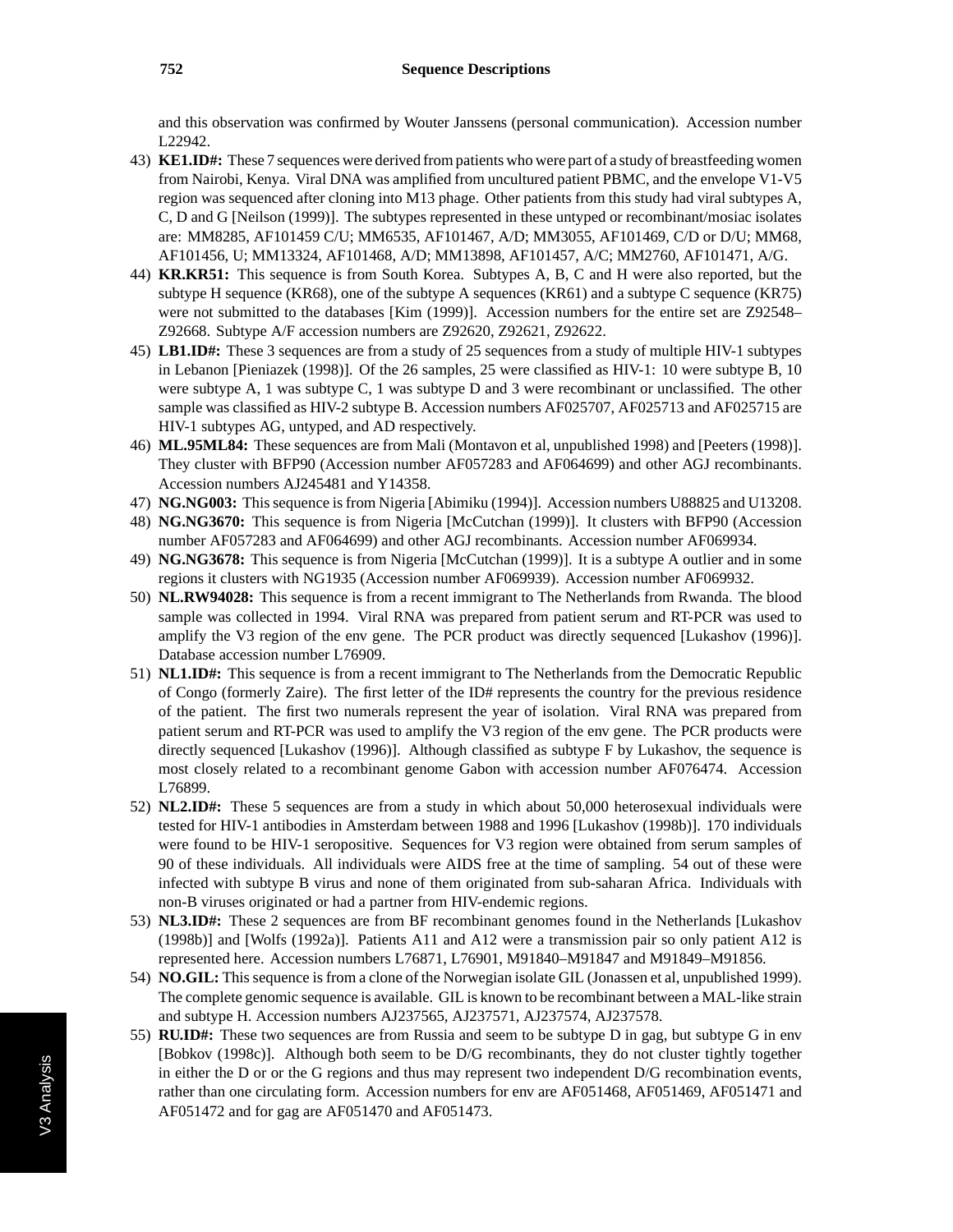- 56) **RW.92RW009:** This sequence is from a complete genome of a 1992 isolate from Rwanda. The env region clusters with subtype A, but overall the genome is A/C recombinant or mosaic, [for HIV Isolation (1994), Gao (1994a), De Wolf (1994)]. Accession numbers U08631, U08632, U08793, U16220, U16221, U16222, U88823, U13441. A Gag gene is available with accession number U86545.
- 57) **SE.KI4803:** This sequence is from patient number 24 described in [Asjo (1986)] and [Fredriksson (1991)]. Several molecular clones from this patient have been extensively characterized in [Tan (1993)]. Complete env gp120 sequences for 8 clones were determined in [McKeating (1996)] and one of the 8 sequences (clone 13) is presented here. Accession numbers for 7 if the 8 clones (clone 32 was not submitted to the databases) are U57788–U57794. A complete genome from isolate KI4803 has reportedly been sequenced, but not yet submitted to the databases (Fenyo,EM personal communication). The patient had AIDS at the time of viral isolation in 1985. The virus exhibited rapid/high phenotype [Asjo (1986)] and when gp120 from this isolate was swapped into the HXB2 genome, the ability of the chimeras to grow in various cell lines correlated with the gp120 [McKeating (1996)]. Although the amino acid sequences translated from these sequence entries are clearly subtype B, the DNA sequences do not cluster with any of the HIV-1 M-group subtypes. The codon useage of these sequences is similar to the codons used for optimal high-level expression in E.coli, and it is possible that these sequences were reverse-translated from amino acid sequences.
- 58) **SE.O004:** This unsubtyped sequence is from Sweden. Patient O was a male heterosexual listed as subtype E [Karlsson (1999)], but found to be more likely subtype A or recombinant by analysis at LANL. Accession number AF014103.
- 59) **SE1.ID#:** These sequences are from Sweden [Carr (1999)]. The SE6954AD sequence (AF075701) is subtype A/D recombinant with the env region subtype A, and much of the rest of the genome subtype D. SE7108 is mostly subtype A, with a small D-like region. Accession numbers AF014103, AF071473.
- 60) **SE2.ID#:** These A/D recombinant sequences are from Sweden [Leitner (1995)]. Direct sequencing of PCR products with ambiguity codes (R, Y, W etc) for heterogeneous sequence positions. Accession numbers L40748–L40751.
- 61) **SE3.SE8603:** This A/C/D recombinant sequence is from Sweden [Carr (1999)]. The complete genome was sequenced. Accession number AF075702.
- 62) **SE4.SE9488:** This A/C recombinant sequence is from Sweden from a patient most likely infected in Ethiopia [Carr (1999)]. The complete genome was sequenced. Accession numbers AF071474 and U76180.
- 63) **SN.DD900:** This subtype A/G recombinant sequence is from Senegal [Kanki (1999)]. Subtypes A, C, D and G and the CRF02\_AG recombinant were also found in Senegal. Accession number AF085314.
- 64) **TZ1.MB6729:** This sequence is part of a set of 86 sequences from samples collected from symptomatic AIDS patients in December 1995 at Mbeya Referral Hospital in southwest Tanzania. Uncultured PBMC DNA was PCR amplifed and directly sequenced. Serotyping was also done on all samples to test the ability of serology to subtype these A, C, D and recombinant HIV-1 isolates [Hoelscher (1997), Hoelscher (1998)]. The sequences have not yet entered the databases (12-23-99).
- 65) **TZ2.ID#:** These two subtype AD recombinant sequences were from patients at a clinic in Dar es Salaam, Tanzania. The individuals from which the virus was cultured showed clinical signs of AIDS, and the year of viral isolation was 1988. Viral cDNA was PCR amplified from donor PBMC, and one cloned PCR product per donor was sequenced. [Siwka (1994)]. Accession numbers U12408, U12409.
- 66) **TZ3.ID#:** These 22 intersubtype recombinant sequences are from Dar es Salaam on the eastern coast of Tanzania [Renjifo (1999)]. Subtypes A, C and D were also found in this study. Accession numbers for the entire set are AF038051–AF038121 and AF106332–AF106472. Accession numbers for sequences that are intersubtype recombinant are AF038061, AF038067–AF038075, AF038094, AF038098, AF038112– AF038117, AF038119–AF038121 and AF106342.
- 67) **TZ4.ID#:** These 2 C/D intersubtype recombinant sequences are from the Mara region of rural northwest Tanzania [Robbins (1996)]. Subtypes A and D were also found in this study. Accession numbers U61881, U61879.
- 68) **UG1.ID#:** Two clones from each of these two D/A recombinant Ugandan isolates were sequenced, but only the sequences of 92UG035 clone 21 and C6080 clone 09 are shown here [Douglas (1996)]. The publication shows C6080 as subtype A, but analyses done at Los Alamos indicate that it is a D/A recombinant, like 92UG035. Other Ugandan isoaltes sequenced in this study were subtype D. London